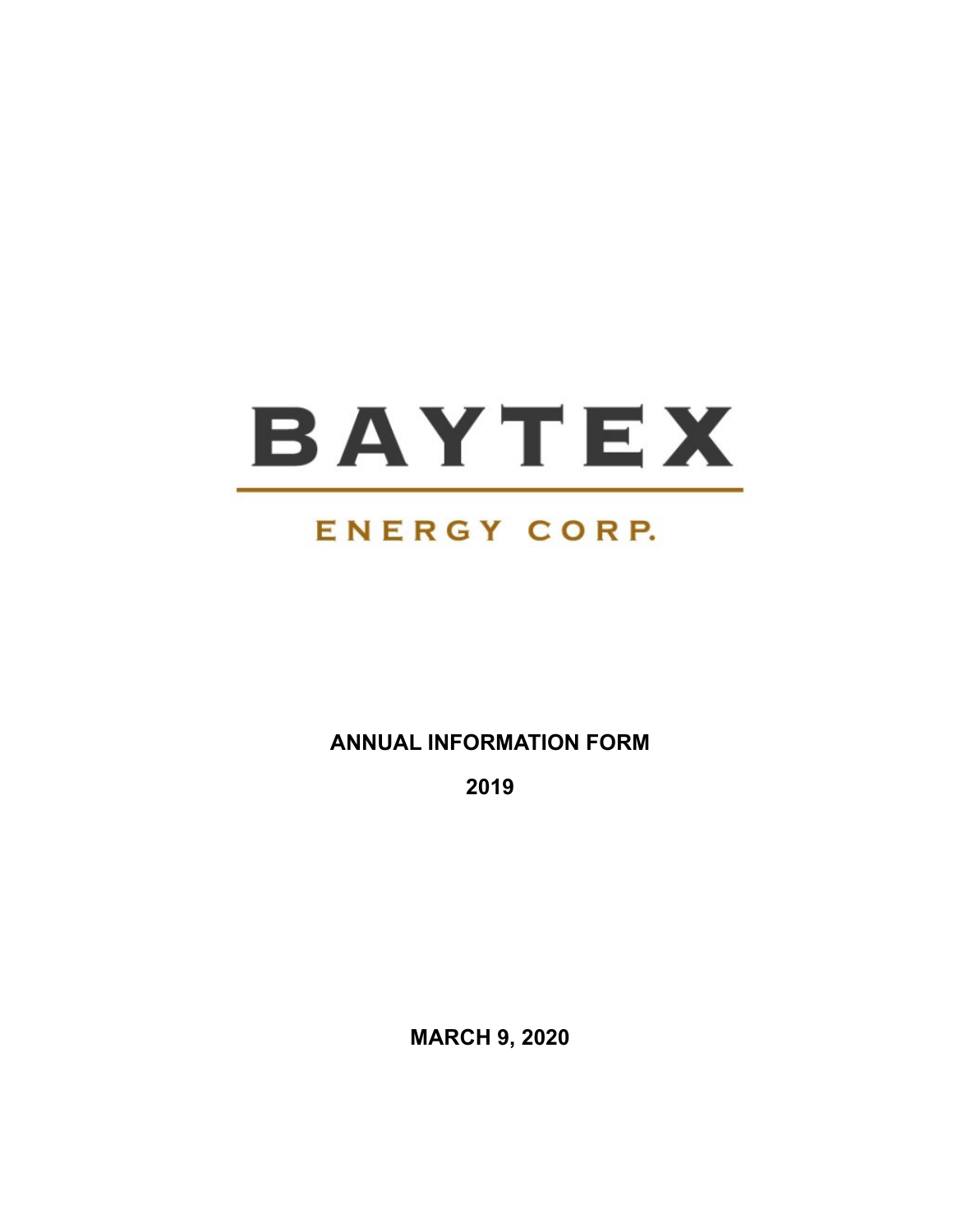## **TABLE OF CONTENTS**

|                                                      | Page           |
|------------------------------------------------------|----------------|
| <b>SELECTED TERMS</b>                                | 1              |
| <b>ABBREVIATIONS</b>                                 | 4              |
| CONVERSIONS AND CONVENTIONS                          | 5              |
| SPECIAL NOTES TO READER                              | 6              |
| <b>CORPORATE STRUCTURE</b>                           | $\overline{7}$ |
| DEVELOPMENT OF OUR BUSINESS                          | 8              |
| DESCRIPTION OF OUR BUSINESS                          | 10             |
| PRINCIPAL PROPERTIES                                 | 11             |
| STATEMENT OF RESERVES DATA                           | 16             |
| <b>RISK FACTORS</b>                                  | 30             |
| <b>INDUSTRY CONDITIONS</b>                           | 41             |
| <b>DIVIDENDS</b>                                     | 46             |
| DESCRIPTION OF CAPITAL STRUCTURE                     | 46             |
| <b>RATINGS</b>                                       | 47             |
| MARKET FOR SECURITIES                                | 49             |
| DIRECTORS AND OFFICERS                               | 50             |
| AUDIT COMMITTEE INFORMATION                          | 52             |
| LEGAL PROCEEDINGS AND REGULATORY ACTIONS             | 53             |
| INTEREST OF INSIDERS AND OTHER MATERIAL TRANSACTIONS | 54             |
| TRANSFER AGENT AND REGISTRAR                         | 55             |
| MATERIAL CONTRACTS                                   | 54             |
| <b>INTERESTS OF EXPERTS</b>                          | 55             |
| ADDITIONAL INFORMATION                               | 56             |

# **APPENDICES:**

APPENDIX A REPORT OF MANAGEMENT AND DIRECTORS ON OIL AND GAS DISCLOSURE

APPENDIX B REPORT ON RESERVES DATA BY INDEPENDENT QUALIFIED RESERVES EVALUATOR

APPENDIX C AUDIT COMMITTEE MANDATE AND TERMS OF REFERENCE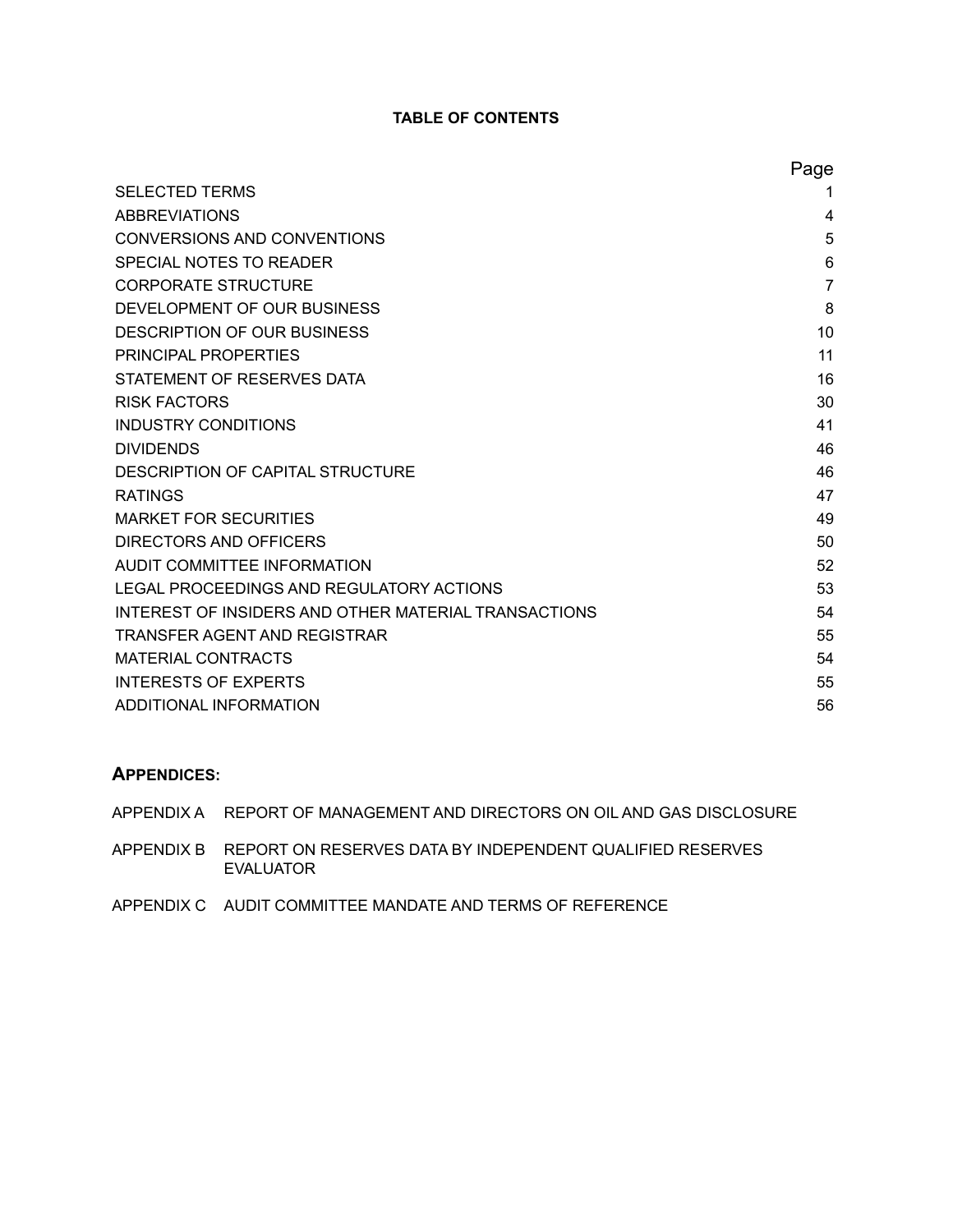## **SELECTED TERMS**

Capitalized terms in this Annual Information Form have the meanings set forth below:

# *Entities*

**Baytex** or the **Corporation** means Baytex Energy Corp., a corporation incorporated under the ABCA.

**Baytex Energy** means Baytex Energy Ltd., a corporation amalgamated under the ABCA.

**Baytex Partnership** means Baytex Energy Limited Partnership, a limited partnership, the partners of which are Baytex Energy and Baytex Energy (LP) Ltd.

**Baytex USA** means Baytex Energy USA, Inc., a corporation organized under the laws of the State of Delaware.

**Board** or **Board of Directors** means the board of directors of Baytex.

**OPEC** means the Organization of the Petroleum Exporting Countries.

**Operating Entities** means our subsidiaries that are actively involved in the acquisition, production, processing, transportation and marketing of crude oil, natural gas liquids and natural gas, being Baytex Energy, Baytex Partnership and Baytex USA, each a direct or indirect wholly-owned subsidiary of us.

**Raging River** means Raging River Exploration Inc.

**SEC** means the United States Securities and Exchange Commission.

**Shareholders** mean the holders from time to time of Common Shares.

**subsidiary**has the meaning ascribed thereto in the *Securities Act*(Ontario) and, for greater certainty, includes all corporations, partnerships and trusts owned, controlled or directed, directly or indirectly, by us.

**we**, **us** and **our** means Baytex and all its subsidiaries on a consolidated basis unless the context requires otherwise.

#### *Securities and Other Terms*

**2021 Debentures** means the US \$150 million 6.75% series B senior unsecured debentures due February 17, 2021 issued by Baytex pursuant to the 2011 Debt Indenture which were redeemed as of September 13, 2019.

**2021 Notes** means the US\$400 million 5.125% senior unsecured notes due June 1, 2021 issued by Baytex pursuant to the 2014 Debt Indenture which were redeemed as of February 20, 2020.

**2022 Debentures** means the \$300 million 6.625% series C senior unsecured debentures due July 19, 2022 issued by Baytex pursuant to the 2011 Debt Indenture which were redeemed as of March 6, 2020.

**2024 Notes** means the 5.625% senior unsecured notes due June 1, 2024 issued by Baytex pursuant to the 2014 Debt Indenture of which US\$400 million was outstanding as at March 1, 2020.

**2027 Notes** means the 8.750% senior unsecured notes due April 1, 2027 issued by Baytex pursuant to the 2020 Debt Indenture of which US\$500 million was outstanding as at March 1, 2020.

**ABCA** means the *Business Corporations Act* (Alberta), R.S.A. 2000, c. B-9, as amended, including the regulations promulgated thereunder.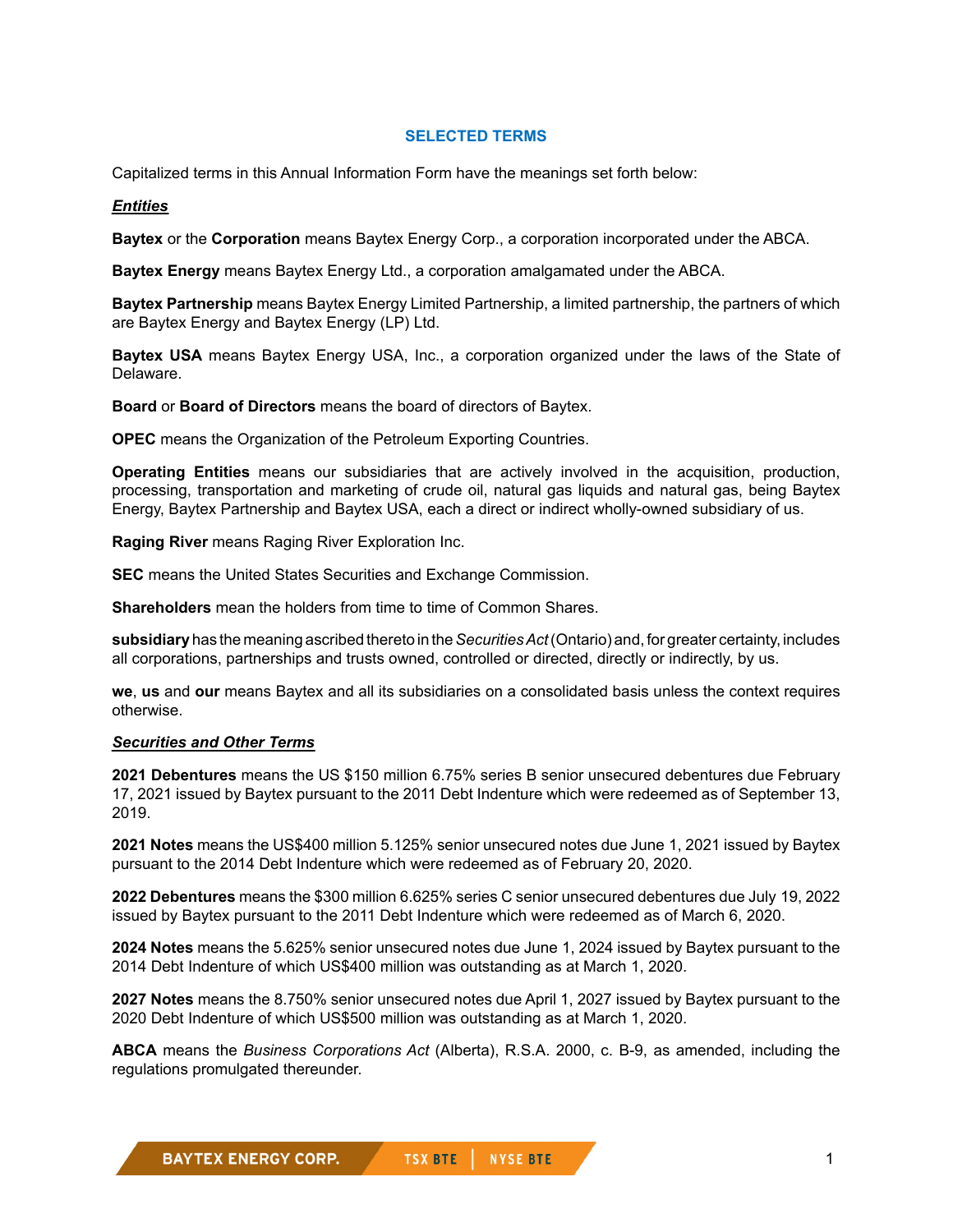**Canadian GAAP** means generally accepted accounting principles in Canada, which are consistent with International Financial Reporting Standards as issued by the International Accounting Standards Board.

**Common Shares** means the common shares of Baytex.

**Credit Facilities** means our Revolving Credit Facilities and our Term Loan.

**CSS** means cyclic steam stimulation.

**2011 Debt Indenture** means the amended and restated trust indenture among Baytex, as issuer, certain of its subsidiaries, as guarantors, and Valiant Trust Company, as indenture trustee, dated January 1, 2011, as supplemented by supplemental indentures dated February 17, 2011, February 18, 2011, July 19, 2012, December 19, 2012, June 4, 2014, June 11, 2014, July 25, 2014, March 6, 2015, December 15, 2017, July 10, 2018 and August 22, 2018.

**2014 Debt Indenture** means the indenture among Baytex, as issuer, certain of its subsidiaries, as guarantors, and Computershare Trust Company, N.A., as indenture trustee, dated June 6, 2014, as supplemented by supplemental indentures dated June 11, 2014, July 25, 2014, December 15, 2017, July 10, 2018 and August 22, 2018.

**2020 Debt Indenture** means the indenture among Baytex, as issuer, certain of its subsidiaries, as guarantors, and Computershare Trust Company, N.A., as indenture trustee, dated February 5, 2020.

**MD&A** means management's discussion and analysis of operating and financial results*.*

**Revolving Credit Facilities** means our US\$575 million secured covenant-based credit facilities with a syndicate of financial institutions.

**SAGD** means steam-assisted gravity drainage.

**Senior Notes** means, collectively, the 2022 Debentures, the 2024 Notes and the 2027 Notes.

Tax Act means the *Income Tax Act* (Canada), R.S.C. 1985, c. 1 (5<sup>th</sup> Supp.), as amended, including the regulations promulgated thereunder, as amended from time to time.

**Term Loan** means our \$300 million secured term loan with a syndicate of financial institutions.

#### *Independent Engineering*

**Baytex Reserves Report** means the report of McDaniel dated January 20, 2020 entitled ''Baytex Energy Corp., Evaluation of Petroleum Reserves, Based on Forecast Prices and Costs, As of December 31, 2019''.

**COGE Handbook** means the Canadian Oil and Gas Evaluation Handbook maintained by the Society of Petroleum Evaluation Engineers (Calgary Chapter), as amended from time to time.

**GLJ** means GLJ Petroleum Consultants Ltd., independent petroleum consultants.

**McDaniel** means McDaniel & Associates Consultants Ltd., independent petroleum consultants.

**NI 51-101** means National Instrument 51-101 "Standards of Disclosure for Oil and Gas Activities" of the Canadian Securities Administrators.

**NYSE BTE** 

**Sproule** means Sproule Associates Limited, independent petroleum consultants.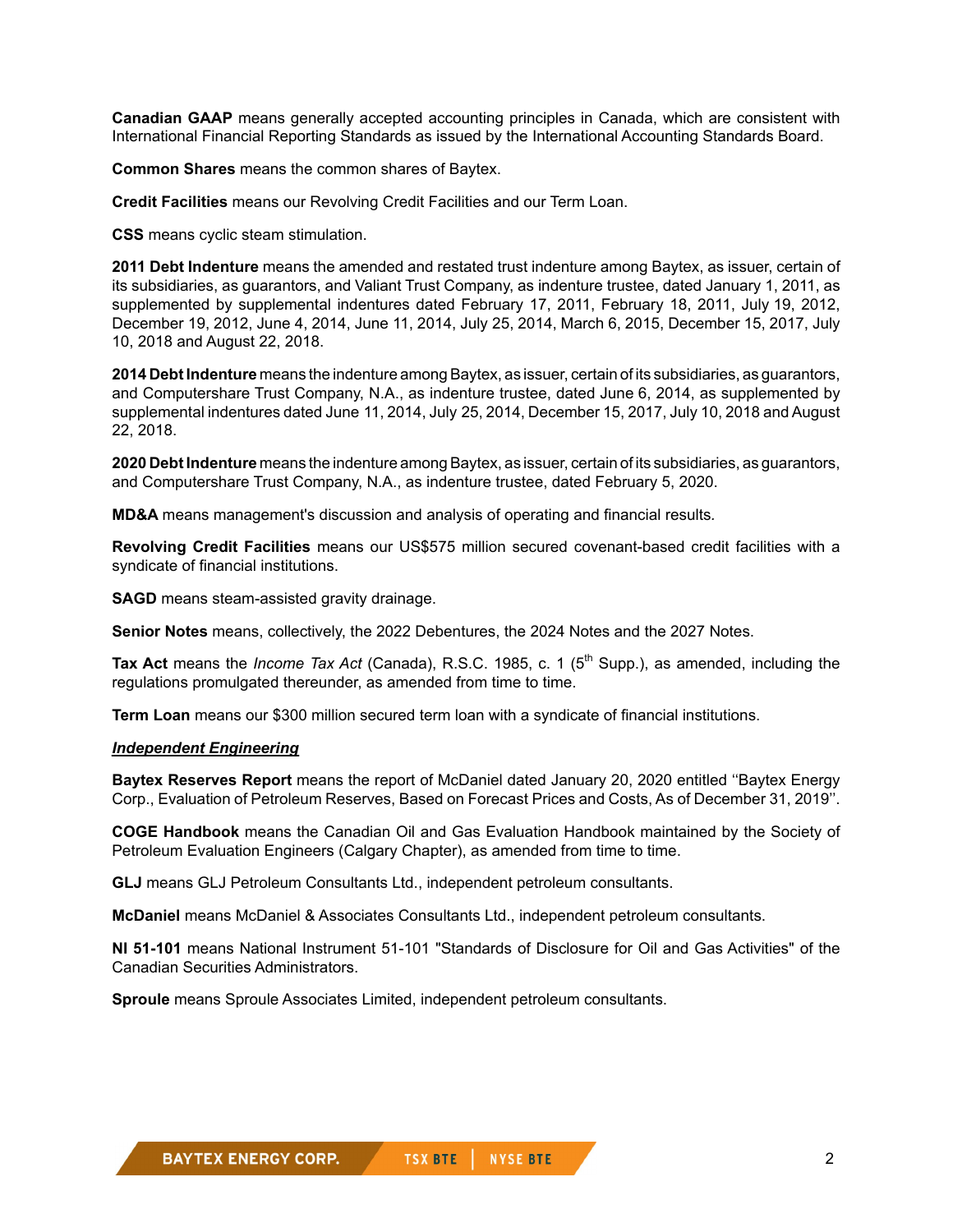# *Reserves Definitions*

**Gross** means:

- (a) in relation to our interest in production and reserves, our interest (operating and non-operating) share before deduction of royalties and without including any of our royalty interests;
- (b) in relation to wells, the total number of wells in which we have an interest; and
- (c) in relation to properties, the total area of properties in which we have an interest.

#### **Net** means:

- (a) in relation to our interest in production and reserves, our interest (operating and non-operating) share after deduction of royalty obligations, plus our royalty interest in production or reserves;
- (b) in relation to wells, the number of wells obtained by aggregating our working interest in each of our gross wells; and
- (c) in relation to our interest in a property, the total area in which we have an interest multiplied by our working interest.

**Forecast Prices and Costs** are prices and costs that are:

- (a) generally acceptable as being a reasonable outlook of the future; and
- (b) if, and only to the extent that, there are fixed or presently determinable future prices or costs to which Baytex is legally bound by a contractual or other obligation to supply a physical product, including those for an extension period of a contract that is likely to be extended, those prices or costs rather than the prices and costs referred to in paragraph (a).

**Reserves life index**is calculated by dividing proved plus probable reserves at year-end 2019 by annualized Q4/2019 production.

#### *Reserves and Reserve Categories*

**Reserves** are estimated remaining quantities of oil and natural gas and related substances anticipated to be recoverable from known accumulations, from a given date forward, based on:

- (a) analysis of drilling, geological, geophysical and engineering data;
- (b) the use of established technology; and
- (c) specified economic conditions (being the Forecast Prices and Costs used in the estimate).

**Proved reserves**are those reserves that can be estimated with a high degree of certainty to be recoverable. It is likely that the actual remaining quantities recovered will exceed the estimated proved reserves.

**Probable reserves**are those additional reserves that are less certain to be recovered than proved reserves. It is equally likely that the actual remaining quantities recovered will be greater or less than the sum of the estimated proved plus probable reserves.

The qualitative certainty levels referred to in the definitions above are applicable to individual reserves entities (which refers to the lowest level at which reserves calculations are performed) and to reported reserves (which refers to the highest level sum of individual entity estimates for which reserves are presented). Reported reserves should target the following levels of certainty under a specific set of economic conditions:

(i) at least a 90 percent probability that the quantities actually recovered will equal or exceed the estimated proved reserves; and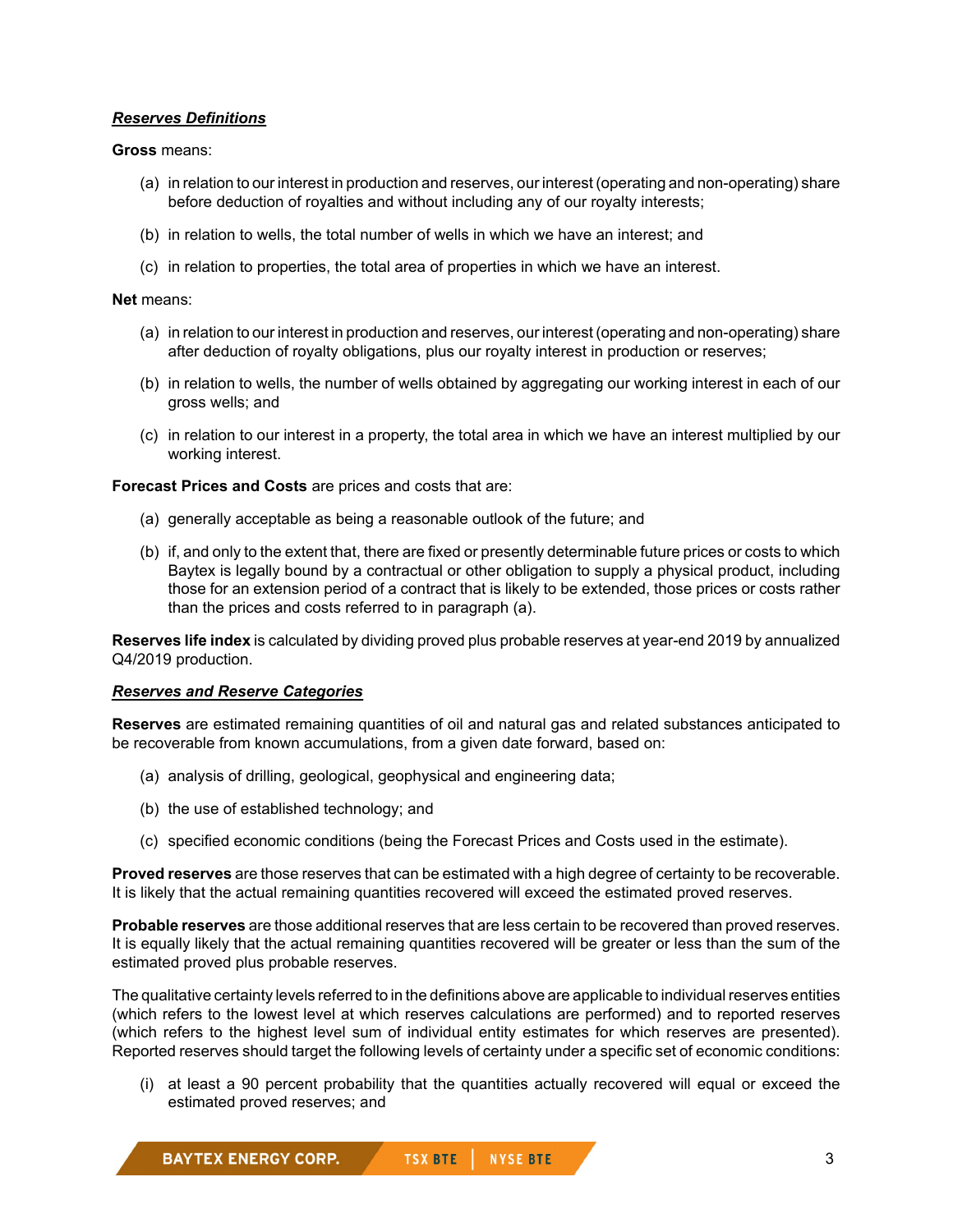(ii) at least a 50 percent probability that the quantities actually recovered will equal or exceed the sum of the estimated proved plus probable reserves.

A qualitative measure of the certainty levels pertaining to estimates prepared for the various reserves categories is desirable to provide a clearer understanding of the associated risks and uncertainties. However, the majority of reserves estimates will be prepared using deterministic methods that do not provide a mathematically derived quantitative measure of probability. In principle, there should be no difference between estimates prepared using probabilistic or deterministic methods.

#### *Development and Production Status*

Each of the reserves categories (proved and probable) may be divided into developed and undeveloped categories:

- (a) **Developed reserves** are those reserves that are expected to be recovered from existing wells and installed facilities or, if facilities have not been installed, that would involve a low expenditure (for example, when compared to the cost of drilling a well) to put the reserves on production. The developed category may be subdivided into the following categories:
	- i. **Developed producing reserves**are those reserves that are expected to be recovered from completion intervals open at the time of the estimate. These reserves may be currently producing or, if shut-in, they must have previously been on production, and the date of resumption of production must be known with reasonable certainty.
	- ii. **Developed non-producing reserves** are those reserves that either have not been on production, or have previously been on production, but are shut-in, and the date of resumption of production is unknown.
- (b) **Undeveloped reserves** are those reserves expected to be recovered from known accumulations where a significant expenditure (for example, when compared to the cost of drilling a well) is required to render them capable of production. They must fully meet the requirements of the reserves classification (proved or probable) to which they are assigned.

# **ABBREVIATIONS**

| <b>Oil and Natural Gas Liquids</b> |                                     |                                   | <b>Natural Gas</b>                                                          |  |  |
|------------------------------------|-------------------------------------|-----------------------------------|-----------------------------------------------------------------------------|--|--|
| bbl                                | barrel                              | Mcf                               | thousand cubic feet                                                         |  |  |
| Mbbl<br><b>MMbbl</b>               | thousand barrels<br>million barrels | MMcf<br><b>B</b> cf               | million cubic feet<br>billion cubic feet                                    |  |  |
| NGL                                | natural gas liquids                 | Mcf/d                             | thousand cubic feet per day                                                 |  |  |
| bbl/d                              | barrels per day                     | MMcf/d<br>m <sup>3</sup><br>MMbtu | million cubic feet per day<br>cubic metres<br>million British Thermal Units |  |  |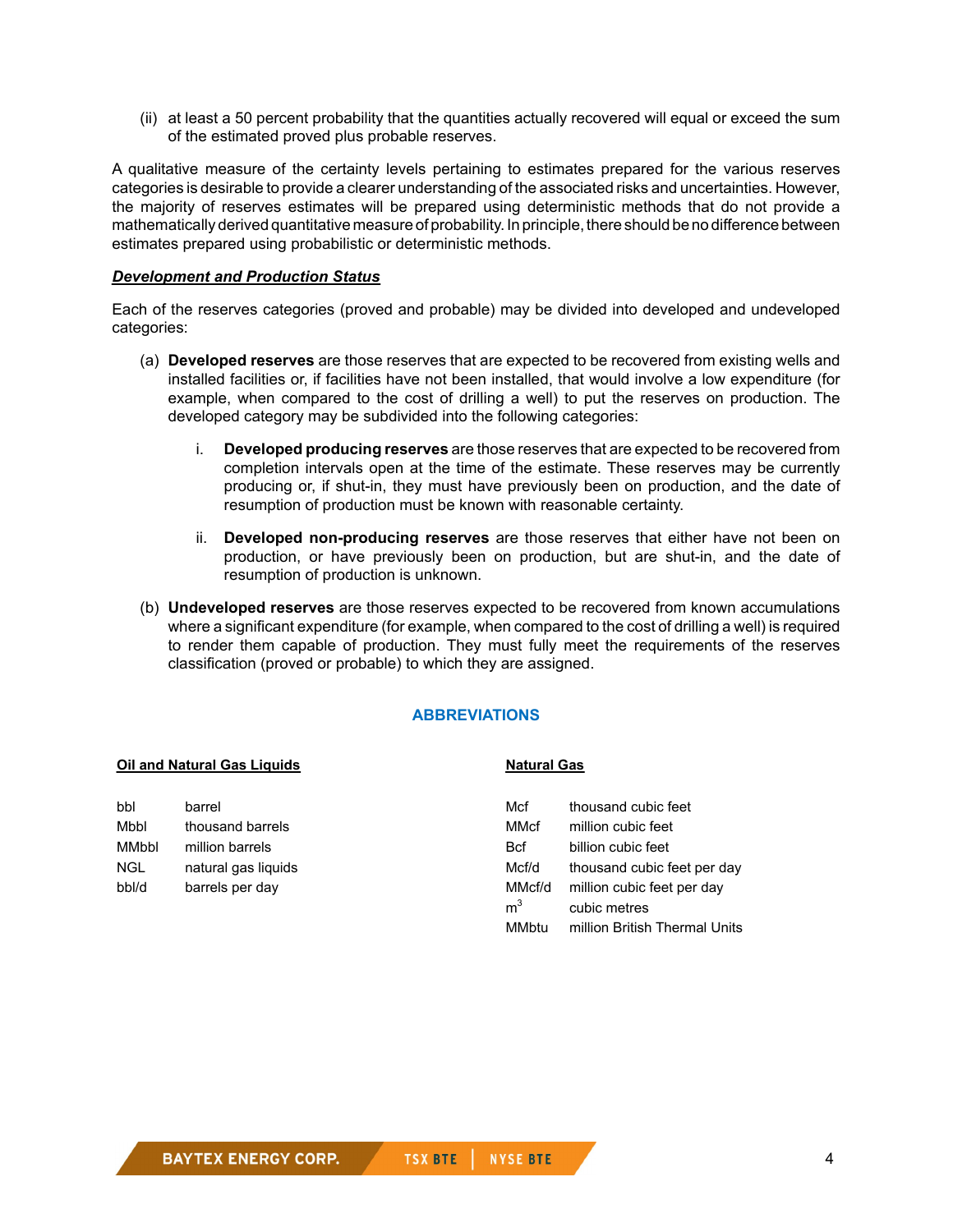#### **Other**

| <b>API</b>    | the measure of the density or gravity of liquid petroleum products as compared to water                                                                                                                                                                                                                                                                                               |                      |                                             |  |  |  |  |  |
|---------------|---------------------------------------------------------------------------------------------------------------------------------------------------------------------------------------------------------------------------------------------------------------------------------------------------------------------------------------------------------------------------------------|----------------------|---------------------------------------------|--|--|--|--|--|
| BOE or<br>boe | barrel of oil equivalent, using the conversion factor of six Mcf of natural gas being equivalent to one bbl of<br>oil. BOEs may be misleading, particularly if used in isolation. A BOE conversion ratio of 6 Mcf: 1 bbl<br>is based on an energy equivalency conversion method primarily applicable at the burner tip and<br>does not represent a value equivalency at the wellhead. |                      |                                             |  |  |  |  |  |
| boe/d         | barrels of oil equivalent per day                                                                                                                                                                                                                                                                                                                                                     | LLS                  | Louisiana Light Sweet                       |  |  |  |  |  |
| Mboe          | thousand barrels of oil equivalent                                                                                                                                                                                                                                                                                                                                                    | <b>MSW</b>           | Mixed Sweet Blend                           |  |  |  |  |  |
| MMboe         | million barrels of oil equivalent                                                                                                                                                                                                                                                                                                                                                     | WTI                  | West Texas Intermediate                     |  |  |  |  |  |
| <b>NYMEX</b>  | the New York Mercantile Exchange                                                                                                                                                                                                                                                                                                                                                      | <b>WCS</b>           | Western Canadian Select                     |  |  |  |  |  |
| <b>AECO</b>   | the natural gas storage facility located at Suffield,<br>Alberta                                                                                                                                                                                                                                                                                                                      | \$ Million<br>\$000s | millions of dollars<br>thousands of dollars |  |  |  |  |  |

# **CONVERSIONS AND CONVENTIONS**

The following table sets forth certain conversions between Standard Imperial Units and the International System of Units (or metric units).

| <b>To Convert From</b> | <u>To</u>     | <b>Multiply By</b> |
|------------------------|---------------|--------------------|
| Mcf                    | Cubic metres  | 28.174             |
| Cubic metres           | Cubic feet    | 35.494             |
| Bbl                    | Cubic metres  | 0.159              |
| Cubic metres           | Bbl           | 6.293              |
| Feet                   | <b>Metres</b> | 0.305              |
| <b>Metres</b>          | Feet          | 3.281              |
| Miles                  | Kilometres    | 1.609              |
| Kilometres             | Miles         | 0.621              |
| Acres                  | Hectares      | 0.405              |
| Hectares               | Acres         | 2.471              |

Certain terms used herein are defined in NI 51-101 and, unless the context otherwise requires, shall have the same meanings in this Annual Information Form as in NI 51-101. Unless otherwise indicated, references in this Annual Information Form to "\$" or "dollars" are to Canadian dollars and references to "US\$" are to United States dollars. All financial information contained in this Annual Information Form has been presented in Canadian dollars in accordance with Canadian GAAP. All operational information contained in this Annual Information Form relates to our consolidated operations unless the context otherwise requires.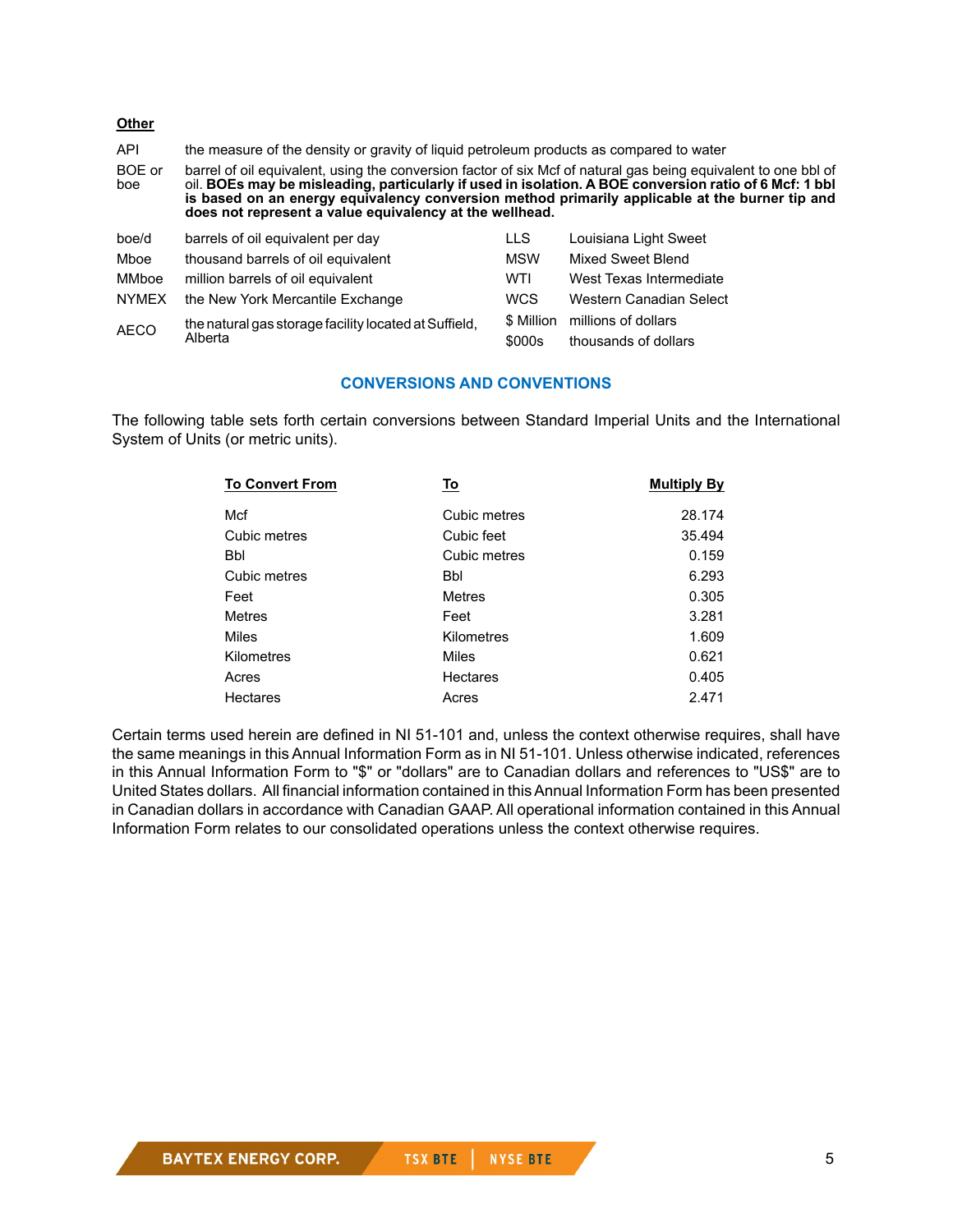#### **SPECIAL NOTES TO READER**

#### **Forward-Looking Statements**

In the interest of providing our Shareholders and potential investors with information about us, including management's assessment of our future plans and operations, certain statements in this Annual Information Form are "forward-looking statements" within the meaning of the *United States Private Securities Litigation Reform Act of 1995* and "forward-looking information" within the meaning of applicable Canadian securities legislation (collectively, "**forward-looking statements**"). In some cases, forward-looking statements can be identified by terminology such as "anticipate", "believe", "continue", "could", "estimate", "expect", "forecast", "intend", "may", "objective", "ongoing", "outlook", "potential", "project", "plan", "should", "target", "would", "will" or similar words suggesting future outcomes, events or performance. The forward-looking statements contained in this Annual Information Form speak only as of the date hereof and are expressly qualified by this cautionary statement.

Specifically, this Annual Information Form contains forward-looking statements relating to, but not limited to: our business strategies, plans and objectives; our 2020 capital budget; our goal of building value through internal property development and selective acquisitions; development plans for our properties; undeveloped lease expiries; the payment of cash income taxes; our working interest production volume for 2020 based on the future net revenue disclosed in our reserves; that we market our production with attention to maximizing value and counterparty performance; the development plans for our undeveloped reserves; our future abandonment and reclamation liabilities; our funding sources for development capital expenditures; the impact of existing and proposed governmental and environmental regulation; our dividend policy; and our assessment of our tax filing position for the years 2011 through 2015.

In addition, there are forward-looking statements in this Annual Information Form under the headings "*General Description of Our Business*" and "*Statement of Reserves Data*" as to our reserves, including with respect thereto, the future net revenues from our reserves, pricing and inflation rates, future development costs, the development of our proved undeveloped reserves and probable undeveloped reserves, future development costs, reclamation and abandonment obligations, tax horizon, exploration and development activities and production estimates.

These forward-looking statements are based on certain key assumptions regarding, among other things: oil and natural gas prices and differentials between light, medium and heavy oil prices; well production rates and reserve volumes; our ability to add production and reserves through our exploration and development activities; capital expenditure levels; our ability to borrow under our credit agreements; the receipt, in a timely manner, of regulatory and other required approvals for our operating activities; the availability and cost of labour and other industry services; interest and foreign exchange rates; the continuance of existing and, in certain circumstances, proposed tax and royalty regimes; our ability to develop our crude oil and natural gas properties in the manner currently contemplated; and current industry conditions, laws and regulations continuing in effect (or, where changes are proposed, such changes being adopted as anticipated). Readers are cautioned that such assumptions, although considered reasonable by Baytex at the time of preparation, may prove to be incorrect.

Actual results achieved will vary from the information provided herein as a result of numerous known and unknown risks and uncertainties and other factors. Such factors include, but are not limited to: the volatility of oil and natural gas prices and price differentials; availability and cost of gathering, processing and pipeline systems; failure to comply with the covenants in our debt agreements; the availability and cost of capital or borrowing; that our credit facilities may not provide sufficient liquidity or may not be renewed; risks associated with a third-party operating our Eagle Ford properties; the cost of developing and operating our assets; depletion of our reserves; public perception and its influence on the regulatory regime; restrictions or costs imposed by climate change initiatives; risks associated with the exploitation of our properties and our ability to acquire reserves; new regulations on hydraulic fracturing; restrictions on or access to water or other fluids; changes in government regulations that affect the oil and gas industry; regulations regarding the disposal of fluids; changes in environmental, health and safety regulations; variations in interest rates and foreign

**TSX BTE**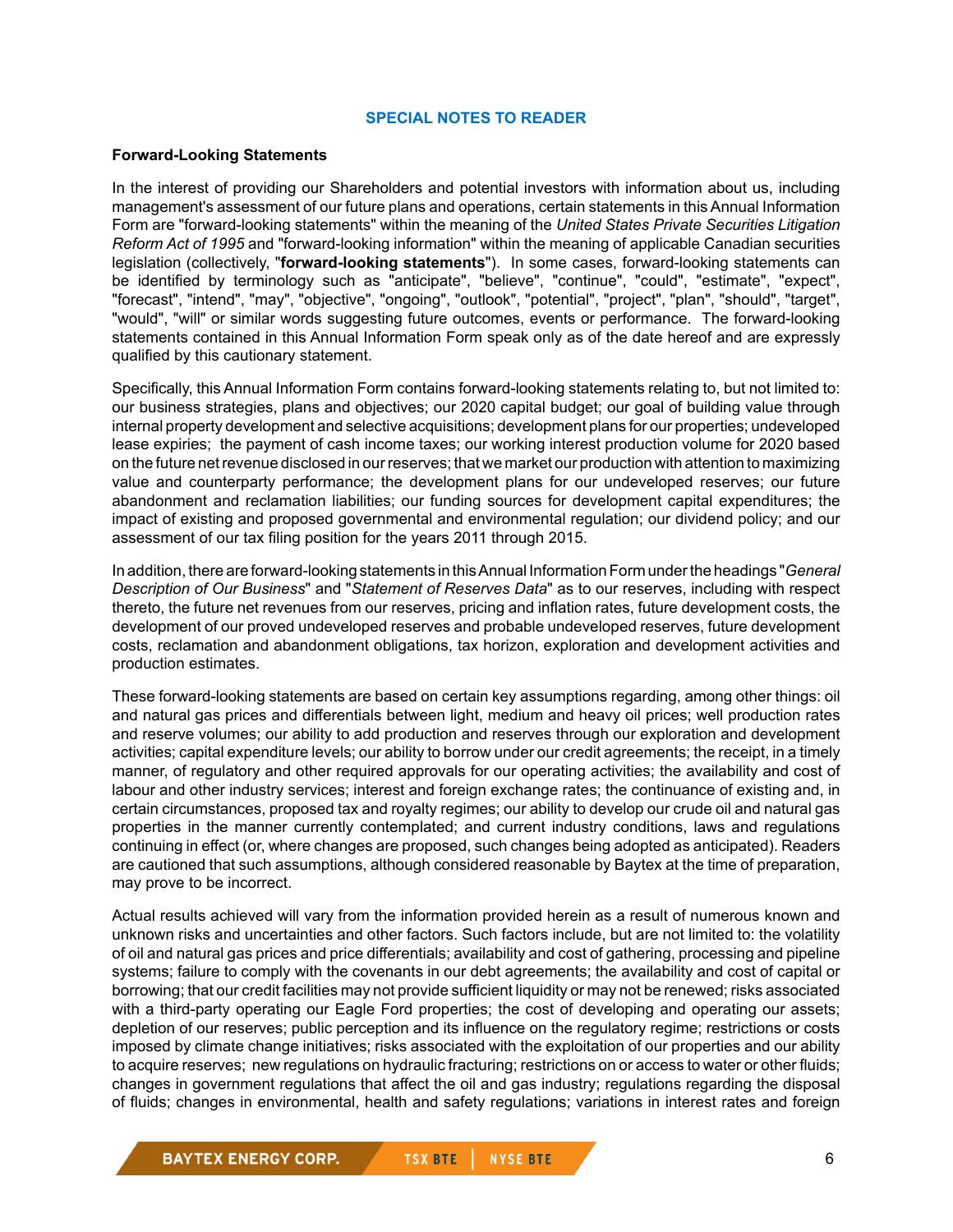exchange rates; risks associated with our hedging activities; changes in income tax or other laws or government incentive programs; uncertainties associated with estimating oil and natural gas reserves; our inability to fully insure against all risks; risks of counterparty default; risks associated with acquiring, developing and exploring for oil and natural gas and other aspects of our operations; risks associated with large projects; risks related to our thermal heavy oil projects; alternatives to and changing demand for petroleum products; risks associated with our use of information technology systems; risks associated with the ownership of our securities, including changes in market-based factors; risks for United States and other non-resident shareholders, including the ability to enforce civil remedies, differing practices for reporting reserves and production, additional taxation applicable to non-residents and foreign exchange risk; and other factors, many of which are beyond our control.

Readers are cautioned that the foregoing list of risk factors is not exhaustive. New risk factors emerge from time to time, and it is not possible for management to predict all of such factors and to assess in advance the impact of each such factor on our business or the extent to which any factor, or combination of factors, may cause actual results to differ materially from those contained in any forward-looking statements. Readers should also carefully consider the matters discussed under the heading "*Risk Factors*" in this Annual Information Form.

The above summary of assumptions and risks related to forward-looking statements in this Annual Information Form has been provided in order to provide Shareholders and potential investors with a more complete perspective on our current and future operations and such information may not be appropriate for other purposes. There is no representation by us that actual results achieved will be the same in whole or in part as those referenced in the forward-looking statements and we do not undertake any obligation to update publicly or to revise any of the included forward-looking statements, whether as a result of new information, future events or otherwise, except as may be required by applicable securities law. The forward-looking statements contained in this Annual Information Form are expressly qualified by this cautionary statement.

# **New York Stock Exchange**

As a Canadian foreign private issuer listed on the New York Stock Exchange (the "**NYSE**"), we are not required to comply with most of the NYSE's corporate governance rules and listing standards and instead may comply with domestic corporate governance requirements. The NYSE requires that we disclose any significant ways in which our corporate governance practices differ from those followed by U.S. domestic issuers. We have reviewed the NYSE corporate governance and listing standards applicable to U.S. domestic issuers and confirm that our corporate governance practices do not differ from such standards in any significant way.

#### **Access to Documents**

Any document referred to in this Annual Information Form and described as being accessible on the SEDAR website at *www.sedar.com* (including those documents referred to as being incorporated by reference in this Annual Information Form) may be obtained free of charge from us at Suite 2800, Centennial Place, East Tower, 520 - 3rd Avenue S.W., Calgary, Alberta, Canada, T2P 0R3.

# **CORPORATE STRUCTURE**

#### **General**

Baytex Energy Corp. was incorporated on October 22, 2010 pursuant to the provisions of the ABCA. Baytex is the successor to the business of Baytex Energy Trust, which was transitioned to Baytex on December 31, 2010.

**NYSE BTE**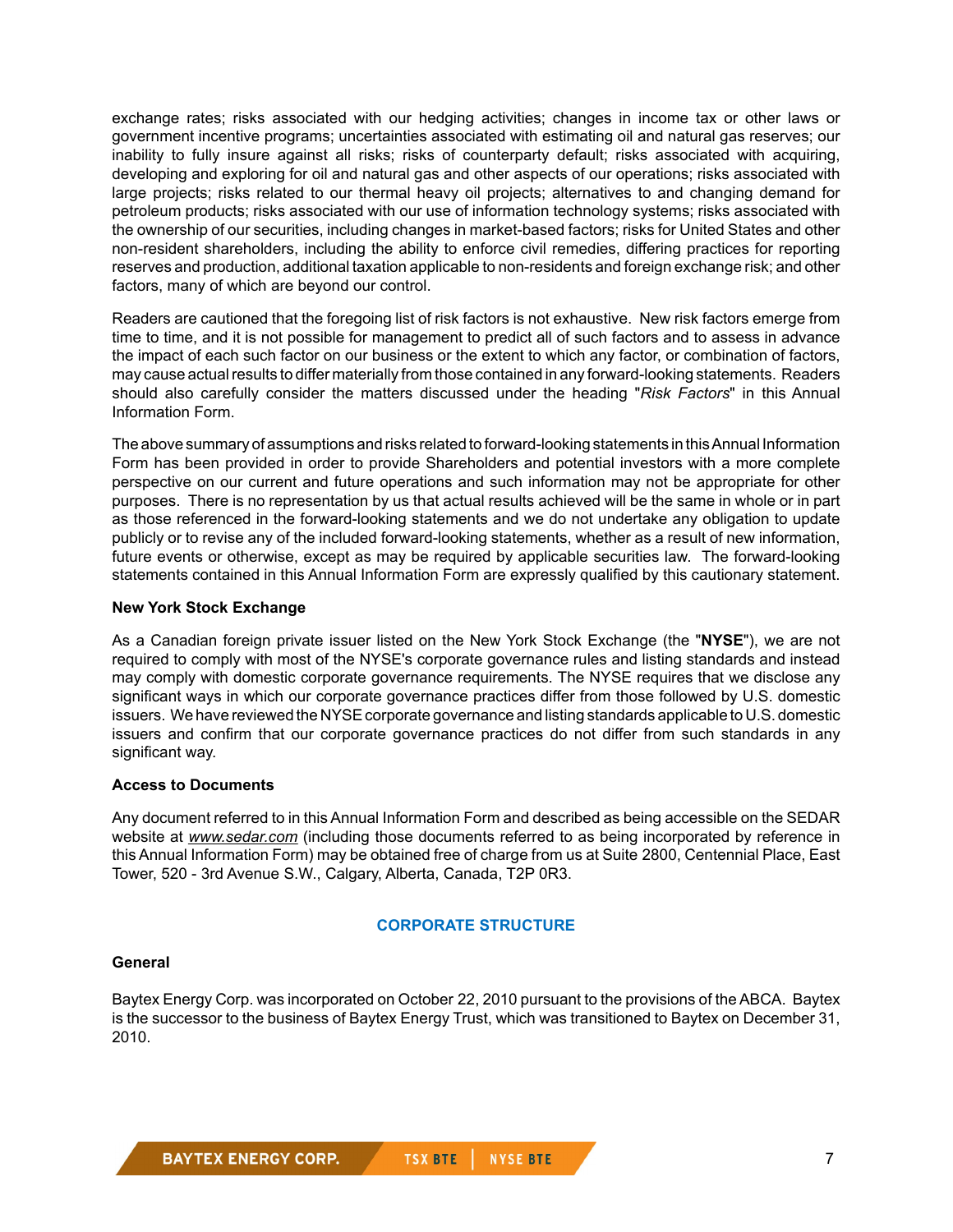Our head and principal office is located at Suite 2800, Centennial Place, East Tower, 520 – 3<sup>rd</sup> Avenue S.W., Calgary, Alberta, Canada, T2P 0R3. Our registered office is located at 2400, 525 – 8<sup>th</sup> Avenue S.W., Calgary, Alberta, Canada, T2P 1G1.

#### **Inter-Corporate Relationships**

The following table provides the name, the percentage of voting securities owned by us and the jurisdiction of incorporation, continuance, formation or organization of our material subsidiaries either, direct and indirect, as at the date hereof.

|                                          | Percentage of voting<br>securities<br>(directly or indirectly) | Jurisdiction of<br>Incorporation/<br><b>Formation</b> |
|------------------------------------------|----------------------------------------------------------------|-------------------------------------------------------|
| Baytex Energy Ltd.                       | 100%                                                           | Alberta                                               |
| Baytex Energy USA, Inc.                  | 100%                                                           | Delaware                                              |
| <b>Baytex Energy Limited Partnership</b> | 100%                                                           | Alberta                                               |

#### **Our Organizational Structure**

The following simplified diagram shows the inter-corporate relationships among us and our material subsidiaries as of the date hereof.





#### **Developments in the Past Three Years**

#### *2017*

In 2017, oil prices increased from the levels experienced in 2016. However, with the price for WTI averaging US\$50.95/bbl we continued our efforts to reposition the business for the current low commodity price environment by reducing our cash costs and improving capital efficiencies

On January 20, we closed the previously announced acquisition of heavy oil assets in the Peace River area for consideration of \$66.1 million. This acquisition more than doubled our land position at Peace River and added approximately 3,000 boe/d of production.

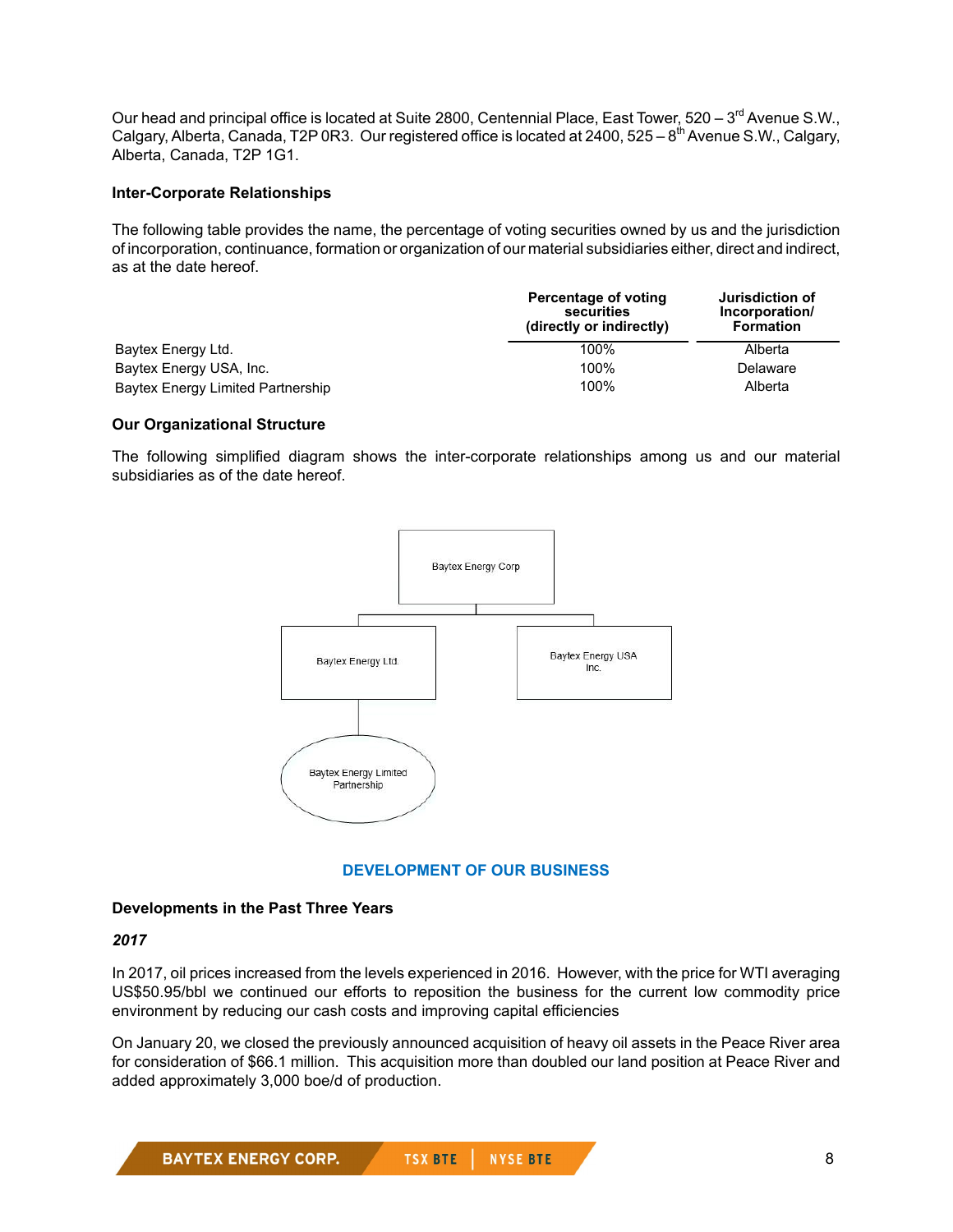On May 4, Edward D. LaFehr was appointed Chief Executive Officer, succeeding James Bowzer.

For the year production averaged 70,242 boe/d due to strong well performance, the reactivation of shut-in production and contributions from the acquired Peace River assets. On December 7, we announced a 2018 capital budget range of \$325-\$375 million designed to generate average annual production of 68,000-72,000 boe/d.

# *2018*

In 2018 commodity prices improved relative to 2017, but remained volatile. The price for WTI increased from Q1 through to Q3 and then dropped in Q4 to average US\$64.77 for the year. The decrease in WTI during Q4 coincided with a widening of differentials for Canadian crude oil, which impacted our Canadian operations.

On June 18, Baytex and Raging River announced a strategic combination. The merger closed on August 22 and was effected by way of a plan of arrangement under the ABCA, whereby holders of Raging River common shares received, directly or indirectly, 1.36 common shares of Baytex for each Raging River share held. Upon closing of the strategic combination, holders of Baytex shares held 43% and holders of Raging River shares held 57% of the issued and outstanding shares of the combined company.

The transaction added approximately 23,000 boe/d of production from the Viking play in Saskatchewan and Alberta and 284,000 net acres of land in the emerging East Duvernay Shale play in Alberta. At closing, a combined leadership team from both companies was appointed that included Neil J. Roszell as Chairman of the Board and Edward D. LaFehr as President and Chief Executive Officer.

Concurrent with closing, we announced an updated 2018 capital budget range of \$450-\$500 million and assumed the \$300 million Term Loan from Raging River that is secured by the assets of Raging River.

Our production averaged 80,458 boe/d for the year and 98,890 boe/d in Q4, an increase from 2017, due to continued strong well performance and contributions from the Raging River combination.

On December 17, we announced a 2019 capital budget range of \$550-\$650 million designed to generate average annual production of 93,000-97,000 boe/d.

#### *2019*

In 2019 commodity prices decreased relative to 2018, with the WTI price averaging \$57.03/bbl for the year. The decrease in WTI was partially offset by a narrowing of differentials in Canada, the WCS differential averaged \$12.75/bbl in 2019 as compared to \$26.31/bbl in 2018, which positively impacted our Canadian operations.

In 2019, our production averaged 97,680 boe/d, above our guidance range and an increase from 2018, due to the contribution from the Raging River assets and strong well performance, while exploration and development expenditures were \$552 million, at the low end our budget range. In September 2019 we early redeemed US\$150 million principal amount of senior unsecured notes due February 2021.

On December 4, we announced a 2020 capital budget range of \$500-\$575 million designed to generate average annual production of 93,000-97,000 boe/d. We also announced the appointment of Mark R. Bly as Chair of the Board.

#### **Recent Updates**

In January of 2020, we announced a private placement of US\$500 million 8.75% senior unsecured notes due April 1, 2027. The private placement closed February 5 and we used the proceeds along with unutilized capacity under our Revolving Credit Facilities to early redeem the entire US\$400 million amount of our 2021 Notes and the entire \$300 million principal amount of our 2022 Debentures. In addition, on March 4, 2020 we announced the extension of our Revolving Credit Facilities and our Term Loan to April 2, 2024.

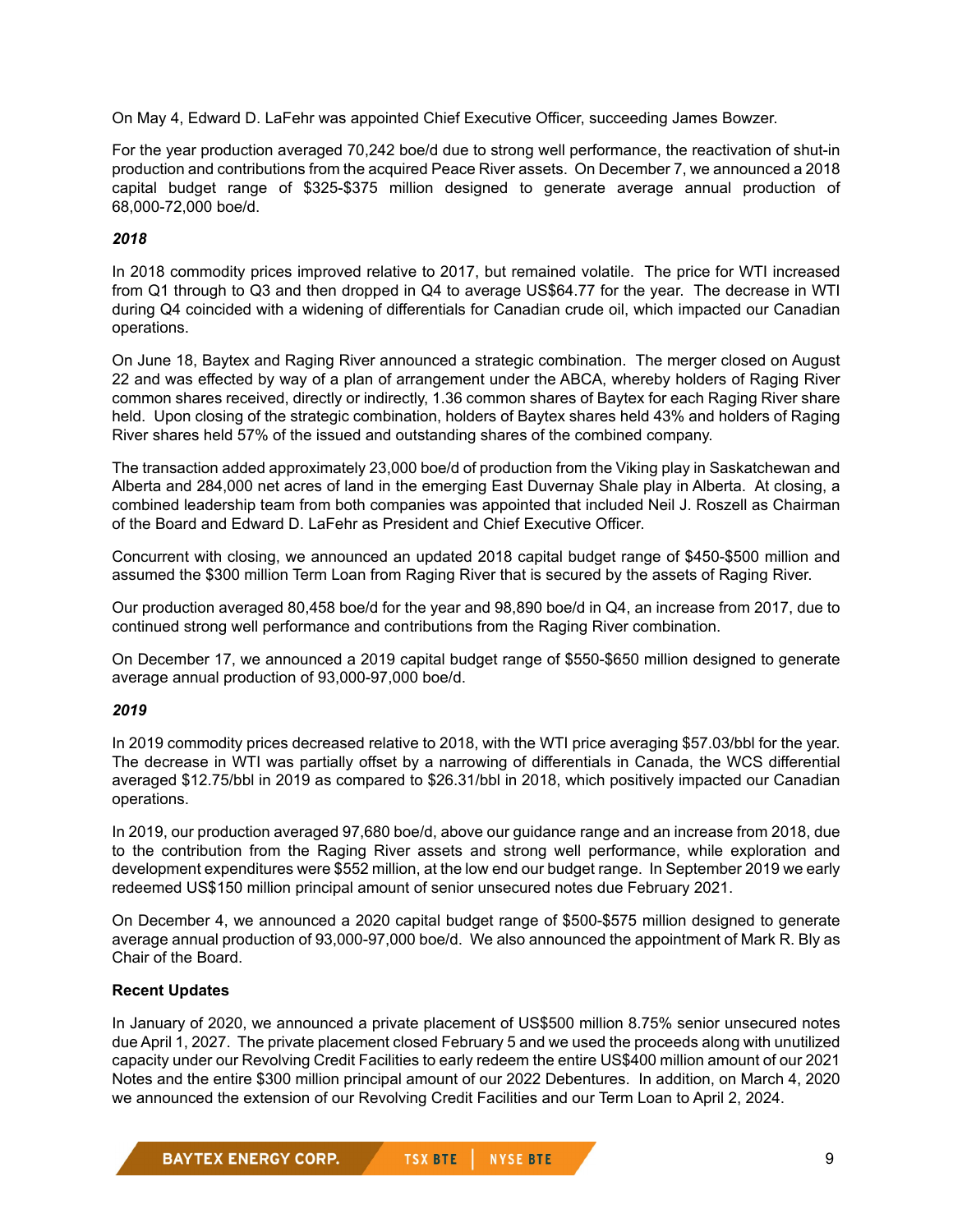#### **DESCRIPTION OF OUR BUSINESS**

#### **Overview**

We are engaged in the acquisition, development and production of crude oil and natural gas in the Western Canadian Sedimentary Basin and the Eagle Ford in the United States. Approximately 82% of our production is weighted toward crude oil and NGLs. The Company and its predecessors have been in business for more than 25 years and our operating teams are well established with a track record of delivering performance at or above market expectations. Throughout our history we have endeavoured to add value through internal property development and selective acquisitions.

#### **Competitive Conditions**

Baytex is a member of the oil and natural gas industry, which is highly competitive. Baytex competes with other companies for all of its business inputs, including exploitation and development prospects, access to commodity markets, acquisition opportunities, available capital and staffing. We believe our competitive position is, on the whole, equivalent to that of other oil and natural gas producers of a similar size and production profile. See *Industry Conditions* and *Risk Factors.*

#### **Reorganizations**

On July 15, 2018, we dissolved our general partnership, Baytex Energy Partnership, which had previously held a beneficial interest in the majority of our producing properties in Canada. The beneficial interest is now held by Baytex Energy. In addition, on August 22, 2018, in conjunction with the Raging River merger, all of the oil and gas properties of Raging River were transferred to the newly formed Baytex Partnership.

#### **Environmental and Social Policies**

We have an active program to monitor and comply with all environmental laws, rules and regulations applicable to our operations. Our policies require that all employees and contractors report all breaches or potential breaches of environmental laws, rules and regulations to our senior management and all applicable governmental authorities. Any material breaches of environmental law, rules and regulations must be reported to the Board of Directors. Our Health, Safety and Environment policy is available on our website at www.baytexenergy.com.

We published our fourth biennial Corporate Responsibility Report in September 2019, detailing our efforts and performance with respect to people, the environment, our community and stakeholders, and responsible business practices. In this report we established a green house gas ("**GHG**") emissions reduction target with an objective of reducing our corporate emission intensity by 30% by 2021, relative to our 2018 baseline. This report can be viewed on our website at www.baytexenergy.com.

To accommodate the growing importance of our health, safety and environment policy and targets, including our GHG reduction target, we have expanded the mandate of our reserves committee to oversee these matters and, to reflect this expanded mandate, have renamed the committee "The Reserves and Sustainability Committee". In addition, Baytex was recognized by Corporate Knights as one of the Future 40 Responsible Corporate Leaders in Canada for 2018.

See *Industry Conditions* and *Risk Factors.*

#### **Seasonal Factors**

The level of activity in the oil and gas industry is dependent on access to areas where operations are to be conducted. In Canada, seasonal weather variations, including spring break-up which occurs annually, affects access in certain circumstances. In Canada and the United States, unexpected adverse weather conditions, such as flooding, extreme cold weather, heavy snowfall and heavy rainfall may restrict the Corporation's ability to access its properties. See *Industry Conditions* and *Risk Factors.*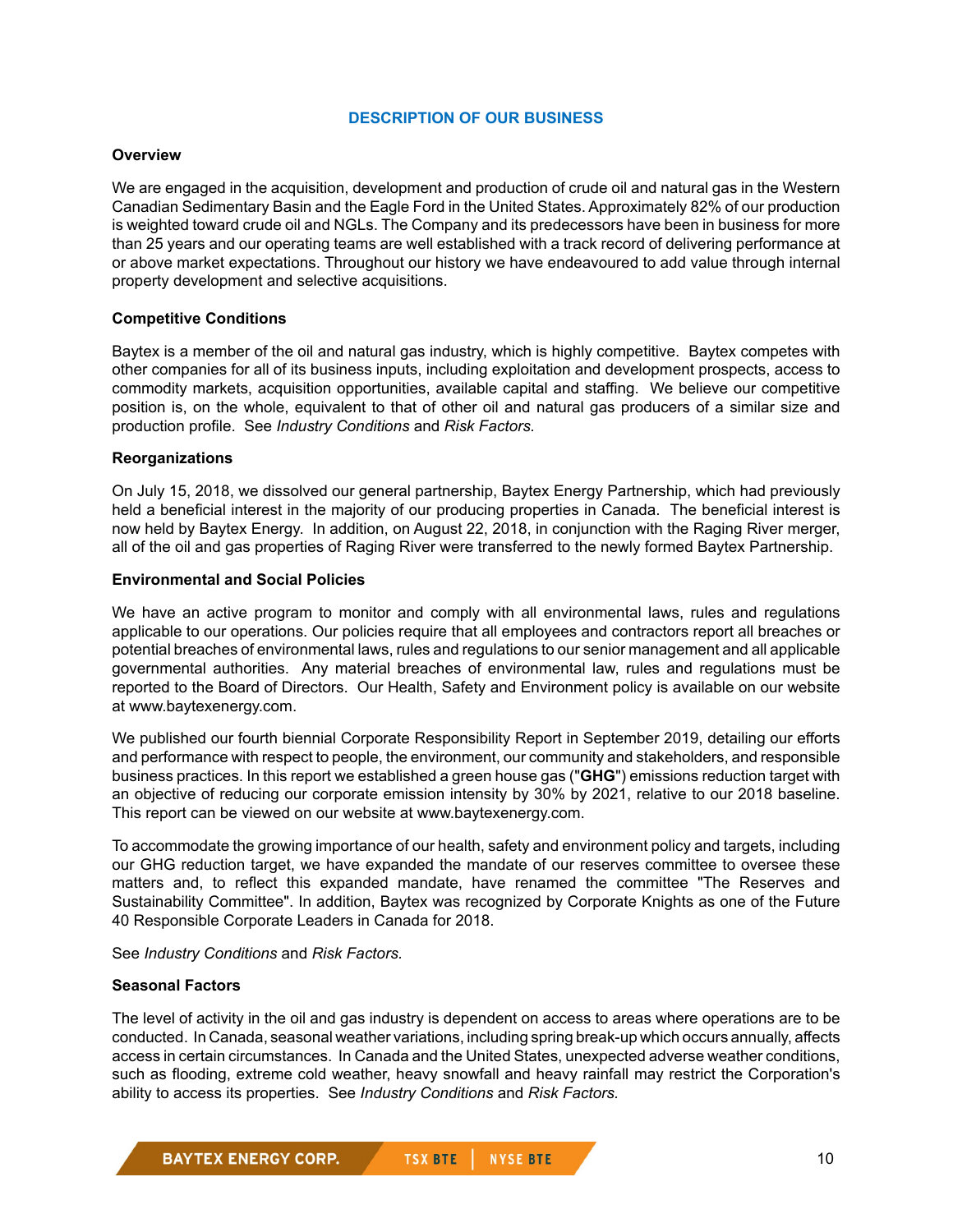#### **Renegotiation or Termination of Contracts**

As at the date hereof, we do not anticipate that any aspects of our business will be materially affected in the remainder of 2020 by the renegotiation or termination of contracts.

# **Personnel**

As at December 31, 2019, we had 153 employees in our head office and 78 employees in our field operations.

# **PRINCIPAL PROPERTIES**

The following is a description of our principal oil and natural gas properties on production or under development as at December 31, 2019. Unless otherwise specified, gross and net acres and well count information are as at December 31, 2019 and production information represents average working interest production for the year ended December 31, 2019.

#### *Eagle Ford - Texas*

Our Eagle Ford assets are located in the core of the liquids-rich Eagle Ford shale in South Texas. Our assets include non-operated working interests in approximately 78,205 (19,851 net) acres, comprised of four areas of mutual interest (Sugarloaf, Longhorn, Ipanema and Excelsior) with an average working interest of approximately 25%, together with field infrastructure and related assets. Our entire acreage position in the Eagle Ford is held by production and the assets are operated by an operating subsidiary of Marathon Oil Corporation (NYSE: MRO), pursuant to the terms of industry-standard joint operating agreements.

During 2019, production from the Eagle Ford assets averaged approximately 39,055 boe/d, comprised of 30,094 bbl/d of light oil, condensate and NGL and 53,773 Mcf/d of shale gas. During this period, Baytex participated in the completion of 109 (25.1 net) wells, resulting in 70 (13.1 net) oil wells and 39 (12.0 net) natural gas wells. As at December 31, 2019, our proved plus probable reserves were 229 million boe (163 proved; 66 probable), implying a reserve life index of over 15 years.

#### *Viking - Alberta and Saskatchewan*

Our Viking assets are located in the greater Dodsland area in southwest Saskatchewan and in the Esther area of southeastern Alberta. These assets were acquired through a business combination with Raging River and produce light oil from the Viking formation. In 2019, the Viking assets produced 22,546 boe/d, comprised of 20,652 bbl/d of light oil and NGL and 11,361 Mcf/d of natural gas. These assets are characterized by shallow wells with short cycle times and a manufacturing approach to development. In 2019, Baytex completed 275 (243.8 net) wells, resulting in 274 (242.8 net) oil wells and 1 (1.0 net) abandoned well. As at December 31, 2019 we had proved plus probable reserves of 98 million boe (65 proved; 33 probable), implying a reserve life index of over 10 years.

The undeveloped land base associated with the Viking assets consisted of 247,996 net acres at year-end 2019.

# *Peace River - Alberta*

In the Peace River area of northwest Alberta we produce heavy gravity crude oil, bitumen, and natural gas mainly from the Bluesky formation. Production in the area occurs through primary, thermal and polymer flooding recovery methods. During 2019, production from the area averaged approximately 16,810 boe/d, comprised of 14,334 bbl/d of heavy oil, 59 bbl/d of light oil and NGLand 14,503 Mcf/d of natural gas. In 2019, Baytex drilled 6 (6.0 net) horizontal multi-lateral wells and 4 (4.0 net) stratigraphic wells in this area. As at December 31, 2019, we had proved plus probable reserves of 74 million boe (39 proved; 35 probable), implying a reserve life index of over 10 years.

Baytex held approximately 397,081 net undeveloped acres in this area at year-end 2019.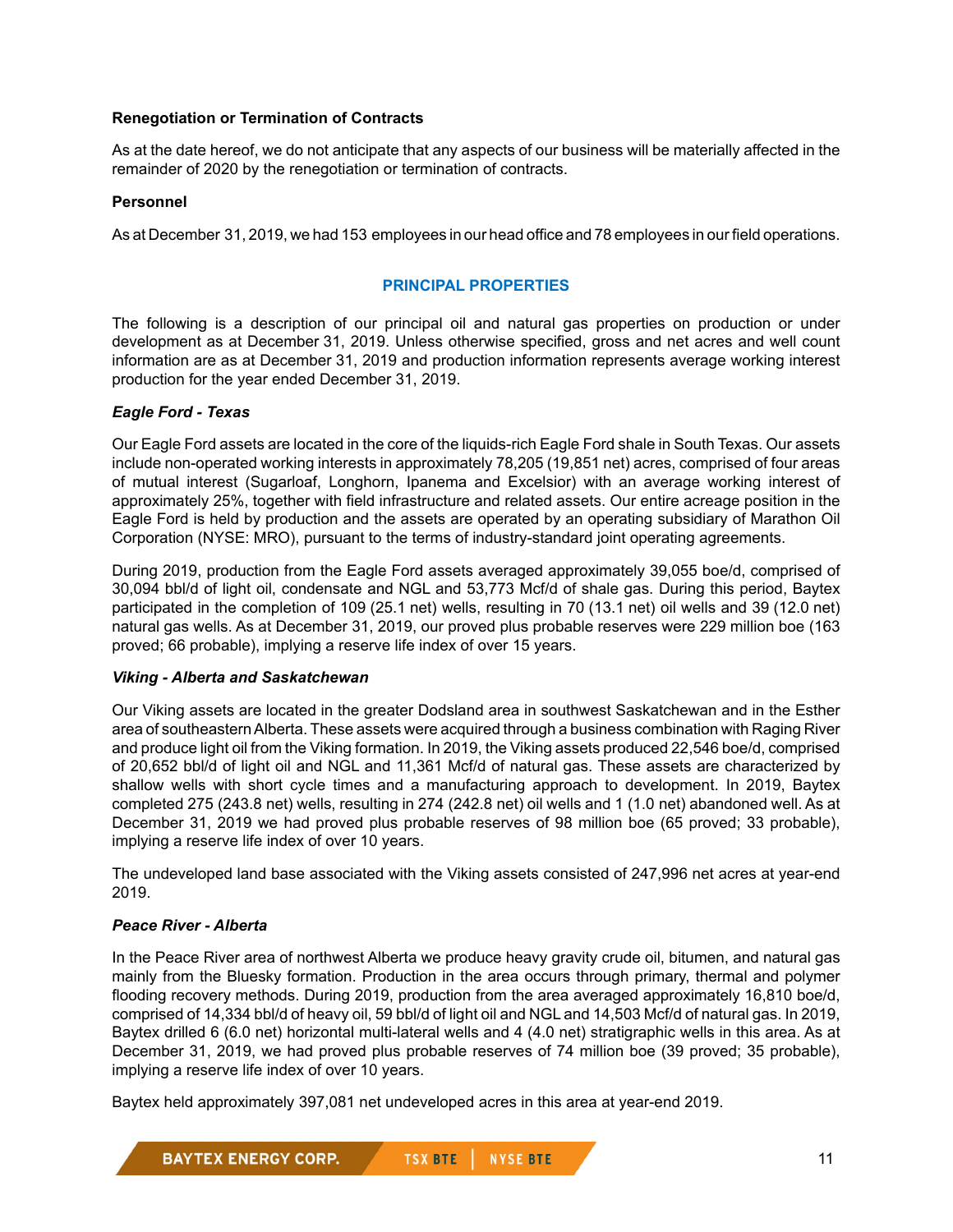#### *Lloydminster - Alberta and Saskatchewan*

Our Lloydminster assets consist of several geographically dispersed heavy oil operations that include primary and thermal production. In some cases, Baytex's heavy oil reservoirs are water flooded and polymer flooded. In 2019, production averaged approximately 12,568 boe/d, which was comprised of 10,260 bbl/d of heavy oil, 2,147 bbl/d of bitumen, and 964 Mcf/d of natural gas. In 2019, Baytex drilled 36 (36.0 net) oil wells. As at December 31, 2019, we had proved plus probable reserves of 89 million boe (29 proved; 60 probable).

We held approximately 173,356 net undeveloped acres in this area at year-end 2019.

#### *Duvernay - Alberta*

On August 22, 2018, as a result of the the merger with Raging River, Baytex acquired a land position in the emerging East Duvernay shale basin in central Alberta. In 2019, the Duvernay assets produced 1,688 boe/ d, comprised of 1,419 bbl/d of light oil and NGL and 1,613 Mcf/d of natural gas. During 2019, Baytex drilled 4 (4.0 net) wells, resulting in 2 (2.0 net) oil wells and 2 (2.0 net) abandoned wells. As at December 31, 2019, our proved plus probable reserves are 14 million boe (7 proved; 7 probable) and our net undeveloped lands totaled approximately 291,947 net acres.

#### **Average Production**

The following table indicates our average daily production from our principal properties for the year ended December 31, 2019.

|                      | Heavy<br>Oil<br>(bbl/d) | <b>Bitumen</b><br>(bbl/d) | Light<br>and<br><b>Medium</b><br>$Oil^{(1)}$<br>(bbl/d) | <b>Tight</b><br>$OII^{(1)}$<br>(bbl/d) | <b>NGL</b><br>(bbl/d) | <b>Shale</b><br>Gas<br>(Mcf/d) | <b>Natural</b><br>Gas<br>(Mcf/d) | Oil<br>Equivalent<br>(boe/d) |
|----------------------|-------------------------|---------------------------|---------------------------------------------------------|----------------------------------------|-----------------------|--------------------------------|----------------------------------|------------------------------|
| Canada - Heavy       |                         |                           |                                                         |                                        |                       |                                |                                  |                              |
| Peace River          | 14,334                  |                           | 14                                                      |                                        | 45                    |                                | 14,503                           | 16,810                       |
| Lloydminster         | 10,260                  | 2,147                     |                                                         |                                        |                       |                                | 964                              | 12,568                       |
| Total                | 24,594                  | 2,147                     | 14                                                      |                                        | 45                    |                                | 15,467                           | 29,378                       |
| Canada - Light       |                         |                           |                                                         |                                        |                       |                                |                                  |                              |
| Viking               |                         |                           | 20,527                                                  |                                        | 125                   |                                | 11,361                           | 22,546                       |
| Duvernay             |                         |                           |                                                         | 928                                    | 491                   | 1,613                          |                                  | 1,688                        |
| Remaining properties |                         |                           | 889                                                     |                                        | 703                   |                                | 20,528                           | 5,013                        |
| Total                |                         |                           | 21,416                                                  | 928                                    | 1,319                 | 1,613                          | 31,889                           | 29,247                       |
| <b>United States</b> |                         |                           |                                                         |                                        |                       |                                |                                  |                              |
| Eagle Ford           |                         |                           |                                                         | 21,229                                 | 8,865                 | 53,773                         |                                  | 39,055                       |
| <b>Grand Total</b>   | 24,594                  | 2,147                     | 21,430                                                  | 22,157                                 | 10,229                | 55,386                         | 47,356                           | 97,680                       |

Note:

(1) Includes condensate.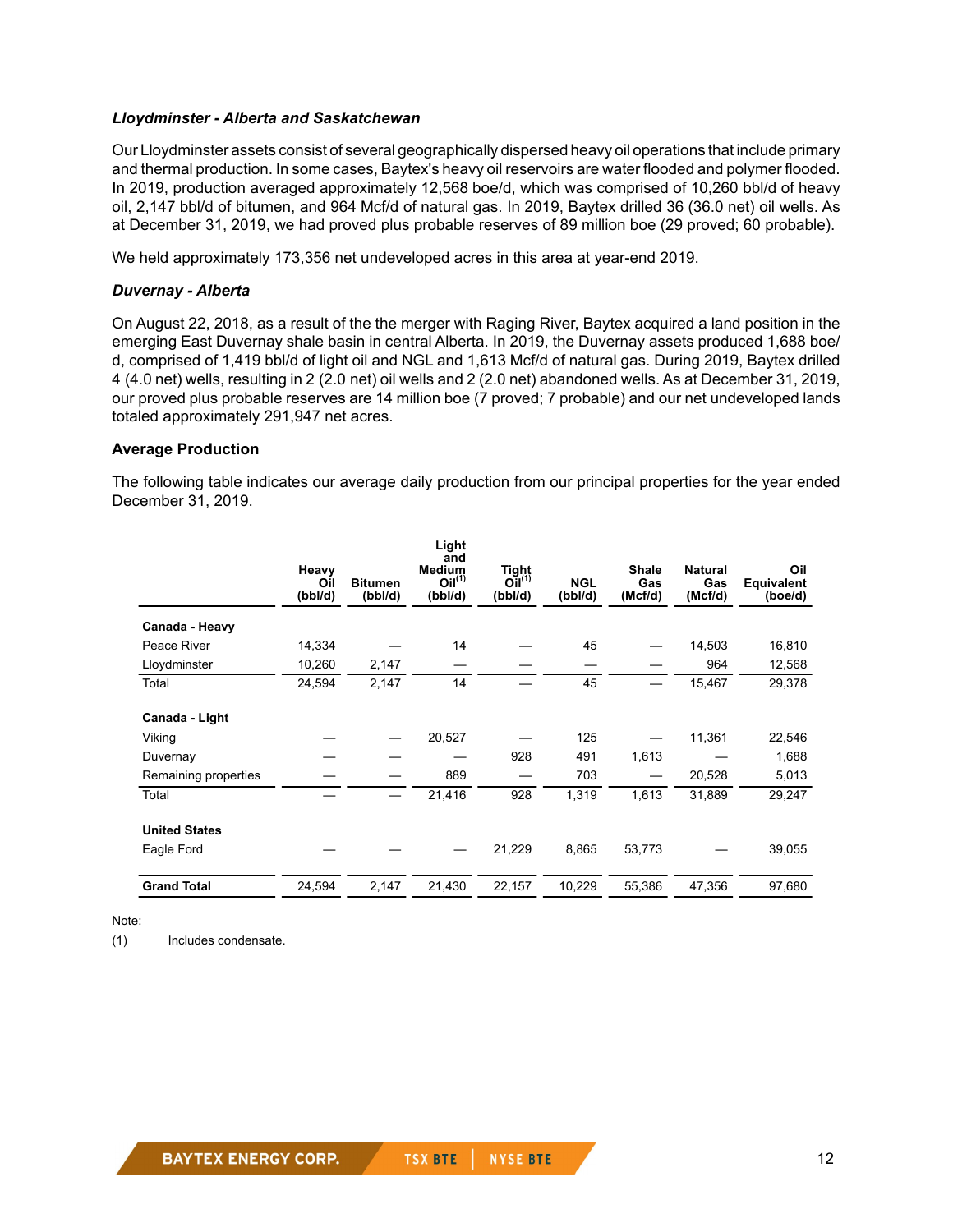#### **Costs Incurred**

The following table summarizes the property acquisition, exploration and development costs by country for the year ended December 31, 2019.

| (\$000s)                              | Canada   | <b>United States</b> | Total    |
|---------------------------------------|----------|----------------------|----------|
| Property acquisition costs            |          |                      |          |
| Proved properties                     | 2.144    |                      | 2,144    |
| Unproved properties                   | 1,523    |                      | 1,523    |
| Property disposition                  | (1, 487) |                      | (1, 487) |
| Total Property acquisition costs, net | 2.180    |                      | 2,180    |
| Development Costs <sup>(1)</sup>      | 371.415  | 177.928              | 549.343  |
| Exploration Costs <sup>(2)</sup>      | 2,948    |                      | 2,948    |
| Total                                 | 376,543  | 177,928              | 554,471  |
|                                       |          |                      |          |

Notes:

(1) Development and facilities expenditures.

(2) Cost of land, geological and geophysical capital expenditures.

# **Oil and Gas Wells**

The following table sets forth the number and status of wells in which we have a working interest as at December 31, 2019.

|              |              | Oil Wells  |               | <b>Natural Gas Wells</b> |           |            |               |            |
|--------------|--------------|------------|---------------|--------------------------|-----------|------------|---------------|------------|
|              | Producing    |            | Non-Producing |                          | Producing |            | Non-Producing |            |
|              | <b>Gross</b> | <b>Net</b> | Gross         | <b>Net</b>               | Gross     | <b>Net</b> | Gross         | <b>Net</b> |
| Alberta      | 1.089        | 876.7      | 1.309         | 818.1                    | 185       | 124.0      | 653           | 517.8      |
| ВC           |              |            |               |                          |           |            | 4             | 1.7        |
| Saskatchewan | 3.248        | 2,922.2    | 2.016         | 1.923.6                  | 91        | 51.6       | 230           | 198.1      |
| Texas        | 767          | 173.2      | 98            | 21.7                     | 356       | 99.6       | 40            | 9.7        |
| Total        | 5.104        | 3.972.1    | 3.423         | 2.763.4                  | 632       | 275.2      | 927           | 727.3      |

#### **Properties with No Attributed Reserves**

The following table sets forth our undeveloped land holdings as at December 31, 2019.

|              | <b>Undeveloped Acres</b> |           |  |  |
|--------------|--------------------------|-----------|--|--|
|              | Gross                    | Net       |  |  |
| Alberta      | 1.041.819                | 907,802   |  |  |
| Saskatchewan | 337.290                  | 284.536   |  |  |
| Total        | 1,379,109                | 1,192,338 |  |  |

Undeveloped land holdings are lands that have not been assigned reserves as at December 31, 2019. None of these undeveloped properties have high expected development or operating costs or contractual sales obligations to produce and sell at substantially lower prices than could be realized under normal market conditions.

We estimate the value of our net undeveloped land holdings at December 31, 2019 to be approximately \$161.6 million, as compared to \$164.6 million as at December 31, 2018. This internal evaluation generally represents the estimated replacement cost of our undeveloped land and excludes approximately 99,485 net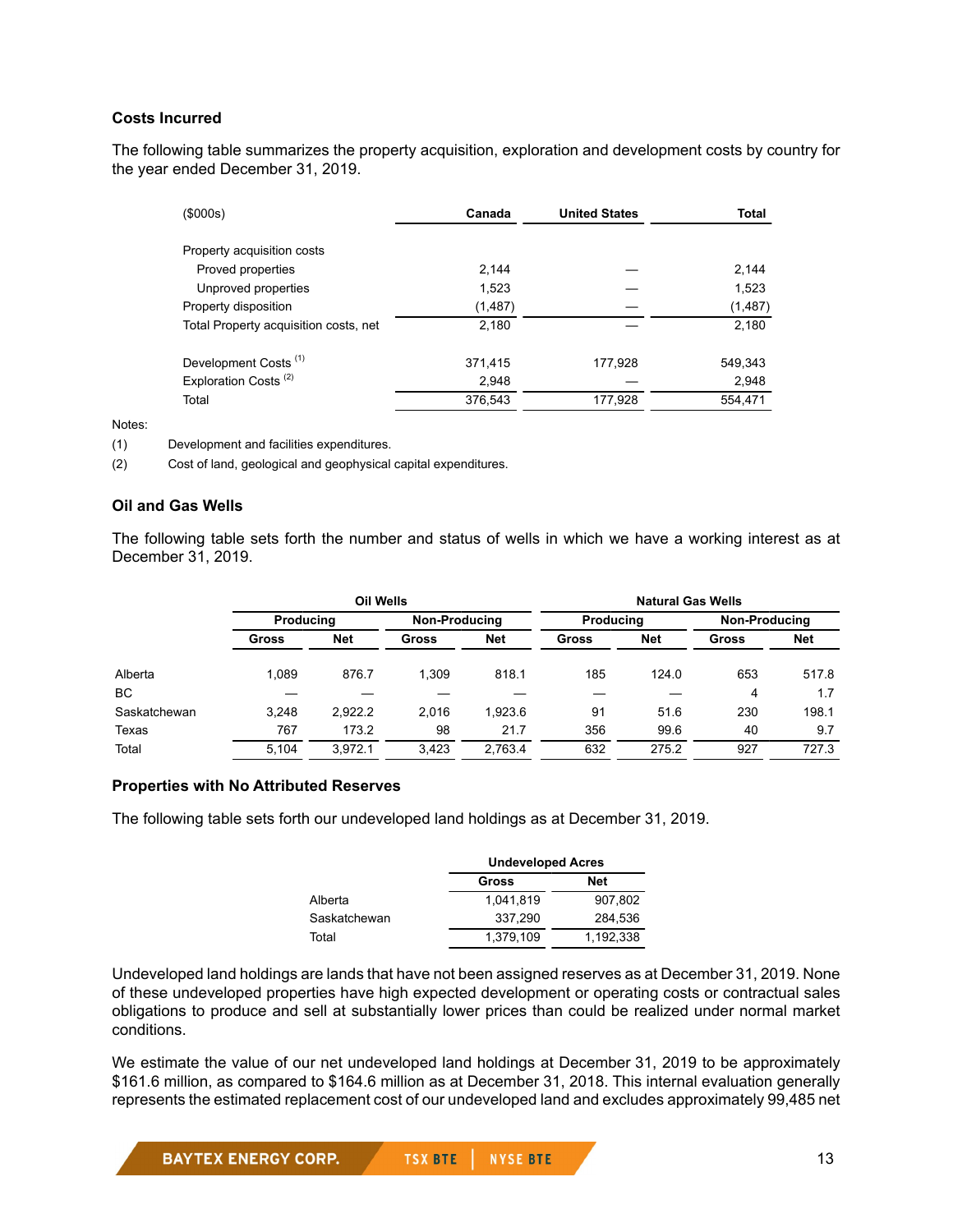acres of our undeveloped land that we expect to expire on or before December 31, 2020. In determining replacement cost, we analyzed land sale prices paid at provincial crown land sales for properties in the vicinity of our undeveloped land holdings.

# **Tax Horizon**

Baytex does not expect to pay any material cash income taxes prior to 2026. This estimate and any amount of income tax we may be required to pay in the future is highly sensitive to assumptions regarding commodity prices, production, cash flow, capital expenditure levels and changes in governing tax laws. For additional information, see Note 17 of our audited consolidated financial statements for the year ended December 31, 2019 and the information under the headings "*Income Taxes*" in our MD&A for the year ended December 31, 2019.

# **Exploration and Development Activities**

The following table sets forth the gross and net exploratory and development wells in which we participated during the year ended December 31, 2019.

|               | <b>Exploratory Wells</b> |            | <b>Development Wells</b> |            | <b>Total Wells</b> |            |  |
|---------------|--------------------------|------------|--------------------------|------------|--------------------|------------|--|
| <b>Gross</b>  |                          | <b>Net</b> | <b>Gross</b>             | <b>Net</b> | <b>Gross</b>       | <b>Net</b> |  |
| Oil           | 2                        | 2.0        | 386                      | 297.9      | 388                | 299.9      |  |
| Natural Gas   |                          |            | 39                       | 12.0       | 39                 | 12.0       |  |
| Stratigraphic | 4                        | 4.0        |                          |            | 4                  | 4.0        |  |
| Service       |                          |            |                          |            |                    |            |  |
| Dry           | $\mathfrak{p}$           | 2.0        |                          | 1.0        | 3                  | 3.0        |  |
| Total         | 8                        | 8.0        | 426                      | 310.9      | 434                | 318.9      |  |

#### **Production Estimates**

The following table sets out the volumes of our working interest production estimated for the year ending December 31, 2020, which is reflected in the estimate of future net revenue disclosed in the forecast price tables contained under "*Statement of Reserves Data - Disclosure of Reserves Data*".

|                                      | Heavy<br>Oil<br>(bbl/d) | <b>Bitumen</b><br>(bbl/d) | Light and<br><b>Medium Oil</b><br>(bbl/d) | <b>Tight</b><br>Oil<br>(bbl/d) | <b>NGL</b><br>(bbl/d) | <b>Shale</b><br>Gas<br>(Mcf/d) | <b>Natural</b><br>Gas<br>(Mcf/d) | Oil<br>Equivalent<br>(boe/d) |
|--------------------------------------|-------------------------|---------------------------|-------------------------------------------|--------------------------------|-----------------------|--------------------------------|----------------------------------|------------------------------|
| <b>CANADA</b>                        |                         |                           |                                           |                                |                       |                                |                                  |                              |
| <b>Total Proved</b>                  | 23.172                  | 2.446                     | 20.719                                    | 1,058                          | 1.235                 | 1,922                          | 36.507                           | 55,035                       |
| <b>Total Proved plus</b><br>Probable | 24.968                  | 2,566                     | 23.129                                    | 1,178                          | 1.354                 | 2.133                          | 39.443                           | 60,123                       |
| <b>UNITED STATES</b>                 |                         |                           |                                           |                                |                       |                                |                                  |                              |
| <b>Total Proved</b>                  |                         |                           |                                           | 12.972                         | 15.286                | 45.047                         |                                  | 35.766                       |
| <b>Total Proved plus</b><br>Probable |                         |                           |                                           | 13,477                         | 15.707                | 46.256                         |                                  | 36,893                       |
| <b>TOTAL</b>                         |                         |                           |                                           |                                |                       |                                |                                  |                              |
| <b>Total Proved</b>                  | 23.172                  | 2.446                     | 20.719                                    | 14,030                         | 16.521                | 46.969                         | 36.507                           | 90.801                       |
| Total Proved plus<br>Probable        | 24.968                  | 2.566                     | 23,129                                    | 14.655                         | 17.061                | 48.389                         | 39.443                           | 97.017                       |

The two properties that account for 20% or more of the estimated 2020 production volumes are the Eagle Ford and the Viking. Estimated 2020 production volumes for the Eagle Ford is 35,766 boe/d on a total proved basis and 36,893 boe/d on a total proved plus probable basis. Estimated 2020 production volumes for the Viking is 21,755 boe/d on a total proved basis and 24,261 boe/d on a total proved plus probable basis.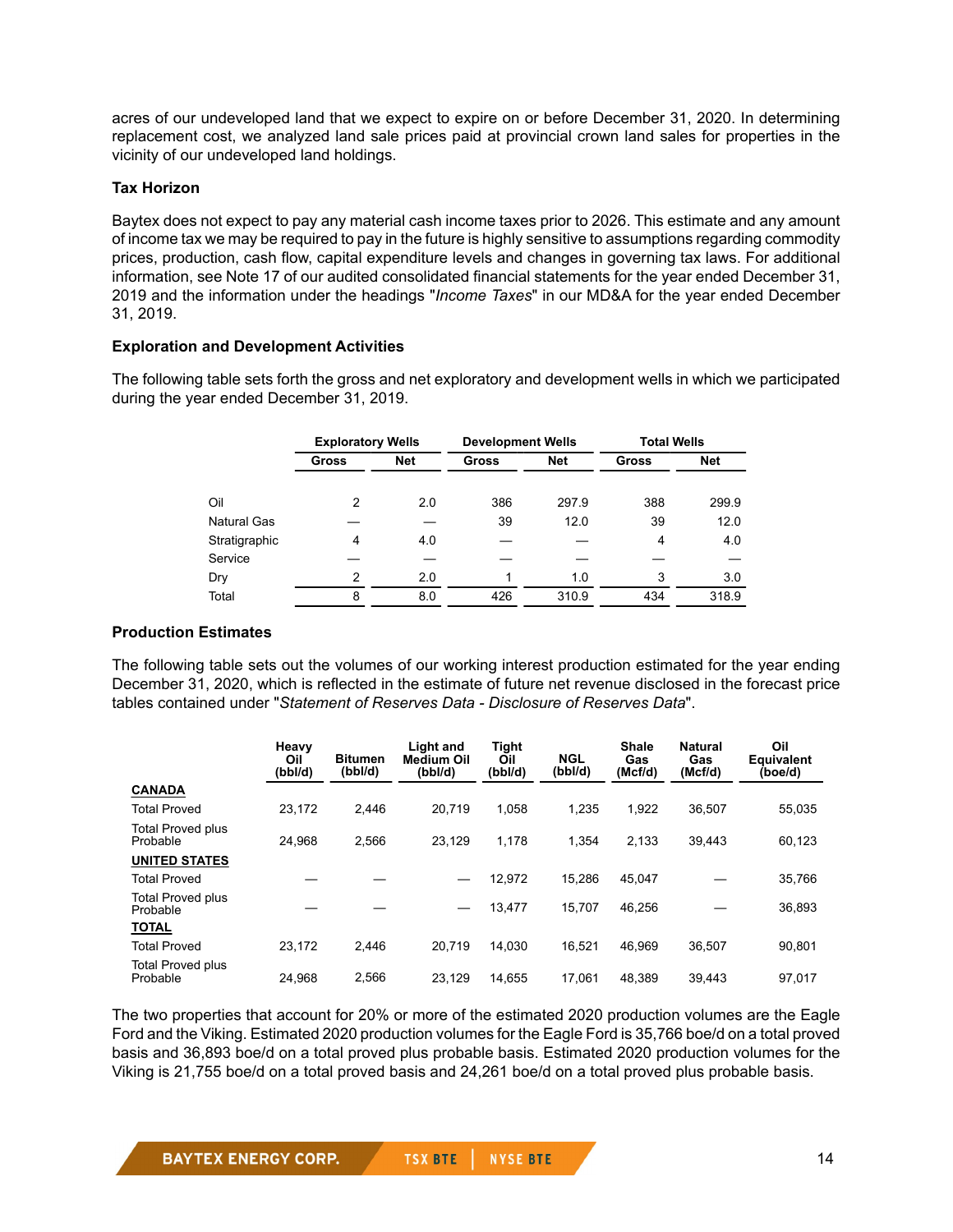# **Production History**

The following table summarizes certain information in respect of the production, product prices received, royalties paid, production costs and resulting netback associated with our reserves data for the periods indicated below.

|                                         |               | <b>Year Ended</b> |               |               |               |
|-----------------------------------------|---------------|-------------------|---------------|---------------|---------------|
|                                         | Dec. 31, 2019 | Sep. 30, 2019     | Jun. 30, 2019 | Mar. 31, 2019 | Dec. 31, 2019 |
| Average Sales Volume <sup>(1)</sup>     |               |                   |               |               |               |
| Heavy Oil (bbl/d)                       | 24,488        | 23,961            | 25,090        | 24,846        | 24,594        |
| Bitumen (bbl/d)                         | 2,562         | 1,751             | 2,230         | 2,045         | 2,147         |
| Light Oil (bbl/d)                       | 20,776        | 21,127            | 21,517        | 22,318        | 21,430        |
| NGL (bbl/d)                             | 8,699         | 9,543             | 10,986        | 11,729        | 10,229        |
| Tight Oil (bbl/d)                       | 23,130        | 21,702            | 21,068        | 22,730        | 22,157        |
| Shale Gas (Mcf/d)                       | 53,348        | 53,673            | 57,738        | 56,845        | 55,386        |
| Natural Gas (Mcf/d)                     | 46,887        | 47,381            | 47,327        | 47,837        | 47,356        |
| Total (boe/d)                           | 96,360        | 94,927            | 98,402        | 101,115       | 97,680        |
| <b>Average Net Production Prices</b>    |               |                   |               |               |               |
| Heavy Oil (\$/bbl)                      | 39.84         | 43.93             | 49.70         | 41.75         | 43.83         |
| Bitumen (\$/bbl)                        | 44.89         | 50.78             | 57.50         | 40.93         | 48.44         |
| Light Oil (\$/bbl)                      | 65.20         | 65.09             | 70.33         | 63.07         | 65.91         |
| NGL (\$/bbl)                            | 18.41         | 14.27             | 17.57         | 22.97         | 18.50         |
| Tight Oil (\$/bbl)                      | 76.20         | 74.51             | 82.22         | 75.57         | 77.05         |
| Shale Gas (\$/Mcf)                      | 3.18          | 2.97              | 3.44          | 3.90          | 3.38          |
| Natural Gas (\$/Mcf)                    | 2.38          | 0.96              | 1.15          | 2.38          | 1.72          |
| Total (\$/boe)                          | 48.25         | 47.14             | 51.49         | 47.98         | 48.72         |
| <b>Royalties</b>                        |               |                   |               |               |               |
| Heavy Oil (\$/bbl)                      | 5.53          | 6.41              | 7.46          | 6.01          | 6.36          |
| Bitumen (\$/bbl)                        | 4.25          | 4.50              | 3.63          | 5.07          | 4.33          |
| Light Oil and NGL $(\frac{6}{b})^{(2)}$ | 4.83          | 4.69              | 5.70          | 5.21          | 5.12          |
| Tight Oil (\$/bbl)                      | 22.28         | 21.35             | 24.35         | 21.87         | 22.44         |
| Shale Gas (\$/Mcf)                      | 0.56          | 0.85              | 0.97          | 1.11          | 0.88          |
| Natural Gas (\$/Mcf)                    | 0.13          | 0.02              | 0.05          | 0.14          | 0.08          |
| Total (\$/boe)                          | 8.72          | 8.59              | 9.67          | 8.94          | 8.98          |
| Operating Expenses <sup>(3)</sup>       |               |                   |               |               |               |
| Heavy Oil (\$/bbl)                      | 17.18         | 16.74             | 15.87         | 16.37         | 16.54         |
| Bitumen (\$/bbl)                        | 13.84         | 17.16             | 12.31         | 14.24         | 14.22         |
| Light Oil and NGL (\$/bbl) (2)          | 10.38         | 10.14             | 10.54         | 10.12         | 10.29         |
| Tight Oil (\$/bbl)                      | 6.53          | 7.01              | 7.39          | 7.10          | 7.01          |
| Shale Gas (\$/Mcf)                      | 1.09          | 1.17              | 1.23          | 1.18          | 1.17          |
| Natural Gas (\$/Mcf)                    | 2.38          | 2.15              | 2.31          | 2.20          | 2.26          |
| Total (\$/boe)                          | 11.23         | 11.15             | 11.22         | 11.02         | 11.16         |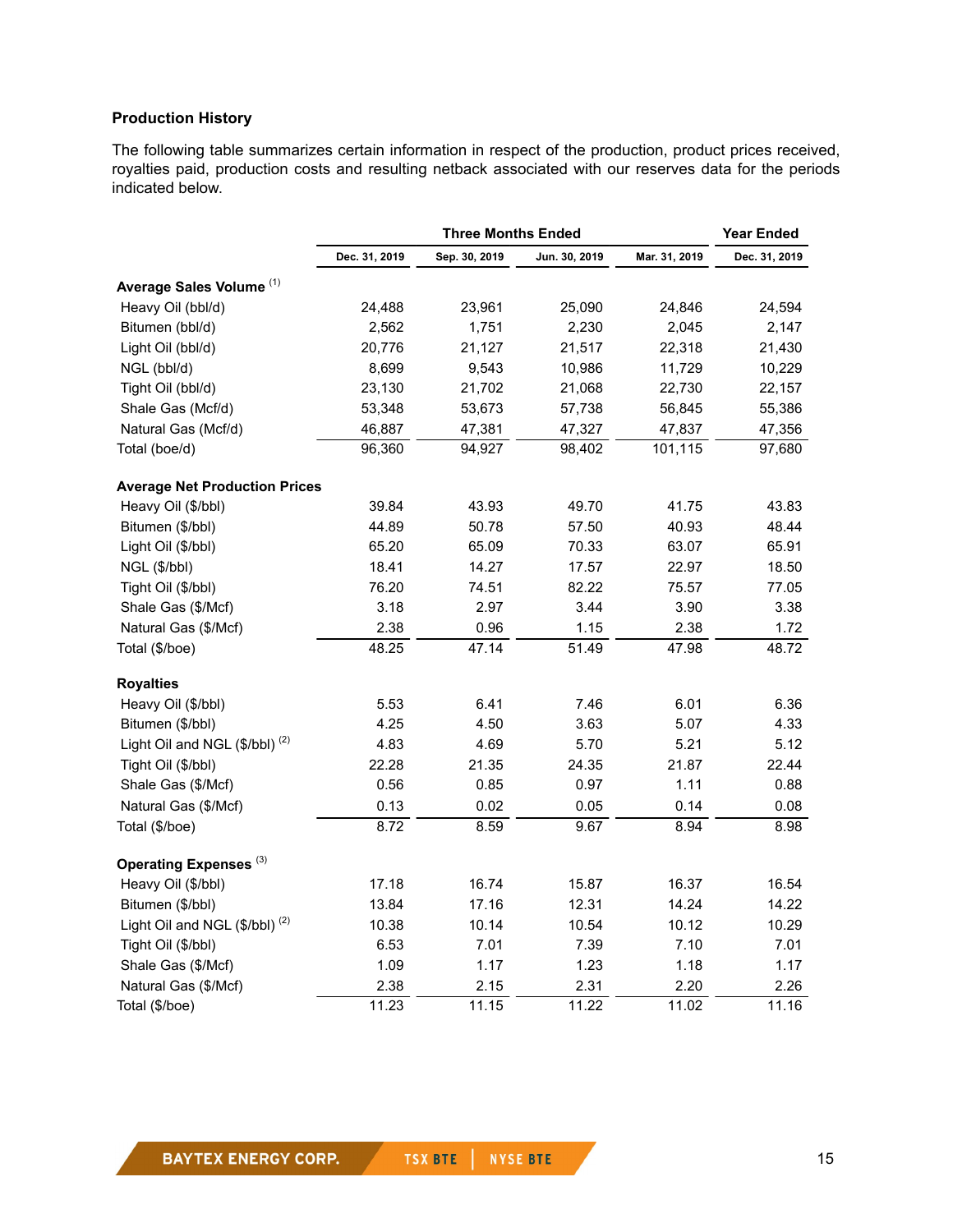|                                            |               | <b>Year Ended</b> |               |               |               |
|--------------------------------------------|---------------|-------------------|---------------|---------------|---------------|
|                                            | Dec. 31, 2019 | Sep. 30, 2019     | Jun. 30, 2019 | Mar. 31, 2019 | Dec. 31, 2019 |
| <b>Transportation Expenses</b>             |               |                   |               |               |               |
| Heavy Oil (\$/bbl)                         | 2.54          | 2.46              | 2.85          | 3.15          | 2.75          |
| Bitumen (\$/bbl)                           | 1.49          | 1.71              | 1.66          | 1.52          | 1.58          |
| Light Oil and NGL $(\frac{6}{bbl})^{(2)}$  | 0.63          | 1.08              | 1.25          | 1.47          | 1.12          |
| Tight Oil (\$/bbl)                         |               |                   |               |               |               |
| Shale Gas (\$/Mcf)                         |               |                   |               |               |               |
| Natural Gas (\$/Mcf)                       | 0.22          | 0.25              | 0.28          | 0.30          | 0.26          |
| Total (\$/boe)                             | 1.00          | 1.13              | 1.33          | 1.46          | 1.23          |
| Netback Received <sup>(4)</sup>            |               |                   |               |               |               |
| Heavy Oil (\$/bbl)                         | 14.59         | 18.32             | 23.53         | 16.21         | 18.18         |
| Bitumen (\$/bbl)                           | 25.31         | 27.42             | 39.91         | 20.11         | 28.30         |
| Light Oil and NGL $(\frac{6}{bbl})^{(2)}$  | 35.55         | 33.37             | 35.00         | 32.46         | 34.06         |
| Tight Oil (\$/bbl)                         | 47.36         | 46.11             | 50.43         | 46.52         | 47.56         |
| Shale Gas (\$/Mcf)                         | 1.53          | 0.95              | 1.24          | 1.60          | 1.33          |
| Natural Gas (\$/Mcf)                       | (0.34)        | (1.46)            | (1.49)        | (0.25)        | (0.89)        |
| Total (\$/boe)                             | 27.30         | 26.27             | 29.27         | 26.56         | 27.35         |
| Financial Derivatives gain<br>(\$/boe)     | 2.59          | 2.39              | 1.45          | 2.07          | 2.12          |
| Netback Received after<br>hedging (\$/boe) | 29.89         | 28.66             | 30.72         | 28.63         | 29.47         |

Notes:

(1) Before deduction of royalties.

(2) All NGL volumes are grouped with Canadian light oil for royalties paid and operating expenses for reporting purposes.

(3) Operating expenses are composed of direct costs incurred to operate both oil and gas wells. A number of assumptions are required to allocate these costs between oil, natural gas and NGL production.

(4) Netback is calculated by subtracting royalties, operating expenses and transportation expenses from revenues.

#### **Marketing Arrangements and Forward Contracts**

In Canada, we market our oil and natural gas production with attention to maximizing value and counterparty performance. We have a portfolio of sales contracts with a variety of pricing mechanisms, term commitments and customers. For our heavy oil volumes, this includes a number of rail commitments. In the United States, production from our assets is marketed on behalf of all the working interest owners by the operator.

The Corporation also has a hedging policy pursuant to which we utilize various derivative financial instruments and physical sales contracts to manage our exposure to fluctuations in commodity prices, foreign exchange and interest rates. We also use derivative instruments in various operational markets to optimize our supply or production chain.

When marketing and hedging we engage a number of reputable counterparties to ensure competitiveness, while also managing counterparty credit exposure. For details on our contractual commitments to sell natural gas and crude oil which were outstanding at December 31, 2019, see Note 20 to our audited consolidated financial statements for the year ended December 31, 2019. See *Risk Factors.*

**NYSE BTE**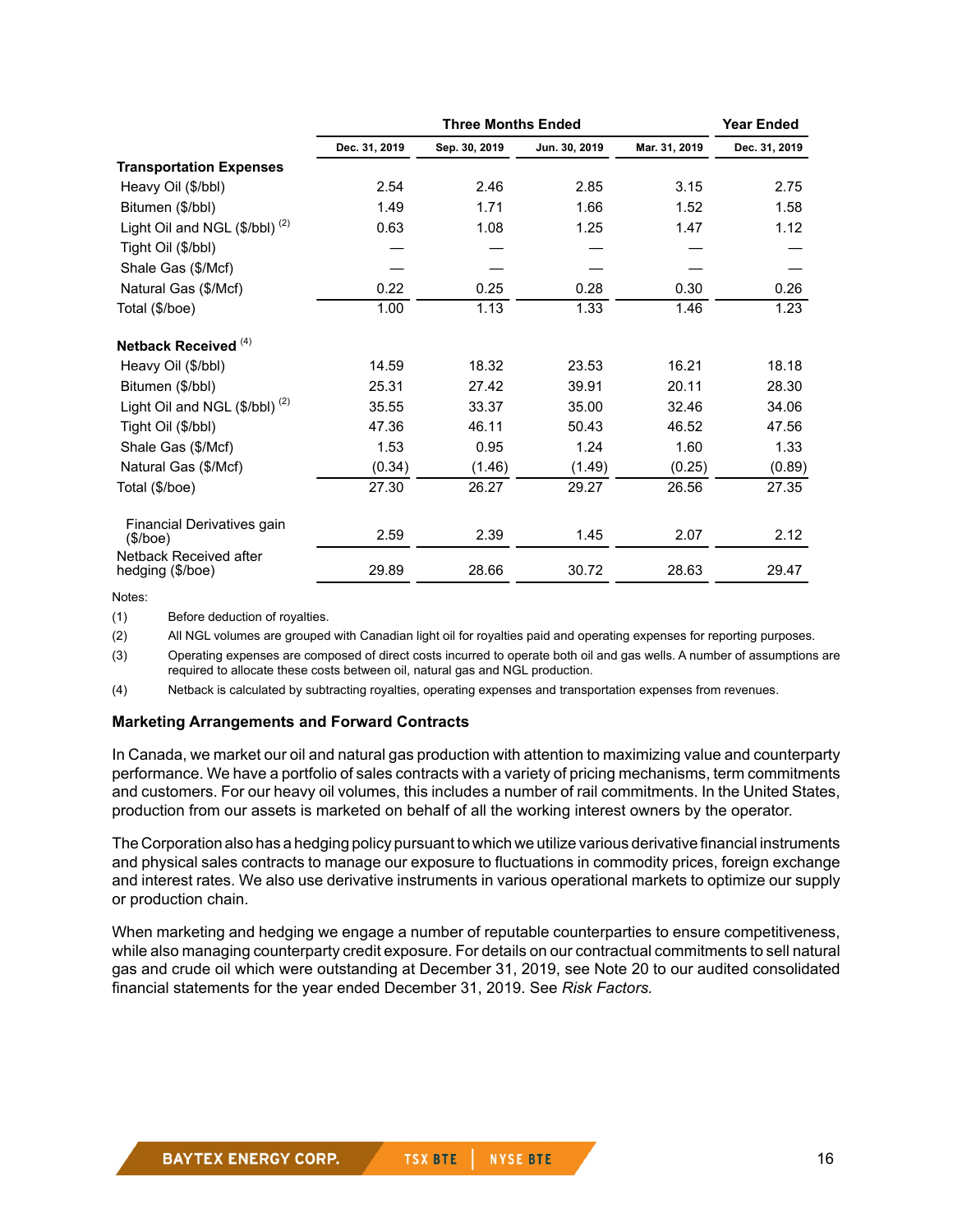#### **STATEMENT OF RESERVES DATA**

The Baytex Reserves Report has been prepared in accordance with the standards contained in the COGE Handbook and the reserves definitions contained in NI 51-101. The statement of reserves data and other oil and natural gas information set forth below is dated December 31, 2019. The effective date of the Baytex Reserves Report is December 31, 2019 and the preparation date of the statement is January 20, 2020. The Baytex Reserves Report was prepared using the average commodity price forecasts and inflation rates of McDaniel, GLJ and Sproule as of January 1, 2020.

#### **Disclosure of Reserves Data**

*CANADA*

The tables below are a combined summary as at December 31, 2019 of our proved and probable heavy oil, bitumen, light and medium oil, tight oil, NGL, conventional natural gas and shale gas reserves and the net present value of the future net revenue attributable to such reserves evaluated in the Baytex Reserves Report. Our reserves are located in Canada (in Alberta and Saskatchewan) and the United States (in Texas).

**All evaluations of future net revenue are after the deduction of future income tax expenses (unless otherwise noted in the tables), royalties, development costs, production costs and well abandonment costs but before consideration of indirect costs such as administrative, overhead and other miscellaneous expenses. The estimated future net revenue contained in the following tables does not necessarily represent the fair market value of our reserves. There is no assurance that the forecast price and cost assumptions contained in the Baytex Reserves Report will be attained and variations could be material. The tables summarize the data contained in the Baytex Reserves Report and, as a result, may contain slightly different numbers and columns in the tables may not add due to rounding. Other assumptions and qualifications relating to costs and other matters are summarized in the notes to or following the tables below.** 

**The recovery and reserves estimates described herein are estimates only and there is no guarantee that the estimated reserves will be recovered. Readers should review the definitions and information contained in "***Selected Terms* - *Reserves Definitions***", "**- *Reserves and Reserve Categories***" and "**- *Development and Production Status***" in conjunction with the following tables and notes. For more information as to the risks involved, see "***Risk Factors***"***.*

#### **SUMMARY OF OIL AND NATURAL GAS RESERVES AS OF DECEMBER 31, 2019 FORECAST PRICES AND COSTS**

|                            | <b>TIGHT OIL</b> |                      | <b>LIGHT AND MEDIUM</b><br>OIL |                      | <b>HEAVY OIL</b> |                      |
|----------------------------|------------------|----------------------|--------------------------------|----------------------|------------------|----------------------|
| <b>RESERVES CATEGORY</b>   | Gross<br>(Mbbl)  | <b>Net</b><br>(Mbbl) | Gross<br>(Mbbl)                | <b>Net</b><br>(Mbbl) | Gross<br>(Mbbl)  | <b>Net</b><br>(Mbbl) |
| PROVED:                    |                  |                      |                                |                      |                  |                      |
| Developed Producing        | 1.068            | 961                  | 27.297                         | 25.447               | 28,050           | 24,818               |
| Developed Non-Producing    |                  |                      |                                |                      | 570              | 483                  |
| Undeveloped                | 2,685            | 2,368                | 33,322                         | 31,052               | 22,691           | 20,371               |
| <b>TOTAL PROVED</b>        | 3.753            | 3,329                | 60.619                         | 56.499               | 51.311           | 45,672               |
| <b>PROBABLE</b>            | 4,099            | 3,514                | 31,218                         | 28,703               | 37,805           | 32,813               |
| TOTAL PROVED PLUS PROBABLE | 7,853            | 6,844                | 91,837                         | 85.201               | 89,116           | 78,486               |
|                            |                  |                      |                                |                      |                  |                      |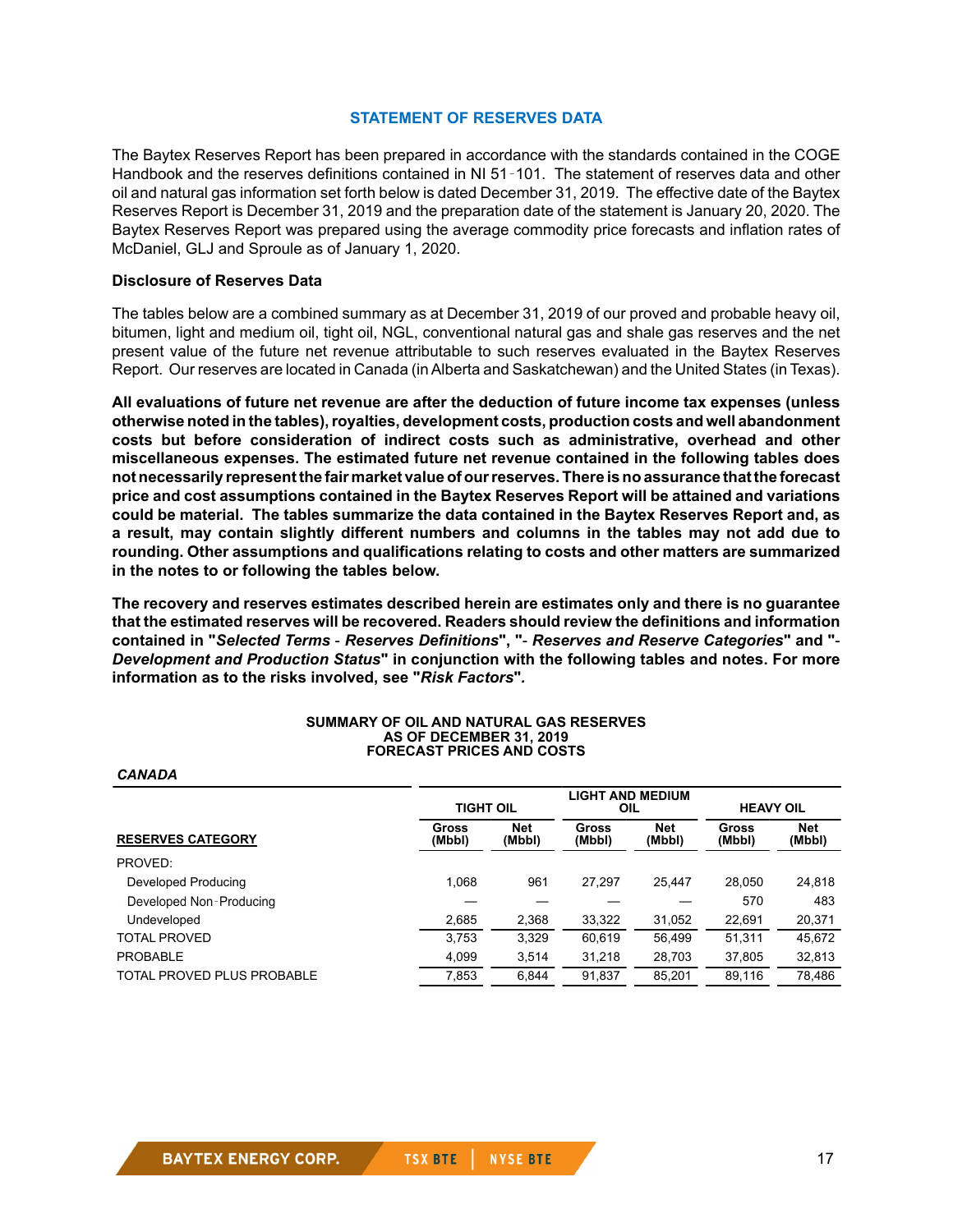## *CANADA*

|                            | <b>BITUMEN</b>  |                      | <b>SHALE GAS</b> |                      | <b>CONVENTIONAL</b><br><b>NATURAL GAS WITH</b> |                      |
|----------------------------|-----------------|----------------------|------------------|----------------------|------------------------------------------------|----------------------|
| <b>RESERVES CATEGORY</b>   | Gross<br>(Mbbl) | <b>Net</b><br>(Mbbl) | Gross<br>(MMcf)  | <b>Net</b><br>(MMcf) | Gross<br>(MMcf)                                | <b>Net</b><br>(MMcf) |
| PROVED:                    |                 |                      |                  |                      |                                                |                      |
| Developed Producing        | 2,711           | 2,504                | 2,151            | 1.986                | 56,743                                         | 53,003               |
| Developed Non-Producing    | 7,196           | 6,766                |                  |                      | 2,492                                          | 2,022                |
| Undeveloped                | 1,892           | 1,873                | 5,339            | 4,951                | 45,272                                         | 40,444               |
| <b>TOTAL PROVED</b>        | 11.799          | 11.144               | 7.490            | 6,937                | 104,506                                        | 95,469               |
| <b>PROBABLE</b>            | 53,743          | 43,031               | 8,018            | 7,426                | 99,816                                         | 90,061               |
| TOTAL PROVED PLUS PROBABLE | 65,542          | 54.175               | 15,508           | 14,363               | 204,323                                        | 185,530              |

#### *CANADA*

|                            | <b>NATURAL GAS</b><br><b>LIQUIDS</b> | (2)                  | <b>TOTAL RESERVES</b> |                      |  |
|----------------------------|--------------------------------------|----------------------|-----------------------|----------------------|--|
| <b>RESERVES CATEGORY</b>   | Gross<br>(Mbbl)                      | <b>Net</b><br>(Mbbl) | Gross<br>(Mboe)       | <b>Net</b><br>(Mboe) |  |
| PROVED:                    |                                      |                      |                       |                      |  |
| Developed Producing        | 1.775                                | 1.482                | 70.717                | 64.377               |  |
| Developed Non-Producing    | 33                                   | 23                   | 8.214                 | 7.609                |  |
| Undeveloped                | 2,585                                | 2,264                | 71.610                | 65,494               |  |
| <b>TOTAL PROVED</b>        | 4,393                                | 3,768                | 150.542               | 137.480              |  |
| <b>PROBABLE</b>            | 4.986                                | 4,205                | 149.824               | 128.514              |  |
| TOTAL PROVED PLUS PROBABLE | 9,380                                | 7.973                | 300.366               | 265.994              |  |
|                            |                                      |                      |                       |                      |  |

#### *UNITED STATES*

|                            | <b>TIGHT OIL</b> |                      | <b>SHALE GAS</b> |                      | <b>NATURAL GAS</b><br>LIQUIDS <sup>(2)</sup> |                      |
|----------------------------|------------------|----------------------|------------------|----------------------|----------------------------------------------|----------------------|
| <b>RESERVES CATEGORY</b>   | Gross<br>(Mbbl)  | <b>Net</b><br>(Mbbl) | Gross<br>(MMcf)  | <b>Net</b><br>(MMcf) | Gross<br>(Mbbl)                              | <b>Net</b><br>(Mbbl) |
| PROVED:                    |                  |                      |                  |                      |                                              |                      |
| Developed Producing        | 22,204           | 16.284               | 97,477           | 72.023               | 32.443                                       | 23,989               |
| Developed Non-Producing    | 39               | 29                   | 1.018            | 757                  | 355                                          | 264                  |
| Undeveloped                | 29,566           | 21,661               | 128.177          | 94,155               | 40,748                                       | 29,942               |
| <b>TOTAL PROVED</b>        | 51,809           | 37.974               | 226.672          | 166.935              | 73.545                                       | 54.195               |
| <b>PROBABLE</b>            | 20,040           | 14,700               | 91,720           | 67,525               | 30,668                                       | 22,592               |
| TOTAL PROVED PLUS PROBABLE | 71,849           | 52.674               | 318,393          | 234,460              | 104,213                                      | 76,787               |

# *UNITED STATES*

|                                   | <b>TOTAL RESERVES</b> |                      |  |  |  |
|-----------------------------------|-----------------------|----------------------|--|--|--|
| <b>RESERVES CATEGORY</b>          | Gross<br>(Mboe)       | <b>Net</b><br>(Mboe) |  |  |  |
| PROVED:                           |                       |                      |  |  |  |
| Developed Producing               | 70,893                | 52,277               |  |  |  |
| Developed Non-Producing           | 563                   | 419                  |  |  |  |
| Undeveloped                       | 91,676                | 67,295               |  |  |  |
| TOTAL PROVED                      | 163.133               | 119.991              |  |  |  |
| <b>PROBABLE</b>                   | 65,994                | 48,546               |  |  |  |
| <b>TOTAL PROVED PLUS PROBABLE</b> | 229,127               | 168,537              |  |  |  |

TSX BTE NYSE BTE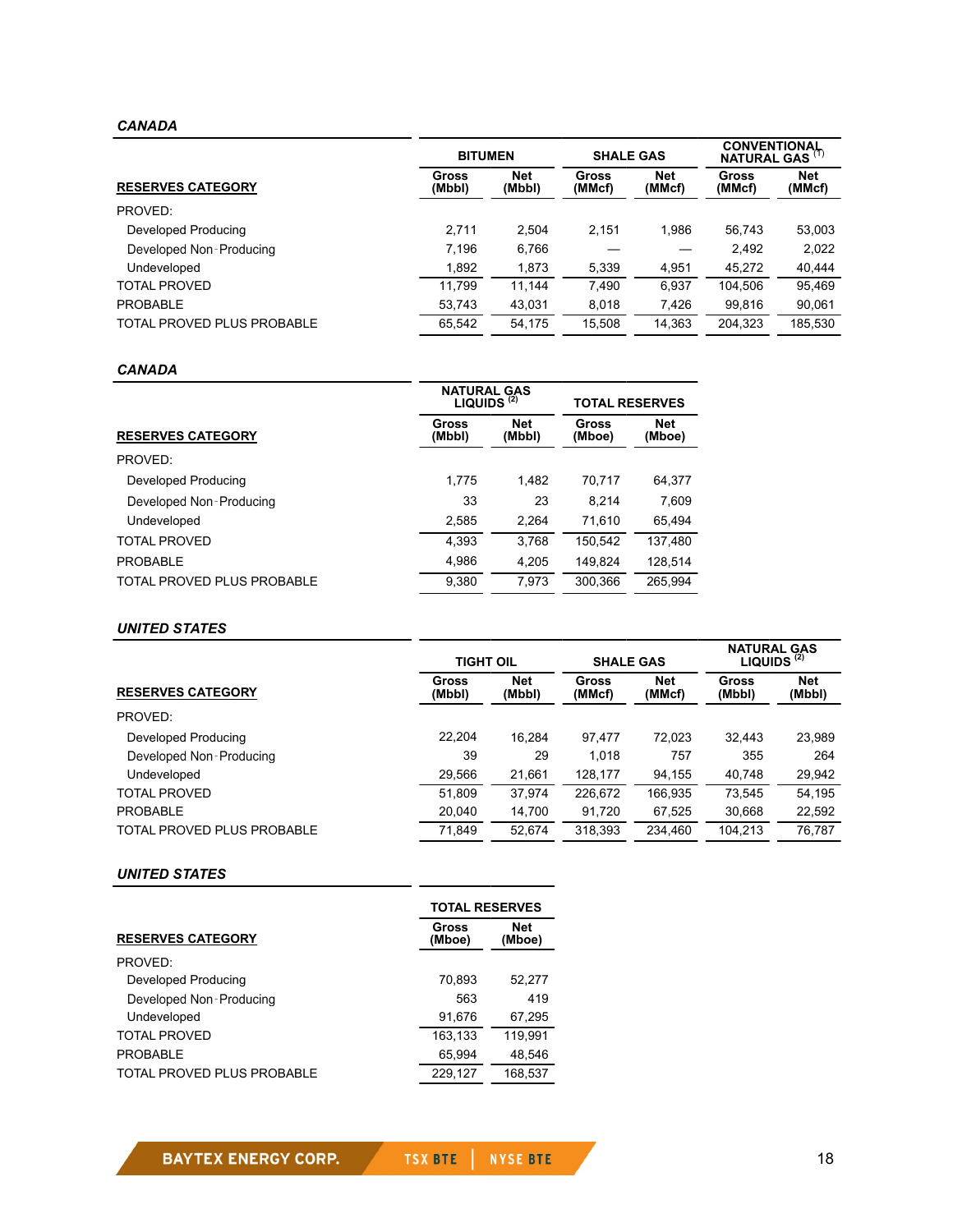# *TOTAL*

|                            | <b>TIGHT OIL</b> |                      | <b>LIGHT AND MEDIUM</b><br>OIL |                      | <b>HEAVY OIL</b> |                      |
|----------------------------|------------------|----------------------|--------------------------------|----------------------|------------------|----------------------|
| <b>RESERVES CATEGORY</b>   | Gross<br>(Mbbl)  | <b>Net</b><br>(Mbbl) | <b>Gross</b><br>(Mbbl)         | <b>Net</b><br>(Mbbl) | Gross<br>(Mbbl)  | <b>Net</b><br>(Mbbl) |
| PROVED:                    |                  |                      |                                |                      |                  |                      |
| Developed Producing        | 23.273           | 17.245               | 27.297                         | 25.447               | 28.050           | 24,818               |
| Developed Non-Producing    | 39               | 29                   |                                |                      | 570              | 483                  |
| Undeveloped                | 32,250           | 24,029               | 33,322                         | 31,052               | 22,691           | 20,371               |
| <b>TOTAL PROVED</b>        | 55,562           | 41,303               | 60,619                         | 56.499               | 51,311           | 45,672               |
| <b>PROBABLE</b>            | 24,139           | 18.214               | 31,218                         | 28,703               | 37,805           | 32,813               |
| TOTAL PROVED PLUS PROBABLE | 79,701           | 59,517               | 91,837                         | 85,201               | 89,116           | 78,486               |
|                            |                  |                      |                                |                      |                  |                      |

## *TOTAL*

|                            | <b>BITUMEN</b>  |                      | <b>SHALE GAS</b> |                      | <b>CONVENTIONAL</b><br>NATURAL GAS <sup>(1)</sup> |                      |
|----------------------------|-----------------|----------------------|------------------|----------------------|---------------------------------------------------|----------------------|
| <b>RESERVES CATEGORY</b>   | Gross<br>(Mbbl) | <b>Net</b><br>(Mbbl) | Gross<br>(MMcf)  | <b>Net</b><br>(MMcf) | Gross<br>(MMcf)                                   | <b>Net</b><br>(MMcf) |
| PROVED:                    |                 |                      |                  |                      |                                                   |                      |
| Developed Producing        | 2.711           | 2,504                | 99,628           | 74,009               | 56.743                                            | 53,003               |
| Developed Non-Producing    | 7,196           | 6,766                | 1,018            | 757                  | 2,492                                             | 2,022                |
| Undeveloped                | 1,892           | 1,873                | 133.516          | 99,106               | 45,272                                            | 40.444               |
| <b>TOTAL PROVED</b>        | 11.799          | 11.144               | 234.162          | 173.872              | 104.506                                           | 95,469               |
| <b>PROBABLE</b>            | 53,743          | 43,031               | 99,739           | 74,952               | 99,816                                            | 90,061               |
| TOTAL PROVED PLUS PROBABLE | 65,542          | 54,175               | 333.901          | 248.823              | 204.323                                           | 185,530              |
|                            |                 |                      |                  |                      |                                                   |                      |

# *TOTAL*

|                            | <b>NATURAL GAS</b><br>(2)<br><b>LIQUIDS</b> |                      | <b>TOTAL RESERVES</b> |                      |
|----------------------------|---------------------------------------------|----------------------|-----------------------|----------------------|
| <b>RESERVES CATEGORY</b>   | Gross<br>(Mbbl)                             | <b>Net</b><br>(Mbbl) | Gross<br>(Mboe)       | <b>Net</b><br>(Mboe) |
| PROVED:                    |                                             |                      |                       |                      |
| Developed Producing        | 34,218                                      | 25.470               | 141,611               | 116,654              |
| Developed Non-Producing    | 388                                         | 287                  | 8.778                 | 8,029                |
| Undeveloped                | 43,333                                      | 32,206               | 163,286               | 132,789              |
| <b>TOTAL PROVED</b>        | 77.939                                      | 57,963               | 313.674               | 257,471              |
| <b>PROBABLE</b>            | 35,654                                      | 26,797               | 215,818               | 177,060              |
| TOTAL PROVED PLUS PROBABLE | 113,592                                     | 84,760               | 529.492               | 434.531              |

Notes:

(1) Conventional natural gas includes associated, non-associated and solution gas.

(2) Natural gas liquids includes condensate.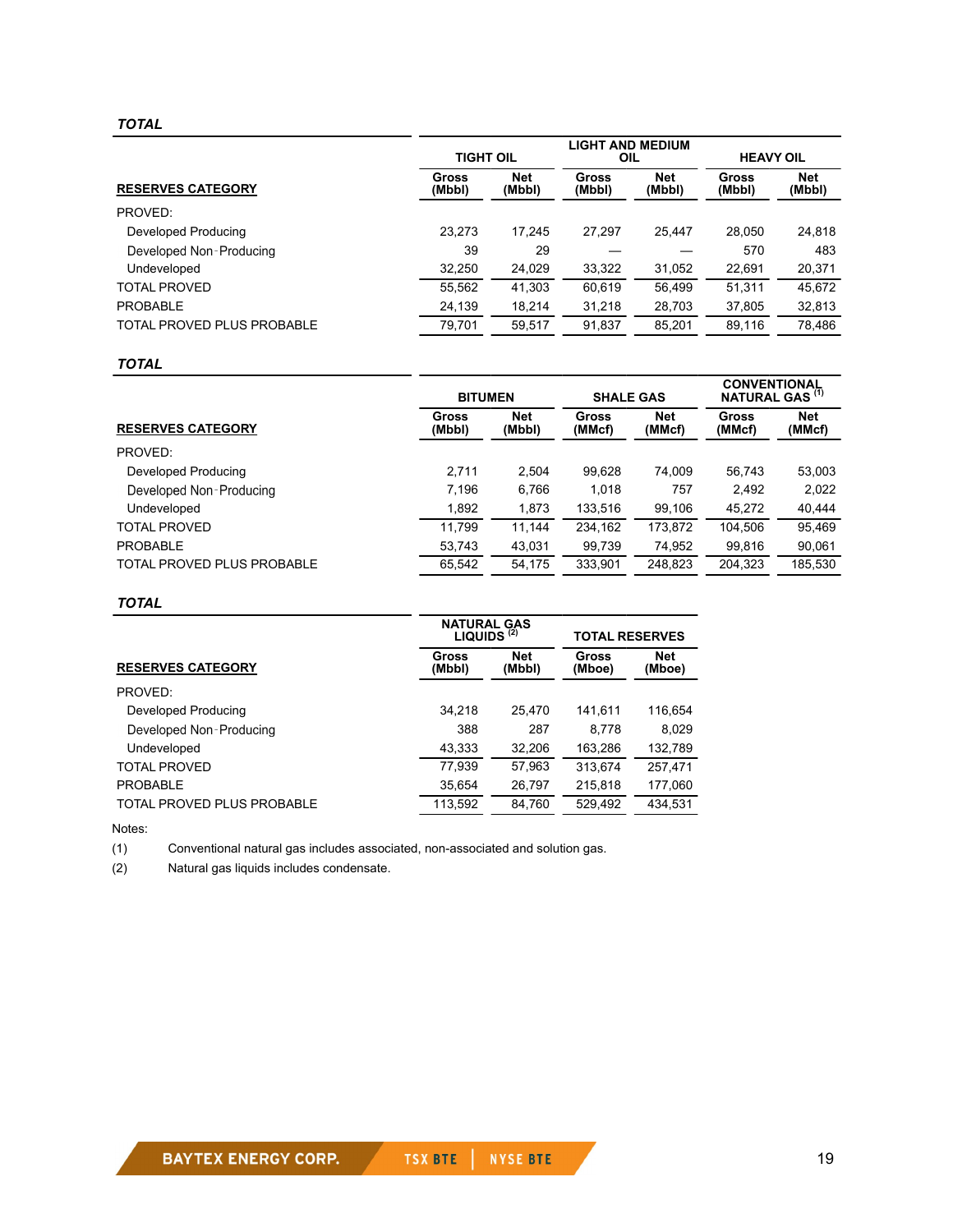#### **SUMMARY OF NET PRESENT VALUES OF FUTURE NET REVENUE AS OF DECEMBER 31, 2019 FORECAST PRICES AND COSTS**

| <b>CANADA</b><br><b>BEFORE INCOME TAXES DISCOUNTED AT (%/year)</b> |                      |                |                       |                       |                       |               |  |
|--------------------------------------------------------------------|----------------------|----------------|-----------------------|-----------------------|-----------------------|---------------|--|
| <b>RESERVES CATEGORY</b>                                           | 0%<br>$($ \$000s $)$ | 5%<br>(\$000s) | 10%<br>$($ \$000s $)$ | 15%<br>$($ \$000s $)$ | 20%<br>$($ \$000s $)$ | 10%<br>\$/boe |  |
| PROVED:                                                            |                      |                |                       |                       |                       |               |  |
| Developed Producing                                                | 779,325              | 1,119,650      | 1,121,796             | 1,058,500             | 987,878               | 17.43         |  |
| Developed Non-Producing                                            | 164.647              | 107.409        | 72,659                | 50,720                | 36,386                | 9.55          |  |
| Undeveloped                                                        | 1,309,793            | 901,657        | 624.361               | 433,905               | 300,069               | 9.53          |  |
| <b>TOTAL PROVED</b>                                                | 2,253,765            | 2,128,716      | 1,818,816             | 1.543.125             | 1,324,333             | 13.23         |  |
| <b>PROBABLE</b>                                                    | 3,795,526            | 2,223,261      | 1,458,717             | 1,035,770             | 778,563               | 11.35         |  |
| <b>TOTAL PROVED PLUS PROBABLE</b>                                  | 6.049.291            | 4.351.977      | 3.277.533             | 2.578.895             | 2.102.896             | 12.32         |  |

| <b>UNITED STATES</b>       | <b>BEFORE INCOME TAXES DISCOUNTED AT (%/year)</b> |                      |                       |                       |                       |               |  |  |  |
|----------------------------|---------------------------------------------------|----------------------|-----------------------|-----------------------|-----------------------|---------------|--|--|--|
| <b>RESERVES CATEGORY</b>   | 0%<br>$($ \$000s $)$                              | 5%<br>$($ \$000s $)$ | 10%<br>$($ \$000s $)$ | 15%<br>$($ \$000s $)$ | 20%<br>$($ \$000s $)$ | 10%<br>\$/boe |  |  |  |
| PROVED:                    |                                                   |                      |                       |                       |                       |               |  |  |  |
| Developed Producing        | 1,860,621                                         | 1,381,101            | 1,088,776             | 906.136               | 782.706               | 20.83         |  |  |  |
| Developed Non-Producing    | 14.116                                            | 10.138               | 7.915                 | 6,523                 | 5.576                 | 18.88         |  |  |  |
| Undeveloped                | 1,946,265                                         | 1,193,953            | 794,734               | 556,731               | 402,538               | 11.81         |  |  |  |
| <b>TOTAL PROVED</b>        | 3,821,002                                         | 2,585,192            | 1,891,425             | 1,469,390             | 1,190,820             | 15.76         |  |  |  |
| <b>PROBABLE</b>            | 1.831.474                                         | 805,602              | 430,869               | 262,204               | 174.587               | 8.88          |  |  |  |
| TOTAL PROVED PLUS PROBABLE | 5,652,476                                         | 3,390,794            | 2,322,294             | 1,731,594             | 1,365,407             | 13.78         |  |  |  |

| <b>TOTAL</b>               | BEFORE INCOME TAXES DISCOUNTED AT (%/year) |                      |                |                       |                       |               |  |  |
|----------------------------|--------------------------------------------|----------------------|----------------|-----------------------|-----------------------|---------------|--|--|
| <b>RESERVES CATEGORY</b>   | $0\%$<br>$($ \$000s $)$                    | 5%<br>$($ \$000s $)$ | 10%<br>(5000s) | 15%<br>$($ \$000s $)$ | 20%<br>$($ \$000s $)$ | 10%<br>\$/boe |  |  |
| PROVED:                    |                                            |                      |                |                       |                       |               |  |  |
| Developed Producing        | 2.639.945                                  | 2,500,751            | 2,210,572      | 1.964.635             | 1.770.584             | 18.95         |  |  |
| Developed Non-Producing    | 178.764                                    | 117.547              | 80.573         | 57.243                | 41,962                | 10.04         |  |  |
| Undeveloped                | 3,256,058                                  | 2,095,610            | 1,419,095      | 990,636               | 702,607               | 10.69         |  |  |
| <b>TOTAL PROVED</b>        | 6,074,767                                  | 4,713,908            | 3,710,241      | 3,012,515             | 2,515,153             | 14.41         |  |  |
| <b>PROBABLE</b>            | 5,627,000                                  | 3.028,863            | 1,889,585      | 1,297,975             | 953,151               | 10.67         |  |  |
| TOTAL PROVED PLUS PROBABLE | 11,701,767                                 | 7,742,771            | 5,599,826      | 4,310,489             | 3,468,304             | 12.89         |  |  |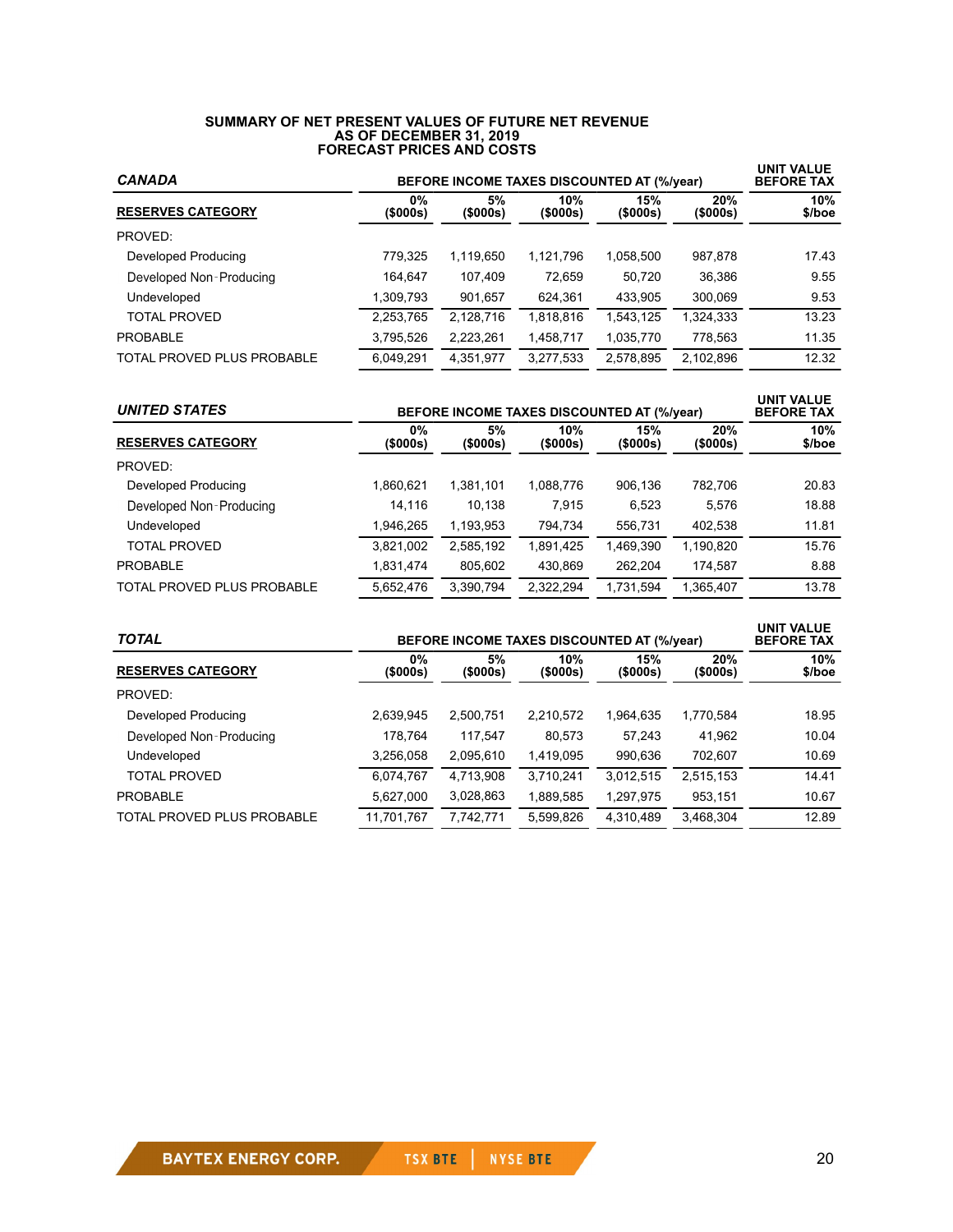#### **SUMMARY OF NET PRESENT VALUES OF FUTURE NET REVENUE AS OF DECEMBER 31, 2019 FORECAST PRICES AND COSTS**

| <b>CANADA</b>              |                   |                | AFTER INCOME TAXES DISCOUNTED AT (%/year) <sup>(1)</sup> |                       |                 |
|----------------------------|-------------------|----------------|----------------------------------------------------------|-----------------------|-----------------|
| <b>RESERVES CATEGORY</b>   | $0\%$<br>(\$000s) | 5%<br>(\$000s) | 10%<br>$($ \$000s $)$                                    | 15%<br>$($ \$000s $)$ | 20%<br>(\$000s) |
| PROVED:                    |                   |                |                                                          |                       |                 |
| Developed Producing        | 779,325           | 1,119,650      | 1,121,796                                                | 1,058,500             | 987,878         |
| Developed Non-Producing    | 164.647           | 107,409        | 72,659                                                   | 50,720                | 36,386          |
| Undeveloped                | 1,139,978         | 784,467        | 541,219                                                  | 373,498               | 255,268         |
| <b>TOTAL PROVED</b>        | 2,083,950         | 2,011,526      | 1,735,674                                                | 1,482,718             | 1,279,532       |
| <b>PROBABLE</b>            | 2,993,503         | 1,699,609      | 1,094,426                                                | 770,031               | 577,610         |
| TOTAL PROVED PLUS PROBABLE | 5,077,453         | 3,711,135      | 2,830,100                                                | 2,252,749             | 1,857,142       |

| <b>UNITED STATES</b>       | AFTER INCOME TAXES DISCOUNTED AT (%/year) <sup>(1)</sup> |                |                       |                       |                       |  |  |
|----------------------------|----------------------------------------------------------|----------------|-----------------------|-----------------------|-----------------------|--|--|
| <b>RESERVES CATEGORY</b>   | $0\%$<br>(5000s)                                         | 5%<br>(\$000s) | 10%<br>$($ \$000s $)$ | 15%<br>$($ \$000s $)$ | 20%<br>$($ \$000s $)$ |  |  |
| PROVED:                    |                                                          |                |                       |                       |                       |  |  |
| Developed Producing        | 1,778,046                                                | 1,343,883      | 1,067,463             | 890,860               | 769,734               |  |  |
| Developed Non-Producing    | 11.084                                                   | 8,603          | 7,090                 | 6,053                 | 5,291                 |  |  |
| Undeveloped                | 1,522,941                                                | 950,556        | 646,091               | 463,901               | 345,220               |  |  |
| TOTAL PROVED               | 3,312,071                                                | 2,303,042      | 1,720,644             | 1,360,814             | 1,120,244             |  |  |
| <b>PROBABLE</b>            | 1,439,334                                                | 632,153        | 339,552               | 208,740               | 141,144               |  |  |
| TOTAL PROVED PLUS PROBABLE | 4,751,405                                                | 2,935,195      | 2.060.196             | 1.569.554             | 1,261,388             |  |  |

| <b>TOTAL</b>               | AFTER INCOME TAXES DISCOUNTED AT (%/year) <sup>(1)</sup> |                |                 |                       |                       |  |  |
|----------------------------|----------------------------------------------------------|----------------|-----------------|-----------------------|-----------------------|--|--|
| <b>RESERVES CATEGORY</b>   | $0\%$<br>(\$000s)                                        | 5%<br>(\$000s) | 10%<br>(\$000s) | 15%<br>$($ \$000s $)$ | 20%<br>$($ \$000s $)$ |  |  |
| PROVED:                    |                                                          |                |                 |                       |                       |  |  |
| Developed Producing        | 2,557,371                                                | 2,463,533      | 2,189,259       | 1,949,360             | 1,757,612             |  |  |
| Developed Non-Producing    | 175,732                                                  | 116,012        | 79.749          | 56,773                | 41,676                |  |  |
| Undeveloped                | 2,662,919                                                | 1,735,023      | 1,187,310       | 837,400               | 600,488               |  |  |
| <b>TOTAL PROVED</b>        | 5,396,021                                                | 4,314,568      | 3,456,318       | 2,843,533             | 2,399,776             |  |  |
| <b>PROBABLE</b>            | 4,432,837                                                | 2,331,762      | 1,433,978       | 978,771               | 718,754               |  |  |
| TOTAL PROVED PLUS PROBABLE | 9,828,858                                                | 6,646,330      | 4,890,296       | 3,822,303             | 3,118,530             |  |  |
|                            |                                                          |                |                 |                       |                       |  |  |

Note:

(1) The after-tax net present value of future net revenue from our oil and gas properties reflects the tax burden on the properties on a theoretical stand-alone basis. It does not consider our corporate structure or any tax planning and therefore does not provide an estimate of the cumulative after-tax value of our consolidated business entities, which may be significantly different.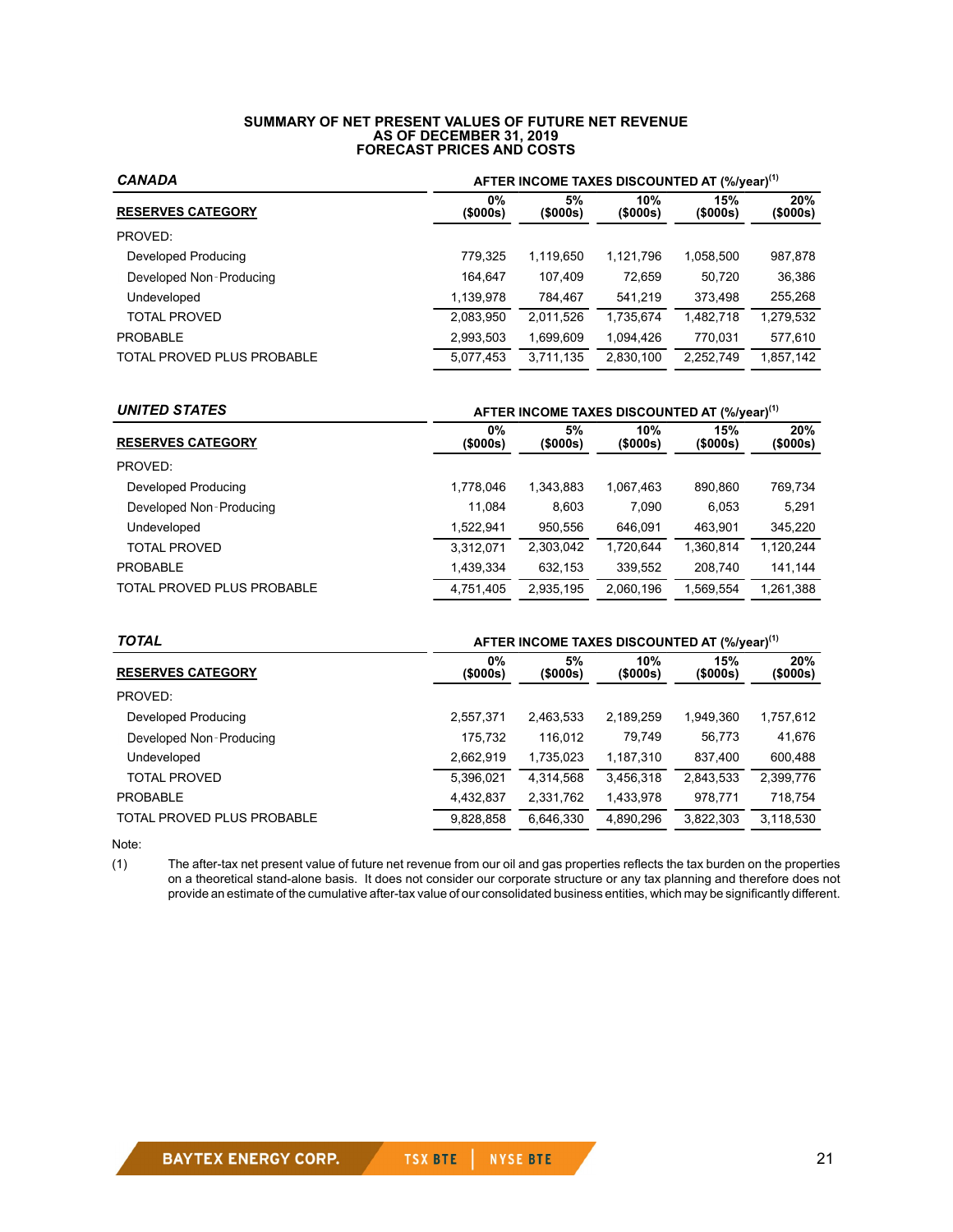#### **TOTAL FUTURE NET REVENUE (UNDISCOUNTED) AS OF DECEMBER 31, 2019 FORECAST PRICES AND COSTS**

| (\$000s)                            | <b>REVENUE</b> | <b>ROYALTIES</b> | <b>OPERAT-</b><br><b>ING COSTS</b> | <b>DEVELOP-</b><br><b>MENT</b><br><b>COSTS</b> | WELL<br><b>ABANDON</b><br>-MENT<br>COSTS <sup>(1)</sup> | <b>FUTURE</b><br><b>NET</b><br><b>REVENUE</b><br><b>BEFORE</b><br><b>INCOME</b><br><b>TAXES</b> | <b>INCOME</b><br><b>TAXES</b> | <b>FUTURE</b><br><b>NET</b><br><b>REVENUE</b><br><b>AFTER</b><br><b>INCOME</b><br><b>TAXES</b> |
|-------------------------------------|----------------|------------------|------------------------------------|------------------------------------------------|---------------------------------------------------------|-------------------------------------------------------------------------------------------------|-------------------------------|------------------------------------------------------------------------------------------------|
| <b>TOTAL PROVED RESERVES</b>        |                |                  |                                    |                                                |                                                         |                                                                                                 |                               |                                                                                                |
| Canada                              | 8,702,843      | 804,731          | 3,058,994                          | 1,477,323                                      | 1,108,030                                               | 2,253,765                                                                                       | 169,815                       | 2,083,950                                                                                      |
| <b>United States</b>                | 10,591,900     | 3,285,528        | 2,285,056                          | 1,080,648                                      | 119.666                                                 | 3,821,002                                                                                       | 508,931                       | 3,312,071                                                                                      |
| <b>Total</b>                        | 19,294,743     | 4,090,259        | 5,344,050                          | 2,557,971                                      | 1,227,696                                               | 6,074,767                                                                                       | 678,746                       | 5,396,021                                                                                      |
| TOTAL PROVED PLUS PROBABLE RESERVES |                |                  |                                    |                                                |                                                         |                                                                                                 |                               |                                                                                                |
| Canada                              | 18,177,441     | 2,224,122        | 5,997,503                          | 2,723,729                                      | 1,182,796                                               | 6,049,291                                                                                       | 971.838                       | 5,077,453                                                                                      |
| <b>United States</b>                | 15,896,818     | 4,934,368        | 3,578,143                          | 1,591,473                                      | 140,358                                                 | 5,652,476                                                                                       | 901,071                       | 4,751,405                                                                                      |
| <b>Total</b>                        | 34,074,259     | 7,158,490        | 9,575,646                          | 4,315,202                                      | 1,323,154                                               | 11,701,767                                                                                      | 1,872,909                     | 9,828,858                                                                                      |
|                                     |                |                  |                                    |                                                |                                                         |                                                                                                 |                               |                                                                                                |

Note:

(1) Includes well abandonment, decommissioning and reclamation costs for all producing and non-producing wells and facilities and to be incurred as a result of future development activity.

#### **FUTURE NET REVENUE BY PRODUCT TYPE AS OF DECEMBER 31, 2019 FORECAST PRICES AND COSTS**

| <b>RESERVES</b><br><b>CATEGORY</b> | <b>PRODUCT TYPE</b>                                                              | <b>FUTURE NET REVENUE</b><br><b>BEFORE INCOME TAXES</b><br>(discounted at 10%/year)<br>(\$000s) | UNIT VALUE <sup>(1)</sup><br>(\$/boe; \$/Mcf) |
|------------------------------------|----------------------------------------------------------------------------------|-------------------------------------------------------------------------------------------------|-----------------------------------------------|
|                                    |                                                                                  |                                                                                                 |                                               |
| Proved                             | Light and Medium Crude Oil (including solution gas and<br>associated byproducts) | 1,115,657                                                                                       | 19.75                                         |
|                                    | Heavy Crude Oil (including solution gas and associated<br>byproducts)            | 446,329                                                                                         | 9.77                                          |
|                                    | Bitumen (including solution gas and associated<br>byproducts)                    | 159,087                                                                                         | 14.28                                         |
|                                    | Tight Oil (including solution gas and associated<br>byproducts)                  | 1,183,759                                                                                       | 28.79                                         |
|                                    | Natural Gas (associated and non-associated) (including                           |                                                                                                 |                                               |
|                                    | associated byproducts)                                                           | 29,288                                                                                          | 0.61                                          |
|                                    | Shale Gas (including associated byproducts)                                      | 776,121                                                                                         | 6.72                                          |
|                                    | <b>Total</b>                                                                     | 3,710,241                                                                                       |                                               |
| Proved plus<br>Probable            | Light and Medium Crude Oil (including solution gas and<br>associated byproducts) | 1,828,857                                                                                       | 21.49                                         |
|                                    | Heavy Crude Oil (including solution gas and associated<br>byproducts)            | 819,929                                                                                         | 10.45                                         |
|                                    | Bitumen (including solution gas and associated<br>byproducts)                    | 406,112                                                                                         | 7.50                                          |
|                                    | Tight Oil (including solution gas and associated<br>byproducts)                  | 1,499,571                                                                                       | 25.30                                         |
|                                    | Natural Gas (associated and non-associated) (including<br>associated byproducts) | 81,738                                                                                          | 0.77                                          |
|                                    | Shale Gas (including associated byproducts)                                      | 963,619                                                                                         | 5.96                                          |
|                                    | <b>Total</b>                                                                     | 5,599,826                                                                                       |                                               |
|                                    |                                                                                  |                                                                                                 |                                               |

Note:

(1) Unit values are based on major product type net reserves volumes.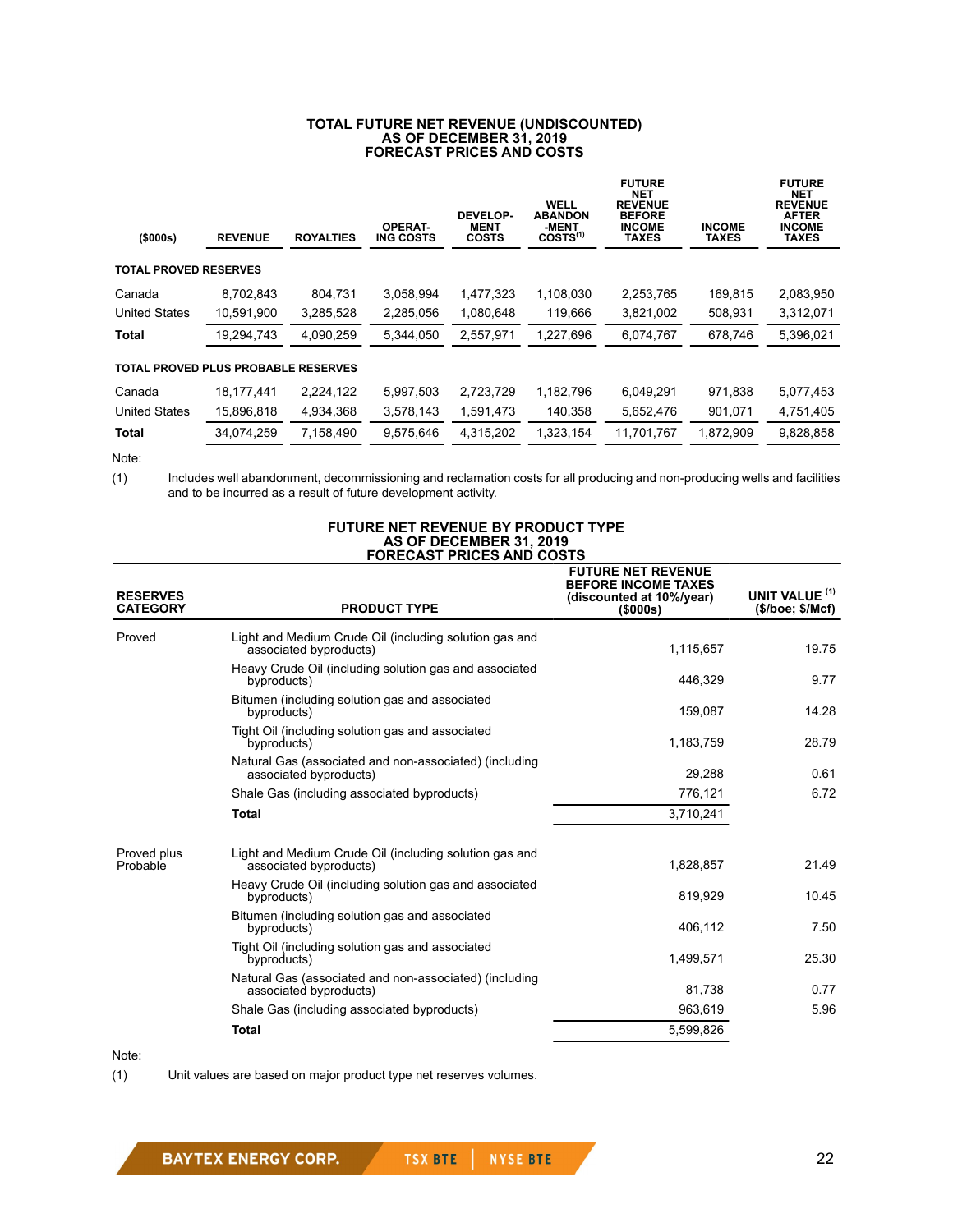#### **Pricing Assumptions**

The forecast cost and price assumptions include increases in actual wellhead selling prices and take into account inflation with respect to future operating and capital costs. The reference pricing used in the Baytex Reserves Report is as follows:

|                         |                                             | Oil                                                                  |                                                             |                                          | <b>Natural Gas</b>                        |                                          |                                                      |
|-------------------------|---------------------------------------------|----------------------------------------------------------------------|-------------------------------------------------------------|------------------------------------------|-------------------------------------------|------------------------------------------|------------------------------------------------------|
| Year                    | <b>WTI Crude</b><br>Oil $(2)$<br>(\$US/bbl) | <b>Edmonton</b><br><b>Light Crude</b><br>Oil $^{(3)}$<br>(\$Cdn/bbl) | Western<br>Canadian<br>Select <sup>(4)</sup><br>(\$Cdn/bbl) | Henry Hub <sup>(5)</sup><br>(\$US/MMbtu) | AECO Spot <sup>(6)</sup><br>(\$Cdn/MMbtu) | <b>Inflation</b><br>Rate $(7)$<br>(%/Yr) | <b>Exchange</b><br>Rate <sup>(87</sup><br>(SUS/SCdn) |
| Historical              |                                             |                                                                      |                                                             |                                          |                                           |                                          |                                                      |
| 2015                    | 48.80                                       | 57.75                                                                | 44.80                                                       | 2.60                                     | 2.80                                      | 1.1                                      | 0.780                                                |
| 2016                    | 43.30                                       | 53.85                                                                | 39.00                                                       | 2.50                                     | 2.10                                      | 1.4                                      | 0.760                                                |
| 2017                    | 50.90                                       | 62.85                                                                | 50.70                                                       | 2.95                                     | 2.40                                      | 1.6                                      | 0.770                                                |
| 2018                    | 64.95                                       | 69.65                                                                | 49.95                                                       | 3.05                                     | 1.55                                      | 2.2                                      | 0.770                                                |
| 2019                    | 56.95                                       | 68.65                                                                | 58.10                                                       | 2.55                                     | 1.60                                      | 2.0                                      | 0.750                                                |
| Forecast <sup>(9)</sup> |                                             |                                                                      |                                                             |                                          |                                           |                                          |                                                      |
| 2020                    | 61.00                                       | 72.64                                                                | 57.57                                                       | 2.62                                     | 2.04                                      |                                          | 0.760                                                |
| 2021                    | 63.75                                       | 76.06                                                                | 62.35                                                       | 2.87                                     | 2.32                                      | 1.7                                      | 0.770                                                |
| 2022                    | 66.18                                       | 78.35                                                                | 64.33                                                       | 3.06                                     | 2.62                                      | 2.0                                      | 0.785                                                |
| 2023                    | 67.91                                       | 80.71                                                                | 66.23                                                       | 3.17                                     | 2.71                                      | 2.0                                      | 0.785                                                |
| 2024                    | 69.48                                       | 82.64                                                                | 67.97                                                       | 3.24                                     | 2.81                                      | 2.0                                      | 0.785                                                |
| 2025                    | 71.07                                       | 84.60                                                                | 69.72                                                       | 3.32                                     | 2.89                                      | 2.0                                      | 0.785                                                |
| 2026                    | 72.68                                       | 86.57                                                                | 71.49                                                       | 3.39                                     | 2.96                                      | 2.0                                      | 0.785                                                |
| 2027                    | 74.24                                       | 88.49                                                                | 73.20                                                       | 3.45                                     | 3.03                                      | 2.0                                      | 0.785                                                |
| 2028                    | 75.73                                       | 90.31                                                                | 74.80                                                       | 3.53                                     | 3.09                                      | 2.0                                      | 0.785                                                |
| 2029                    | 77.24                                       | 92.17                                                                | 76.43                                                       | 3.60                                     | 3.16                                      | 2.0                                      | 0.785                                                |

# **SUMMARY OF PRICING AND INFLATION RATE ASSUMPTIONS FORECAST PRICES AND COSTS AS AT DECEMBER 31, 2019 (1)**

Notes:

(1) Each price from the forecast was adjusted for quality differentials and transportation costs applicable to the specified product and evaluation area.

(2) Price used in the preparation of tight oil, condensate, and natural gas liquids reserves in the United States.

(3) Price used in the preparation of light and medium crude oil and natural gas liquids reserves in Canada.

(4) Price used in the preparation of heavy oil and bitumen reserves in Canada.

(5) Price used in the preparation of shale gas reserves in the United States.

(6) Price used in the preparation of natural gas reserves in Canada.

(7) Inflation rates for forecasting prices and costs.

(8) Exchange rate used to generate the benchmark reference prices in this table.

(9) After 2029 prices and costs escalate at 2.0% annually and the exchange rate remains 0.785.

Weighted average prices realized by us for the year ended December 31, 2019, excluding hedging activities, were \$43.83/bbl for heavy oil, \$48.44/bbl for bitumen, \$65.91/bbl for light oil, \$77.05/bbl for tight oil, \$18.50/ bbl for NGL, \$3.38/Mcf for shale gas and \$1.72/Mcf for natural gas.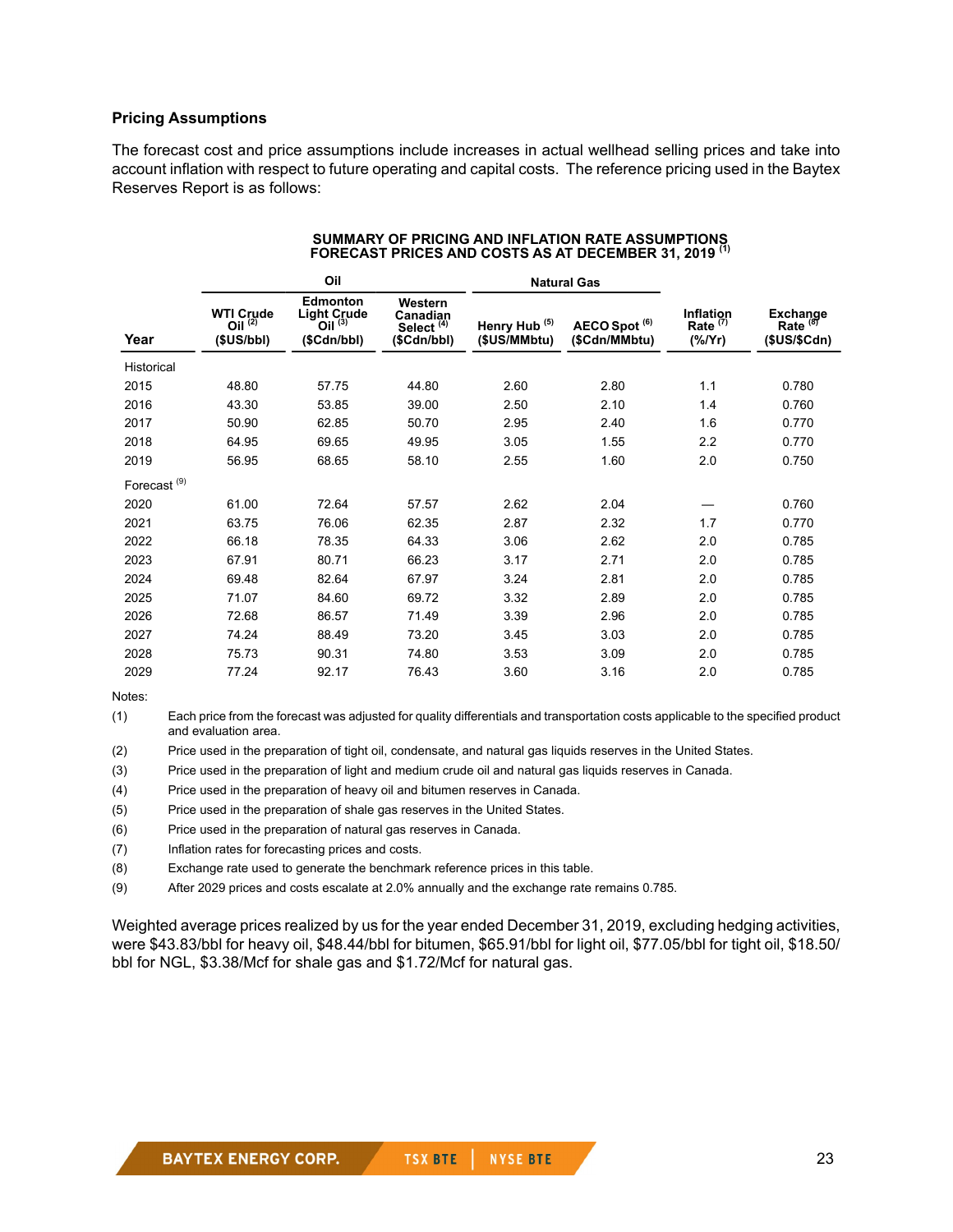# **RECONCILIATION OF GROSS RESERVES BY PRINCIPAL PRODUCT TYPE FORECAST PRICES AND COSTS**

| <b>CANADA</b>                      |                         | <b>HEAVY OIL</b>   |                                                           |                  | <b>BITUMEN</b>     |                                                           |  |  |
|------------------------------------|-------------------------|--------------------|-----------------------------------------------------------|------------------|--------------------|-----------------------------------------------------------|--|--|
|                                    | <b>Proved</b><br>(Mbbl) | Probable<br>(Mbbl) | <b>Proved</b><br><b>Plus</b><br><b>Probable</b><br>(Mbbl) | Proved<br>(Mbbl) | Probable<br>(Mbbl) | <b>Proved</b><br><b>Plus</b><br><b>Probable</b><br>(Mbbl) |  |  |
| December 31, 2018                  | 49,613                  | 42,687             | 92,301                                                    | 12,805           | 55,545             | 68,350                                                    |  |  |
| <b>Extensions</b>                  | 4,845                   | (363)              | 4,482                                                     |                  |                    |                                                           |  |  |
| Infill Drilling                    |                         |                    |                                                           |                  |                    |                                                           |  |  |
| <b>Improved Recovery</b>           |                         |                    |                                                           |                  |                    |                                                           |  |  |
| Technical Revisions <sup>(1)</sup> | 9,012                   | (4, 317)           | 4,695                                                     | (341)            | (1,887)            | (2,228)                                                   |  |  |
| <b>Discoveries</b>                 |                         |                    |                                                           |                  |                    |                                                           |  |  |
| Acquisitions                       | 18                      | 5                  | 23                                                        |                  |                    |                                                           |  |  |
| <b>Dispositions</b>                |                         |                    |                                                           |                  |                    |                                                           |  |  |
| <b>Economic Factors</b>            | (3,201)                 | (207)              | (3,408)                                                   | 118              | 85                 | 204                                                       |  |  |
| Production                         | (8, 977)                |                    | (8,977)                                                   | (784)            |                    | (784)                                                     |  |  |
| December 31, 2019                  | 51,311                  | 37,805             | 89,116                                                    | 11,799           | 53,743             | 65,542                                                    |  |  |
|                                    |                         |                    |                                                           |                  |                    |                                                           |  |  |

| <b>CANADA</b>                      |                         | <b>LIGHT AND MEDIUM OIL</b> |                                                    |                         | <b>TIGHT OIL</b>   |                                                    |
|------------------------------------|-------------------------|-----------------------------|----------------------------------------------------|-------------------------|--------------------|----------------------------------------------------|
|                                    | <b>Proved</b><br>(Mbbl) | Probable<br>(Mbbl)          | <b>Proved</b><br><b>Plus</b><br>Probable<br>(Mbbl) | <b>Proved</b><br>(Mbbl) | Probable<br>(Mbbl) | <b>Proved</b><br><b>Plus</b><br>Probable<br>(Mbbl) |
| December 31, 2018                  | 71,545                  | 20,941                      | 92,487                                             | 2,099                   | 3,254              | 5,353                                              |
| <b>Extensions</b>                  | 7,328                   | 8,761                       | 16,089                                             | 2,170                   | 897                | 3,068                                              |
| Infill Drilling                    |                         |                             |                                                    |                         |                    |                                                    |
| <b>Improved Recovery</b>           |                         |                             |                                                    |                         |                    |                                                    |
| Technical Revisions <sup>(1)</sup> | (9, 133)                | 1,696                       | (7, 437)                                           | (174)                   | (52)               | (226)                                              |
| <b>Discoveries</b>                 |                         |                             |                                                    |                         |                    |                                                    |
| Acquisitions                       | 1,264                   | 416                         | 1,680                                              |                         |                    |                                                    |
| <b>Dispositions</b>                | (2,347)                 | (579)                       | (2,926)                                            |                         |                    |                                                    |
| <b>Economic Factors</b>            | (217)                   | (17)                        | (234)                                              | (4)                     |                    | (4)                                                |
| Production                         | (7, 822)                |                             | (7, 822)                                           | (339)                   |                    | (339)                                              |
| December 31, 2019                  | 60,619                  | 31,218                      | 91,837                                             | 3,753                   | 4,099              | 7,853                                              |

TSX BTE NYSE BTE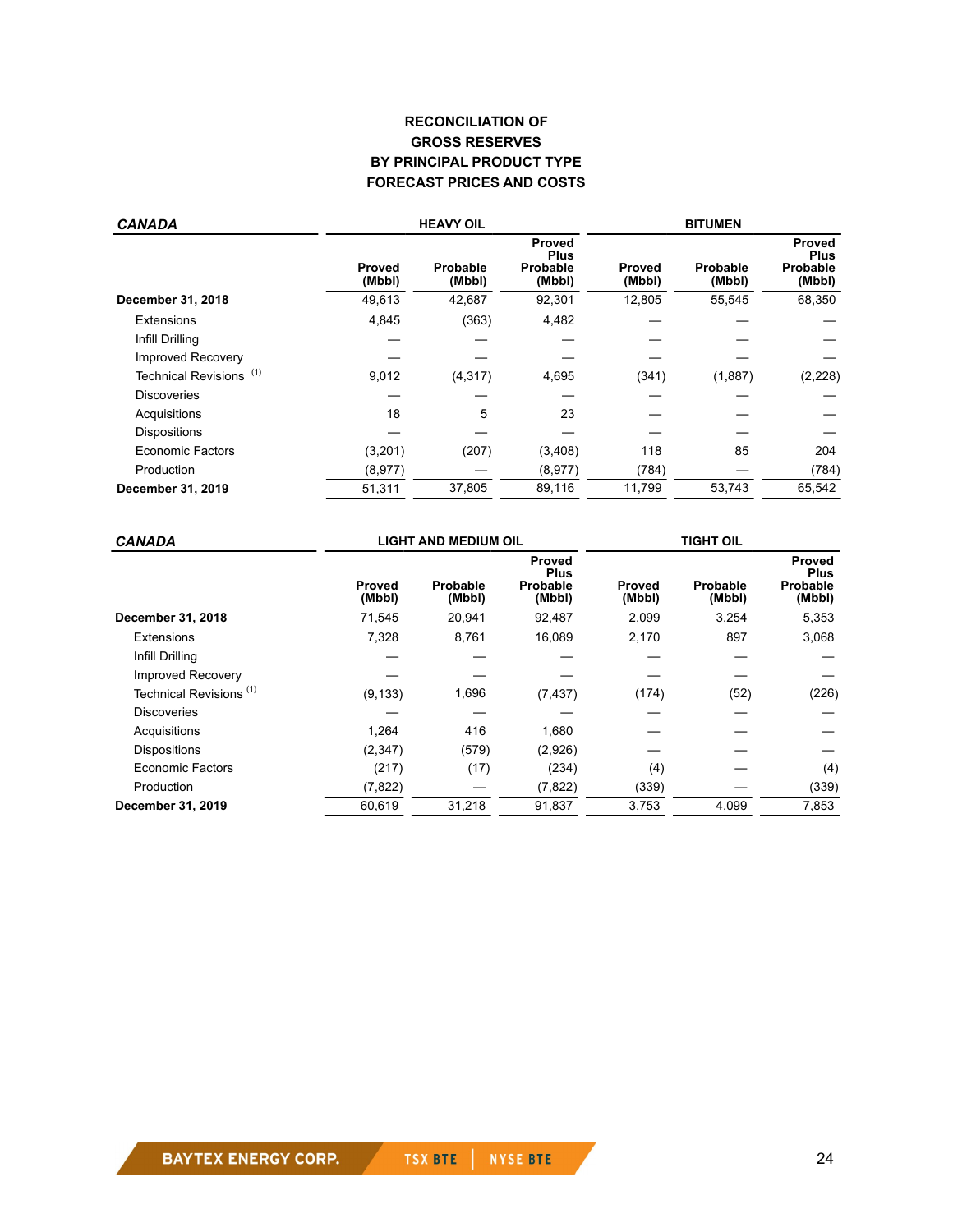| <b>CANADA</b>                      |                         | <b>NATURAL GAS LIQUIDS (3)</b> | <b>SHALE GAS</b>                                   |                         |                           |                                                    |
|------------------------------------|-------------------------|--------------------------------|----------------------------------------------------|-------------------------|---------------------------|----------------------------------------------------|
|                                    | <b>Proved</b><br>(MMcf) | <b>Probable</b><br>(MMcf)      | <b>Proved</b><br><b>Plus</b><br>Probable<br>(MMcf) | <b>Proved</b><br>(MMcf) | <b>Probable</b><br>(MMcf) | <b>Proved</b><br><b>Plus</b><br>Probable<br>(MMcf) |
| December 31, 2018                  | 3,032                   | 3,848                          | 6,880                                              | 3,321                   | 5,506                     | 8,828                                              |
| <b>Extensions</b>                  | 1,076                   | 475                            | 1,551                                              | 4,084                   | 1,910                     | 5,994                                              |
| Infill Drilling                    |                         |                                |                                                    |                         |                           |                                                    |
| Improved Recovery                  |                         |                                |                                                    |                         |                           |                                                    |
| Technical Revisions <sup>(1)</sup> | 845                     | 684                            | 1,529                                              | 679                     | 604                       | 1,283                                              |
| <b>Discoveries</b>                 |                         |                                |                                                    |                         |                           |                                                    |
| Acquisitions                       | 2                       |                                | 3                                                  |                         |                           |                                                    |
| <b>Dispositions</b>                |                         |                                |                                                    |                         |                           |                                                    |
| <b>Economic Factors</b>            | (64)                    | (22)                           | (86)                                               | (6)                     | (2)                       | (8)                                                |
| Production                         | (498)                   |                                | (498)                                              | (589)                   |                           | (589)                                              |
| December 31, 2019                  | 4,393                   | 4,986                          | 9.380                                              | 7,490                   | 8.019                     | 15.508                                             |

| <b>Proved</b><br>(Mbbl) | Probable<br>(Mbbl) | Proved<br><b>Plus</b><br><b>Probable</b><br>(Mbbl) | <b>Proved</b><br>(Mboe)             | <b>Probable</b><br>(Mboe) | <b>Proved</b><br><b>Plus</b><br>Probable<br>(Mboe) |
|-------------------------|--------------------|----------------------------------------------------|-------------------------------------|---------------------------|----------------------------------------------------|
| 110,557                 | 98,032             | 208,589                                            | 158,075                             | 143,532                   | 301,607                                            |
| 6,225                   | (473)              | 5,752                                              | 17.137                              | 10,010                    | 27,147                                             |
|                         |                    |                                                    |                                     |                           |                                                    |
|                         |                    |                                                    |                                     |                           |                                                    |
| 8,463                   | 2,822              | 11.285                                             | 1,733                               | (3,305)                   | (1,572)                                            |
|                         |                    |                                                    |                                     |                           |                                                    |
| 227                     | 82                 | 309                                                | 1,322                               | 435                       | 1,757                                              |
| (90)                    | (27)               | (118)                                              | (2,362)                             | (583)                     | (2,945)                                            |
| (3,590)                 | (619)              | (4,209)                                            | (3,966)                             | (265)                     | (4,231)                                            |
| (17, 285)               |                    | (17, 285)                                          | (21, 398)                           |                           | (21, 398)                                          |
| 104,506                 | 99,816             | 204,323                                            | 150,542                             | 149,824                   | 300,366                                            |
|                         |                    |                                                    | <b>CONVENTIONAL NATURAL GAS (2)</b> |                           | <b>OIL EQUIVALENT</b>                              |

| <b>UNITED STATES</b>               |                         | <b>TIGHT OIL</b>   |                                                    | <b>CONVENTIONAL NATURAL GAS (2)</b> |                           |                                                    |  |
|------------------------------------|-------------------------|--------------------|----------------------------------------------------|-------------------------------------|---------------------------|----------------------------------------------------|--|
|                                    | <b>Proved</b><br>(Mbbl) | Probable<br>(Mbbl) | <b>Proved</b><br><b>Plus</b><br>Probable<br>(Mbbl) | <b>Proved</b><br>(MMcf)             | <b>Probable</b><br>(MMcf) | <b>Proved</b><br><b>Plus</b><br>Probable<br>(MMcf) |  |
| December 31, 2018                  | 50,720                  | 18,625             | 69,345                                             | 57,548                              | 24,652                    | 82,200                                             |  |
| <b>Extensions</b>                  | 5,340                   | 1,980              | 7,319                                              |                                     |                           |                                                    |  |
| Infill Drilling                    |                         |                    |                                                    |                                     |                           |                                                    |  |
| Improved Recovery                  |                         |                    |                                                    |                                     |                           |                                                    |  |
| Technical Revisions <sup>(1)</sup> | 2,039                   | 820                | 2,859                                              | (57, 548)                           | (24, 652)                 | (82, 200)                                          |  |
| <b>Discoveries</b>                 |                         |                    |                                                    |                                     |                           |                                                    |  |
| Acquisitions                       |                         |                    |                                                    |                                     |                           |                                                    |  |
| <b>Dispositions</b>                |                         |                    |                                                    |                                     |                           |                                                    |  |
| <b>Economic Factors</b>            | (1,228)                 | (1, 384)           | (2,613)                                            |                                     |                           |                                                    |  |
| Production                         | (5,062)                 |                    | (5,062)                                            |                                     |                           |                                                    |  |
| December 31, 2019                  | 51,809                  | 20,040             | 71,849                                             |                                     |                           |                                                    |  |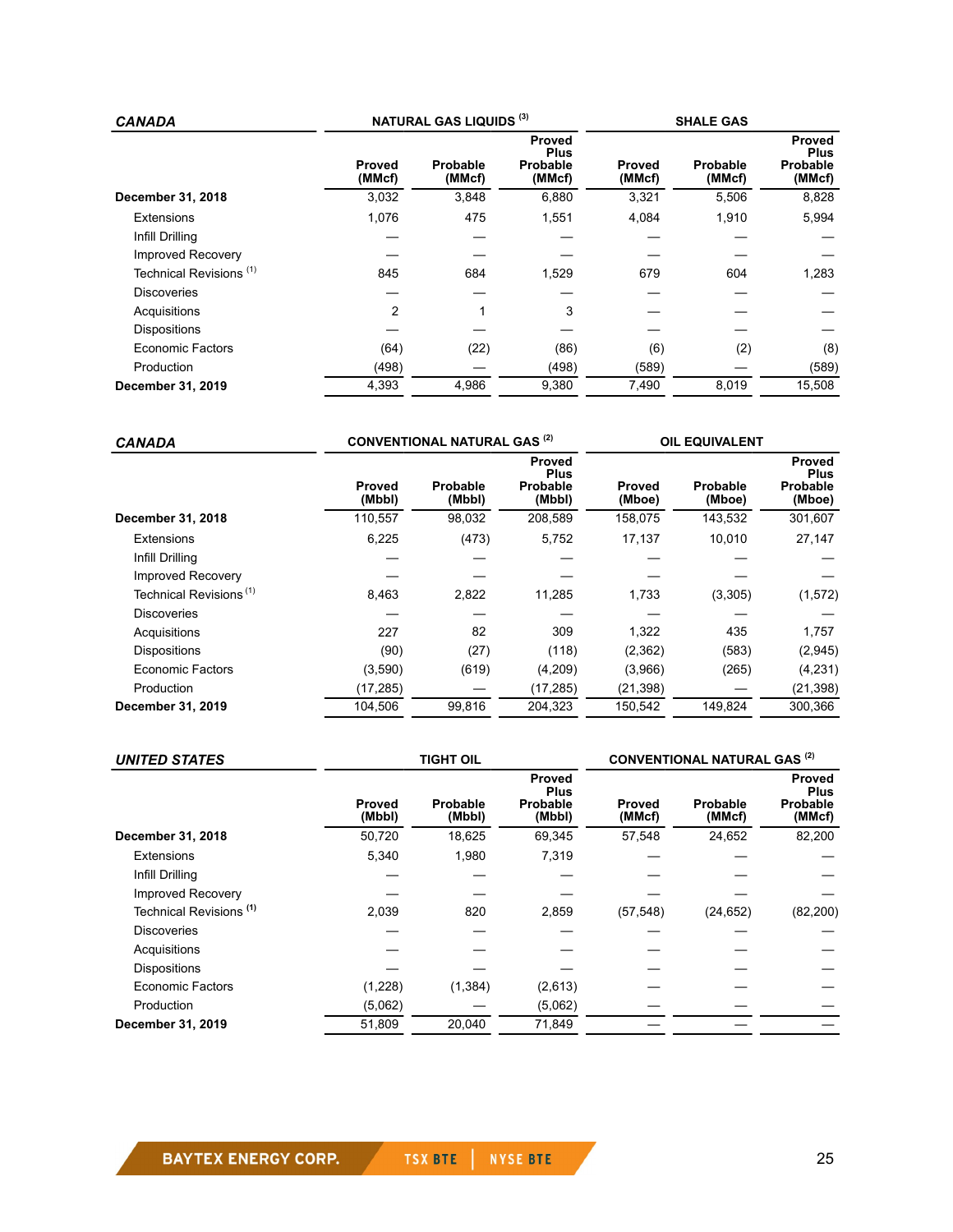| <b>UNITED STATES</b>               |                         | <b>SHALE GAS</b>          |                                                    |                         | <b>NATURAL GAS LIQUIDS (3)</b> |                                             |
|------------------------------------|-------------------------|---------------------------|----------------------------------------------------|-------------------------|--------------------------------|---------------------------------------------|
|                                    | <b>Proved</b><br>(MMcf) | <b>Probable</b><br>(MMcf) | <b>Proved</b><br><b>Plus</b><br>Probable<br>(MMcf) | <b>Proved</b><br>(Mbbl) | <b>Probable</b><br>(Mbbl)      | Proved<br><b>Plus</b><br>Probable<br>(Mbbl) |
| December 31, 2018                  | 147,835                 | 66,043                    | 213,878                                            | 71,582                  | 34,625                         | 106,207                                     |
| <b>Extensions</b>                  | 22,116                  | 593                       | 22,709                                             | 7,184                   | (412)                          | 6,772                                       |
| Infill Drilling                    |                         |                           |                                                    |                         |                                |                                             |
| <b>Improved Recovery</b>           |                         |                           |                                                    |                         |                                |                                             |
| Technical Revisions <sup>(1)</sup> | 78,736                  | 29,971                    | 108,707                                            | 1,263                   | (2,274)                        | (1,011)                                     |
| <b>Discoveries</b>                 |                         |                           |                                                    |                         |                                |                                             |
| Acquisitions                       |                         |                           |                                                    |                         |                                |                                             |
| <b>Dispositions</b>                |                         |                           |                                                    |                         |                                |                                             |
| <b>Economic Factors</b>            | (2,387)                 | (4,888)                   | (7, 275)                                           | (561)                   | (1, 272)                       | (1,833)                                     |
| Production                         | (19, 627)               |                           | (19,627)                                           | (5,923)                 |                                | (5,923)                                     |
| December 31, 2019                  | 226,672                 | 91,720                    | 318,393                                            | 73,545                  | 30,667                         | 104,213                                     |

| <b>UNITED STATES</b>               | <b>OIL EQUIVALENT</b> |                           |                                                    |  |  |
|------------------------------------|-----------------------|---------------------------|----------------------------------------------------|--|--|
|                                    | Proved<br>(Mboe)      | <b>Probable</b><br>(Mboe) | <b>Proved</b><br><b>Plus</b><br>Probable<br>(Mboe) |  |  |
| December 31, 2018                  | 156,532               | 68,366                    | 224,898                                            |  |  |
| Extensions                         | 16,210                | 1,667                     | 17,876                                             |  |  |
| Infill Drilling                    |                       |                           |                                                    |  |  |
| Improved Recovery                  |                       |                           |                                                    |  |  |
| Technical Revisions <sup>(1)</sup> | 6,834                 | (568)                     | 6,266                                              |  |  |
| <b>Discoveries</b>                 |                       |                           |                                                    |  |  |
| Acquisitions                       |                       |                           |                                                    |  |  |
| <b>Dispositions</b>                |                       |                           |                                                    |  |  |
| Economic Factors                   | (2, 187)              | (3,470)                   | (5,658)                                            |  |  |
| Production                         | (14, 256)             |                           | (14, 256)                                          |  |  |
| December 31, 2019                  | 163,133               | 65.994                    | 229.127                                            |  |  |

| <b>TOTAL</b>                       | <b>HEAVY OIL</b>        |                    |                                                           | <b>BITUMEN</b>          |                           |                                             |
|------------------------------------|-------------------------|--------------------|-----------------------------------------------------------|-------------------------|---------------------------|---------------------------------------------|
|                                    | <b>Proved</b><br>(Mbbl) | Probable<br>(Mbbl) | <b>Proved</b><br><b>Plus</b><br><b>Probable</b><br>(Mbbl) | <b>Proved</b><br>(Mbbl) | <b>Probable</b><br>(Mbbl) | Proved<br><b>Plus</b><br>Probable<br>(Mbbl) |
| December 31, 2018                  | 49,613                  | 42,687             | 92,301                                                    | 12,805                  | 55,545                    | 68,350                                      |
| Extensions                         | 4,845                   | (363)              | 4,482                                                     |                         |                           |                                             |
| Infill Drilling                    |                         |                    |                                                           |                         |                           |                                             |
| Improved Recovery                  |                         |                    |                                                           |                         |                           |                                             |
| Technical Revisions <sup>(1)</sup> | 9,012                   | (4, 317)           | 4,695                                                     | (341)                   | (1,887)                   | (2, 228)                                    |
| <b>Discoveries</b>                 |                         |                    |                                                           |                         |                           |                                             |
| Acquisitions                       | 18                      | 5                  | 23                                                        |                         |                           |                                             |
| <b>Dispositions</b>                |                         |                    |                                                           |                         |                           |                                             |
| <b>Economic Factors</b>            | (3,201)                 | (207)              | (3,408)                                                   | 118                     | 85                        | 204                                         |
| Production                         | (8,977)                 |                    | (8, 977)                                                  | (784)                   |                           | (784)                                       |
| December 31, 2019                  | 51,311                  | 37,805             | 89,116                                                    | 11,799                  | 53,743                    | 65,542                                      |

TSX BTE NYSE BTE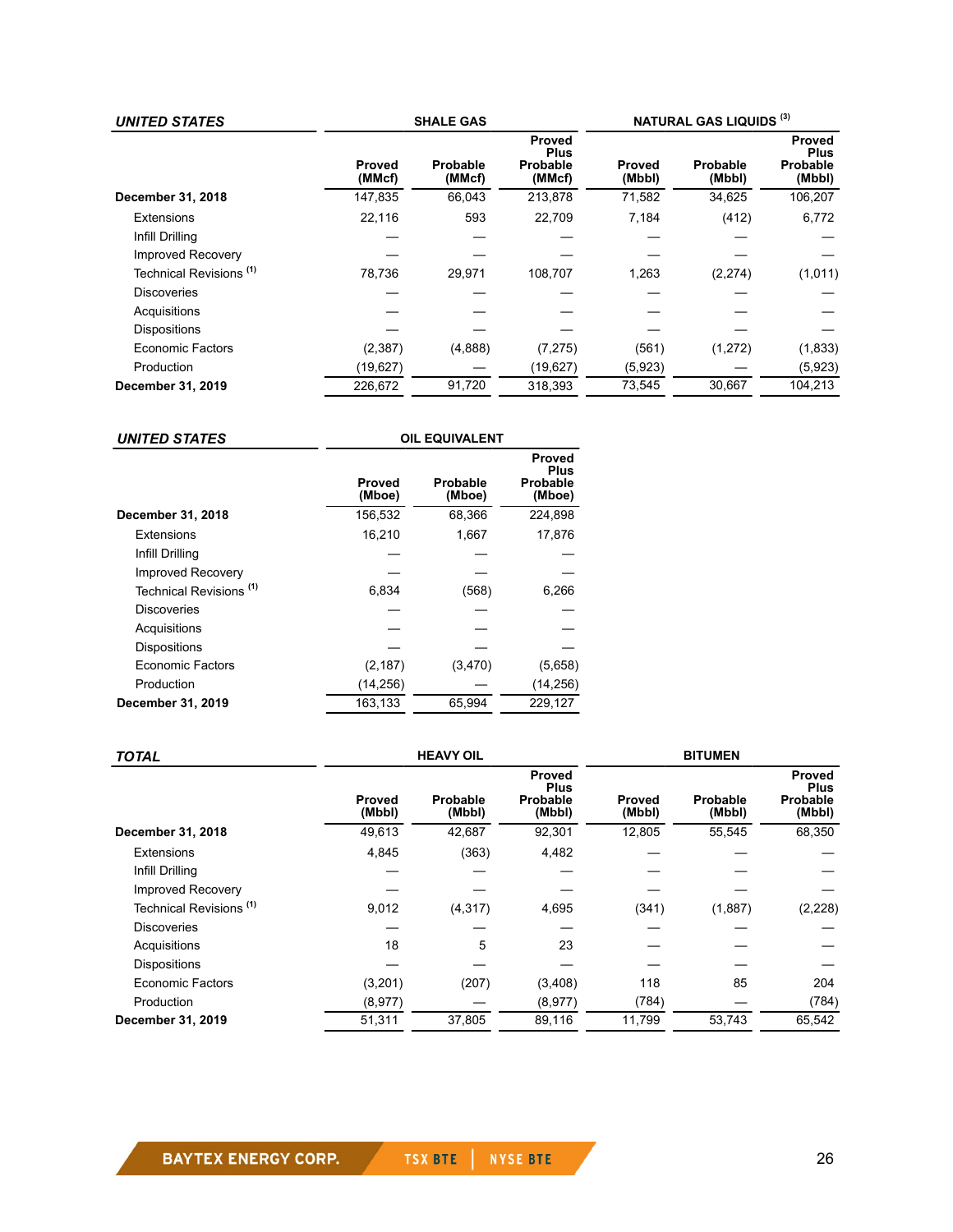| <b>LIGHT AND MEDIUM OIL</b> |                    |                                                    | <b>TIGHT OIL</b>        |                    |                                                           |
|-----------------------------|--------------------|----------------------------------------------------|-------------------------|--------------------|-----------------------------------------------------------|
| <b>Proved</b><br>(Mbbl)     | Probable<br>(Mbbl) | <b>Proved</b><br><b>Plus</b><br>Probable<br>(Mbbl) | <b>Proved</b><br>(Mbbl) | Probable<br>(Mbbl) | <b>Proved</b><br><b>Plus</b><br><b>Probable</b><br>(Mbbl) |
| 71,545                      | 20,941             | 92,487                                             | 52,819                  | 21,879             | 74,698                                                    |
| 7,328                       | 8,761              | 16,089                                             | 7,510                   | 2,877              | 10,387                                                    |
|                             |                    |                                                    |                         |                    |                                                           |
|                             |                    |                                                    |                         |                    |                                                           |
| (9, 133)                    | 1,696              | (7, 437)                                           | 1,865                   | 768                | 2,634                                                     |
|                             |                    |                                                    |                         |                    |                                                           |
| 1.264                       | 416                | 1.680                                              |                         |                    |                                                           |
| (2,347)                     | (579)              | (2,926)                                            |                         |                    |                                                           |
| (217)                       | (17)               | (234)                                              | (1,232)                 | (1, 385)           | (2,616)                                                   |
| (7, 822)                    |                    | (7, 822)                                           | (5,401)                 |                    | (5,401)                                                   |
| 60,619                      | 31,218             | 91,837                                             | 55,562                  | 24,139             | 79,701                                                    |
|                             |                    |                                                    |                         |                    |                                                           |

| <b>TOTAL</b>                       |                         | <b>NATURAL GAS LIQUIDS (3)</b> |                                                           |                         | <b>SHALE GAS</b>          |                                                    |  |
|------------------------------------|-------------------------|--------------------------------|-----------------------------------------------------------|-------------------------|---------------------------|----------------------------------------------------|--|
|                                    | <b>Proved</b><br>(Mbbl) | Probable<br>(Mbbl)             | <b>Proved</b><br><b>Plus</b><br><b>Probable</b><br>(Mbbl) | <b>Proved</b><br>(MMcf) | <b>Probable</b><br>(MMcf) | <b>Proved</b><br><b>Plus</b><br>Probable<br>(MMcf) |  |
| December 31, 2018                  | 74,614                  | 38,473                         | 113,087                                                   | 151,156                 | 71,550                    | 222,706                                            |  |
| <b>Extensions</b>                  | 8,260                   | 63                             | 8,323                                                     | 26,200                  | 2,504                     | 28,703                                             |  |
| Infill Drilling                    |                         |                                |                                                           |                         |                           |                                                    |  |
| <b>Improved Recovery</b>           |                         |                                |                                                           |                         |                           |                                                    |  |
| Technical Revisions <sup>(1)</sup> | 2,109                   | (1,590)                        | 518                                                       | 79.415                  | 30,575                    | 109,990                                            |  |
| <b>Discoveries</b>                 |                         |                                |                                                           |                         |                           |                                                    |  |
| Acquisitions                       | 2                       |                                | 3                                                         |                         |                           |                                                    |  |
| <b>Dispositions</b>                |                         |                                |                                                           |                         |                           |                                                    |  |
| Economic Factors                   | (625)                   | (1,293)                        | (1, 919)                                                  | (2, 393)                | (4,890)                   | (7, 283)                                           |  |
| Production                         | (6, 421)                |                                | (6, 421)                                                  | (20, 216)               |                           | (20, 216)                                          |  |
| December 31, 2019                  | 77,939                  | 35,654                         | 113,592                                                   | 234,162                 | 99,739                    | 333,901                                            |  |
|                                    |                         |                                |                                                           |                         |                           |                                                    |  |

| <b>TOTAL</b>                       |                         | <b>CONVENTIONAL NATURAL GAS<sup>(2)</sup></b> |                                                           | <b>OIL EQUIVALENT</b>   |                    |                                                           |
|------------------------------------|-------------------------|-----------------------------------------------|-----------------------------------------------------------|-------------------------|--------------------|-----------------------------------------------------------|
|                                    | <b>Proved</b><br>(MMcf) | Probable<br>(MMcf)                            | <b>Proved</b><br><b>Plus</b><br><b>Probable</b><br>(MMcf) | <b>Proved</b><br>(Mboe) | Probable<br>(Mboe) | <b>Proved</b><br><b>Plus</b><br><b>Probable</b><br>(Mboe) |
| December 31, 2018                  | 168,104                 | 122.685                                       | 290,789                                                   | 314,607                 | 211,898            | 526,505                                                   |
| Extensions                         | 6,225                   | (473)                                         | 5,752                                                     | 33,347                  | 11,676             | 45,023                                                    |
| Infill Drilling                    |                         |                                               |                                                           |                         |                    |                                                           |
| Improved Recovery                  |                         |                                               |                                                           |                         |                    |                                                           |
| Technical Revisions <sup>(1)</sup> | (49,084)                | (21, 831)                                     | (70, 915)                                                 | 8,567                   | (3,873)            | 4,695                                                     |
| <b>Discoveries</b>                 |                         |                                               |                                                           |                         |                    |                                                           |
| Acquisitions                       | 227                     | 82                                            | 309                                                       | 1,322                   | 435                | 1,757                                                     |
| <b>Dispositions</b>                | (90)                    | (27)                                          | (118)                                                     | (2,362)                 | (583)              | (2,945)                                                   |
| <b>Economic Factors</b>            | (3,590)                 | (619)                                         | (4,209)                                                   | (6, 153)                | (3,735)            | (9,888)                                                   |
| Production                         | (17, 285)               |                                               | (17, 285)                                                 | (35, 653)               |                    | (35,653)                                                  |
| December 31, 2019                  | 104,506                 | 99,816                                        | 204,323                                                   | 313,674                 | 215,818            | 529,492                                                   |
|                                    |                         |                                               |                                                           |                         |                    |                                                           |

Notes:

(1) Positive technical revisions for heavy oil are largely the results of positive production performance versus previous forecasts in both our Lloydminster and Peace River areas. Positive conventional natural gas revisions are predominately related to the solution gas associated with our heavy oil assets and combined with negative technical revision resulting from the reclassification of solution gas in the Eagle Ford from conventional natural gas to shale gas, offset by a positive technical

**NYSE BTE TSX BTE**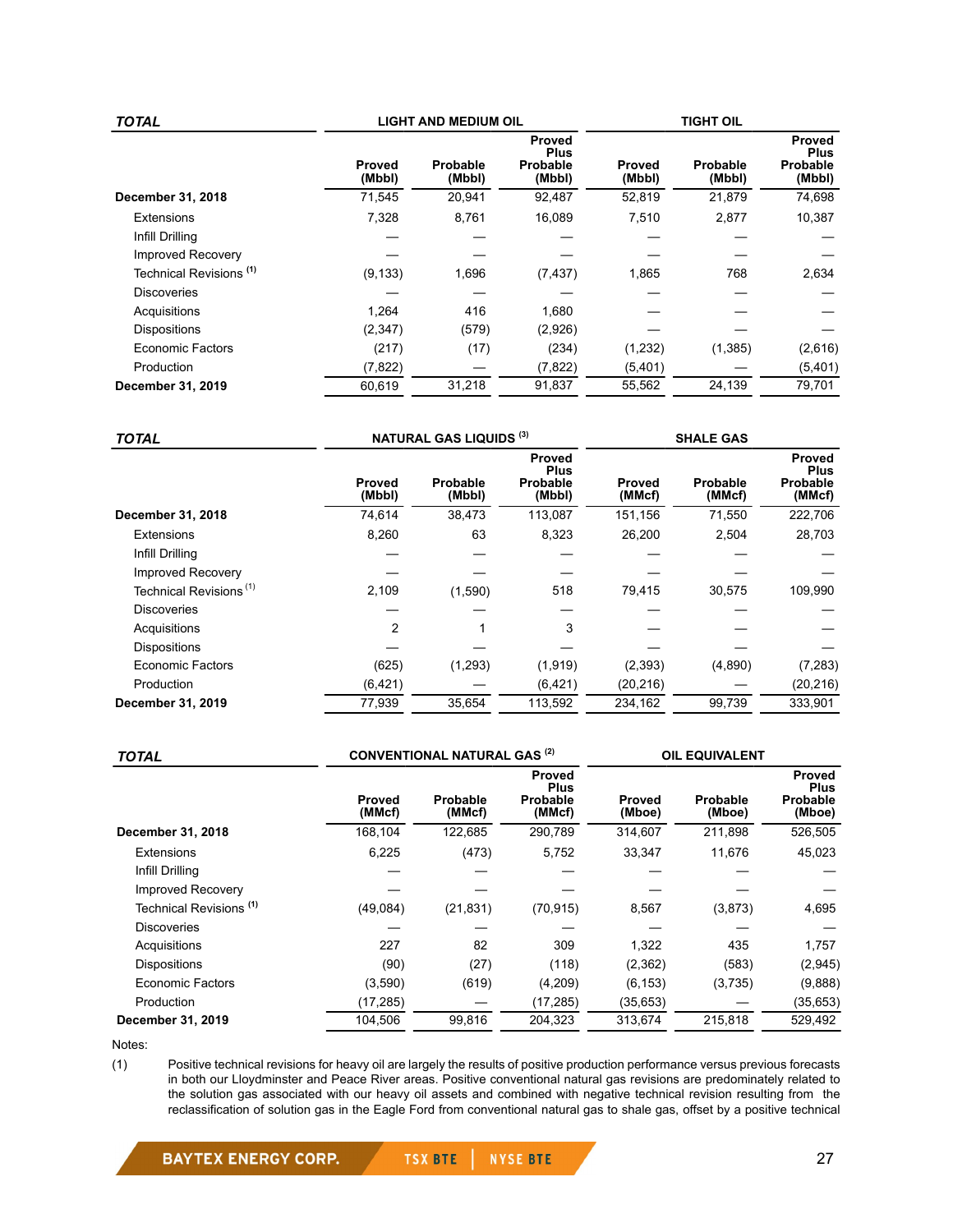revision to shale gas. Positive technical revisions in the tight oil and shale gas are a result of enhanced type well profiles in our Eagle Ford acreage. Negative technical revisions in the light and medium oil are associated with our Viking area and are predominately a result of a reduction in later life reserves associated with the production profile.

- (2) Conventional natural gas includes associated, non-associated and solution gas.
- (3) Natural gas liquids includes condensate.

#### **Additional Information Relating to Reserves Data**

#### *Undeveloped Reserves*

Undeveloped reserves are attributed in accordance with standards and procedures contained in the COGE Handbook. Proved undeveloped reserves are those reserves that can be estimated with a high degree of certainty and are expected to be recovered from known accumulations where a significant expenditure is required to render them capable of production. Probable undeveloped reserves are those reserves that are less certain to be recovered than proved reserves and are expected to be recovered from known accumulations where a significant expenditure is required to render them capable of production.

We allocate development capital to our assets annually. We reduce risk by technically assessing the prior year's results from our development programs before committing additional capital. Furthermore, planned activity levels vary each year due to factors such as prevailing commodity prices, capital availability, operational spacing considerations, timing of infrastructure construction and regulatory processes. This approach means that in most cases it will take longer than three years to develop our proved undeveloped reserves and longer than five years to develop our proved plus probable undeveloped reserves. With the exception of our Gemini SAGD project, we plan to develop the majority of our proved undeveloped reserves over the next five years and our probable undeveloped reserves over the next seven years.

At our Gemini SAGD project, steam generation represents a large proportion of the capital and operating costs, therefore, our development plans anticipate that in order to make the most efficient use of our steam generating and oil treating facilities, the drilling and steaming of wells would take place over approximately the next 32 years. We have booked 44.5 Mbbls of probable undeveloped reserves to the Gemini SAGD project.

#### Proved Undeveloped Reserves

The following table discloses, for each product type, the volumes of proved undeveloped reserves that were attributed during, and the volume booked at year-end for, the three most recently completed financial years.

|      | <b>Light and Medium Oil</b><br>Gross (Mbbl) |                              | <b>Tight Oil</b><br>Gross (Mbbl) |                              | <b>Heavy Oil</b><br>Gross (Mbbl)  |                                     | <b>Bitumen</b><br>Gross (Mbbl)    |                                     |
|------|---------------------------------------------|------------------------------|----------------------------------|------------------------------|-----------------------------------|-------------------------------------|-----------------------------------|-------------------------------------|
| Year | <b>First</b><br><b>Attributed</b>           | <b>Booked at</b><br>Year End | First<br><b>Attributed</b>       | <b>Booked at</b><br>Year End | <b>First</b><br><b>Attributed</b> | <b>Booked at</b><br><b>Year End</b> | <b>First</b><br><b>Attributed</b> | <b>Booked at</b><br><b>Year End</b> |
| 2017 |                                             | 125                          | 1.096                            | 30.074                       | 4.529                             | 18.680                              |                                   | 5.428                               |
| 2018 | 40.127                                      | 40.296                       | 1.640                            | 33.694                       | 2.646                             | 23.530                              |                                   | 3.126                               |
| 2019 | 6.136                                       | 33.322                       | 5.373                            | 32.250                       | 2.322                             | 22.691                              |                                   | 1.892                               |

| <b>Conventional Natural Gas</b><br>Gross (Mmcf) |                            |                              | <b>Shale Gas</b>                  | Gross (Mmcf)                 | <b>Natural Gas Liquids</b><br>Gross (Mbbl) |                              |  |
|-------------------------------------------------|----------------------------|------------------------------|-----------------------------------|------------------------------|--------------------------------------------|------------------------------|--|
| Year                                            | First<br><b>Attributed</b> | <b>Booked at</b><br>Year End | <b>First</b><br><b>Attributed</b> | <b>Booked at</b><br>Year End | First<br><b>Attributed</b>                 | <b>Booked at</b><br>Year End |  |
| 2017                                            | 6.690                      | 76.668                       | 863                               | 111.506                      | 918                                        | 55,306                       |  |
| 2018                                            | 17.728                     | 85.134                       | 1.905                             | 82.257                       | 600                                        | 41.484                       |  |
| 2019                                            | 3.116                      | 45.272                       | 20.951                            | 133.516                      | 6.758                                      | 43,333                       |  |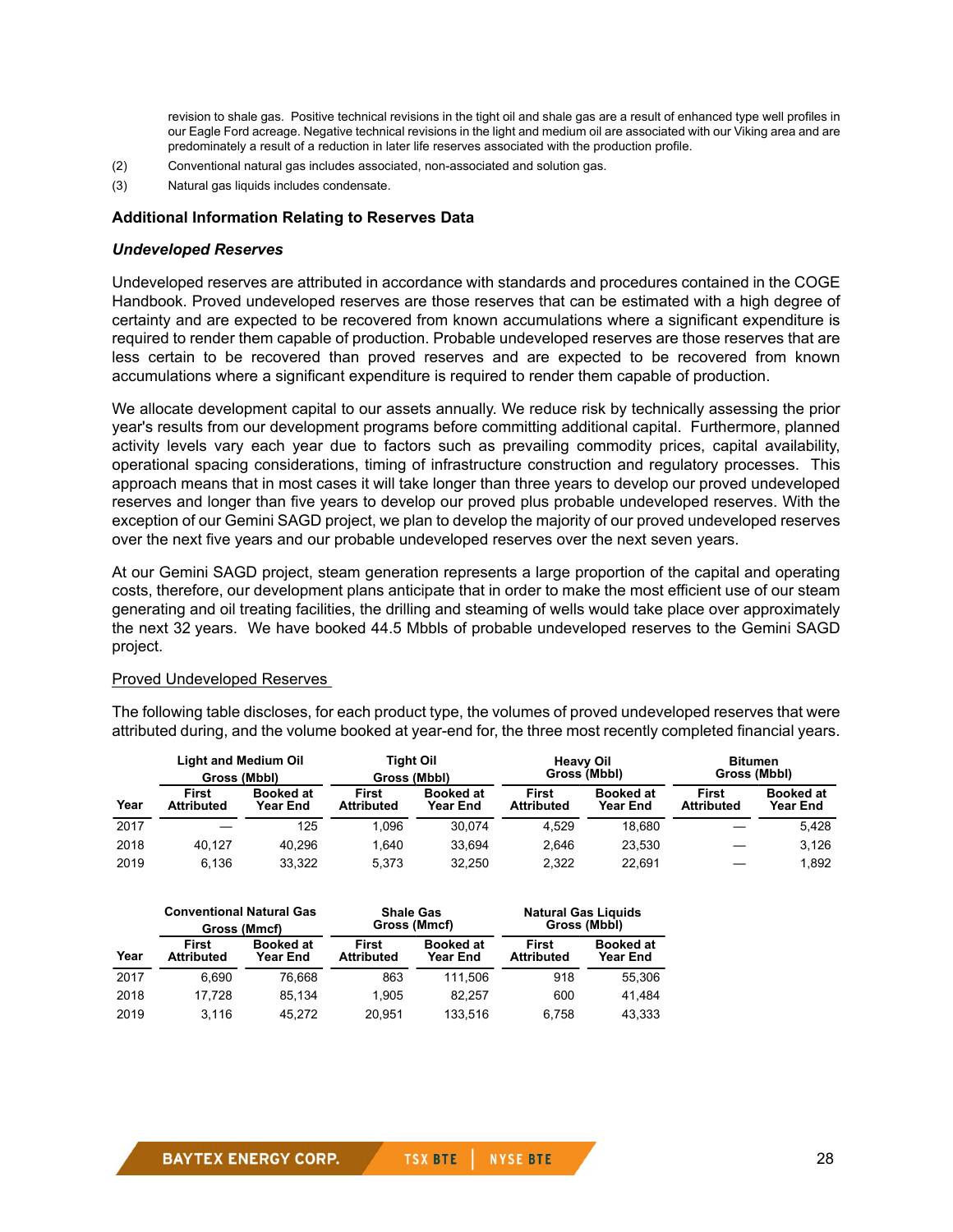#### Probable Undeveloped Reserves

The following table discloses, for each product type, the volumes of probable undeveloped reserves that were attributed during, and the volume booked at year-end for, the three most recently completed financial years.

| <b>Light and Medium Oil</b><br>Gross (Mbbl) |                                   |                              | Tiaht Oil<br>Gross (Mbbl)  |                              | <b>Heavy Oil</b><br>Gross (Mbbl)  |                              | <b>Bitumen</b><br>Gross (Mbbl)    |                                     |
|---------------------------------------------|-----------------------------------|------------------------------|----------------------------|------------------------------|-----------------------------------|------------------------------|-----------------------------------|-------------------------------------|
| Year                                        | <b>First</b><br><b>Attributed</b> | <b>Booked at</b><br>Year End | First<br><b>Attributed</b> | <b>Booked at</b><br>Year End | <b>First</b><br><b>Attributed</b> | <b>Booked at</b><br>Year End | <b>First</b><br><b>Attributed</b> | <b>Booked at</b><br><b>Year End</b> |
| 2017                                        |                                   | 806                          | 2.234                      | 8.511                        | 12.764                            | 29.878                       |                                   | 47.137                              |
| 2018                                        | 12.120                            | 12.524                       | 3.060                      | 16.145                       | 1.984                             | 31.295                       |                                   | 46.535                              |
| 2019                                        | 8.613                             | 22.643                       | 2.879                      | 18.895                       | 767                               | 28.409                       |                                   | 44.954                              |

| <b>Conventional Natural Gas</b><br>Gross (Mmcf) |                            |                              | <b>Shale Gas</b>                  | Gross (Mmcf)                 | <b>Natural Gas Liquids</b><br>Gross (Mbbl) |                                     |  |
|-------------------------------------------------|----------------------------|------------------------------|-----------------------------------|------------------------------|--------------------------------------------|-------------------------------------|--|
| Year                                            | First<br><b>Attributed</b> | <b>Booked at</b><br>Year End | <b>First</b><br><b>Attributed</b> | <b>Booked at</b><br>Year End | First<br><b>Attributed</b>                 | <b>Booked at</b><br><b>Year End</b> |  |
| 2017                                            | 7.996                      | 86.334                       | 6.413                             | 68.455                       | 1.347                                      | 35,305                              |  |
| 2018                                            | 9.681                      | 97.183                       | 4.866                             | 51.670                       | 1.252                                      | 29.398                              |  |
| 2019                                            | 1.260                      | 80,635                       | 2.421                             | 76,884                       | 47                                         | 27.737                              |  |

#### **Significant Factors or Uncertainties**

The process of estimating reserves is complex. It requires significant judgments and decisions based on available geological, geophysical, engineering, and economic data. These estimates may change substantially as additional data from ongoing development activities and production performance becomes available and as economic conditions impacting oil and gas prices and costs change.

The reserve estimates contained herein are based on current production forecasts, prices and economic conditions. As circumstances change and additional data becomes available, reserve estimates also change. Estimates made are reviewed and revised, either upward or downward, as warranted by the new information. Revisions are often required due to changes in well performance, commodity prices, economic conditions and governmental restrictions.

Although every reasonable effort is made to ensure that reserve estimates are accurate, reserve estimation is an inferential science. As a result, subjective decisions, new geological or production information and a changing environment may impact these estimates. Revisions to reserve estimates can arise from changes in year-end oil and gas prices and reservoir performance. Such revisions can be either positive or negative.

In the event that prices for oil and gas are not consistent with those used to prepare the Baytex Reserves Report, the volume of our reserves, their net present value and our expected revenues will differ, perhaps materially so, from those stated in the Baytex Reserves Report.

In connection with our operations, we will be liable for our share of ongoing environmental obligations and for the ultimate reclamation of our surface leases, wells and facilities. The total liability associated with these existing surface leases, wells and facilities, inflated at 2% per year, is estimated to be \$1,097 million undiscounted (\$196 million discounted at 10 percent). This is comprised of \$363 million undiscounted (\$42 million discounted at 10 percent) associated with active properties, \$504 million undiscounted (\$126 million discounted at 10 percent) associated with inactive properties, and \$230 million undiscounted (\$28 million discounted at 10 percent) associated with facilities.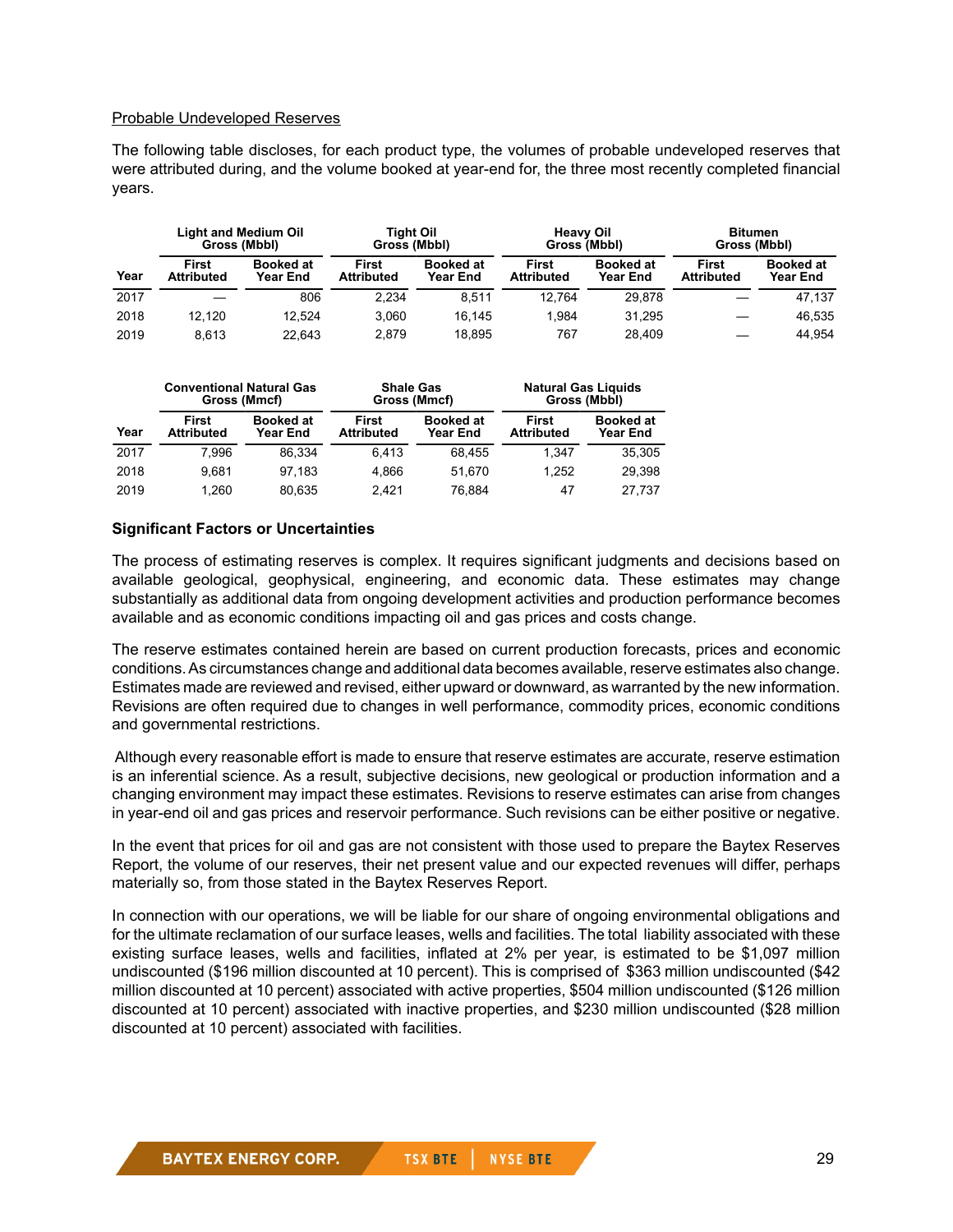#### **Future Development Costs**

The following table sets forth development costs deducted in the estimation of the future net revenue attributable to the reserve categories noted below (using forecast prices and costs).

#### **FUTURE DEVELOPMENT COSTS AS OF DECEMBER 31, 2019 FORECAST PRICES AND COSTS (\$000s)**

|                         | <b>CANADA</b>                    |                                                   |                                  | <b>UNITED STATES</b>                              | <b>TOTAL</b>                     |                                                   |  |
|-------------------------|----------------------------------|---------------------------------------------------|----------------------------------|---------------------------------------------------|----------------------------------|---------------------------------------------------|--|
|                         | <b>Proved</b><br><b>Reserves</b> | <b>Proved plus</b><br>Probable<br><b>Reserves</b> | <b>Proved</b><br><b>Reserves</b> | <b>Proved plus</b><br>Probable<br><b>Reserves</b> | <b>Proved</b><br><b>Reserves</b> | <b>Proved plus</b><br>Probable<br><b>Reserves</b> |  |
| 2020                    | 323,013                          | 328.733                                           | 207,277                          | 207,277                                           | 530,291                          | 536,011                                           |  |
| 2021                    | 292.324                          | 332.669                                           | 229.745                          | 229,745                                           | 522.069                          | 562,414                                           |  |
| 2022                    | 359.229                          | 421.031                                           | 204.088                          | 204.088                                           | 563,318                          | 625,119                                           |  |
| 2023                    | 254.118                          | 411.635                                           | 190.191                          | 199.530                                           | 444.309                          | 611,165                                           |  |
| 2024                    | 246.435                          | 589.246                                           | 249.346                          | 258.873                                           | 495.781                          | 848.119                                           |  |
| Remaining               | 2,204                            | 640.416                                           |                                  | 491,959                                           | 2,204                            | 1,132,375                                         |  |
| Total<br>(undiscounted) | 1,477,323                        | 2,723,729                                         | 1.080.648                        | 1.591.473                                         | 2.557.971                        | 4,315,202                                         |  |

We expect to fund the development costs of our reserves through a combination of internally generated cash flow, debt and equity financing. Planned activity levels vary each year due to factors such as capital availability, prevailing commodity prices and regulatory processes.

There can be no guarantee that funds will be available or that our Board of Directors will allocate funding to develop all of the reserves attributed in the Baytex Reserves Report. Failure to develop those reserves could have a negative impact on our future cash flow.

The interest or other costs of external funding are not included in the reserves and future net revenue estimates set forth herein and would reduce reserves and future net revenue to some degree depending upon the funding sources utilized and the costs thereof. We do not anticipate that interest or other funding costs would make development of any of these properties uneconomic.

#### **RISK FACTORS**

You should carefully consider the following risk factors, as well as the other information contained in this Annual Information Form and our other public filings before making an investment decision. If any of the risks described below materialize, our business, reputation, financial condition, results of operations and cash flow could be materially and adversely affected, which may materially affect the market price of our securities. Additional risks and uncertainties not currently known to us that we currently view as immaterial may also materially and adversely affect us. Residents of the United States and other non-residents of Canada should have additional regard to the risk factors under the heading "*Certain Risks for United States and other non-resident Shareholders".*

The information set forth below contains forward-looking statements, which are qualified by the information contained in the section of this Annual Information Form entitled "*Special Notes to Reader - Forward-Looking Statements*".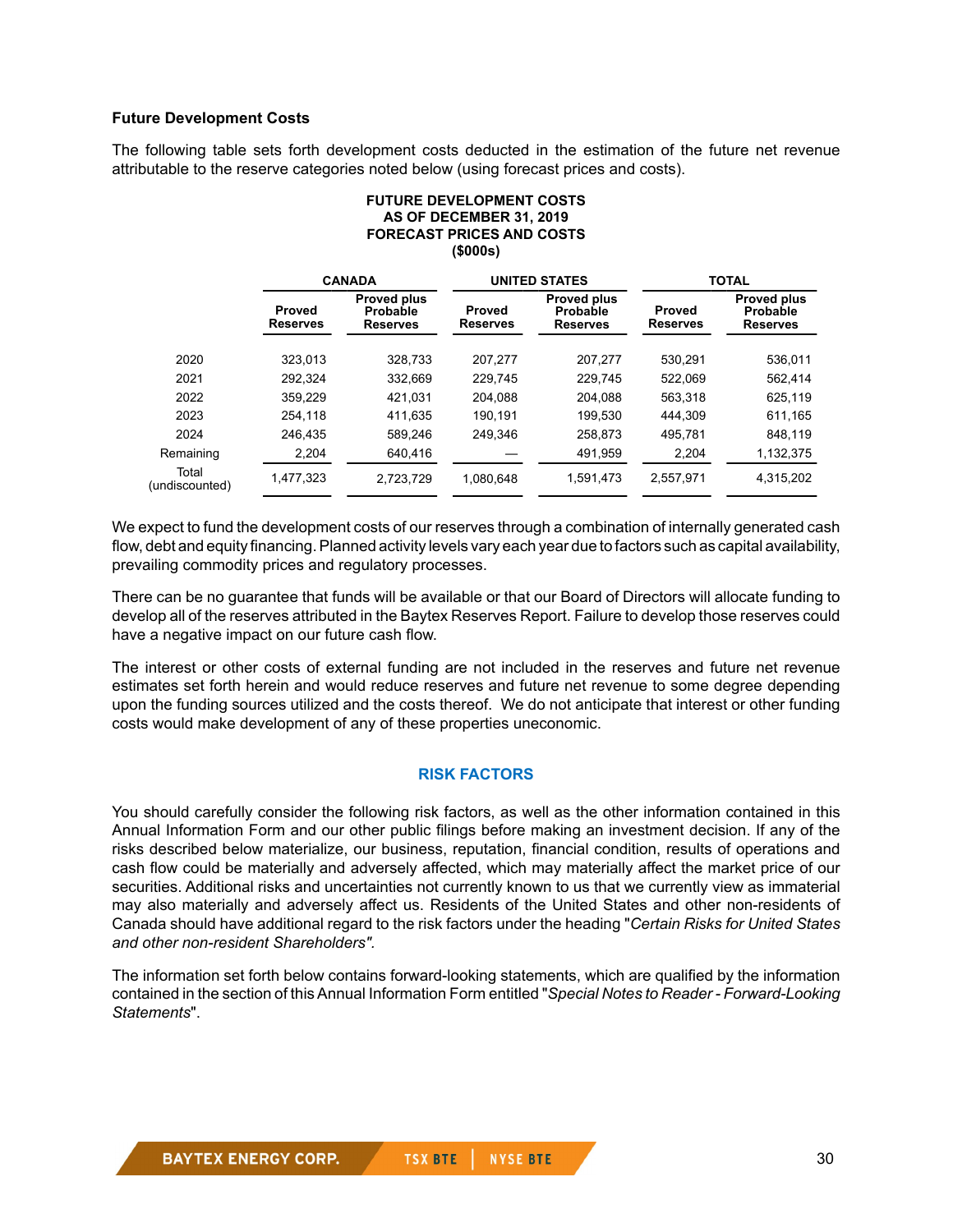## **Risks Relating to Our Business and Operations**

## *Volatility of oil and natural gas prices and price differentials*

Our financial condition is substantially dependent on, and highly sensitive to, the prevailing prices of crude oil and natural gas. Low prices for crude oil and natural gas produced by us could have a material adverse effect on our operations, financial condition and the value and amount of our reserves.

Prices for crude oil and natural gas fluctuate in response to changes in the supply of, and demand for, crude oil and natural gas, market uncertainty and a variety of additional factors beyond our control. Crude oil prices are primarily determined by international supply and demand. Factors which affect crude oil prices include the actions of OPEC, the condition of the Canadian, United States, European and Asian economies (including conditions resulting from the impact of the COVID-19 (Coronavirus) outbreak), government regulation, political stability in the Middle East and elsewhere, the supply of crude oil in North America and internationally, the ability to secure adequate transportation for products, the availability of alternate fuel sources and weather conditions. Natural gas prices realized by us are affected primarily in North America by supply and demand, weather conditions, industrial demand, prices of alternate sources of energy and developments related to the market for liquefied natural gas. All of these factors are beyond our control and can result in a high degree of price volatility. Fluctuations in currency exchange rates further compound this volatility when commodity prices, which are generally set in U.S. dollars, are stated in Canadian dollars.

Our financial performance also depends on revenues from the sale of commodities which differ in quality and location from underlying commodity prices quoted on financial exchanges. Of particular importance are the price differentials between our light/medium oil and heavy oil (in particular the light/heavy differential) and quoted market prices. Not only are these discounts influenced by regional supply and demand factors, they are also influenced by other factors such as transportation costs, capacity and interruptions, refining demand, storage capacity, the availability and cost of diluents used to blend and transport product and the quality of the oil produced, all of which are beyond our control. In addition, there is not sufficient pipeline capacity for Canadian crude oil to access the American refinery complex or tidewater to access world markets and the availability of additional transport capacity via rail is more expensive and variable, therefore, the price for Canadian crude oil is very sensitive to pipeline and refinery outages, which contributes to this volatility.

Decreases to or prolonged periods of low commodity prices, particularly for oil, may negatively impact our ability to meet guidance targets, maintain our business and meet all of our financial obligations as they come due. It could also result in the shut-in of currently producing wells without an equivalent decrease in expenses due to fixed costs, a delay or cancellation of existing or future drilling, development or construction programs, un-utilized long-term transportation commitments and a reduction in the value and amount of our reserves.

We conduct assessments of the carrying value of our assets in accordance with Canadian GAAP. If crude oil and natural gas forecast prices decline, the carrying value of our assets could be subject to downward revisions and our net earnings could be adversely affected.

# *The amount of oil and natural gas that we can produce and sell is subject to the availability and cost of gathering, processing and pipeline systems*

We deliver our products through gathering, processing and pipeline systems which we do not own and purchasers of our products rely on third party infrastructure to deliver our products to market. The lack of access to capacity in any of the gathering, processing and pipeline systems could result in our inability to realize the full economic potential of our production or in a reduction of the price offered for our production. Alternately, a substantial decrease in the use of such systems can increase the cost we incur to use them. Any significant change in market factors or other conditions affecting these infrastructure systems and facilities, as well as any delays in constructing new infrastructure systems and facilities, could harm our business and, in turn, our financial condition. A significant change may result from the conversion of most of the capacity on the Enbridge mainline from the common carrier model, which will end on July 1, 2021, to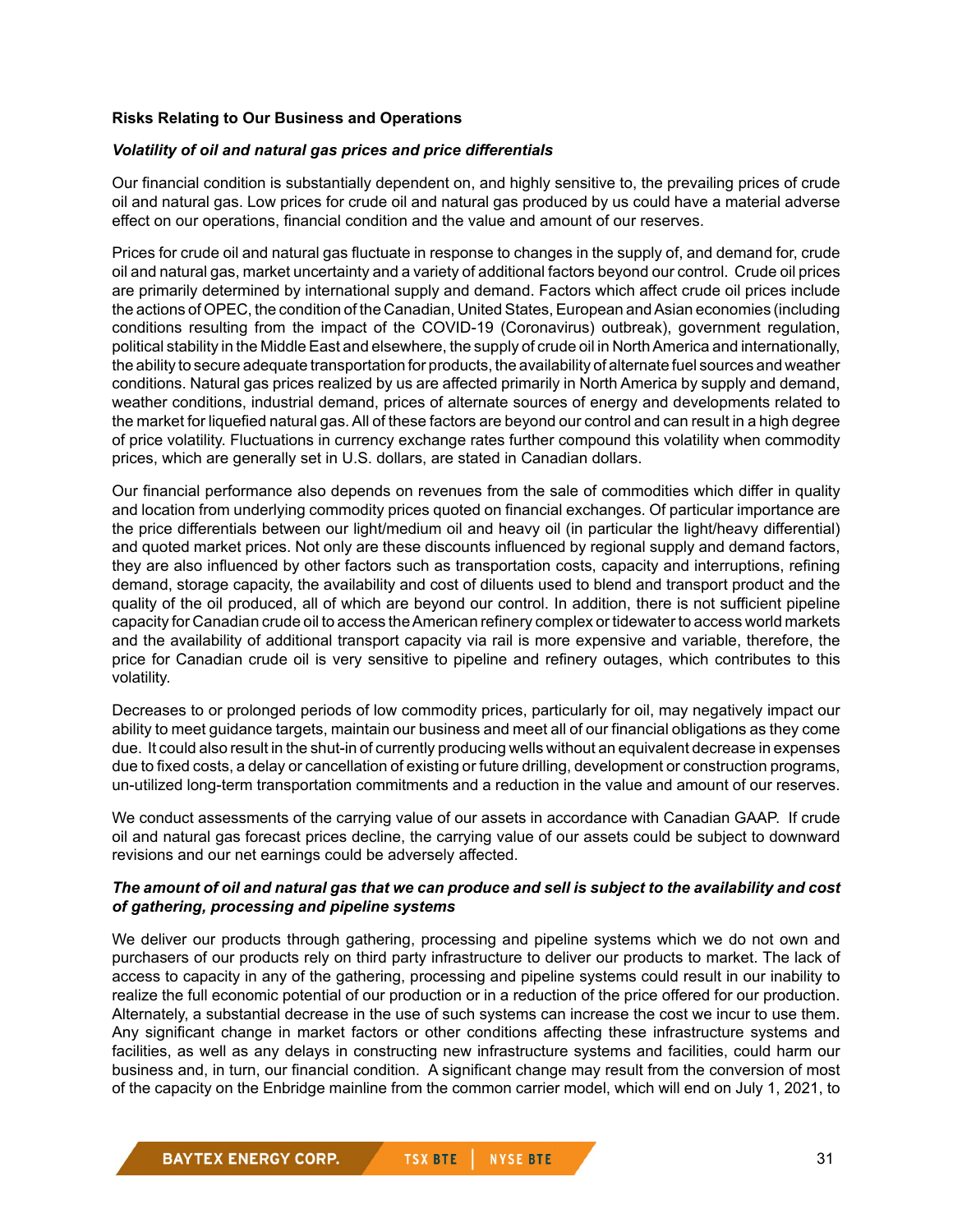a contracted service model, where only shippers who sign long term transportation agreements will have access.

Access to the pipeline capacity for the transport of crude oil into the United States has become inadequate for the amount of Canadian production being exported to the United States and no pipeline capacity to tidewater allowing access to world markets has been constructed. This has resulted in significantly lower prices being realized by Canadian producers compared with the WTI price and the Brent price for crude oil. Although pipeline expansions are ongoing, the lack of pipeline capacity continues to affect the oil and natural gas industry in Canada and limit the ability to produce and to market oil and natural gas production. In addition, the pro-rationing of capacity on inter-provincial pipeline systems also continues to affect the ability to export oil and natural gas from Canada. There can be no certainty that investment in pipelines, which would result in additional long-term take-away capacity, will be made by applicable third party pipeline providers or that any requisite applications will receive regulatory approval. There is also no certainty that short-term operational constraints on pipeline systems, arising from pipeline interruption and/or increased supply of crude oil, will not occur.

There is no certainty that crude-by-rail transportation and other alternative types of transportation for our production will be sufficient to address any gaps caused by operational constraints on pipeline systems. In addition, our crude-by-rail shipments may be impacted by service delays, inclement weather, derailment or blockades and could adversely impact our crude oil sales volumes or the price received for our product. Crude oil produced and sold by us may be involved in a derailment or incident that results in legal liability or reputational harm.

A portion of our production may be processed through facilities controlled by third parties. From time to time these facilities may discontinue or decrease operations either as a result of normal servicing requirements or as a result of unexpected events. A discontinuance or decrease of operations could materially adversely affect our ability to process our production and to deliver the same for sale.

# *Failure to comply with the covenants in the agreements governing our debt could adversely affect our financial condition*

We are required to comply with the covenants in our Credit Facilities and the Senior Notes. If we fail to comply with such covenants, are unable to pay the debt service charges or otherwise commit an event of default, such as bankruptcy, it could result in the seizure and/or sale of our assets by our secured creditors. The proceeds from any sale of our assets would be applied to satisfy amounts owed to the secured creditors and then unsecured creditors. Only after the proceeds of that sale were applied towards our debt would the remainder, if any, be available for the benefit of our Shareholders.

# *Availability and cost of capital or borrowing to maintain and/or fund future development and acquisitions*

The future development of our business may be dependent on our ability to obtain additional capital including, but not limited to, debt and equity financing. Unpredictable financial markets and the associated credit impacts may impede our ability to secure and maintain cost effective financing and limit our ability to achieve timely access to capital markets on acceptable terms and conditions. If external sources of capital become limited or unavailable, our ability to make capital investments, continue our business plan, meet all of our financial obligations as they come due and maintain existing properties may be impaired. Should a lack of financing and uncertainty in the capital markets adversely impact our ability to refinance debt, additional equity may be issued which could have a dilutive effect on Shareholders. Additionally, from time to time, we may issue securities from treasury in order to reduce debt, complete acquisitions and/or optimize our capital structure.

Our ability to obtain additional capital is dependent on, among other things, a general interest in energy industry investments and, in particular, interest in our securities along with our ability to maintain our credit ratings. If we are unable to maintain our indebtedness and financial ratios at levels acceptable to our credit rating agencies, or should our business prospects deteriorate, our credit ratings could be downgraded, which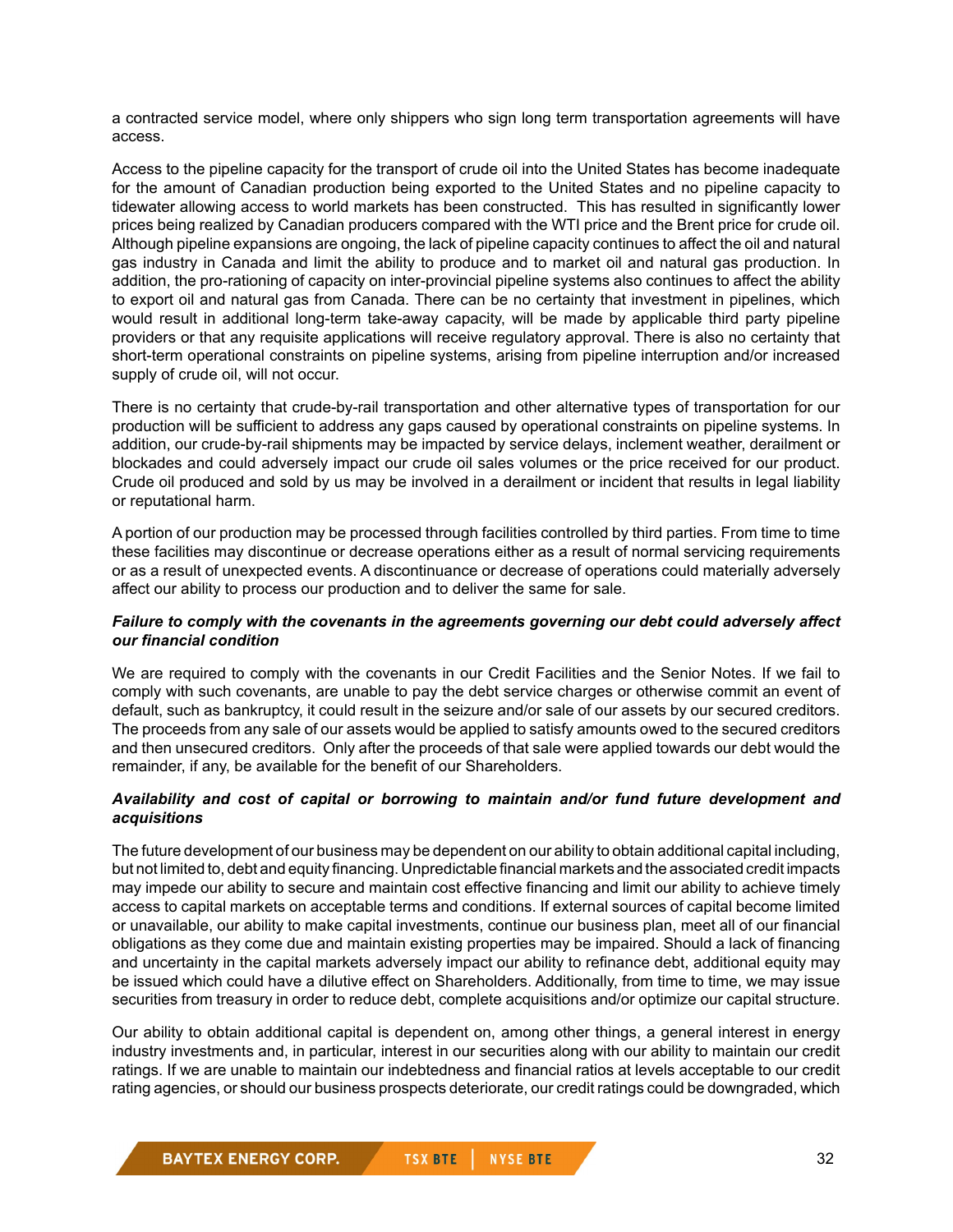would adversely affect the value of our outstanding securities and existing debt and our ability to obtain new financing and may increase our borrowing costs.

From time to time we may enter into transactions which may be financed in whole or in part with debt. The level of our indebtedness from time to time, could impair our ability to obtain additional financing on a timely basis to take advantage of business opportunities that may arise.

# *Our Credit Facilities may not provide sufficient liquidity and a failure to renew our Credit Facilities could adversely affect our financial condition*

Our Credit Facilities and any replacement credit facilities may not provide sufficient liquidity. The amounts available under our Credit Facilities may not be sufficient for future operations, or we may not be able to obtain additional financing on economic terms attractive to us, if at all. There can be no assurance that the amount of our Credit Facilities will be adequate for our future financial obligations, including future capital expenditures, or that we will be able to obtain additional funds. In the event we are unable to refinance our debt obligations, it may impact our ability to fund ongoing operations. In the event that the Credit Facilities are not extended before April 2, 2024, indebtedness under the Credit Facilities will be repayable at that time. There is also a risk that the Credit Facilities will not be renewed for the same amount or on the same terms. In addition, we are required to repay the Senior Notes at maturity. See "*Description of Capital Structure*".

# *We are not the operator of our drilling locations in our Eagle Ford acreage and, therefore, we will not be able to control the timing of development, associated costs or the rate of production of that acreage*

Marathon Oil is the operator of our Eagle Ford acreage and we are reliant upon Marathon Oil to operate successfully. Marathon Oil will make decisions based on its own best interest and the collective best interest of all of the working interest owners of this acreage, which may not be in our best interest. We have a limited ability to exercise influence over the operational decisions of Marathon Oil, including the setting of capital expenditure budgets and determination of drilling locations and schedules. The success and timing of development activities, operated by Marathon Oil, will depend on a number of factors that will largely be outside of our control, including:

- the timing and amount of capital expenditures;
- Marathon Oil's expertise and financial resources;
- approval of other participants in drilling wells;
- selection of technology; and
- the rate of production of reserves, if any.

To the extent that the capital expenditure requirements related to our Eagle Ford acreage exceeds our budgeted amounts, it may reduce the amount of capital we have available to invest in our other assets. We have the ability to elect whether or not to participate in well locations proposed by Marathon Oil on an individual basis. If we elect to not participate in a well location, we forgo any revenue from such well until Marathon Oil has recouped, from our working interest share of production from such well, 300% to 500% of our working interest share of the cost of such well.

#### *Our financial performance is significantly affected by the cost of developing and operating our assets*

Our development and operating costs are affected by a number of factors including, but not limited to: price inflation; scheduling delays; trucking and fuel costs; failure to maintain quality construction standards; the cost of new technologies and supply chain disruptions, including access to skilled labour. Natural gas, electricity, water, diluent, chemicals, supplies, reclamation, abandonment and labour costs are examples of operating and other costs that are susceptible to significant fluctuation.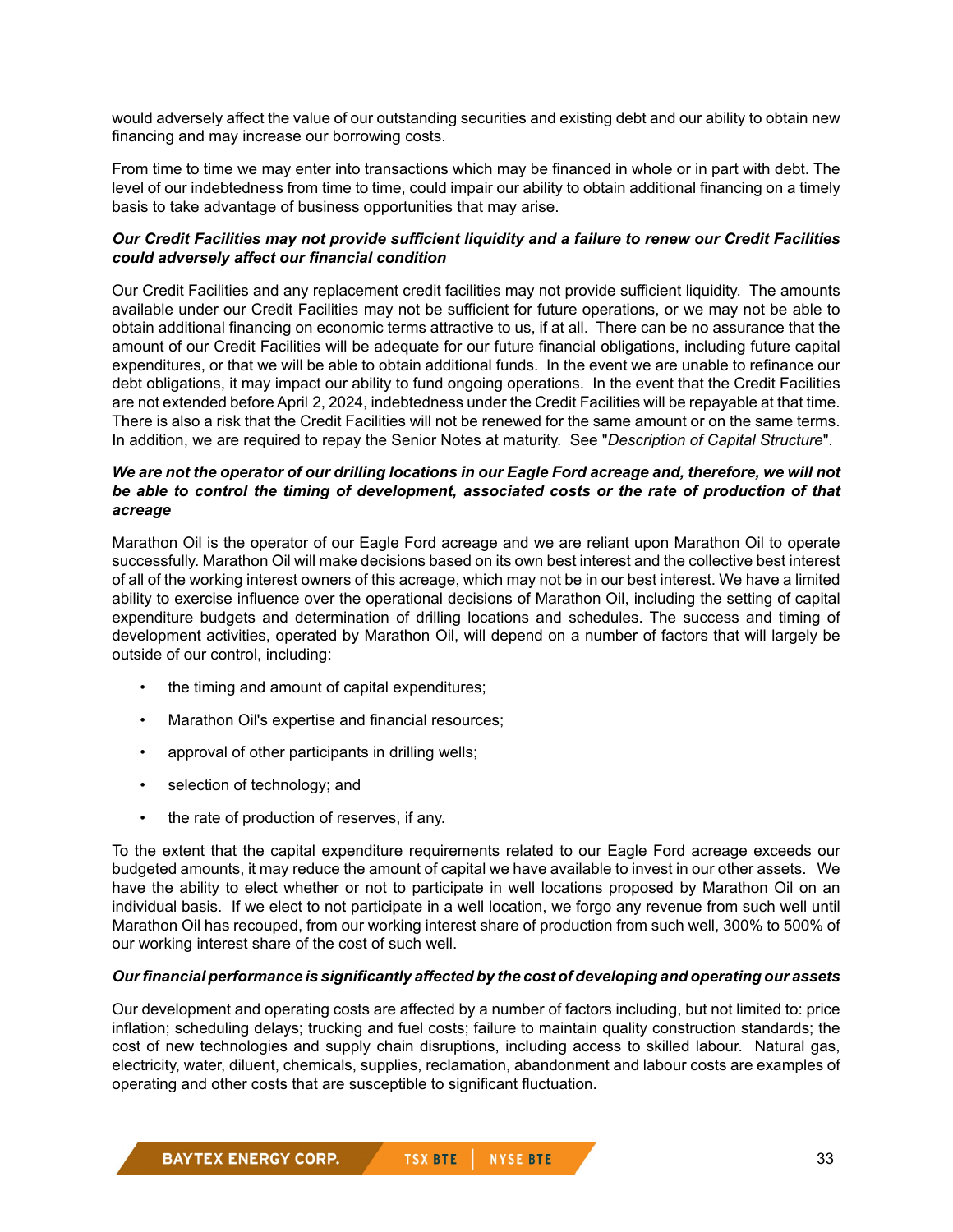#### *Our oil and natural gas reserves are a depleting resource and decline as such reserves are produced*

Our future oil and natural gas reserves and production, and therefore our cash flow from operating activities, will be highly dependent on our success in exploiting our reserves base and acquiring additional reserves. The business of exploring for, developing or acquiring reserves is capital intensive. If external sources of capital become limited or unavailable on commercially reasonable terms, our ability to make the necessary capital investments to maintain or expand our oil and natural gas reserves may be impaired.

There is no assurance we will be successful in developing our reserves or acquiring additional reserves at acceptable costs. Without these reserves additions, our reserves will deplete and as a consequence production from and the average reserve life of our properties will decline, which may adversely affect the value of our outstanding securities.

# *Our ability to add to our oil and natural gas reserves is highly dependent on our success in exploiting existing properties and acquiring additional reserves*

Our long-term commercial success depends on our ability to find, acquire, develop and commercially produce oil and natural gas reserves. Future oil and natural gas exploration may involve unprofitable efforts, not only from unsuccessful wells, but also from wells that are productive but do not produce sufficient petroleum substances to return a profit. Completion of a well does not assure a profit on the investment. Drilling hazards or environmental liabilities or damages could greatly increase the cost of operations, and various field operating conditions may adversely affect the production from successful wells. These conditions include delays or failure in obtaining governmental approvals or consents, shut-ins of connected wells resulting from extreme weather conditions, insufficient storage or transportation capacity or other geological and mechanical conditions. While diligent well supervision and effective maintenance operations can contribute to maximizing production rates over time, production delays and declines from normal field operating conditions cannot be eliminated and can be expected to adversely affect revenue and cash flow from operating activities to varying degrees. New wells we drill or participate in may not become productive and we may not recover all or any portion of our investment in these wells.

#### *Public perception and its influence on the regulatory regime*

Concern over the impact of oil and gas development on the environment and climate change has received considerable attention in the media and recent public commentary, and the social value proposition of resource development is being challenged. Additionally, certain pipeline leaks, rail car derailments, major weather events and induced seismicity events have gained media, environmental and other stakeholder attention. Future laws and regulation may be impacted by such incidents, which could have a material adverse effect on our financial condition, results of operations or prospects.

# *Climate change initiatives may impose restrictions or costs on our business which have a material adverse affect on our business*

Our exploration and production facilities and other operational activities emit GHGs. As such, it is highly likely that GHG emissions regulation (including carbon taxes) enacted in jurisdictions where we operate will impact us.

Negative consequences which could result from new GHG emissions regulation include, but are not limited to: increased operating costs; increased construction and development costs; additional monitoring and compliance costs; a requirement to redesign or retrofit current facilities; permitting delays; additional costs associated with the purchase of emission credits or allowances; and reduced demand for crude oil. Additionally, if GHG emissions regulation differs by region or type of production, all or part of our production could be subject to costs which are disproportionately higher than those of other producers.

The direct or indirect costs of compliance with GHG emissions regulation may have a material adverse affect on our business, financial condition, results of operations and prospects. At this time, it is not possible to predict whether compliance costs will have a material adverse affect on our business.

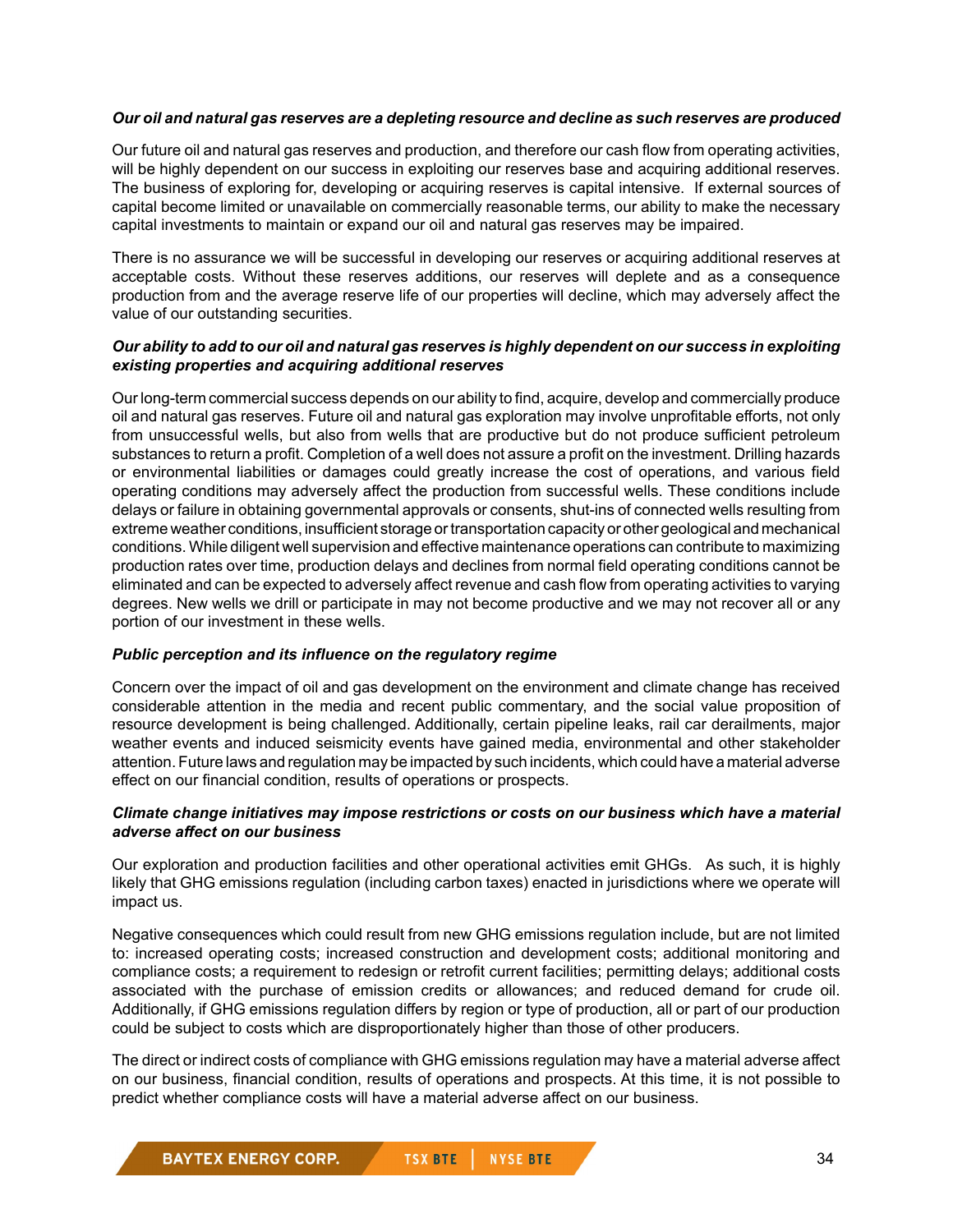Although we provide for the necessary amounts in our annual capital budget to fund our currently estimated obligations, there can be no assurance that we will be able to satisfy our actual future obligations associated with GHG emissions from such funds. For more information on the evolution and status of climate change and related environmental legislation, see "*Industry Conditions - Climate Change Regulation*".

## *Implementation of new regulations on hydraulic fracturing may lead to operational delays, increased costs and/or decreased production volumes, adversely affecting the Corporation's financial position*

Hydraulic fracturing involves the injection of water, sand and small amounts of additives under pressure into rock formations to stimulate the production of oil and natural gas. Specifically, hydraulic fracturing enables the production of commercial quantities of oil and natural gas from reservoirs that were previously unproductive. Hydraulic fracturing has featured prominently in recent political, media and activist commentary on the subject of water usage, induced seismicity events and environmental damage. Any new laws, regulations or permitting requirements regarding hydraulic fracturing could lead to operational delays, increased operating costs, third party or governmental claims, and could increase the Corporation's costs of compliance and doing business as well as delay the development of oil and natural gas resources from shale formations, which are not commercial without the use of hydraulic fracturing. Restrictions on hydraulic fracturing could also reduce the amount of oil and natural gas that we are ultimately able to produce from our reserves.

# *Regulatory water use restrictions and/or limited access to water or other fluids may impact the Corporation's ability to fracture its wells or carry out waterflood operations*

The Corporation undertakes or intends to undertake certain hydraulic fracturing and waterflooding programs. To undertake such operations the Corporation needs to have access to sufficient volumes of water, or other liquids. There is no certainty that the Corporation will have access to the required volumes of water. In addition, in certain areas there may be restrictions on water use for activities such as hydraulic fracturing and waterflooding. If the Corporation is unable to access such water it may not be able to undertake hydraulic fracturing or waterflooding activities, which may reduce the amount of oil and natural gas that the Corporation is ultimately able to produce from its reservoirs.

# *Changes in government controls, legislation or regulations that affect the oil and gas industry, or failing to comply with such controls, legislation or regulations, could adversely affect us*

The oil and gas industry is subject to extensive controls and regulations governing its operations (including land tenure, exploration, development, production, refining, transportation, and marketing) imposed by legislation enacted by various levels of government and, with respect to pricing and taxation of oil and natural gas, by agreements among the governments of Canada, Alberta, Saskatchewan, the United States and Texas, all of which should be carefully considered by investors in the oil and gas industry. All such controls, regulations and legislation are subject to revocation, amendment or administrative change, some of which have historically been material and in some cases materially adverse and there can be no assurance that there will not be further revocation, amendment or administrative change which will be materially adverse to our assets, reserves, financial condition, results of operations or prospects. See "*Industry Conditions*".

The oil and gas industry is also subject to regulation by governments in such matters as the awarding or acquisition of exploration and production rights, oil sands or other interests, the imposition of specific drilling obligations, environmental protection controls, control over the development and abandonment of fields (including restrictions on production) and possibly expropriation or cancellation of contract rights.

Other government controls, legislation or regulations may change from time to time in response to economic or political conditions. The exercise of discretion by governmental authorities under existing controls, legislation or regulations, the implementation of new controls, legislation or regulations or the modification of existing controls, legislation or regulations affecting the oil and gas industry could reduce demand for crude oil and natural gas, increase our costs, or delay or restrict our operations, all of which would have a material adverse effect on us. In addition, failure to comply with government controls, legislation or regulations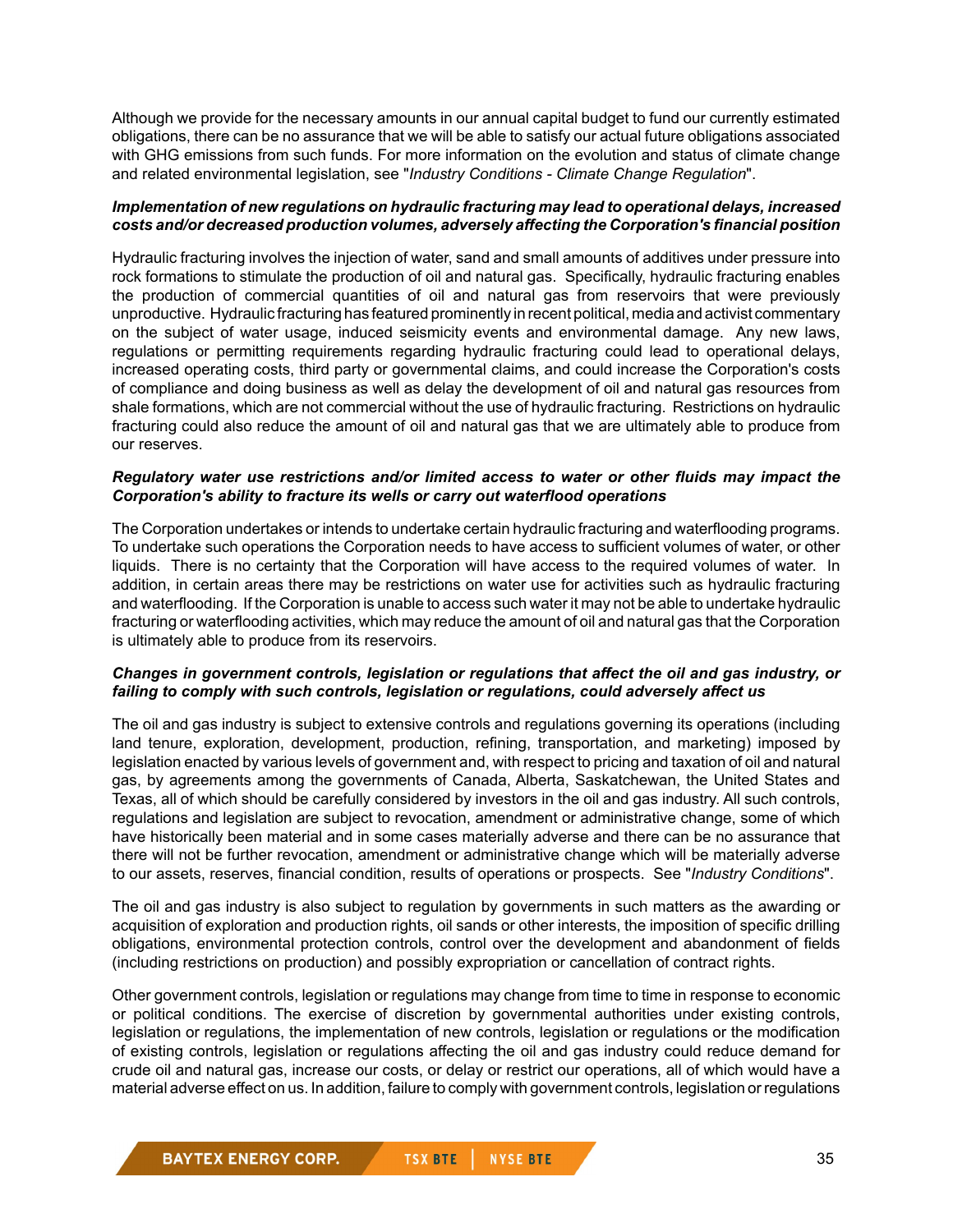may result in the suspension, curtailment or termination of operations and subject us to liabilities and administrative, civil and criminal penalties. Compliance costs can be significant. See "*Industry Conditions*".

# *Regulations regarding the disposal of fluids used in the Corporation's operations may increase its costs of compliance or subject it to regulatory penalties or litigation*

The safe disposal of hydraulic fracturing fluids (including the additives) and water recovered from oil and natural gas wells is subject to ongoing regulatory review by the federal and provincial governments, including its effect on fresh water supplies and the ability of such water to be recycled, amongst other things. While it is difficult to predict the impact of any regulations that may be enacted in response to such review, the implementation of stricter regulations may increase the Corporation's costs of compliance.

## *The oil and gas industry is highly regulated and changes in environmental, health and safety controls, legislation or regulations may impose restrictions, costs or other liabilities which may have an adverse affect on our business*

All phases of our operations are subject to environmental, health and safety regulation pursuant to a variety of Canadian, U.S. and other federal, provincial, state and municipal laws and regulations (collectively, "**environmental regulations**") governing occupational health and safety aspects of our operations, the spill, release or emission of materials into the environment or otherwise relating to environmental protection. Environmental regulations require that wells, facility sites and other properties associated with our operations be constructed, operated, maintained, abandoned and reclaimed to the satisfaction of applicable regulatory authorities. In addition, certain types of operations, including exploration and development projects and changes to certain existing projects, may require the submission and approval of environmental impact assessments or permit applications. Environmental regulations impose, among other things, restrictions, liabilities and obligations in connection with the generation, handling, use, storage, transportation, treatment and disposal of hazardous substances and waste and in connection with spills, releases and emissions of various substances to the environment. It also imposes restrictions, liabilities and obligations in connection with the management of fresh or potable water sources that are being used, or whose use is contemplated, in connection with oil and gas operations. The provinces of Alberta and Saskatchewan have developed liability management programs designed to prevent taxpayers from incurring costs associated with suspension, abandonment, remediation and reclamation of wells, facilities and pipelines in the event that a licensee or permit holder becomes defunct. These programs generally involve an assessment of the ratio of a licensee's deemed assets to deemed liabilities. If a licensee's deemed liabilities exceed its deemed assets, a security deposit is required. Changes in the ratio of our deemed assets to deemed liabilities or changes to the requirements of liability management programs may result in significant increases to the security that must be posted, the timing of our abandonment and reclamation operations and the costs associated with such operations.

Compliance with environmental regulations can require significant expenditures, including expenditures for clean-up costs and damages arising out of contaminated properties. Failure to comply with environmental regulations may result in the imposition of administrative, civil and criminal penalties or issuance of clean up orders in respect of us or our properties, some of which may be material. We may also be exposed to civil liability for environmental matters or for the conduct of third parties, including private parties commencing actions and new theories of liability, regardless of negligence or fault. Although it is not expected that the costs of complying with environmental regulations will have a material adverse effect on our financial condition or results of operations, no assurance can be made that the costs of complying with environmental regulations in the future will not have such an effect. The implementation of new environmental regulations or the modification of existing environmental regulations affecting the oil and gas industry generally could reduce demand for crude oil and natural gas, resulting in stricter standards and enforcement, larger penalties and liability and increased capital expenditures and operating costs, which could have a material adverse effect on our financial condition, results of operations or prospects. See "*Industry Conditions - Environmental and Occupational Safety and Health Regulation*".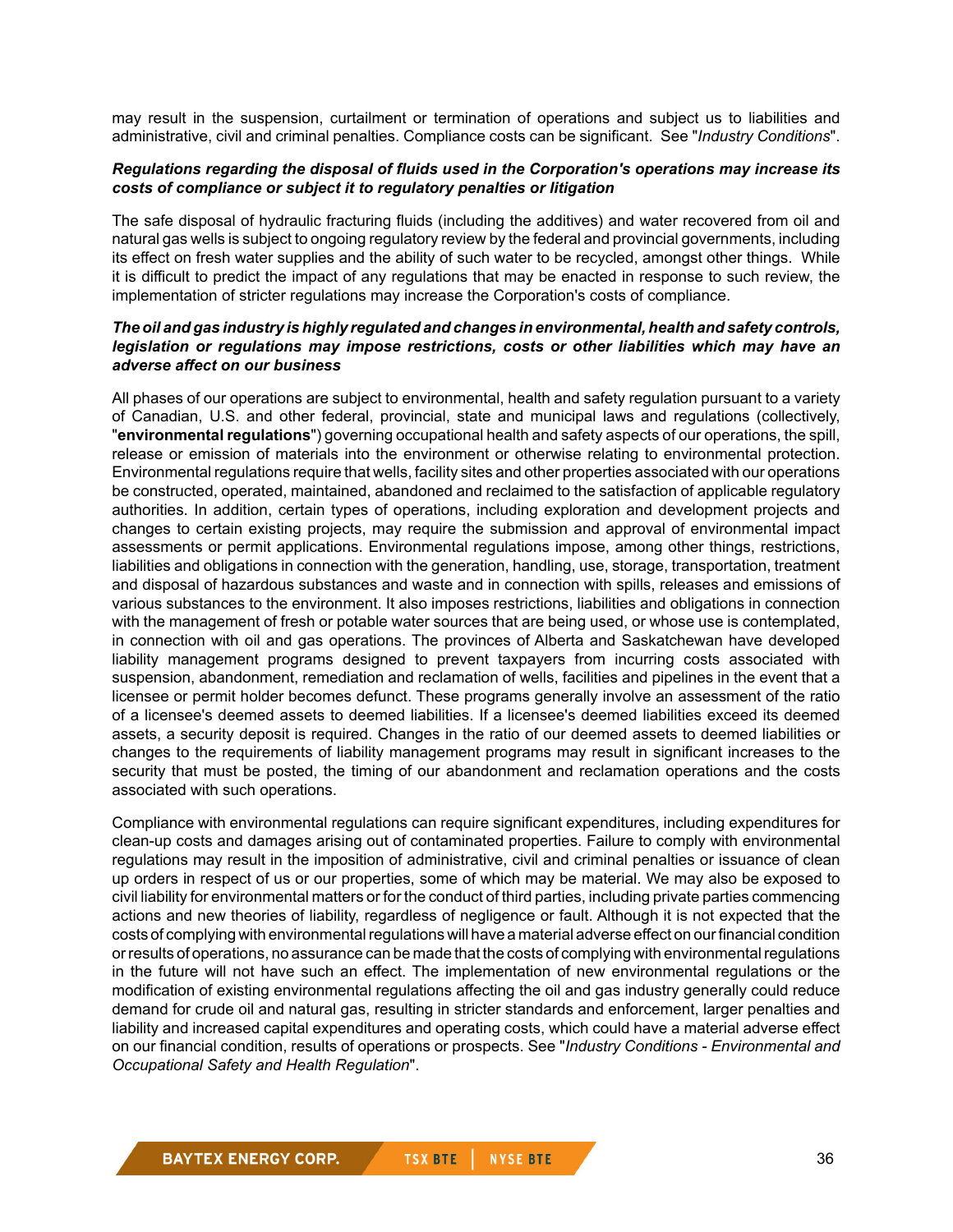In addition to regulatory requirements pertaining to the production, marketing and sale of oil and natural gas mentioned above, our business and financial condition could be influenced by federal legislation affecting, in particular, foreign investment, through legislation such as the *Competition Act*(Canada) and the *Investment Canada Act* (Canada) and in the United States by the Hart-Scott-Rodino Antitrust Improvements Act.

#### *Variations in interest rates and foreign exchange rates could adversely affect our financial condition*

There is a risk that interest rates will increase given the current historical low level of interest rates. An increase in interest rates could result in a significant increase in the amount we pay to service debt and could have an adverse effect on our financial condition, results of operations and future growth which may adversely affect the value of our outstanding securities.

World oil prices are quoted in United States dollars and the price received by Canadian producers is therefore affected by the Canada/U.S. foreign exchange rate that may fluctuate over time. A material increase in the value of the Canadian dollar may negatively impact our revenues. A substantial portion of our operations and production are in the United States and, as such, we are exposed to foreign currency risk on both revenues and costs to the extent the value of the Canadian dollar decreases relative to the U.S. dollar. In addition, we are exposed to foreign currency risk as a large portion of our indebtedness is denominated in U.S. dollars and the interest payable thereon is payable in U.S. dollars. Future Canada/U.S. foreign exchange rates could also impact the future value of our reserves as determined by our independent evaluator.

A decline in the value of the Canadian dollar relative to the United States dollar provides a competitive advantage to United States companies acquiring Canadian oil and gas properties and may make it more difficult for us to replace reserves through acquisitions.

# *Our hedging activities may negatively impact our income and our financial condition*

In response to fluctuations in commodity prices, foreign exchange and interest rates, we may utilize various derivative financial instruments and physical sales contracts to manage our exposure under a hedging program. The terms of these arrangements may limit the benefit to us of favourable changes in these factors, including receiving less than the market price for our production, and may also result in us paying royalties at a reference price which is higher than the hedged price. We may also suffer financial loss due to hedging arrangements if we are unable to produce oil or natural gas to fulfill our delivery obligations. There is also increased exposure to counterparty credit risk. To the extent that our current hedging agreements are beneficial to us, these benefits will only be realized for the period and for the commodity quantities in those contracts. In addition, there is no certainty that we will be able to obtain additional hedges at prices that have an equivalent benefit to us, which may adversely impact our revenues in future periods. For more information about our commodity hedging program, see *"General Description of our Business - Marketing Arrangements and Forward Contracts"*.

#### *Income tax laws or other laws or government incentive programs or regulations relating to our industry may in the future be changed or interpreted in a manner that adversely affects us and our Shareholders*

We file all required income tax returns and believe that we are in full compliance with the applicable tax legislation. However, such returns are subject to audit and reassessment by the applicable taxation authority. Any such reassessment may have an impact on current and future taxes payable. At present, the Canadian tax authorities have reassessed the returns of certain of our subsidiaries. For further details, see *"Legal Proceedings and Regulatory Actions"*.

Tax authorities having jurisdiction over us or our Shareholders may disagree with the manner in which we calculate our income for tax purposes or could change their administrative practices to our detriment or the detriment of our Shareholders. In addition, income tax laws and government incentive programs relating to the oil and gas industry may change in a manner that adversely affects the market price of the Common Shares.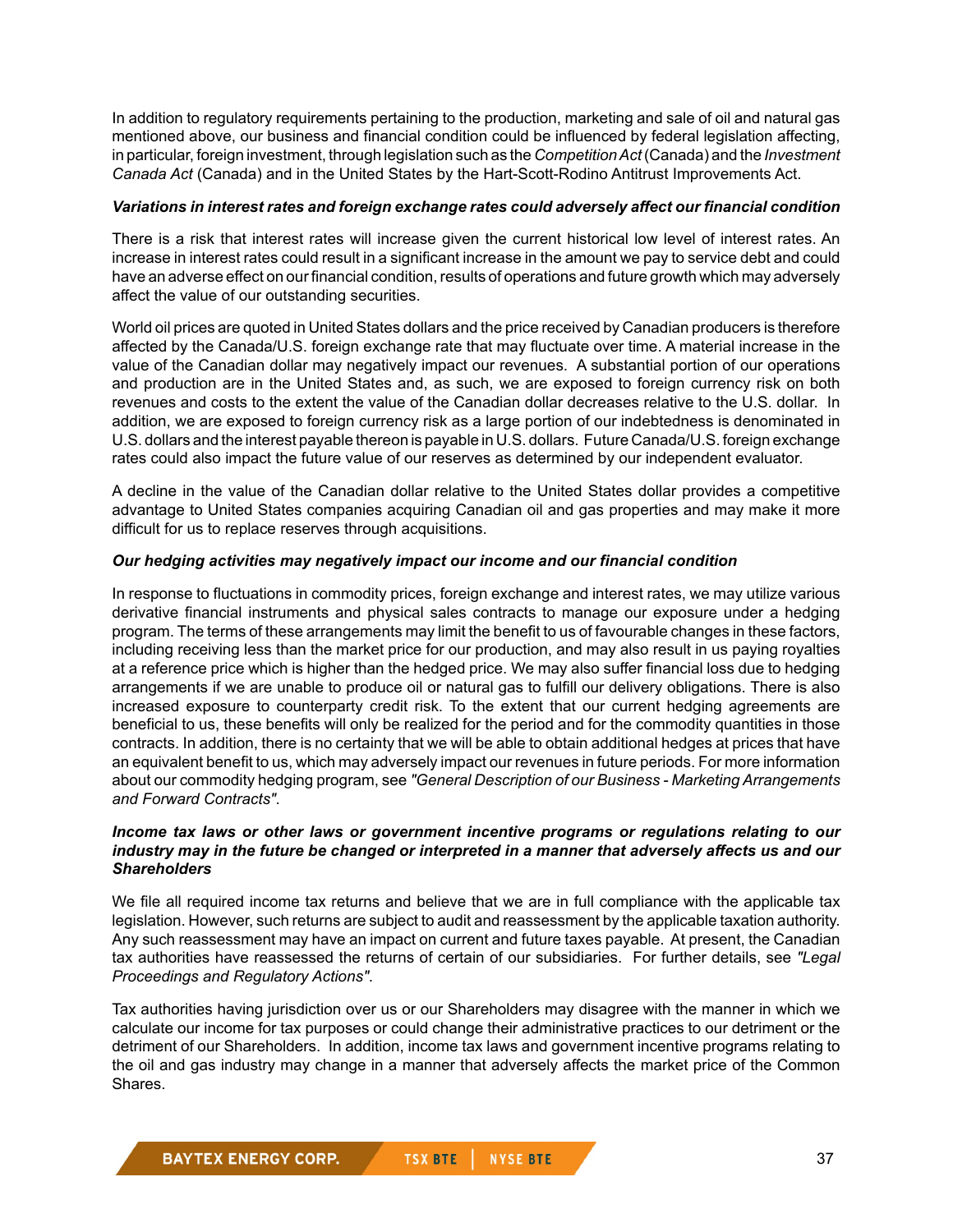## *There are numerous uncertainties inherent in estimating quantities of recoverable oil and natural gas reserves, including many factors beyond our control*

The reserves estimates included in this Annual Information Form are estimates only. There are numerous uncertainties inherent in estimating quantities of reserves, including many factors beyond our control. In general, estimates of economically recoverable oil and natural gas reserves and the future net revenues therefrom are based upon a number of factors and assumptions made as of the date on which the reserves estimates were determined, such as geological and engineering estimates which have inherent uncertainties, the assumed effects of regulation by governmental agencies, historical production from the properties, initial production rates, production decline rates, the availability, proximity and capacity of oil and gas gathering systems, pipelines and processing facilities and estimates of future commodity prices and capital costs, all of which may vary considerably from actual results.

All such estimates are, to some degree, uncertain and classifications of reserves are only attempts to define the degree of uncertainty involved. For these reasons, estimates of the economically recoverable oil and natural gas reserves attributable to any particular group of properties, the classification of such reserves based on risk of recovery and estimates of future net revenues expected therefrom, prepared by different engineers or by the same engineers at different times, may vary substantially. Our reserves as at December 31, 2019 are estimated using forecast prices and costs as set forth under "*Statement of Reserves Data - Pricing Assumptions*". If we realize lower prices for crude oil, natural gas liquids and natural gas and they are substituted for the estimated price assumptions, the present value of estimated future net revenues for our reserves and net asset value would be reduced and the reduction could be significant. Our actual production, revenues, royalties, taxes and development, abandonment and operating expenditures with respect to our reserves will likely vary from such estimates, and such variances could be material.

Estimates of reserves that may be developed and produced in the future are often based upon volumetric calculations and upon analogy to similar types of reserves, rather than upon actual production history. Subsequent evaluation of the same reserves based upon production history will result in variations in the previously estimated reserves and such variances could be material.

#### *Acquiring, developing and exploring for oil and natural gas involves many hazards. We have not insured and cannot fully insure against all risks related to our operations*

Our crude oil and natural gas operations are subject to all of the risks normally incidental to the: (i) storing, transporting, processing, refining and marketing of crude oil, natural gas and other related products; (ii) drilling and completion of crude oil and natural gas wells; and (iii) operation and development of crude oil and natural gas properties, including, but not limited to: encountering unexpected formations or pressures; premature declines of reservoir pressure or productivity; blowouts; fires; explosions; equipment failures and other accidents; gaseous leaks; uncontrollable or unauthorized flows of crude oil, natural gas or well fluids; migration of harmful substances; oil spills; corrosion; adverse weather conditions; pollution; acts of vandalism and terrorism; and other adverse risks to the environment.

Although we maintain insurance in accordance with customary industry practice, we are not fully insured against all of these risks nor are all such risks insurable and in certain circumstances we may elect not to obtain insurance to deal with specific risks due to the high premiums associated with such insurance or other reasons. In addition, the nature of these risks is such that liabilities could exceed policy limits, in which event we could incur significant costs that could have a material adverse effect on our business, financial condition, results of operations and prospects.

**NYSE BTE**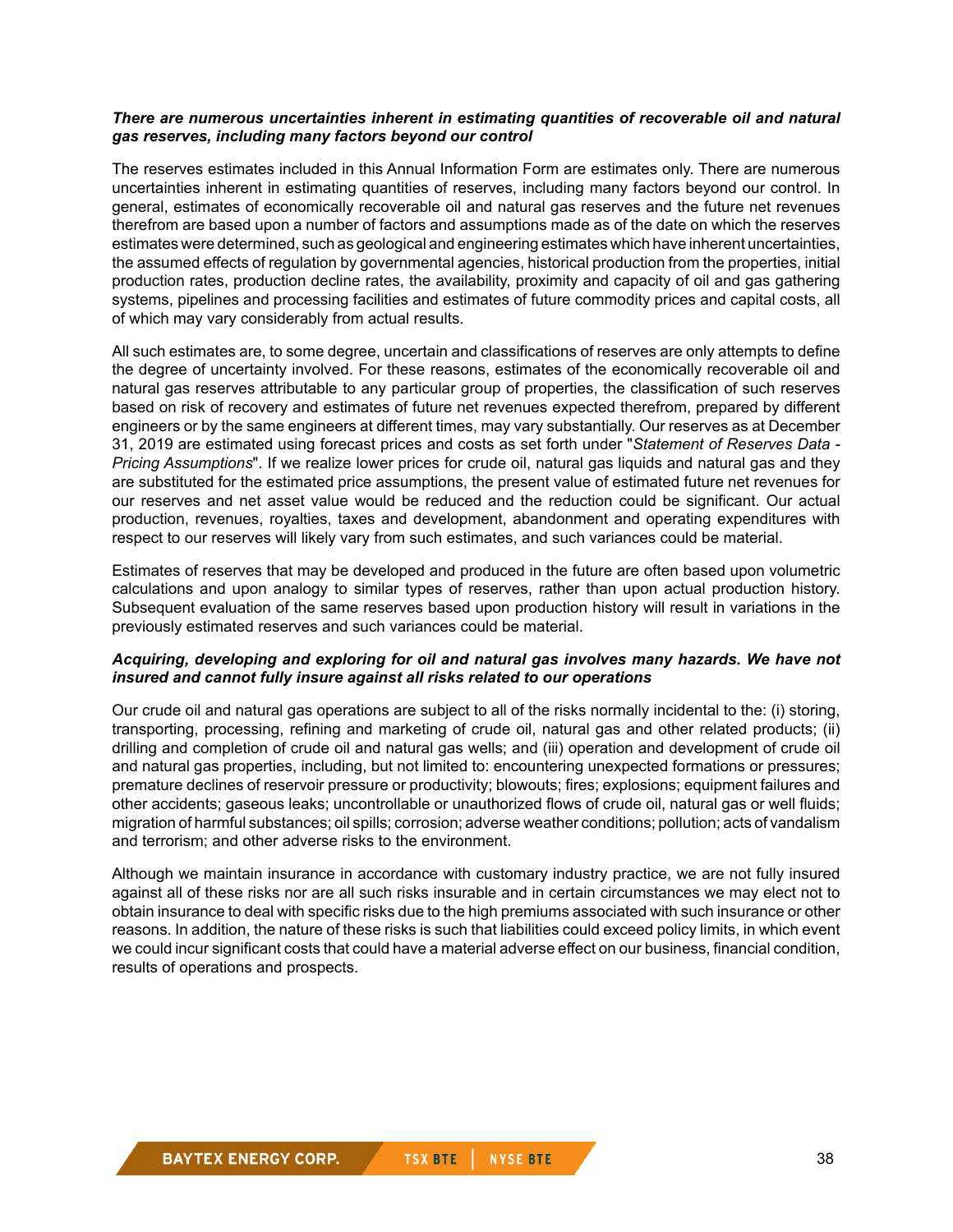# *We are subject to risk of default by the counterparties to our contracts and our counterparties may deem us to be a default risk*

We are subject to the risk that counterparties to our risk management contracts, marketing arrangements and operating agreements and other suppliers of products and services may default on their obligations under such agreements or arrangements, including as a result of liquidity requirements or insolvency. Furthermore, low oil and natural gas prices increase the risk of bad debts related to our joint venture and industry partners. A failure by such counterparties to make payments or perform their operational or other obligations to us may adversely affect our results of operations, cash flow from operating activities and financial position. Conversely, our counterparties may deem us to be at risk of defaulting on our contractual obligations. These counterparties may require that we provide additional credit assurances by prepaying anticipated expenses or posting letters of credit, which would decrease our available liquidity and increase our costs.

# *We are subject to a number of additional business risks which could adversely affect our income and financial condition*

Our business involves many operating risks related to acquiring, developing and exploring for oil and natural gas which even a combination of experience, knowledge and careful evaluation may not be able to overcome. Our operational risks include, but are not limited to: operational and safety considerations; pipeline and rail transportation and interruptions; reservoir performance and technical challenges; partner risks; competition; land claims; our ability to hire and retain necessary skilled personnel; the availability of drilling and related equipment; our ability to access new technology; seasonality and access restrictions; timing and success of integrating the business and operations of acquired assets and companies; risk of litigation, regulatory issues, increases in government taxes and changes to royalty or mineral/severance tax regimes; and risk to our reputation resulting from operational activities that may cause personal injury, property damage or environmental damage.

# *We may participate in larger projects and may have more concentrated risk in certain areas of our operations*

We have a variety of exploration, development and construction projects underway at any given time. Project delays may result in delayed revenue receipts and cost overruns may result in projects being uneconomic. Our ability to complete projects is dependent on general business and market conditions as well as other factors beyond our control, including the availability of skilled labour and manpower, the availability and proximity of pipeline capacity and rail terminals, weather, environmental and regulatory matters, ability to access lands, availability of drilling and other equipment and supplies, and availability of processing capacity.

#### *Our thermal heavy oil projects face additional risks compared to conventional oil and gas production*

Our thermal heavy oil projects are capital intensive projects which rely on specialized production technologies. Certain current technologies for the recovery of heavy oil, such as CSS and SAGD, are energy intensive, requiring significant consumption of natural gas and other fuels in the production of steam that is used in the recovery process. The amount of steam required in the production process varies and therefore impacts costs. The performance of the reservoir can also affect the timing and levels of production using new technologies. A large increase in recovery costs could cause certain projects that rely on CSS, SAGD or other new technologies to become uneconomic, which could have an adverse effect on our financial condition and our reserves. There are risks associated with growth and other capital projects that rely largely or partly on new technologies and the incorporation of such technologies into new or existing operations. The success of projects incorporating new technologies cannot be assured.

Project economics and our earnings may be reduced if increases in operating costs are incurred. Factors which could affect operating costs include, without limitation: labour costs; the cost of catalysts and chemicals; the cost of natural gas and electricity; water handling and availability; power outages; produced sand causing issues of erosion, hot spots and corrosion; reliability of facilities; maintenance costs; the cost to transport sales products; and the cost to dispose of certain by-products.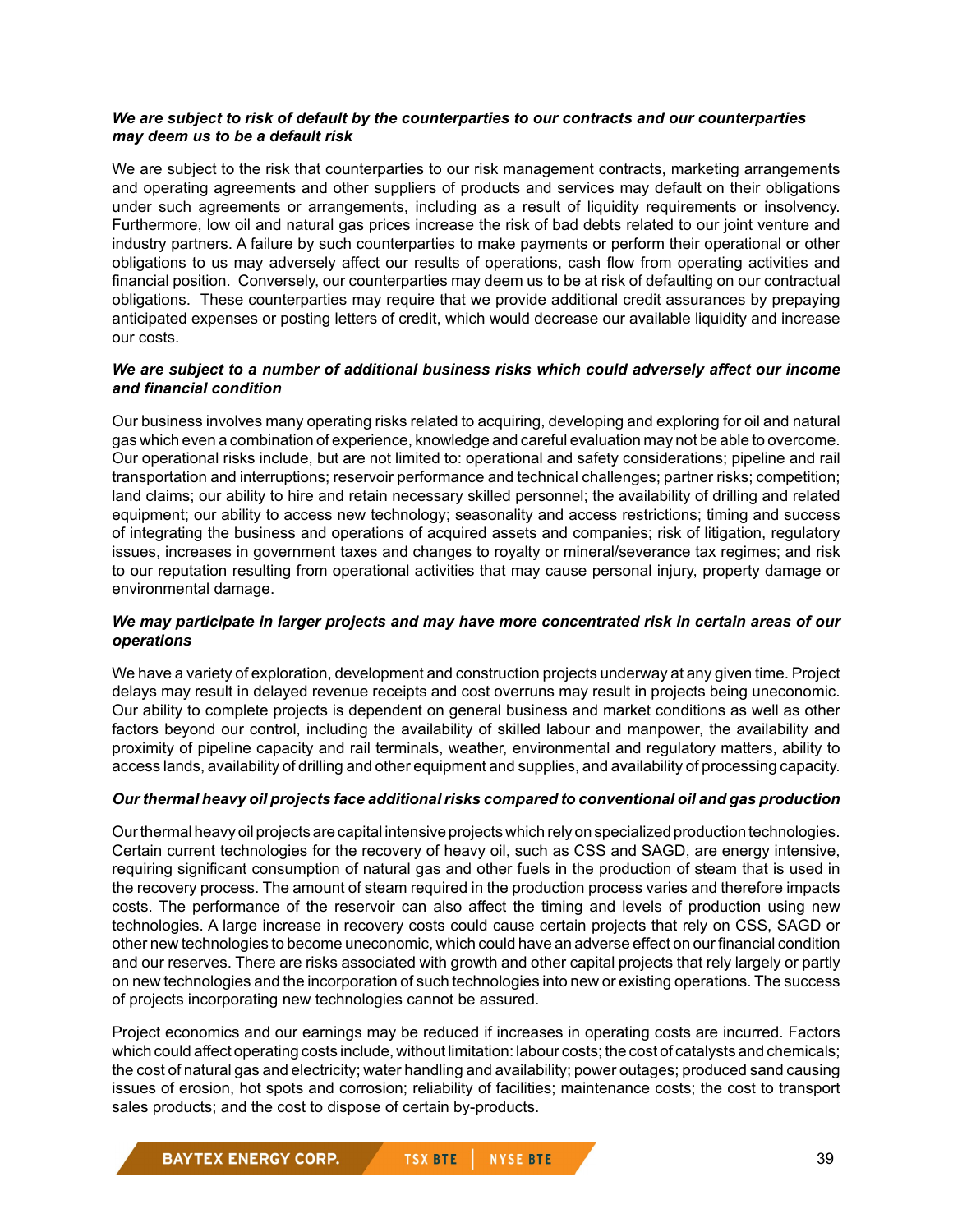# *Alternatives to and changing demand for petroleum products*

Conservation measures, alternative fuel requirements, increasing consumer demand for alternatives to oil and natural gas and technological advances in fuel economy and renewable energy could reduce demand for oil and natural gas. Certain jurisdictions have implemented policies or incentives to decrease the use of fossil fuels and encourage the use of renewable fuel alternatives, which may lessen demand for petroleum products and put downward pressure on commodity prices. In addition, advancements in energy efficient products have a similar effect on the demand for oil and gas products. The Corporation cannot predict the impact of changing demand for oil and natural gas products, and any major changes may have a material adverse effect on the Corporation's business and financial condition by decreasing its cash flow from operating activities and the value of its assets.

#### *Our information technology systems are subject to certain risks*

We utilize a number of information technology systems for the administration and management of our business. If our ability to access and use these systems is interrupted and cannot be quickly and easily restored then such event could have a material adverse effect on us. Furthermore, although our information technology systems are considered to be secure, if an unauthorized party is able to access the systems then such unauthorized access may compromise our business in a materially adverse manner.

# **Risks Related to Ownership of our Securities**

# *Changes in market-based factors may adversely affect the trading price of the Common Shares*

The market price of our Common Shares is sensitive to a variety of market-based factors including, but not limited to, commodity prices, interest rates, foreign exchange rates, the decision of certain indices to include our Common Shares and the comparability of the Common Shares to other securities. Any changes in these market-based factors may adversely affect the trading price of the Common Shares.

#### **Certain Risks for United States and other non-resident Shareholders**

#### *The ability of investors resident in the United States to enforce civil remedies is limited*

We are a corporation incorporated under the laws of the Province of Alberta, Canada, our principal office is located in Calgary, Alberta and a substantial portion of our assets are located outside the United States. Most of our directors and officers and the representatives of the experts who provide services to us (such as our auditors and our independent qualified reserves evaluators), and all or a substantial portion of their assets are located outside the United States. As a result, it may be difficult for investors in the United States to effect service of process within the United States upon such directors, officers and representatives of experts who are not residents of the United States or to enforce against them judgments of the United States courts based upon civil liability under the United States federal securities laws or the securities laws of any state within the United States. There is doubt as to the enforceability in Canada against us or any of our directors, officers or representatives of experts who are not residents of the United States, in original actions or in actions for enforcement of judgments of United States courts of liabilities based solely upon the United States federal securities laws or securities laws of any state within the United States.

# *Canadian and United States practices differ in reporting reserves and production and our estimates may not be comparable to those of companies in the United States*

We report our production and reserves quantities in accordance with Canadian practices and specifically in accordance with NI 51-101. These practices are different from the practices used to report production and to estimate reserves in reports and other materials filed with the SEC by companies in the United States.

We incorporate additional information with respect to production and reserves which is either not required to be included or prohibited under rules of the SEC and practices in the United States. We follow the Canadian practice of reporting gross production and reserve volumes (before deduction of Crown and other royalties). We also follow the Canadian practice of using forecast prices and costs when we estimate our reserves,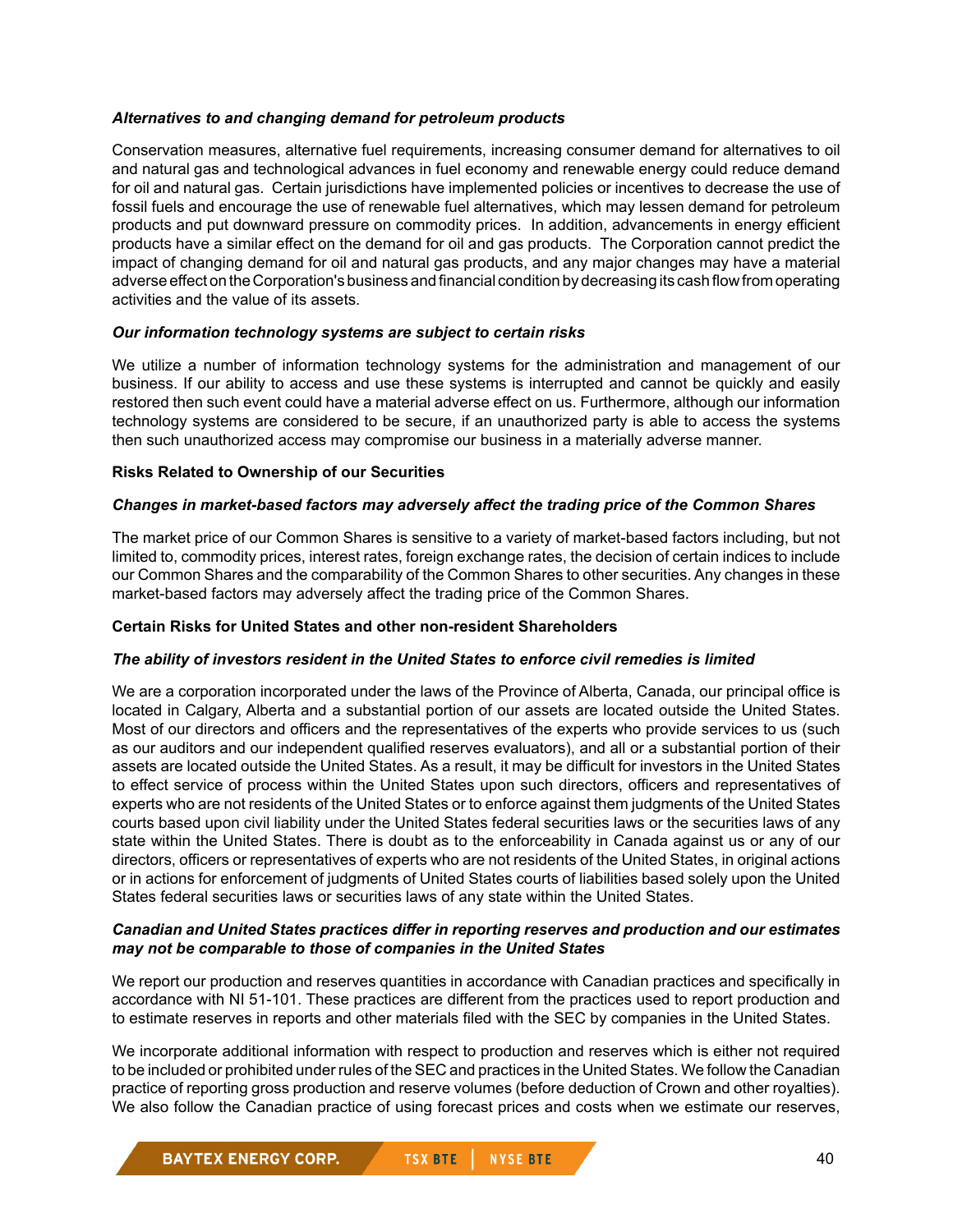whereas the SEC rules require that a 12-month average price, calculated as the unweighted arithmetic average of the first-day-of-the-month price for each month within the 12-month period prior to the end of the reporting period, be utilized.

We have included in this Annual Information Form estimates of proved reserves and proved plus probable reserves. Probable reserves have a lower certainty of recovery than proved reserves. The SEC requires oil and gas issuers in their filings with the SEC to disclose only proved reserves but permits the optional disclosure of probable reserves. The SEC definitions of proved reserves and probable reserves are different than NI 51-101; therefore, proved, probable and proved plus probable reserves disclosed in this Annual Information Form may not be comparable to United States standards.

As a consequence of the foregoing, our reserves estimates and production volumes in this Annual Information Form may not be comparable to those made by companies utilizing United States reporting and disclosure standards.

#### *There is additional taxation applicable to non-residents*

Tax legislation in Canada may impose withholding or other taxes on the cash dividends, stock dividends or other property transferred by us to non-resident shareholders. These taxes may be reduced pursuant to tax treaties between Canada and the non-resident shareholder's jurisdiction of residence. Evidence of eligibility for a reduced withholding rate must be filed by the non-resident shareholder in prescribed form with their broker (or in the case of registered shareholders, with the transfer agent). In addition, the country in which the non-resident shareholder is resident may impose additional taxes on such dividends. Any of these taxes may change from time to time.

# **INDUSTRY CONDITIONS**

Companies operating in the oil and natural gas industry are subject to extensive controls and regulation in respect of operations (including land tenure, exploration, development, production, refining and upgrading, transportation, and marketing) as a result of legislation enacted by various levels of government. The oil and gas industry is also subject to agreements among the governments of Canada, Alberta, Saskatchewan, the United States and Texas with respect to pricing and taxation of oil and natural gas. All current legislation is a matter of public record and we are unable to predict what additional legislation or amendments may be enacted. Outlined below are some of the principal aspects of legislation, regulations and agreements governing the oil and gas industry in western Canada and the United States.

#### **Pricing and Marketing**

#### *Oil*

In Canada and the United States, producers of oil are entitled to negotiate sales contracts directly with oil purchasers. Worldwide supply and demand factors primarily determine oil prices; however, prices are also influenced by regional markets and transportation issues. The specific price depends in part on oil quality, prices of competing fuels, distance to market, availability of transportation, value of refined products, the supply/demand balance and contractual terms of sale.

Oil can be exported from Canada provided that an order approving such export has been obtained from the National Energy Board of Canada (the "**NEB**") and the term of the export contract does not exceed one year in the case of light crude oil and two years in the case of heavy crude oil. Any Canadian oil export to be made pursuant to a contract of longer duration (to a maximum of 25 years) requires an exporter to obtain an export license from the NEB. Oil exports from the United States are controlled by the United States Department of Commerce. However, since December, 2015, only exports to embargoed or sanctioned countries require authorization from the U.S. Department of Commerce.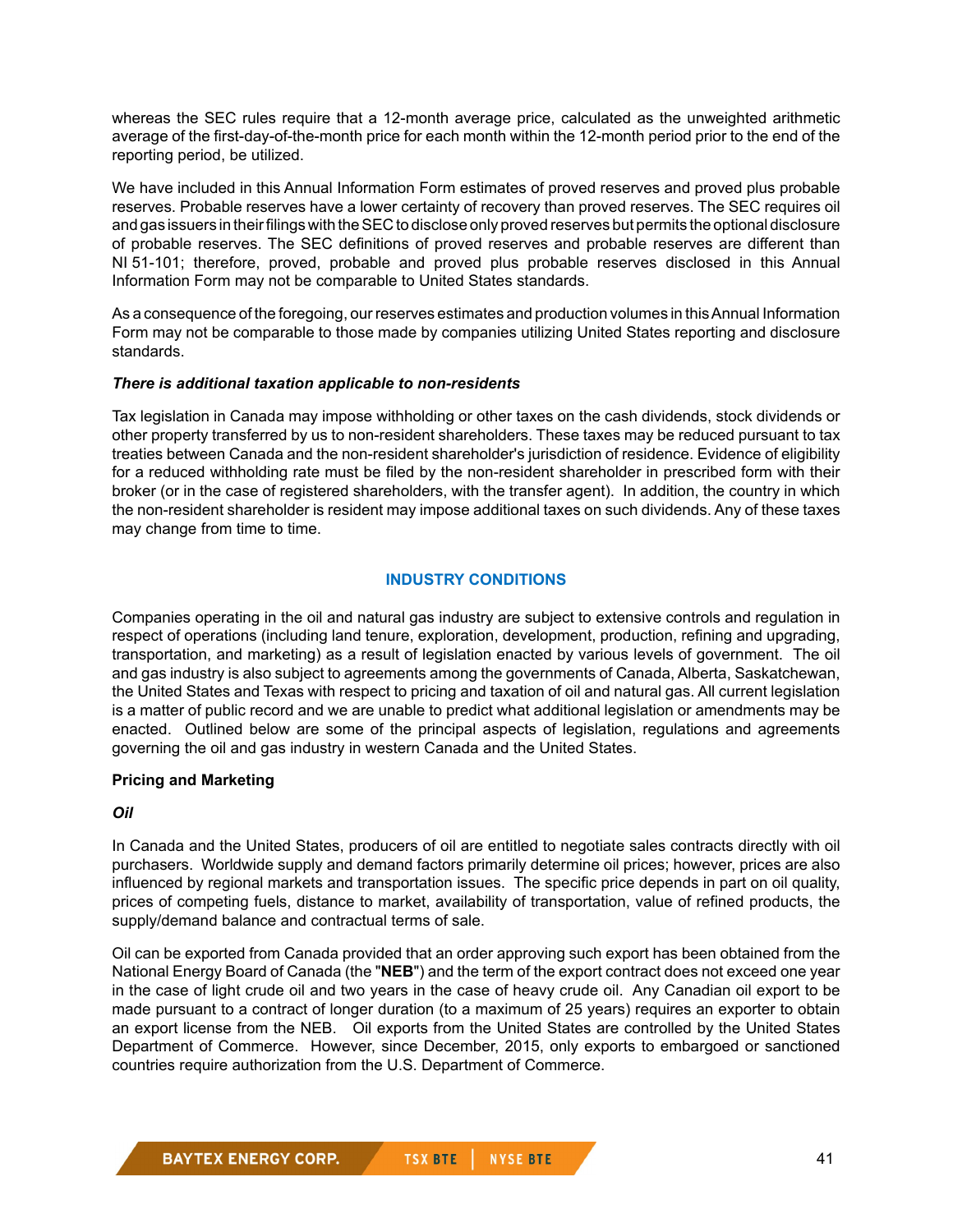In an effort to increase the price for crude oil and bitumen produced in Alberta, the Government of Alberta announced production curtailments which came into effect on January 1, 2019. The Government of Alberta sets a target as to how much total production it wants to occur each month and then provides each producer a production allocation that is determined in part based upon each producer's prior year production measured over a one month or six month period. The overall production target was set at 3.56 million bbl/d in January and was increased to 3.81 million bbl/d by year-end 2019. Under the current rules, the Government of Alberta has the authority to limit production until December 31, 2020. It is not certain what the quantum of the production curtailments will be for the balance of 2020, whether there will be further changes to the rules used to determine the production allocations or whether the government will announce new rules to implement production curtailments beyond December 31, 2020.

# *Natural Gas*

In Canada and the United States, producers of natural gas are entitled to negotiate sales contracts directly with purchasers. Supply and demand determine the price of natural gas, which is calculated at the sale point, being the wellhead, the outlet of a gas processing plant, on a gas transmission system, at a storage facility, at the inlet to a utility system or at the point of receipt by the consumer. Accordingly, the price for natural gas is dependent upon such producer's own arrangements (whether long or short-term contracts and the specific point of sale). As natural gas is also traded on trading platforms such as the Natural Gas Exchange (NGX), Intercontinental Exchange or the New York Mercantile Exchange (NYMEX) in the United States, spot and future prices can also be influenced by supply and demand fundamentals on these platforms.

Natural gas exported from Canada is subject to regulation by the NEB and the Government of Canada. Exporters are free to negotiate prices and other terms with purchasers, provided that the export contracts must continue to meet certain other criteria prescribed by the NEB and the Government of Canada. Natural gas (other than propane, butane and ethane) exports for a term of less than two years or for a term of two to 20 years (in quantities of not more than 30,000 m<sup>3</sup>/day) must be made pursuant to an NEB order. Any natural gas export to be made pursuant to a contract of longer duration (to a maximum of 25 years) or for a larger quantity requires an export license from the NEB.

Natural gas exported from the United States is regulated principally by the Federal Energy Regulatory Commission ("**FERC**") and the United States Department of Energy ("**DOE**"). U.S. law provides for very limited regulation of exports to and imports from any country that has entered into a free trade agreement with the United States that provides for national treatment of trade in natural gas; however, the DOE regulation of imports and exports from and to countries without such free trade agreements is more comprehensive.

The FERC regulates rates and service conditions for the transportation of natural gas in interstate commerce. The prices and terms of access to intrastate pipeline transportation are subject to state regulation. In Texas, the primary regulator is the Railroad Commission of Texas ("**RRC**"). Facilities used in the production or gathering of natural gas in interstate commerce are generally exempt from FERC jurisdiction. However, the distinction between FERC-regulated transmission pipelines and unregulated gathering systems is made by the FERC on a case-by-case basis and has been subject to extensive litigation.

#### **The North American Free Trade Agreement**

The North American Free Trade Agreement ("**NAFTA**") among the governments of Canada, the United States and Mexico came into force on January 1, 1994. In the context of energy resources, Canada continues to remain free to determine whether exports of energy resources to the United States or Mexico will be allowed, provided that any export restrictions do not: (i) reduce the proportion of energy resources exported relative to the total supply of goods of the party maintaining the restriction as compared to the proportion prevailing in the most recent 36-month period; (ii) impose an export price higher than the domestic price (subject to an exception with respect to certain measures which only restrict the volume of exports); and (iii) disrupt normal channels of supply.

All three signatory countries are prohibited from imposing a minimum or maximum export price requirement in any circumstance where any other form of quantitative restriction is prohibited. The signatory countries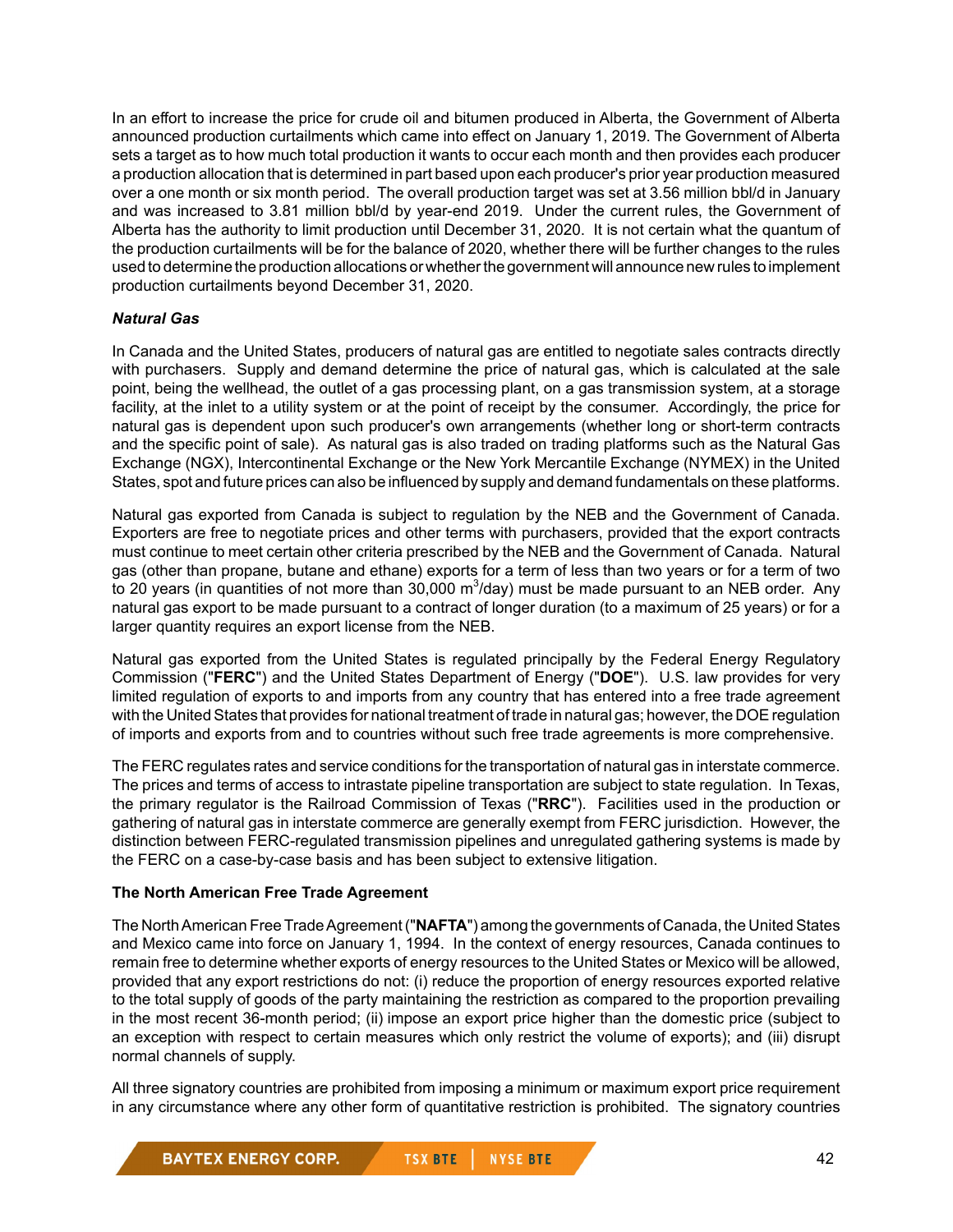are also prohibited from imposing a minimum or maximum import price requirement, except as permitted in enforcement of countervailing and anti-dumping orders and undertakings. NAFTArequires energy regulators to ensure the orderly and equitable implementation of any regulatory changes and to ensure that the application of those changes will cause minimal disruption to contractual arrangements and avoid undue interference with pricing, marketing and distribution arrangements, all of which are important for Canadian oil and natural gas exports.

A revised version of NAFTA has been agreed to by all three countries for approval under a new name - United States Mexico Canada Agreement "**USMCA**". The USMCA is awaiting ratification before it comes into force. The energy sector is not expected to be significantly impacted by the USMCA if and when it comes into force.

# **Royalties and Incentives**

In addition to federal regulation, each province in Canada and each state in the United States has legislation and regulations that govern royalties, production rates and other matters. The royalty regime is a significant factor in the profitability of hydrocarbon production. Royalties payable on production from lands other than Crown lands in Canada and federal and state lands in the United States are determined by negotiation between the mineral freehold owner and the lessee, although production from such lands is subject to certain taxes and royalties. Royalties from production on Crown lands in Canada and federal and state lands in the United States are determined by governmental regulation and are generally calculated as a percentage of the value of gross production. The rate of royalties payable generally depends in part on prescribed reference prices, well productivity, geographical location, field discovery date, method of recovery and the type or quality of the petroleum product produced.

From time to time the federal and provincial governments in Canada and the federal and state governments in the United States create incentive programs for exploration and development. Such programs often provide for royalty rate reductions, royalty holidays or royalty tax credits and are generally introduced to encourage specific types of exploration and development activity.

# **Land Tenure**

In the Provinces of Alberta and Saskatchewan, the rights to crude oil and natural gas are predominantly owned by the provincial government. Provincial governments grant rights to explore for and produce oil and natural gas pursuant to leases, licenses, and permits for varying terms, and on conditions set forth in provincial legislation, including requirements to perform specific work or make payments. In the United States, private ownership of the rights to crude oil and natural gas is predominant. Where mineral rights are privately owned, the rights to explore for and produce such oil and natural gas are granted by lease on such terms and conditions as may be negotiated. Private ownership of oil and natural gas also exists in western Canada. Government and private leases are generally granted for an initial fixed term but may generally be continued provided certain minimum levels of drilling operations or production have been achieved and all lease rentals have been timely paid, subject to certain exceptions.

To develop minerals, including oil and gas, it is necessary for the mineral estate owner(s) to have access to the surface estate. Under common law in Canada and the United States, the mineral estate is considered the "dominant" estate with the right to extract minerals subject to reasonable use of the surface. Each province and state has developed and adopted their own statutes that operators must follow both prior to drilling and following drilling, including notification requirements and the provision of compensation for lost land use and surface damages. The surface rights required for pipelines and facilities are generally governed by leases, easements, rights-of-way, permits or licenses granted by landowners or governmental authorities.

#### **Liability Management Rating Programs**

The provinces of Alberta and Saskatchewan have each implemented similar liability management programs in respect of most conventional upstream oil and gas wells, facilities and pipelines. These programs require a licensee whose deemed liabilities exceed its deemed assets within the jurisdiction to provide a security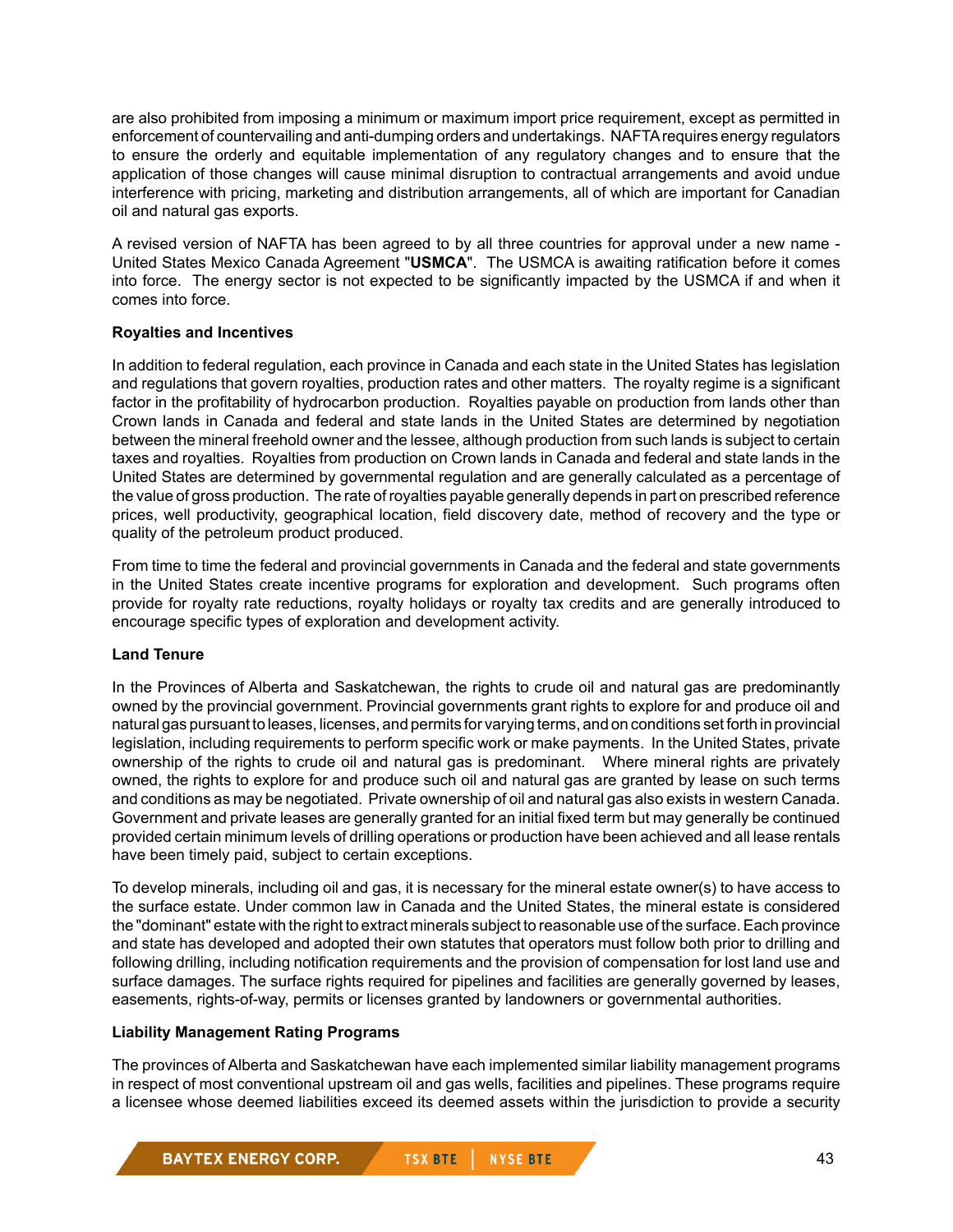deposit. In response to a number of insolvencies, Alberta and Saskatchewan have made their liability management programs more stringent in recent years. In particular, a licensee is held to a higher standard when accepting the transfer of licensees from a third party. This has reduced the number of parties which can acquire assets. Alberta has announced that it plans to overhaul its liability management program and an announcement is expected in 2020.

In Texas, each operator of a well must file a bond, letter of credit, or cash deposit with the RRC. The amount of the bond, letter of credit or deposit varies by number and type of wells, but is not dependent upon the financial capacity of the operator.

# **Environmental and Occupational Safety and Health Regulation**

The oil and natural gas industry is currently subject to stringent environmental, health and safety regulation pursuant to a variety of municipal, provincial, state and federal controls, laws, and regulations governing occupational health and safety aspects of our operations, the spill, release or emission of materials into the environment, or otherwise relating to environmental protection, all of which is subject to governmental review and revision from time to time. Such controls, laws and regulations, among other things, require the acquisition of permits or other approvals to conduct drilling and other regulated activities; restrict the types, quantities and concentration of various substances that can be released into the environment or injected into formations in connection with oil and natural gas drilling and production activities; limit or prohibit drilling activities on certain lands lying within wilderness, wetlands and other protected areas; require remedial measures to mitigate pollution from former and ongoing operations, such as requirements to close pits and plug abandoned wells; impose specific safety and health criteria addressing worker protection; and impose substantial liabilities for pollution resulting from drilling and production operations. In addition, controls, laws and regulations set out the requirements with respect to oilfield waste handling and storage, habitat protection and the satisfactory operation, maintenance, abandonment and reclamation of well and facility sites. Compliance with such controls, laws and regulations can require significant expenditures and a breach of such requirements may result in suspension or revocation of necessary licenses and authorizations, remedial obligations, civil liability and the imposition of material administrative, civil and criminal penalties.

Environmental legislation in the Province of Alberta is, for the most part, set out in the Environmental Protection and Enhancement Act and the Oil and Gas Conservation Act, which impose strict environmental standards with respect to releases of effluents and emissions, including monitoring and reporting obligations, and impose significant penalties for non-compliance. Environmental legislation in the Province of Saskatchewan is, for the most part, set out in the Environmental Management and Protection Act, 2002 and the Oil and Gas Conservation Act, which regulate harmful or potentially harmful activities and substances, any release of such substances, and remediation obligations.

In the United States, occupational safety and health, environmental conservation, cultural and natural resources protection are administered by numerous agencies under multiple statutes, as amended from time to time. The environmental and occupational health and safety agencies that most significantly affect our operations include the Federal Occupational Safety and Health Administration ("**OSHA**"), Federal Environmental Protection Agency ("**EPA**"), Texas Commission on Environmental Quality ("**TCEQ**") and the RRC.

The OSHAregulates working conditions by setting and enforcing safety and health standards through multiple federal Acts of Congress, most notably the Occupational Safety and Health Act of 1970. OSHA frequently amends/updates regulations, and has recently increased its attention given to the oil and gas industry. The EPA regulates activities that could affect human health and the environment. It derives its authority from a long list of Acts of Congress, including the Clean Water Act, the Clean Air Act, the Oil Pollution Act of 1990, the Comprehensive Environmental Response, Compensation and Liability Act of 1980 and the Resource Conservation and Recovery Act. The EPA establishes and strictly enforces standards for environmental pollution. At the state level in Texas, the TCEQ regulates public health and natural resources, including air, water and waste, and the RRC regulates the stewardship of oil and natural gas resources, along with some aspects of environmental protection and safety related to extraction of those resources. The RRC regulations

**TSX BTE**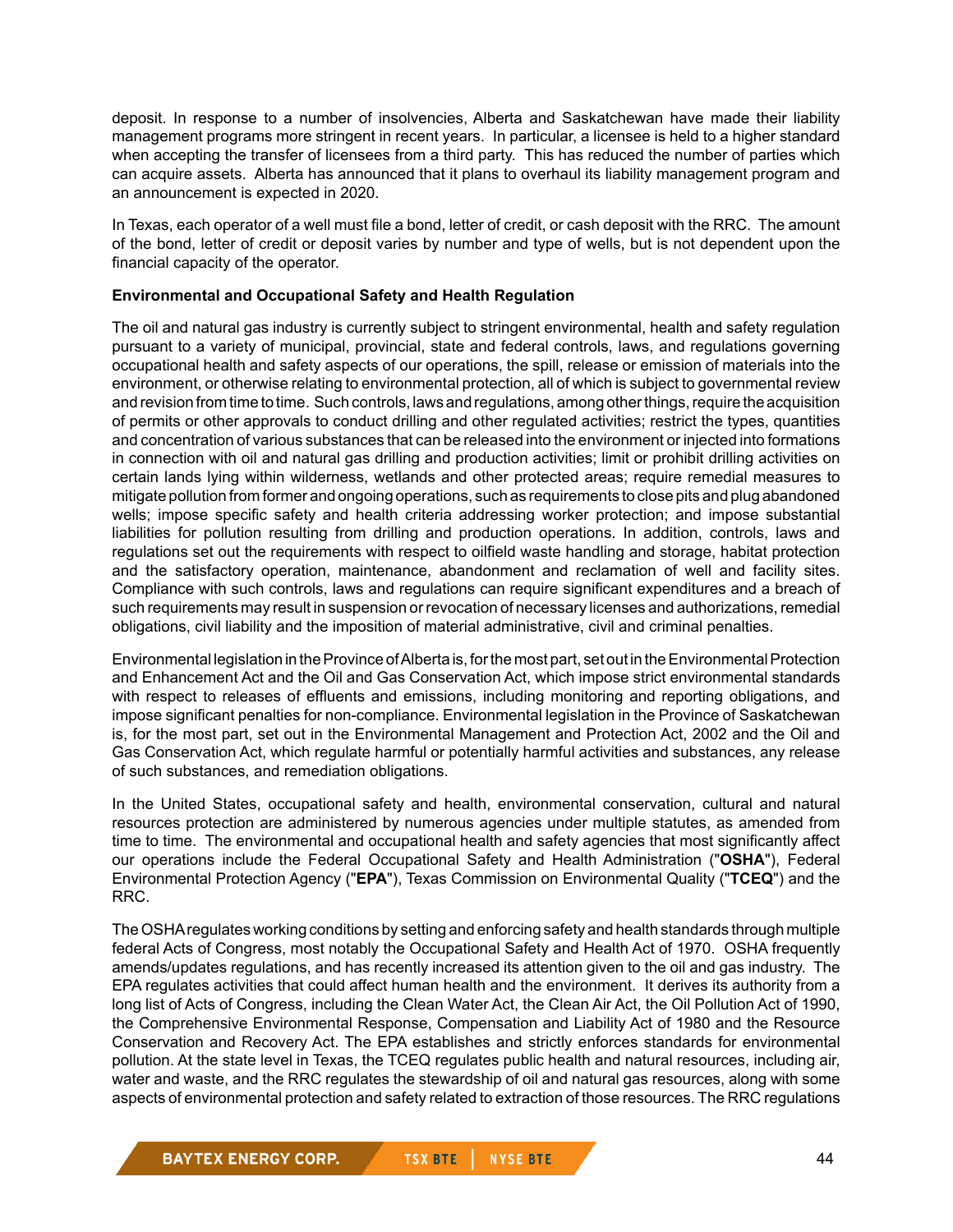establish environmental remediation and reporting criteria for the cleanup of oil and produced water spills.

## **Climate Change Regulation and Litigation**

Canada and the United States are signatories to the United Nations Framework Convention on Climate Change (the "**UNFCCC**") and are participants in the Copenhagen Accord (a non-binding agreement created by the UNFCCC which represents a broad political consensus and reinforces commitments to reducing GHG emissions). Both governments also signed the Paris Agreement in December 2015, which included a commitment to keep any increase in global temperatures below two degrees Celsius. Additionally, Canada pledged to reduce GHG emissions by 30% by 2030 from 2005 levels. In 2017, the United States announced that it would withdraw from the Paris Agreement at its first opportunity in 2020 and would, in the meantime, cease implementing the pledges made in connection with the Paris Agreement.

The Government of Canada implemented a carbon tax in 2019 starting at \$20/tonne rising by \$10/tonne a year to \$50/tonne in 2022. This federal carbon tax is intended to be implemented in concert with the provinces and territories and will only be implemented in those provinces and territories that do not have their own equivalent carbon tax. The Provinces of Saskatchewan and Alberta have not implemented an equivalent carbon tax and are therefore currently subject to the Government of Canada carbon tax. The Provinces of Alberta and Saskatchewan continue to regulate large industrial emitters and their programs for pricing carbon have been accepted by the federal government. A recent process in Alberta and Saskatchewan allows the aggregation of emissions from multiple small wells and facilities into larger aggregate facilities that can then be registered into the large emitter programs (output-based performance standard (OBPS) in Saskatchewan and The Technology Innovation and Emissions Reduction (TIER) Regulation in Alberta). The result of the aggregate facility submissions is likely to lessen the impact of the federal carbon tax on upstream oil & gas operations. Federal and provincial laws and regulations in this area that are applicable to oil and gas companies in western Canada continue to evolve.

In addition, certain municipal entities and advocacy organizations have sued oil companies in the United States and threatened to sue oil companies in Canada for damage caused by climate change. Certain large oil companies have also been sued in the United States under securities laws for failing to disclose the risks associated with climate change. At this time we cannot anticipate if we will be included in any such litigation, whether the legal theories advanced in such lawsuits will be accepted by the courts or the potential impact of any such lawsuits.

#### **General**

Implementation of more stringent environmental regulations on our operations could affect the capital and operating expenditures and plans for our operations. In addition to the agencies that directly regulate oil and gas operations, there are other state and local conservation and environmental protection agencies that regulate air quality, water quality, fish, wildlife, visual quality, transportation, noise, spills, incidents and transportation.

We believe that, in all material respects, we are in compliance with, and have complied with, all applicable environmental laws and regulations. We have made and will continue to make expenditures in our efforts to comply with all environmental regulations and requirements. We consider these a normal, recurring cost of our ongoing operations and not an extraordinary cost of compliance with governmental regulations. We believe that our continued compliance with existing requirements has been accounted for and will not have a material and adverse impact on our financial condition, results of operations and operating cash flows. However, we cannot predict the passage of or quantify the potential impact of any more stringent future laws and regulations at this time.

**NYSE BTE**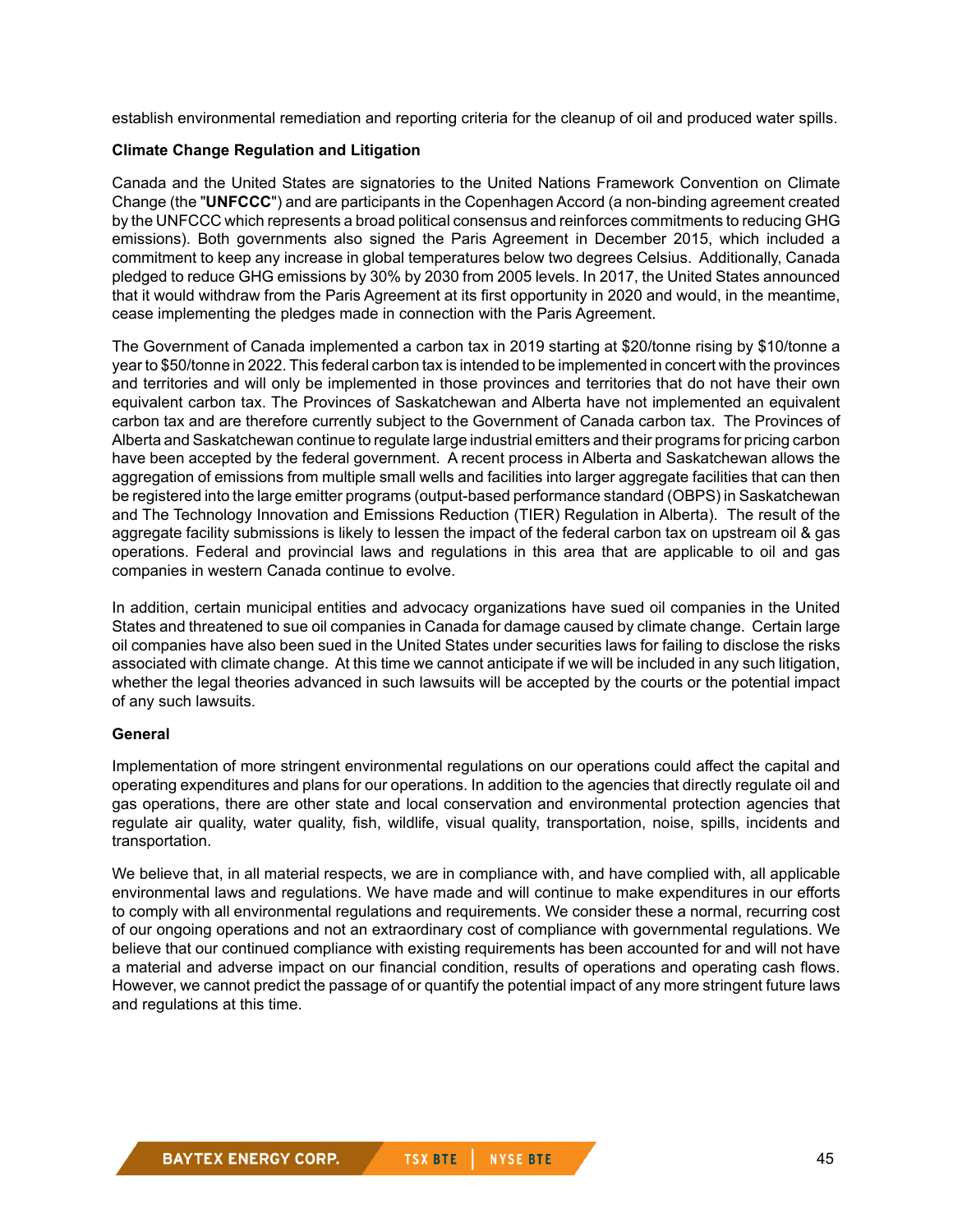#### **DIVIDENDS**

We do not currently pay a dividend and have not paid a dividend in any of the last three years. Any dividends declared in the future will be subject to review by the Board of Directors taking into account our prevailing financial circumstances at the relevant time and any amount distributed in the future will depend on numerous factors, including profitability, debt covenants and obligations, fluctuations in working capital, the timing and amount of capital expenditures, applicable law and other factors beyond our control.

In addition, the payment of dividends by us is governed by the liquidity and insolvency tests described in the ABCA. Pursuant to the ABCA, after the payment of a dividend, we must be able to pay our liabilities as they become due and the realizable value of our assets must be greater than our liabilities and the legal stated capital of our outstanding securities. Pursuant to the Credit Facilities, we are restricted from paying dividends to Shareholders if a default, or event of default has occurred and is continuing and, if no default or event of default has occurred which is continuing, where the dividend would or would reasonably be expected to have a material adverse effect on our ability to fulfill our obligations under the Credit Facilities or under any hedge agreements with lenders (or their affiliates) under the Credit Facilities. The indentures governing our Senior Notes also contain certain limitations on restricted payments. Restricted payments include the declaration or payment of any dividend or distribution by us. For full particulars of the covenants, reference should be made to the indentures governing our Senior Notes and to our Credit Facilities, copies of which are accessible on the SEDAR website, see "*Material Contracts*" for further details.

#### **DESCRIPTION OF CAPITAL STRUCTURE**

#### **Share Capital**

Baytex is authorized to issue an unlimited number of Common Shares without nominal or par value and 10,000,000 preferred shares, without nominal or par value, issuable in series. As at the date of this Annual Information Form, there were no preferred shares outstanding.

The following is a summary of certain provisions of the share capital of Baytex. For a complete description of the share provisions, reference should be made to the Articles of Incorporation of Baytex, a copy of which is accessible on the SEDAR website at *www. sedar.com* (filed on January 10, 2011).

#### *Common Shares*

Holders of Common Shares are entitled to notice of meetings of the holders of Common Shares and to attend the meetings and to one vote per share at such meetings (other than for meetings of a class or series of shares of the Corporation other than the Common Shares).

Holders of Common Shares will be entitled to receive dividends as and when declared by the Board, subject to prior satisfaction of all preferential rights to dividends attached to shares of other classes of shares of the Corporation ranking in priority to the Common Shares in respect of dividends.

Holders of Common Shares will be entitled in the event of any liquidation, dissolution or winding-up of the Corporation, whether voluntary or involuntary, or any other distribution of the assets of the Corporation among its shareholders for the purpose of winding-up its affairs, and subject to prior satisfaction of all preferential rights to return of capital on dissolution attached to all shares of other classes of shares of the Corporation ranking in priority to the Common Shares in respect of return of capital on dissolution, to share rateably, together with the holders of shares of any other class of shares of the Corporation ranking equally with the Common Shares in respect of return of capital on dissolution, in such assets of the Corporation as are available for distribution.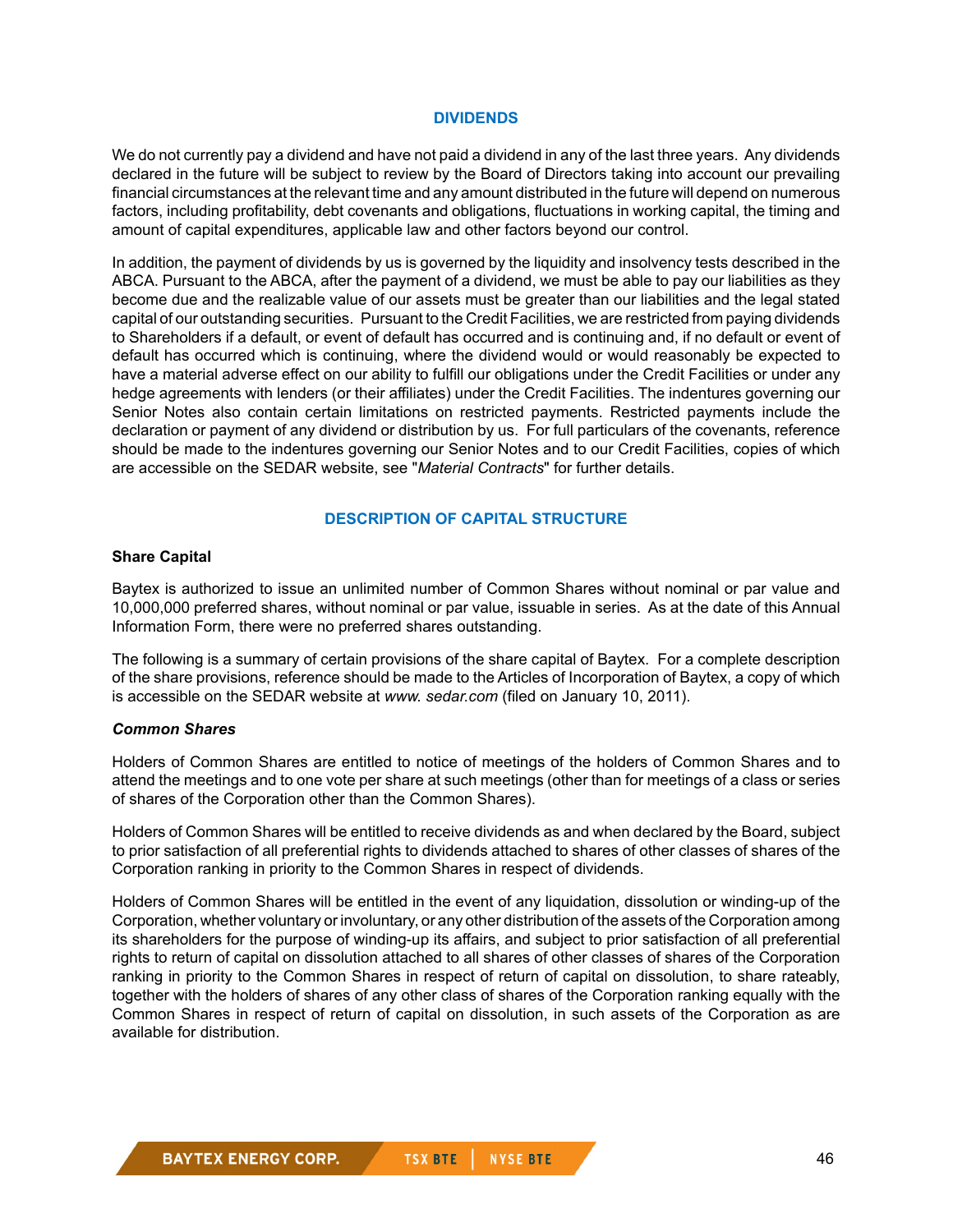#### **Preferred Shares**

Preferred Shares may be issued from time to time in one or more series, each series to consist of such number of shares as a may be authorized by the Board, and subject to the provisions of the ABCA, the Board may fix the rights, restrictions, privileges, conditions and designations attached to each series of Preferred Shares. The Preferred Shares shall be entitled to preference over the Common Shares and any other shares of the Corporation ranking junior to the Preferred Shares with respect to payment of dividends and the distribution of assets in the event of liquidation, dissolution or winding-up of the Corporation, whether voluntary or involuntary, to the extent fixed in the case of each respective series, and may also be given such other preferences over the Common Shares and any other shares of the Corporation ranking junior to the Preferred Shares as may be fixed in the case of each such series.

#### **Senior Notes**

On June 6, 2014, we issued US\$400 million of 5.625% notes due June 1, 2024. The 2024 Notes pay interest semi-annually and are redeemable at the Company's option, in whole or in part, commencing on June 1, 2019 at the redemption prices specified in the 2014 Debt Indenture.

On February 5, 2020, we issued US\$500 million of 8.75% senior unsecured notes due April 1, 2027. The 2027 Notes pay interest semi-annually and are redeemable at the Company's option, in whole or in part, commencing on June 1, 2023 at the redemption prices specified in the 2020 Debt Indenture.

For a complete description of the Senior Notes, reference should be made to the applicable debt indenture, copies of which are accessible on *www.sedar.com*. See *"Material Contracts"*.

#### **Credit Facilities**

Our Credit Facilities consist of the Revolving Facilities and the Term Loan. The Revolving Facilities total US \$575 million and consist of: (i) a US\$50 million operating loan and a US\$325 million syndicated revolving loan for Baytex and (ii) a US\$200 million syndicated revolving loan for Baytex USA. The Revolving Facilities are secured and have an extendible four-year term that, unless extended by the lenders, will mature on April 2, 2024. The Term Loan is a \$300 million syndicated loan for Baytex Energy Limited Partnership. The Term Loan is with the same syndicate of lenders as the Revolving Facilities and also matures on April 2, 2024

For additional details regarding the covenants in our Credit Facilities and our compliance therewith, see our MD&A for the year ended December 31, 2019*.* Also see *"Material Contracts"*.

#### **RATINGS**

The following information relating to our credit ratings is provided as it relates to our financing costs, liquidity and operations. Specifically, credit ratings affect our ability to obtain short-term and long-term financing and the cost of such financing. A reduction in our current credit ratings by the rating agencies, particularly a downgrade below the current ratings or a negative change in the ratings outlook, could adversely affect our cost of financing and our access to sources of liquidity and capital. In addition, changes in credit ratings may affect our ability and the associated costs to (i) enter into ordinary course derivative or hedging transactions and may require us to post additional collateral under certain of our contracts, and (ii) enter into and maintain ordinary course contracts with customers and suppliers on acceptable terms.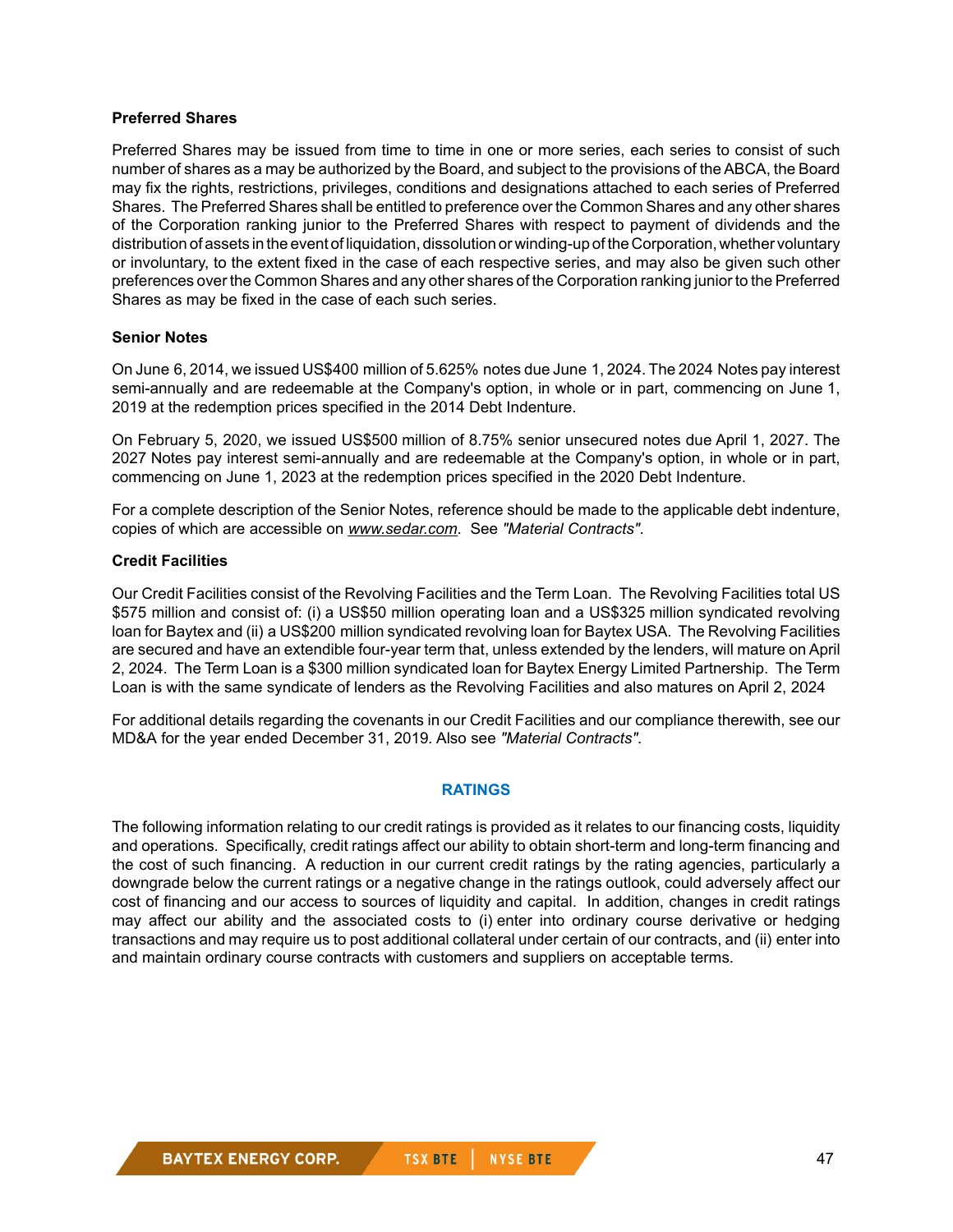# **Credit Ratings Received as at the date of this Annual Information Form**

|                                                | S&P Global<br>Ratings ("S&P") | Moody's Investors<br>Service<br>("Moody's") | <b>Fitch Ratings</b><br>("Fitch") |
|------------------------------------------------|-------------------------------|---------------------------------------------|-----------------------------------|
| <b>Issuer Credit Rating</b>                    | BB (Stable)                   | B <sub>1</sub> (Stable)                     | B+ (Stable)                       |
| <b>Senior Unsecured</b><br>Debt (Senior Notes) | ΒB                            | B2                                          | BB-                               |

S&P's credit ratings are on a long-term debt rating scale that ranges from AAA to D, which represents the range from highest to lowest quality of such securities rated. According to the S&P rating system, debt rated ''BB'' is considered less vulnerable to non-payment than other speculative issues, however it faces ongoing uncertainties or exposure to adverse business, financial, or economic conditions which could lead to the obligor's inability to meet its financial obligations. The ratings from AA to CCC may be modified by the addition of a plus (+) or a minus (-) sign to show relative standing within the major rating categories. In addition, S&P may add a rating outlook of "positive", "negative" or "stable" which assesses the potential direction of a long-term credit rating over the intermediate term (typically six months to two years).

Moody's credit ratings are on a long-term debt rating scale that ranges from Aaa to C, which represents the range from highest to lowest quality of such securities rated. According to the Moody's rating system, securities rated ''Caa'' are rated as being poor quality and a very high credit risk. Moody's appends numerical modifiers 1, 2 and 3 to each generic rating classification from Aa through C. The modifier 1 indicates that the security ranks in the higher end of its generic rating category; the modifier 2 indicates a mid-range ranking; and the modifier 3 indicates a ranking in the lower end of its generic rating category. In addition, Moody's may add a rating outlook of "positive", "negative", "stable" or "developing" which assess the likely direction of an issuers rating over the medium term.

Fitch's issuer credit ratings are on a rating scale that ranges from AAA to D which represents the range from highest to lowest quality. The ratings from AA to CCC may be modified by the addition of a plus (+) or minus (-) sign to show the relative standing within the major rating categories. An issuer credit rating of B by Fitch is within the sixth highest of eleven categories and indicates that material default risk is present, but a limited margin of safety remains. Financial commitments are currently being met; however, capacity for continued payment is vulnerable to deterioration in the business and economic environment. Fitch's "stable" outlook indicates a low likelihood of a rating change over a one to two year period. Fitch's ratings of individual securities are on a rating scale that ranges from AAA to C, which represents the highest to lowest quality of such securities rated. The ratings from AA to CCC may be modified by the addition of a plus (+) or minus (-) sign to show the relative standing within the major rating categories. A credit rating of BB is within the fifth highest of nine categories and indicates an elevated vulnerability to credit risk, particularly in the event of adverse changes in business or economic conditions over time; however, business or financial alternatives may be available to allow financial commitments to be met. A credit rating of B is within the sixth highest of nine categories and indicates that material credit risk is present.

**The credit ratings accorded to Baytex by S&P, Moody's and Fitch are not recommendations to purchase, hold or sell any of our securities inasmuch as such ratings do not comment as to market price or suitability for a particular investor. There is no assurance that any rating will remain in effect for any given period of time or that any rating will not be revised or withdrawn entirely by a rating agency in the future if in its judgment circumstances so warrant.**

We have made payments to S&P, Moody's and Fitch in connection with the assignment of ratings to our long-term debt and may make payments to S&P, Moody's and Fitch in the future in connection with the confirmation of such ratings for purposes of the offering of debt securities.

**TSX BTE NYSE BTE BAYTEX ENERGY CORP.**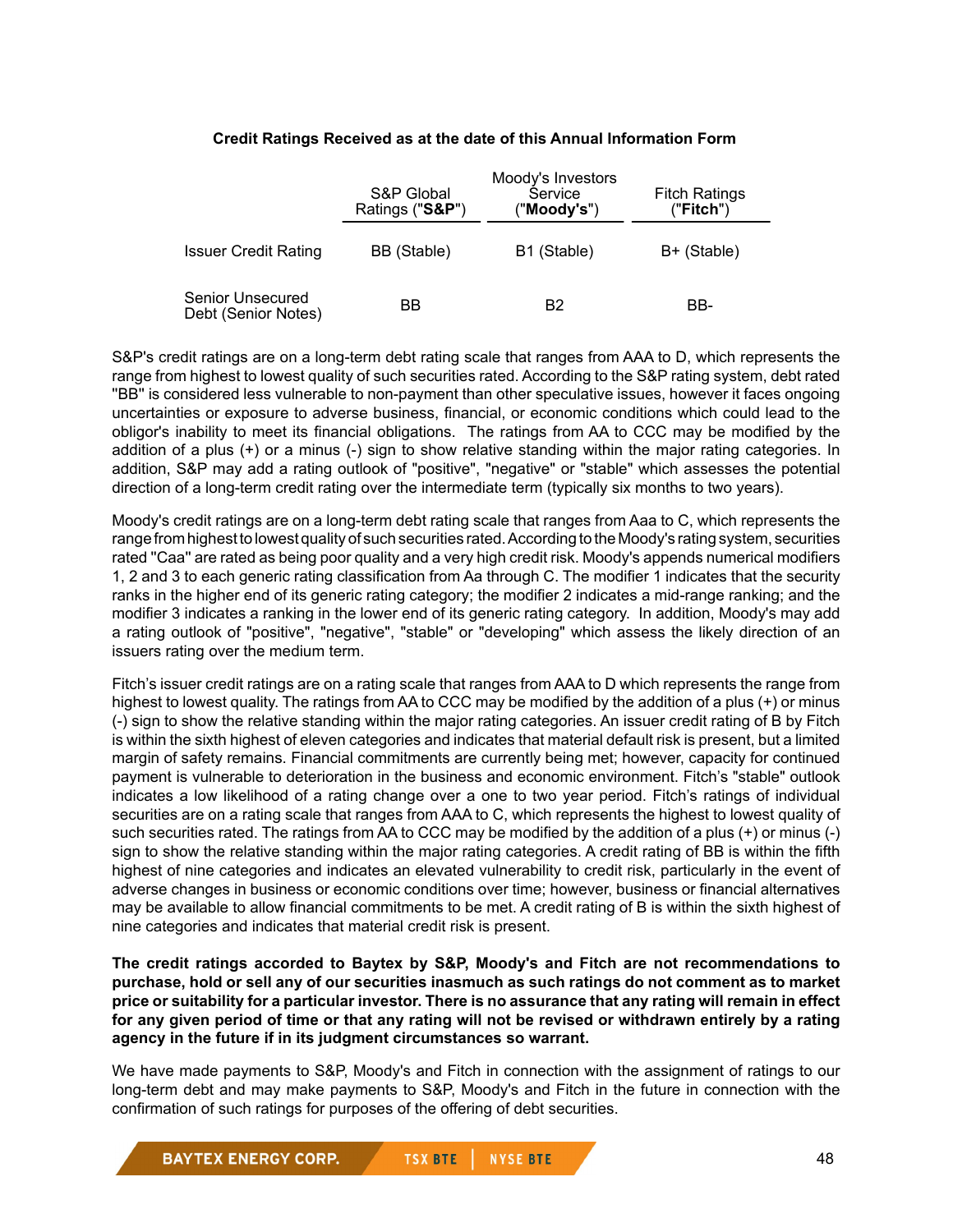#### **MARKET FOR SECURITIES**

The Common Shares are listed and posted for trading on the TSX and the NYSE under the trading symbol "BTE". The following table outlines the share price trading range and volume of shares traded by month in 2019.

|           |                    | <b>Canada Composite Trading</b> |                                |                    | <b>United States Composite Trading</b> |                                |  |
|-----------|--------------------|---------------------------------|--------------------------------|--------------------|----------------------------------------|--------------------------------|--|
|           | <b>Price Range</b> |                                 |                                | <b>Price Range</b> |                                        |                                |  |
|           | High<br>(\$)       | Low<br>$($ \$)                  | <b>Volume</b><br><b>Traded</b> | High<br>(US\$)     | Low<br>(US\$)                          | <b>Volume</b><br><b>Traded</b> |  |
| 2019      |                    |                                 |                                |                    |                                        |                                |  |
| January   | 2.69               | 2.13                            | 221,670,756                    | 2.03               | 1.61                                   | 41,405,613                     |  |
| February  | 2.44               | 2.00                            | 158,255,149                    | 1.85               | 1.50                                   | 30,646,152                     |  |
| March     | 2.50               | 2.25                            | 157,902,239                    | 1.87               | 1.68                                   | 35,383,448                     |  |
| April     | 3.07               | 2.19                            | 248.050.187                    | 2.29               | 1.64                                   | 49,204,261                     |  |
| May       | 2.80               | 2.09                            | 197,978,021                    | 2.08               | 1.54                                   | 46,041,524                     |  |
| June      | 2.14               | 1.90                            | 155,984,955                    | 1.62               | 1.42                                   | 36,776,618                     |  |
| July      | 2.03               | 1.78                            | 151,456,459                    | 1.57               | 1.35                                   | 33,203,343                     |  |
| August    | 1.94               | 1.55                            | 150.313.920                    | 1.46               | 1.16                                   | 36,783,620                     |  |
| September | 2.32               | 1.70                            | 239,072,546                    | 1.76               | 1.26                                   | 53,907,599                     |  |
| October   | 1.74               | 1.47                            | 145,984,475                    | 1.40               | 1.12                                   | 38,834,883                     |  |
| November  | 1.73               | 1.44                            | 131,271,640                    | 1.31               | 1.08                                   | 35,220,750                     |  |
| December  | 1.91               | 1.36                            | 171,612,813                    | 1.47               | 1.02                                   | 37,762,351                     |  |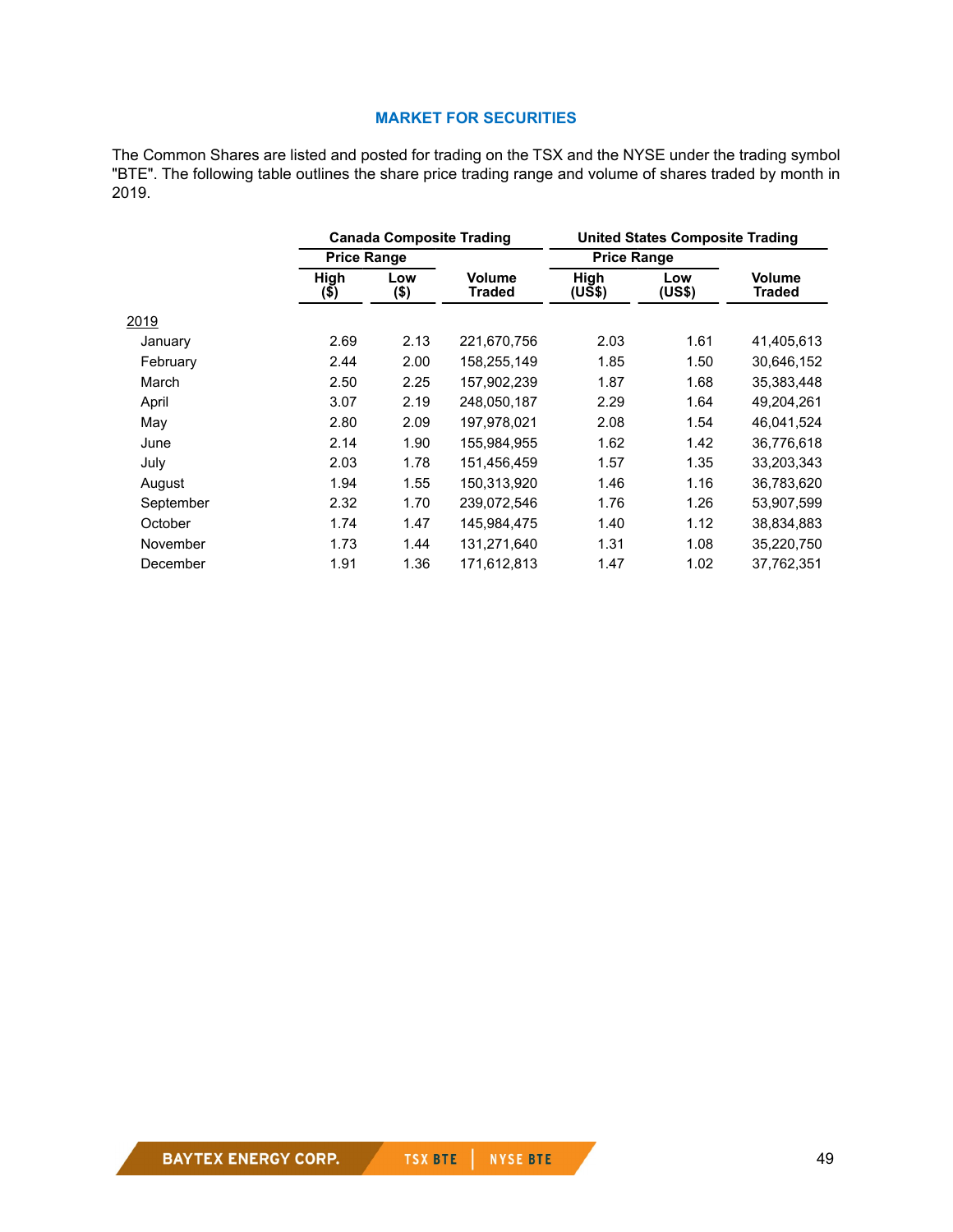#### **DIRECTORS AND OFFICERS**

## **Directors of the Corporation**

The following table sets forth the name, municipality of residence, age as at December 31, 2019, year of appointment as a director of the Corporation and principal occupation for each of the directors of the Corporation.

| <b>Name and Municipality</b><br>of Residence          | Age  | <b>Director Since</b> | <b>Principal Occupation for Past Five Years</b>                                                                                                                                                                                                                                                                 |
|-------------------------------------------------------|------|-----------------------|-----------------------------------------------------------------------------------------------------------------------------------------------------------------------------------------------------------------------------------------------------------------------------------------------------------------|
| Mark R. Bly $(1)(2)(3)$<br>Incline Village, Nevada    | 60   | November 2017         | Independent businessman. Formerly served in<br>senior leadership roles with BP until 2013,<br>including leading its North American onshore<br>unit, Group Vice President for approximately<br>25% of global production and Executive Vice<br>President of Group Safety and Operational<br>Risk.                 |
| Trudy M. Curran <sup>(2)(4)</sup><br>Calgary, Alberta | 57 — | <b>July 2016</b>      | Independent businesswoman. Formerly an<br>officer of Canadian Oil Sands Limited from<br>September 2002 until February 2016 including<br>as Senior Vice President, General Counsel &<br>Corporate Secretary and interim CEO and<br>managing director of Riversdale Resources<br>from February 2019 to June 2019. |
| Naveen Dargan <sup>(3)(5)</sup><br>Calgary, Alberta   | 62   | September 2003        | Independent businessman.                                                                                                                                                                                                                                                                                        |
| Don G. Hrap $(3)$<br>Houston, Texas                   | 60   | <b>March 2020</b>     | Independent businessman. Formerly served in<br>senior leadership roles with Conoco Phillips<br>from 2009-2018, most recently as President,<br>Lower 48 and, prior to that, President Lower 48<br>and Latin America and Senior Vice President<br>of Western Canada Gas.                                          |
| <b>Edward D. LaFehr</b><br>Calgary, Alberta           | 60   | May 2017              | President and Chief Executive Officer of the<br>Corporation since May 2017, previously<br>President of the Corporation since July 2016.<br>Formerly Chief Operating Officer of the Abu<br>Dhabi National Energy Company until June<br>2016.                                                                     |
| Jennifer A. Maki (2)(5)<br>North York, Ontario        | 49   | September 2019        | Independent businesswoman. Formerly CEO<br>of Vale Canada and Executive Director of Vale-<br>SA-Base Metals from November 2014 until<br>December 2017.                                                                                                                                                          |
| Greg Melchin <sup>(4)(5)</sup><br>Calgary, Alberta    | 66   | May 2008              | Independent businessman.                                                                                                                                                                                                                                                                                        |
| David L. Pearce (3)(4)<br>Calgary, Alberta            | 65   | August 2018           | Deputy Managing Partner, Azimuth Capital<br>Management.                                                                                                                                                                                                                                                         |

Notes:

(1) Chair of the Board and *ex officio* member of all board committees to which he is not appointed.

- (2) Member of our Human Resources and Compensation Committee.
- (3) Member of our Reserves and Sustainability Committee.
- (4) Member of our Nominating and Governance Committee.
- (5) Member of our Audit Committee.

**BAYTEX ENERGY CORP.** 

**NYSE BTE TSX BTE**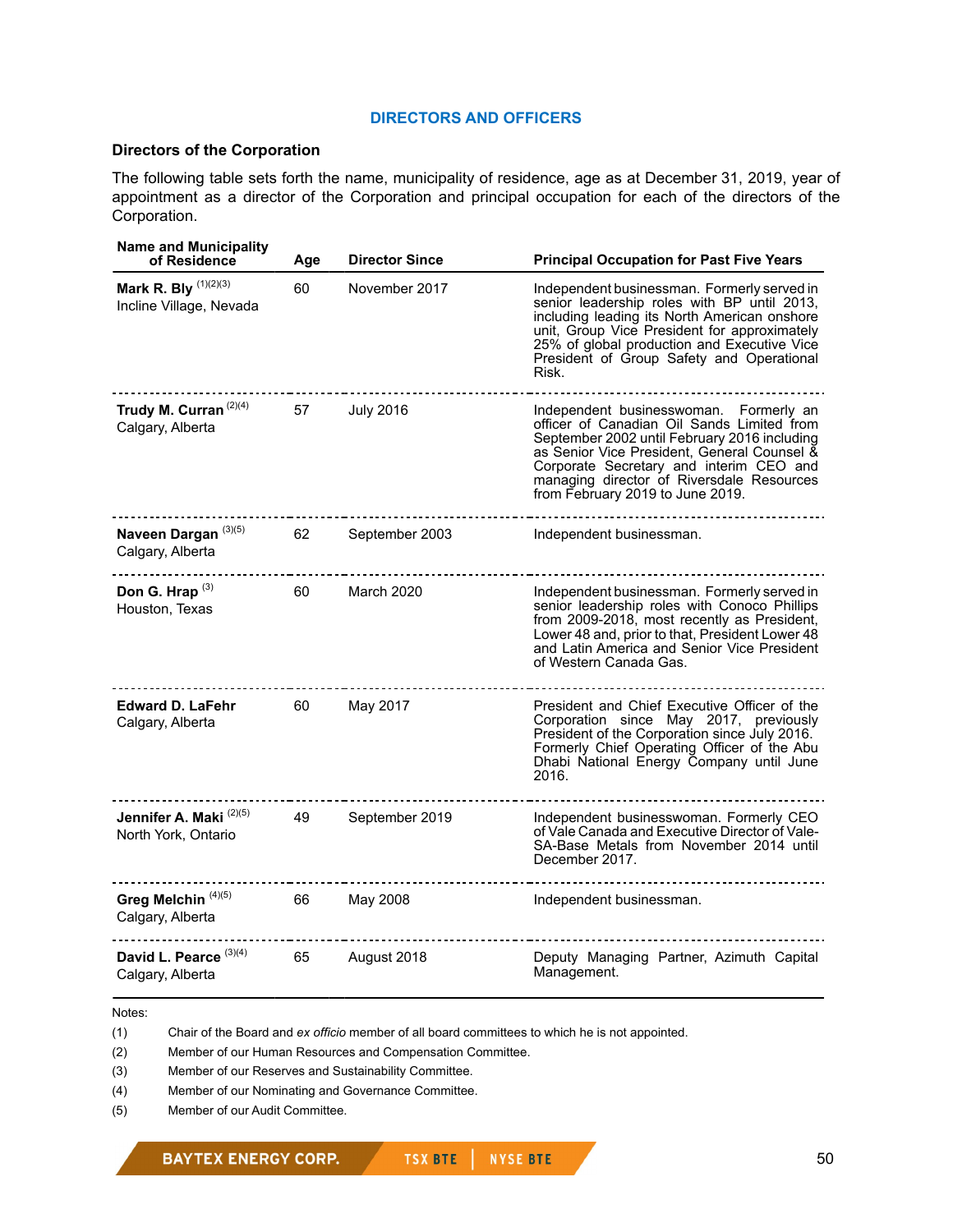#### **Officers of the Corporation**

The following table sets forth the name, municipality of residence, age as at December 31, 2019, position held with the Corporation and principal occupation of each of the officers of the Corporation.

| <b>Name and Municipality</b><br>of Residence | Age | Office <sup>(1)</sup>                                             | <b>Principal Occupation for Past Five Years</b>                                                                                                                                                                                                                                                                                                                 |  |  |  |
|----------------------------------------------|-----|-------------------------------------------------------------------|-----------------------------------------------------------------------------------------------------------------------------------------------------------------------------------------------------------------------------------------------------------------------------------------------------------------------------------------------------------------|--|--|--|
| <b>Edward D. LaFehr</b><br>Calgary, Alberta  | 60  | <b>President and Chief</b><br><b>Executive Officer</b>            | President. Chief Executive Officer and a<br>Director of the Corporation since May 2017 and<br>President of the Corporation since July 2016.<br>Formerly Chief Operating Officer of the Abu<br>Dhabi National Energy Company until June<br>2016.                                                                                                                 |  |  |  |
| Rodney D. Gray<br>Calgary, Alberta           | 48  | <b>Executive Vice President</b><br>and Chief Financial<br>Officer | Executive Vice President and Chief Financial<br>Officer of the Corporation since August 2018.<br>Prior thereto, Chief Financial Officer of the<br>Corporation since April 2014.                                                                                                                                                                                 |  |  |  |
| <b>Kendall D. Arthur</b><br>Calgary, Alberta | 39  | Vice President, Heavy Oil                                         | Vice President, Heavy Oil of the Corporation<br>since December 2018.<br>Prior thereto, a<br>business unit Vice President<br>with the<br>Corporation since January 2012.                                                                                                                                                                                         |  |  |  |
| <b>Brian G. Ector</b><br>Calgary, Alberta    | 51  | Vice President, Capital<br>Markets                                | Vice President, Capital Markets of the<br>Corporation since August 2018. Prior thereto,<br>an officer of the Corporation since June 2011.                                                                                                                                                                                                                       |  |  |  |
| <b>Chad L. Kalmakoff</b><br>Calgary, Alberta | 43  | Vice President, Finance                                           | Vice President, Finance of the Corporation<br>since September 2015.                                                                                                                                                                                                                                                                                             |  |  |  |
| Chad E. Lundberg<br>Calgary, Alberta         | 38  | Vice President, Light Oil                                         | Vice President, Light Oil since December 2018.<br>Prior thereto Vice President, Viking Business<br>unit of the Corporation since August 2018, Vice<br>President, Operations of Raging River<br>Exploration Inc. from October 2016 until August<br>2018 and various management and technical<br>positions with Crescent Point from 2008 until<br>September 2016. |  |  |  |
| <b>M. Scott Lovett</b><br>Calgary, Alberta   | 46  | Vice President, Corporate<br>Development                          | Vice President, Corporate Development of the<br>Corporation since September 2017.<br>Prior<br>thereto, Executive Vice President, Business<br>Development with Eagle Energy Inc. from<br>September 2014 until August 2017.                                                                                                                                       |  |  |  |

#### **Ownership of Securities by Management**

As at March 1, 2020, the directors and officers of Baytex, as a group, beneficially owned, or controlled or directed, directly or indirectly, 3,200,131 Common Shares.

# **Corporate Cease Trade Orders, Bankruptcies or Penalties or Sanctions**

Other than as disclosed below, no director or executive officer of Baytex (nor any personal holding company of any of such persons) is, as of the date of this Annual Information Form, or was within ten years before the date of this Annual Information Form, a director, chief executive officer or chief financial officer of any company (including Baytex), that was subject to a cease trade order (including a management cease trade order), an order similar to a cease trade order or an order that denied the relevant company access to any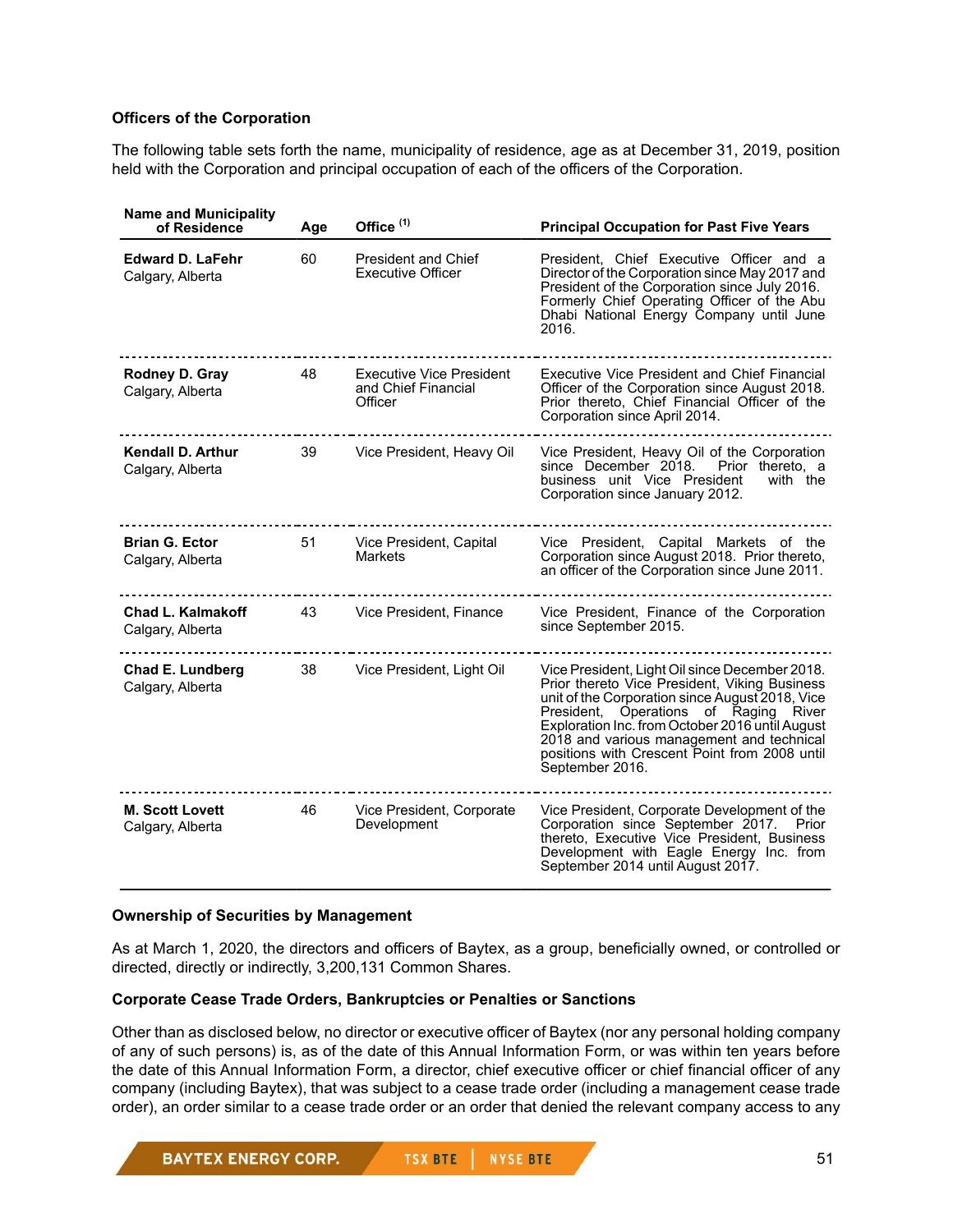exemption under securities legislation, in each case that was in effect for a period of more than 30 consecutive days (collectively, an "**Order**") that was issued while the director or executive officer was acting in the capacity as director, chief executive officer or chief financial officer or was subject to an order that was issued after the director or executive officer ceased to be a director, chief executive officer or chief financial officer and which resulted from an event that occurred while that person was acting in the capacity as director, chief executive officer or chief financial officer.

Mr. Dargan, a director of Baytex, was formerly a director of Tervita Corporation (a private environmental solutions company). Tervita made a proposal under the *Canada Business Corporations Act* on September 14, 2016 and a voluntary filing under Chapter 15 of the United States Bankruptcy Code on October 20, 2016, which resulted in a plan of arrangement under the *Canada Business Corporations Act*. Mr. Dargan resigned as a director of Tervita on December 13, 2016.

No director or executive officer of Baytex (nor any personal holding company of any of such persons), or shareholder holding a sufficient number of our securities to materially affect control of us, is, as of the date of this Annual Information Form, or has been within the ten years before the date of this Annual Information Form, a director or executive officer of any company (including Baytex) that, while that person was acting in that capacity, or within a year of that person ceasing to act in that capacity, became bankrupt, made a proposal under any legislation relating to bankruptcy or insolvency or was subject to or instituted any proceedings, arrangement or compromise with creditors or had a receiver, receiver-manager or trustee appointed to hold its assets or has, within the ten years before the date of this Annual Information Form, become bankrupt, made a proposal under any legislation relating to bankruptcy or insolvency, or become subject to or instituted any proceedings, arrangement or compromise with creditors, or had a receiver, receiver-manager or trustee appointed to hold the assets of the director, executive officer or shareholder.

In addition, no director or executive officer of Baytex (nor any personal holding company of any of such persons), or shareholder holding a sufficient number of our securities to materially affect control of us, has been subject to any penalties or sanctions imposed by a court relating to securities legislation or by a securities regulatory authority or has entered into a settlement agreement with a securities regulatory authority or any other penalties or sanctions imposed by a court or regulatory body that would likely be considered important to a reasonable investor in making an investment decision.

# **Conflicts**

There are potential conflicts of interest to which the directors and officers of Baytex will be subject in connection with the operations of Baytex. In particular, certain of the directors and officers of Baytex are involved in managerial or director positions with other oil and gas companies whose operations may, from time to time, be in direct competition with those of Baytex or with entities which may, from time to time, provide financing to, or make equity investments in, competitors of Baytex. Conflicts, if any, will be subject to the procedures and remedies available under the ABCA. The ABCA provides that in the event that a director has an interest in a contract or proposed contract or agreement, the director will disclose his interest in such contract or agreement and will refrain from voting on any matter in respect of such contract or agreement unless otherwise provided in the ABCA.

# **AUDIT COMMITTEE INFORMATION**

# **Audit Committee Mandate and Terms of Reference**

The text of the Audit Committee's Mandate and Terms of Reference is attached as Appendix C.

# **Composition of the Audit Committee**

The members of our Audit Committee are Naveen Dargan, Gregory K. Melchin and Jennifer A. Maki, each of whom is "independent" and "financially literate", with the meaning of National Instrument 52-110 "Audit Committees". The relevant education and experience of each Audit Committee member is outlined below: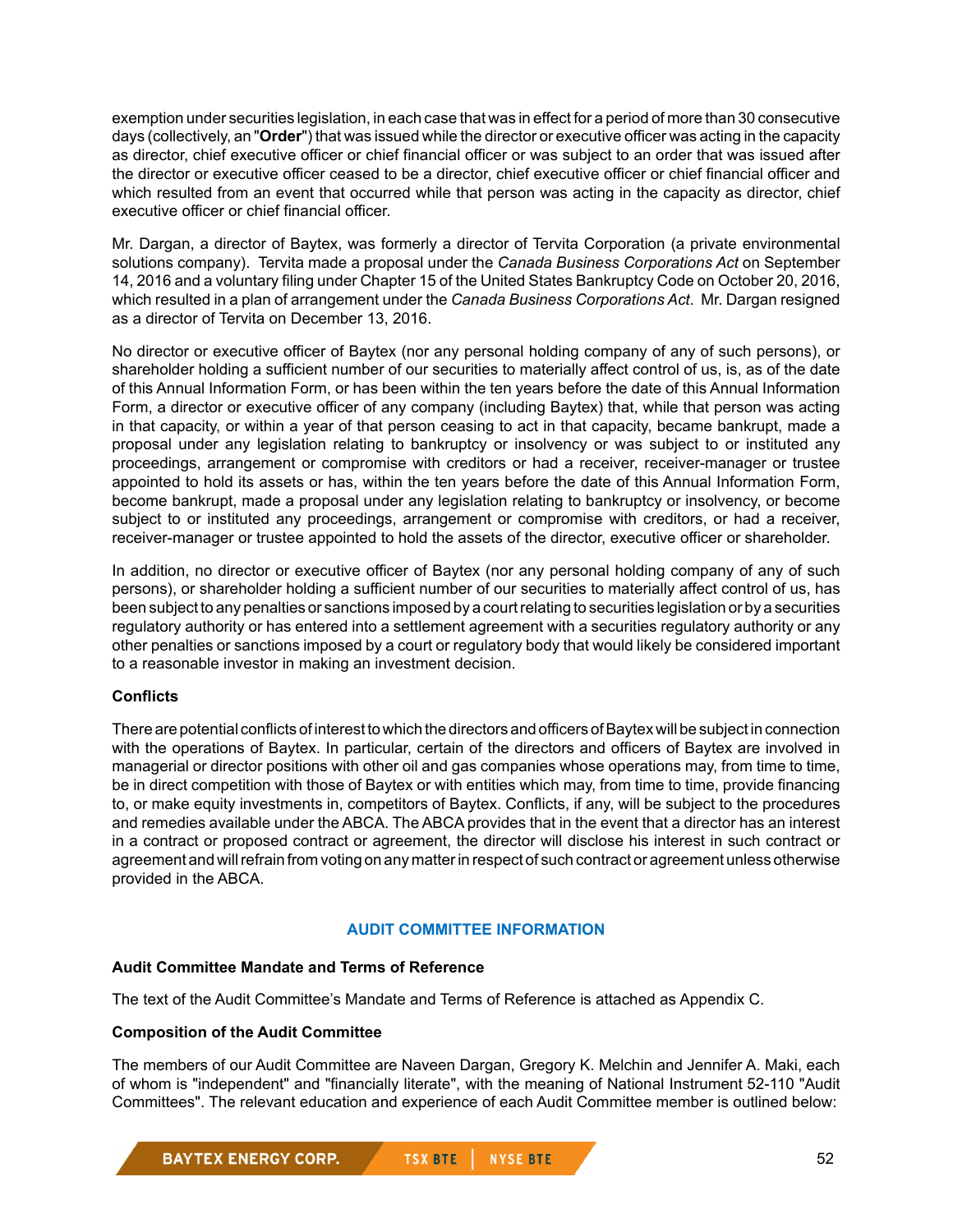| <b>Name</b>        | <b>Relevant Education and Experience</b>                                                                                                                                                                                                                                                                                                                                                                                                                                                           |
|--------------------|----------------------------------------------------------------------------------------------------------------------------------------------------------------------------------------------------------------------------------------------------------------------------------------------------------------------------------------------------------------------------------------------------------------------------------------------------------------------------------------------------|
| Naveen Dargan      | Bachelor of Arts (Honours) degree in Mathematics and Economics, Master of Business<br>Administration degree and Chartered Business Valuator designation. Independent<br>businessman since June 2003; prior thereto Senior Managing Director and Head of Energy<br>Investment Banking of Raymond James Ltd.                                                                                                                                                                                         |
| Gregory K. Melchin | Bachelor of Science degree (major in accounting) and a Fellow Chartered Accountant<br>designation from the Institute of Chartered Accountants of Alberta. Also completed the<br>Directors Education Program with the Institute of Corporate Directors. Member of the<br>Legislative Assembly of Alberta from March 1997 to March 2008. Prior to being elected to<br>the Legislative Assembly of Alberta, served in various management positions for 20 years<br>in the Calgary business community. |
| Jennifer A. Maki   | Bachelor of Commerce degree from Queen's University and a postgraduate diploma from<br>the Institute of Chartered Accountants of Ontario. Formerly served as CEO of Vale Canada<br>and Executive Director of Vale-SA-Base Metals. Prior thereto, CFO and Executive Vice<br>President, of Vale-SA-Base Metals. Before joining Vale/Inco, worked at<br>PricewaterhouseCoopers LLP for 10 years.                                                                                                      |

#### **Pre**-**Approval of Policies and Procedures**

Although the Audit Committee has not adopted specific policies and procedures for the engagement of nonaudit services by our auditors, it does pre-approve all non-audit services to be provided to us and our subsidiaries by the external auditors. The pre-approval for recurring services, such as preliminary work on the integrated audit, securities filings, translation of our financial statements and related MD&A into the French language and tax and tax-related services, is provided on an annual basis and other services are subject to pre-approval as required.

#### **External Auditor Service Fees**

The following table provides information about the fees billed to us and our subsidiaries for professional services rendered by our external auditors, during fiscal 2019 and 2018:

| Year |        | Audit Fees <sup>(1)</sup> Audit-Related Fees <sup>(2)</sup> Tax Fees <sup>(3)</sup> All Other Fees <sup>(4)</sup> |           |        | Total |
|------|--------|-------------------------------------------------------------------------------------------------------------------|-----------|--------|-------|
| 2019 | 890 \$ | $-$ \$                                                                                                            | $ \infty$ | $-$ \$ | 890   |
| 2018 | 910 S  | 165 SI                                                                                                            | 30 S      | $-$ \$ | 1.105 |

Notes:

(1) Audit fees consist of fees for the audit of our annual financial statements or services that are normally provided in connection with statutory and regulatory filings or engagements. In addition to the fees for annual audits of financial statements and review of quarterly financial statements, services in this category for fiscal 2019 and 2018 also include amounts for audit work performed in relation to the requirements of Section 404 of the Sarbanes-Oxley Act of 2002 relating to internal control over financial reporting.

- (2) Audit-related fees consist of fees for assurance and related services that are reasonably related to the performance of the audit or review of our financial statements and are not reported as Audit Fees. For fiscal 2018, audit-related fees included fees associated with securities filings associated with the Raging River strategic combination.
- (3) Tax fees include fees tax compliance, tax advice and tax planning. For fiscal 2018, tax fees include fees associated with a transfer pricing study.
- (4) Other fees include all other non-audit services.

# **LEGAL PROCEEDINGS AND REGULATORY ACTIONS**

In June 2016, certain indirect subsidiary entities received reassessments from the Canada Revenue Agency (CRA) that deny non-capital loss deductions relevant to the calculation of income taxes for the years 2011 through 2015. These reassessments follow the previously disclosed letter which we received in November 2014 from the CRA, proposing to issue such reassessments.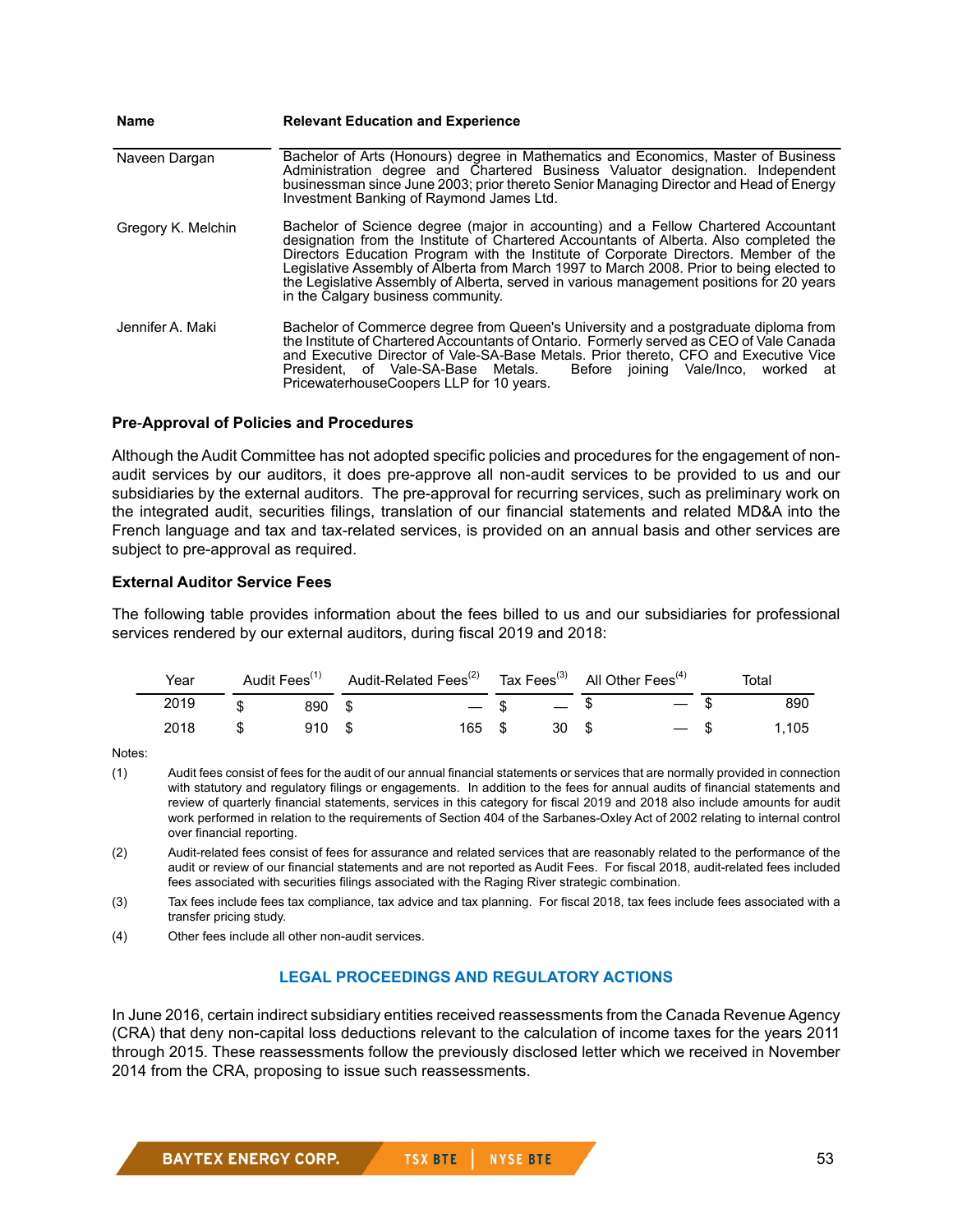We remain confident that the tax filings of the affected entities are correct and are vigorously defending our tax filing positions. The reassessments do not require us to pay any amounts in order to participate in the appeals process.

In September 2016, we filed a notice of objection for each notice of reassessment received which will be reviewed by the Appeals Division of the CRA. An Appeals Officer was assigned to our file in July 2018, we estimate the remaining Appeals Division process could take another year. If the Appeals Division upholds the notices of reassessment, we have the right to appeal to the Tax Court of Canada; a process that we estimate could take a further two years. Should we be unsuccessful at the Tax Court of Canada, additional appeals are available; a process that we estimate could take another two years and potentially longer.

By way of background, we acquired several privately held commercial trusts in 2010 with accumulated noncapital losses of \$591 million (the "Losses"). The Losses were subsequently used to reduce the taxable income of those trusts. The reassessments disallow the deduction of the Losses under the general antiavoidance rule of the Income Tax Act (Canada). If, after exhausting available appeals, the deduction of Losses continues to be disallowed, we will owe cash taxes for the years 2012 through 2015 and an additional amount for late payment interest. The amount of cash taxes owing and the late payment interest are dependent upon the amount of unused tax shelter available to offset the reassessed income, including tax shelter from future years that may be applied to the years 2012 through 2015.

Other than the foregoing, there are no legal proceedings that we are or were a party to, or that any of our property is or was the subject of, during our most recently completed financial year, that were or are material to us, and there are no such material legal proceedings that we are currently aware of that are contemplated.

There were no: (i) penalties or sanctions imposed against us by a court relating to securities legislation or by a securities regulatory authority during our most recently completed financial year; (ii) other penalties or sanctions imposed by a court or regulatory body against us that would likely be considered important to a reasonable investor in making an investment decision; or (iii) settlement agreements we entered into with a court relating to securities legislation or with a securities regulatory authority during our most recently completed financial year.

# **INTEREST OF INSIDERS AND OTHERS IN MATERIAL TRANSACTIONS**

Other than in connection with the Raging River merger as disclosed in the joint information circular of Baytex and Raging River filed on SEDAR on July 20, 2018, there were no material interests, direct or indirect, of our directors and executive officers, any holder of Common Shares who beneficially owns or controls or directs, directly of indirectly, more than 10 percent of the outstanding Common Shares, or any known associate or affiliate of such persons, in any transactions within the three most recently completed financial years or since the beginning of our last completed financial year which has materially affected or is reasonably expected to materially affect us.

# **TRANSFER AGENT AND REGISTRAR**

Computershare Trust Company of Canada, at its principal offices in Calgary, Alberta and Toronto, Ontario, is the transfer agent and registrar for the Common Shares in Canada. Computershare Trust Company, N.A., at its principal office in Canton, Massachusetts, is the transfer agent and registrar for the Common Shares in the United States, the 2024 Notes and the 2027 Notes.

**NYSE BTE** 

**TSX BTE**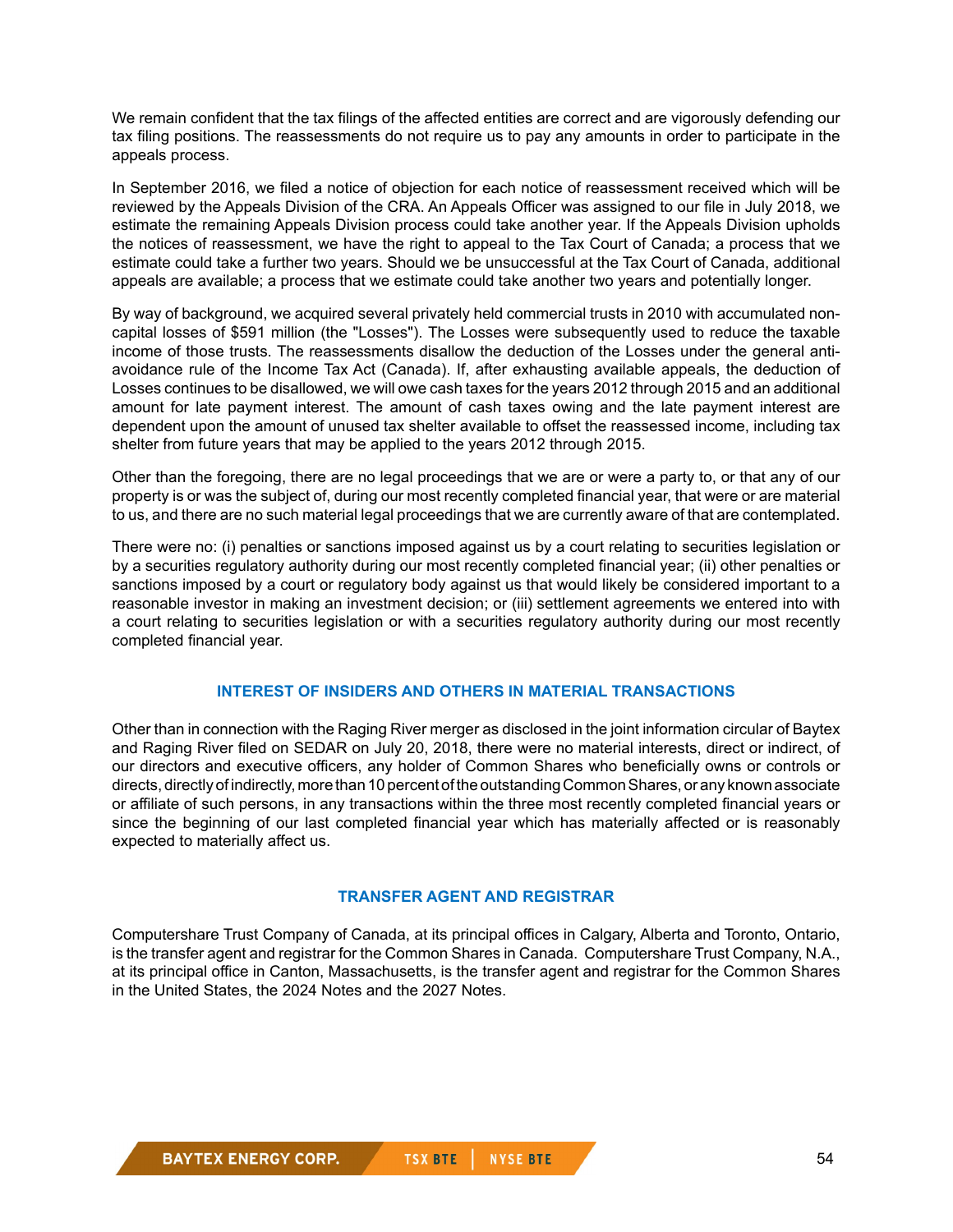#### **MATERIAL CONTRACTS**

Except for contracts entered into in the ordinary course of business, the only material contracts entered into by us within the most recently completed financial year, or before the most recently completed financial year but are still material and are still in effect, are the following:

- (a) the credit agreement in respect of the Revolving Credit Facilities (filed on April 13, 2016), the first amendment thereof (filed on May 2, 2018), the second amendment thereof (filed on October 12, 2018), the third amendment thereof (filed May 16, 2019) and the fourth amendment thereof (filed March 9, 2020);
- (b) the credit agreement in respect of the Term Facility (filed on October 12, 2018), the first amendment thereof (filed May 16, 2019) and the second amendment thereof (filed March 9, 2020).
- (c) 2011 Debt Indenture (filed on January 10, 2011) and supplemental indentures thereto (filed on February 22, 2011, July 19, 2012, January 14, 2013, August 13, 2014, September 9, 2014, March 9, 2015, February 20, 2018 and October 12, 2018);
- (d) 2014 Debt Indenture (filed on June 20, 2014) and supplemental indentures thereto (filed on August 13, 2014, September 9, 2014, February 20, 2018 and October 12, 2018); and
- (e) 2020 Debt Indenture (filed on February 10, 2020)
- (f) our share award incentive plan (filed on April 18, 2016) and our amended share award incentive plan (filed on January 28, 2018).

Copies of each of these contracts are accessible on the SEDAR website at *www.sedar.com*.

# **INTERESTS OF EXPERTS**

There is no person or company whose profession or business gives authority to a statement made by such person or company and who is named as having prepared or certified a report, valuation, statement or opinion described or included in a filing, or referred to in a filing, made under National Instrument 51-102 "Continuous Disclosure Obligations" by us during, or related to, our most recently completed financial year other than McDaniel, our independent qualified reserves evaluator. None of the designated professionals of McDaniel have any registered or beneficial interests, direct or indirect, in any of our securities or other property or of our associates or affiliates either at the time they prepared a report, valuation, statement or opinion, at any time thereafter or to be received by them.

KPMG LLP are the auditors of the Corporation and have confirmed with respect to the Corporation, that they are independent within the meaning of the relevant rules and related interpretations prescribed by the relevant professional bodies in Canada and any applicable legislation or regulations, and also that they are independent accountants with respect to the Corporation under all relevant US professional and regulatory standards.

In addition, none of the aforementioned persons or companies, nor any director, officer or employee of any of the aforementioned persons or companies, is or is expected to be elected, appointed or employed as a director, officer or employee of Baytex or of any associate or affiliate of Baytex.

**NYSE BTE**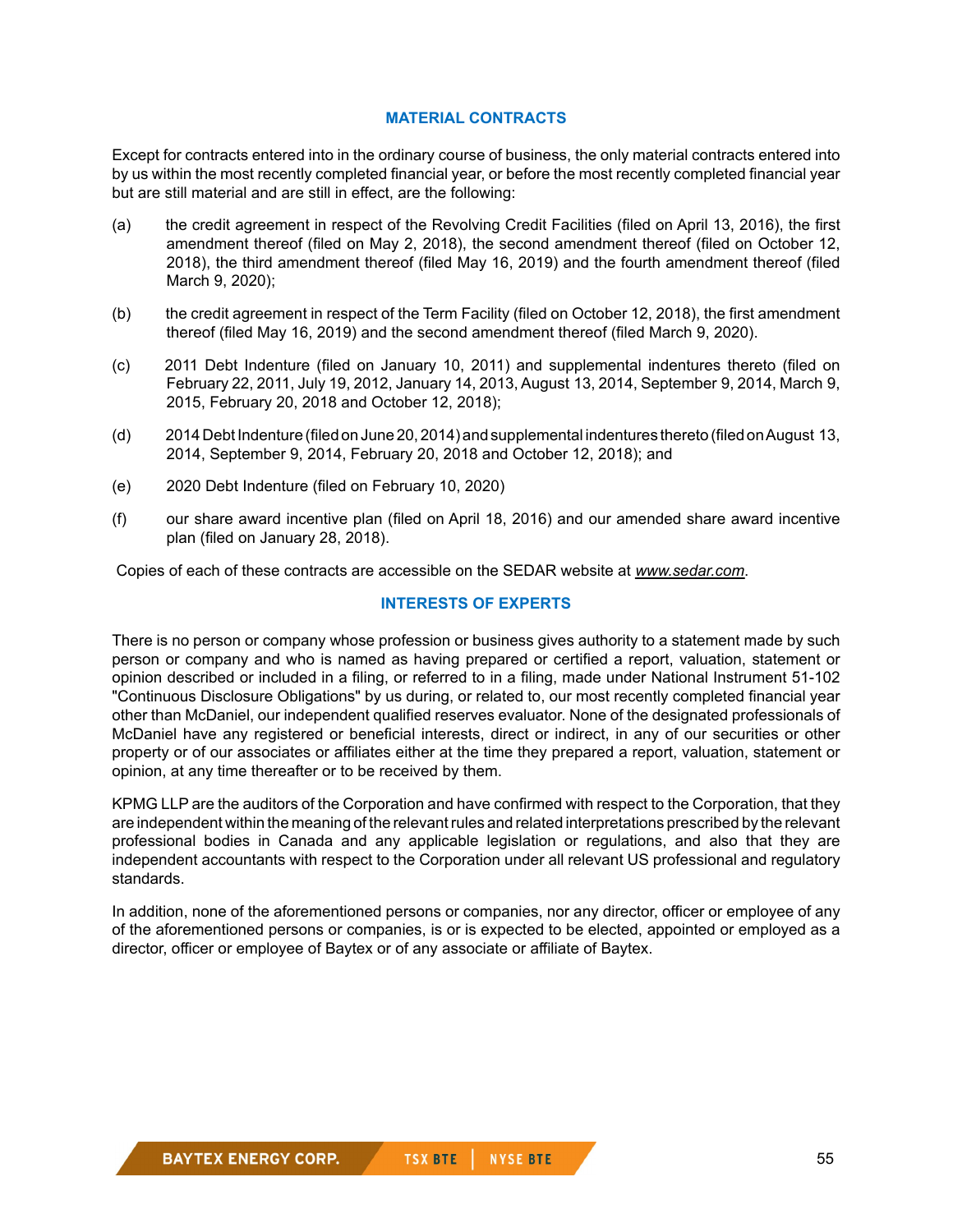#### **ADDITIONAL INFORMATION**

Additional information relating to us can be found on our website and on the SEDAR website at *www.sedar.com*. Further information, including directors' and officers' remuneration and indebtedness, principal holders of our securities and securities issued and authorized for issuance under our equity compensation plans will be contained in our Information Circular - Proxy Statement for the annual and special meeting of Shareholders to be held on May 7, 2020. Additional financial information is contained in our consolidated financial statements for the year ended December 31, 2019 and the related MD&A which are accessible on the SEDAR website at *www.sedar.com*.

For additional copies of this Annual Information Form and the materials listed in the preceding paragraph, please contact:

> Baytex Energy Corp. Suite 2800, Centennial Place, East Tower  $520 - 3<sup>rd</sup>$  Avenue S.W. Calgary, Alberta T2P 0R3 Phone: (587) 952-3000 Fax: (587) 952-3029 Website: *www.baytexenergy.com*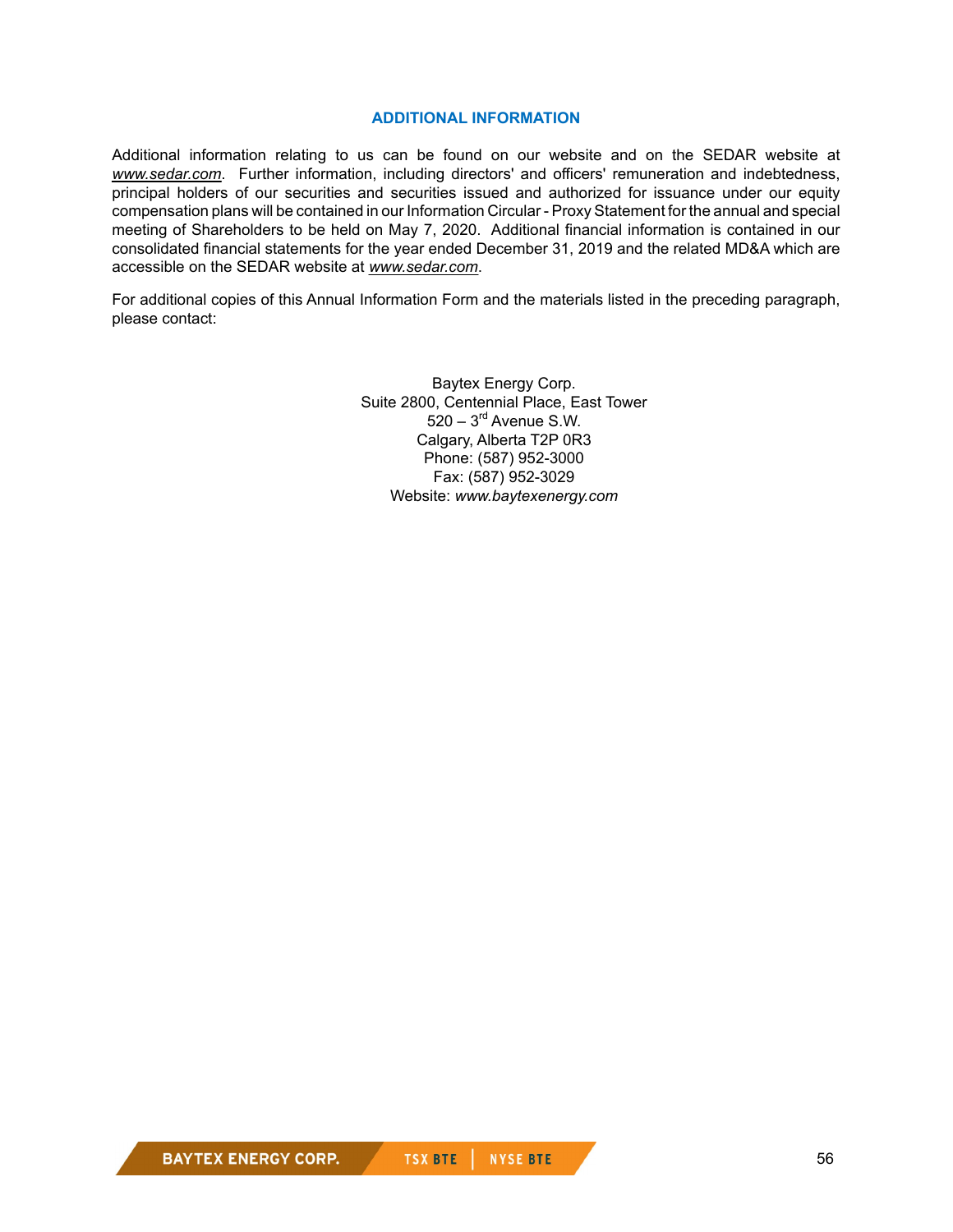#### **APPENDIX A**

#### **REPORT OF MANAGEMENT AND DIRECTORS ON OIL AND GAS DISCLOSURE**

#### **Form 51 101F3**

Management of Baytex Energy Corp. ("**Baytex**") is responsible for the preparation and disclosure of information with respect to Baytex's oil and natural gas activities in accordance with securities regulatory requirements. This information includes reserves data.

Independent qualified reserves evaluators have evaluated Baytex's reserves data. The report of the independent qualified reserves evaluators is presented below.

The Reserves and Sustainability Committee of the Board of Directors of Baytex (the "**Reserves Committee**") has:

- a. reviewed Baytex's procedures for providing information to the independent qualified reserves evaluators;
- b. met with the independent qualified reserves evaluators to determine whether any restrictions affected the ability of the independent qualified reserves evaluators to report without reservation; and
- c. reviewed the reserves data with management and the independent qualified reserves evaluator.

The Reserves Committee has reviewed Baytex's procedures for assembling and reporting other information associated with oil and natural gas activities and has reviewed that information with management. The Board of Directors of Baytex has, on the recommendation of the Reserves Committee, approved:

- a. the content and filing with securities regulatory authorities of Form 51-101F1 containing reserves data and other oil and gas information;
- b. the filing of Form 51-101F2 which is the report of the independent qualified reserves evaluators on the reserves data; and
- c. the content and filing of this report.

Because the reserves data are based on judgments regarding future events, actual results will vary and the variations may be material.

| (signed) "Rodney D. Gray"                            |
|------------------------------------------------------|
| Rodney D. Gray                                       |
| Executive Vice President and Chief Financial Officer |
| (signed) "Mark R. Bly"                               |
| Director and Member of the Reserves Committee        |
|                                                      |

March 9, 2020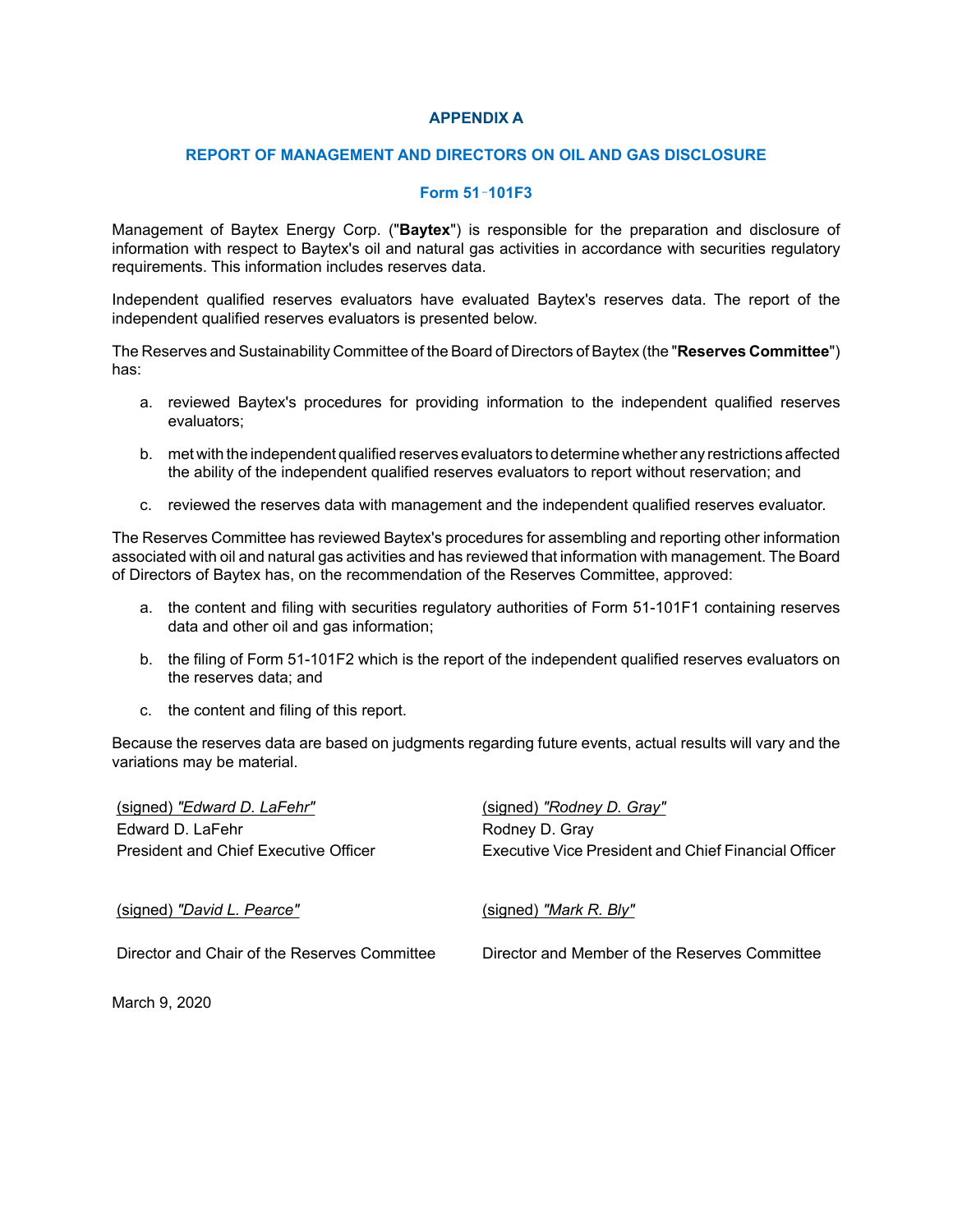#### **APPENDIX B**

#### **REPORT ON RESERVES DATA BY INDEPENDENT QUALIFIED RESERVES EVALUATOR**

#### **Form 51 101F2**

To the Board of Directors of Baytex Energy Corp. ("Company"):

- 1. We have evaluated Baytex's reserves data as at December 31, 2019. The reserves data is an estimate of proved reserves and probable reserves and related future net revenue as at December 31, 2019 estimated using forecast prices and costs.
- 2. The reserves data are the responsibility of the Company's management. Our responsibility is to express an opinion on the reserves data based on our evaluation.
- 3. We carried out our evaluation in accordance with standards set out in the Canadian Oil and Gas Evaluation Handbook as amended from time to time (the "COGE Handbook") maintained by the Society of Petroleum Evaluation Engineers (Calgary Chapter).
- 4. Those standards require that we plan and perform an evaluation to obtain reasonable assurance as to whether the reserves data are free of material misstatement. An evaluation also includes assessing whether the reserves data are in accordance with principles and definitions presented in the COGE Handbook.
- 5. The following table shows the estimated future net revenue (before deduction of income taxes) attributed to proved + probable reserves, estimated using forecast prices and costs and calculated using a discount rate of 10 percent, included in the reserves data of the Company evaluated for the year ended December 31, 2019, and identifies the respective portions thereof that we have evaluated and reported on to Company's management:

| Independent<br>Qualified<br><b>Reserves</b> | <b>Effective Date of</b><br><b>Evaluation or</b> | Location<br>οf<br><b>Reserves</b> | Net Present Value of Future Net Revenue<br>(before income taxes, 10% discount rate)<br>(in \$ thousands) |             |                 |             |  |  |  |
|---------------------------------------------|--------------------------------------------------|-----------------------------------|----------------------------------------------------------------------------------------------------------|-------------|-----------------|-------------|--|--|--|
| <b>Evaluator or</b><br><b>Auditor</b>       | <b>Review Report</b>                             |                                   | <b>Audited</b>                                                                                           | Evaluated   | <b>Reviewed</b> | Total       |  |  |  |
| McDaniel &<br>Associates                    | December 31.<br>2019                             | Canada                            |                                                                                                          | 3,277,532.6 |                 | 3,277,532.6 |  |  |  |
| McDaniel &<br>Associates                    | December 31,<br>2019                             | United<br><b>States</b>           |                                                                                                          | 2.322.293.5 |                 | 2.322.293.5 |  |  |  |
| <b>TOTALS</b>                               |                                                  |                                   |                                                                                                          | 5,599,826.1 |                 | 5,599,826.1 |  |  |  |

- 6. In our opinion, the reserves data evaluated by us have, in all material respects, been determined and are in accordance with the COGE Handbook, consistently applied. We express no opinion on the reserves data that we reviewed but did not evaluate.
- 7. We have no responsibility to update the report referred to in paragraph 5 for events and circumstances occurring after the effective date of our report.
- 8. Because the reserves data is based on judgments regarding future events, actual results will vary and the variations may be material.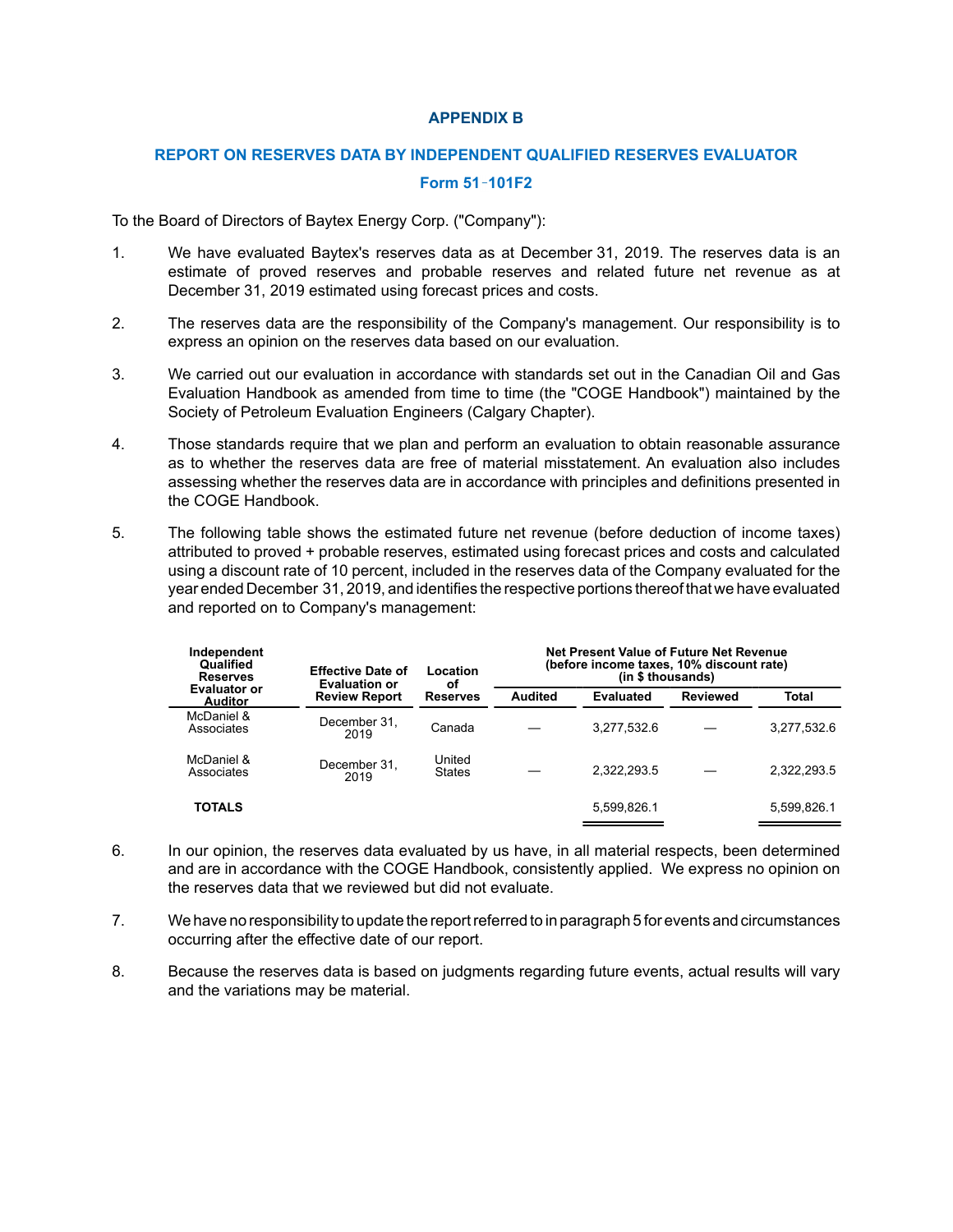Executed as to our report referred to above:

# **MCDANIEL & ASSOCIATES CONSULTANTS LTD.**

(signed) *"Brian R. Hamm"* Brian R. Hamm, P. Eng. President & CEO

Calgary, Alberta February 20, 2020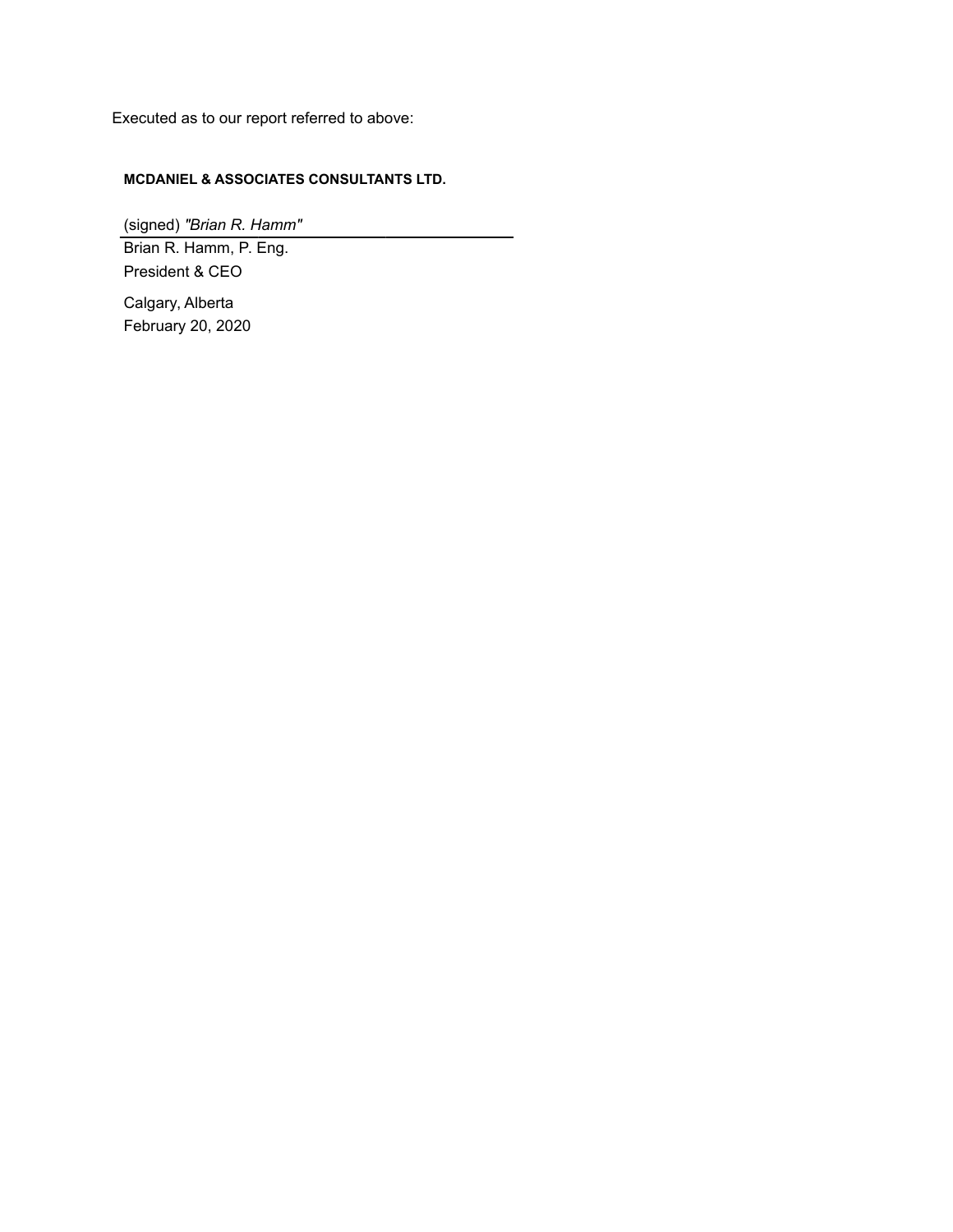# **APPENDIX C**

# **BAYTEX ENERGY CORP. AUDIT COMMITTEE**

# **MANDATE AND TERMS OF REFERENCE**

# **ROLE AND OBJECTIVE**

The Audit Committee (the "Committee") is a committee of the board of directors (the "Board") of Baytex Energy Corp. (the "Corporation") to which the Board has delegated certain of its responsibilities. The primary responsibility of the Committee is to review the interim and annual financial statements of the Corporation and to recommend their approval or otherwise to the Board. The Committee is also responsible for reviewing and recommending to the Board the appointment and compensation of the external auditors of the Corporation, overseeing the work of the external auditors, including the nature and scope of the audit of the annual financial statements of the Corporation, pre-approving services to be provided by the external auditors and reviewing the assessments prepared by management and the external auditors on the effectiveness of the Corporation's internal controls over financial reporting.

The objectives of the Committee are to:

- 1. assist directors in meeting their responsibilities in respect of the preparation and disclosure of the financial statements of the Corporation and related matters;
- 2. facilitate communication between directors and the external auditors;
- 3. enhance the external auditors' independence;
- 4. increase the credibility and objectivity of financial reports; and
- 5. strengthen the role of the independent directors by facilitating in depth discussions between the Committee, management and the external auditors.

# **MEMBERSHIP OF THE COMMITTEE**

- 1. The Committee shall be comprised of not less than three members all of whom are "independent" directors and "financially literate" (within the meaning of National Instrument 52-110 "Audit Committees"). The members of the Committee shall be appointed by the Board from time to time.
- 2. The Board shall appoint a Chair of the Committee, who shall be an independent director.
- 3. Any member of the Committee may be removed or replaced at any time by the Board and shall cease to be a member of the Committee as soon as such member ceases to be a director. The Board may fill vacancies on the Committee by appointment from among its members. If and whenever a vacancy shall exist on the Committee, the remaining members may exercise all its powers so long as a quorum remains. Subject to the foregoing, each member of the Committee shall hold such office until the close of the next annual meeting of shareholders of the Corporation following appointment as a member of the Committee.

## **MANDATE AND RESPONSIBILITIES OF THE COMMITTEE**

- 1. It is the responsibility of the Committee to oversee the work of the external auditors, including resolution of disagreements between management and the external auditors regarding financial reporting. The external auditors shall report directly to the Committee.
- 2. It is the responsibility of the Committee to satisfy itself on behalf of the Board with respect to the Corporation's internal control systems by: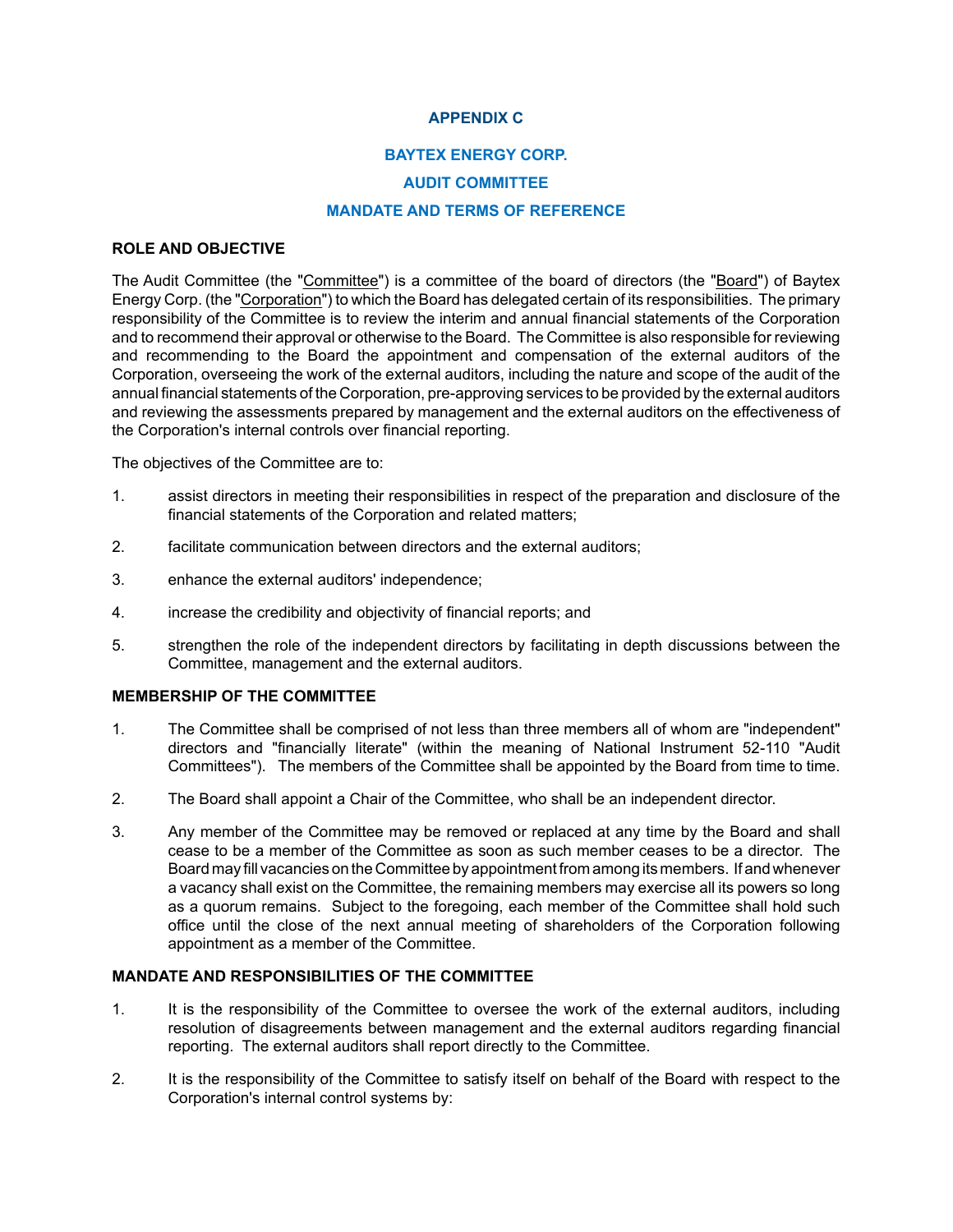- identifying, monitoring and mitigating business risks; and
- ensuring compliance with legal, ethical and regulatory requirements.
- 3. It is a primary responsibility of the Committee to review the interim and annual financial statements of the Corporation prior to their submission to the Board for approval. The review process should include, without limitation:
	- reviewing changes in accounting principles, or in their application, which may have a material impact on the current or future years' financial statements;
	- reviewing significant accruals, reserves or other estimates such as the ceiling test calculation;
	- reviewing accounting treatment of unusual or non-recurring transactions;
	- ascertaining compliance with covenants under loan agreements;
	- reviewing disclosure requirements for commitments and contingencies;
	- reviewing adjustments raised by the external auditors, whether or not included in the financial statements;
	- reviewing unresolved differences between management and the external auditors;
	- obtaining explanations of significant variances with comparative reporting periods; and
	- determining through inquiry if there are any related party transactions and ensuring that the nature and extent of such transactions are properly disclosed.
- 4. The Committee is to review all public disclosure of audited or unaudited financial information by the Corporation before its release (and, if applicable, prior to its submission to the Board for approval), including the interim and annual financial statements of the Corporation, management's discussion and analysis of results of operations and financial condition, press releases and the annual information form. The Committee must be satisfied that adequate procedures are in place for the review of the Corporation's disclosure of financial information and shall periodically assess the accuracy of those procedures.
- 5. With respect to the external auditors of the Corporation, the Committee shall:
	- recommend to the Board the appointment of the external auditors, including the terms of their engagement for the integrated audit;
	- review and approve any other services to be provided by the external auditors (including the fee for such services); and
	- when there is to be a change in the external auditors, review the issues related to the change and the information to be included in the required notice to securities regulators of such change.
- 6. Review with the external auditors (and the internal auditor if one is appointed by the Corporation) their assessment of the internal controls of the Corporation, their written reports containing recommendations for improvement, and management's response and follow-up to any identified weaknesses. The Committee shall also review annually with the external auditors their plan for the audit and, upon completion of the audit, their reports upon the financial statements of the Corporation and its subsidiaries.
- 7. The Committee must pre-approve all services to be provided to the Corporation or its subsidiaries by the external auditors. In pre-approving any service, the Committee shall consider the impact that the provision of such service may have on the external auditors' independence. The Committee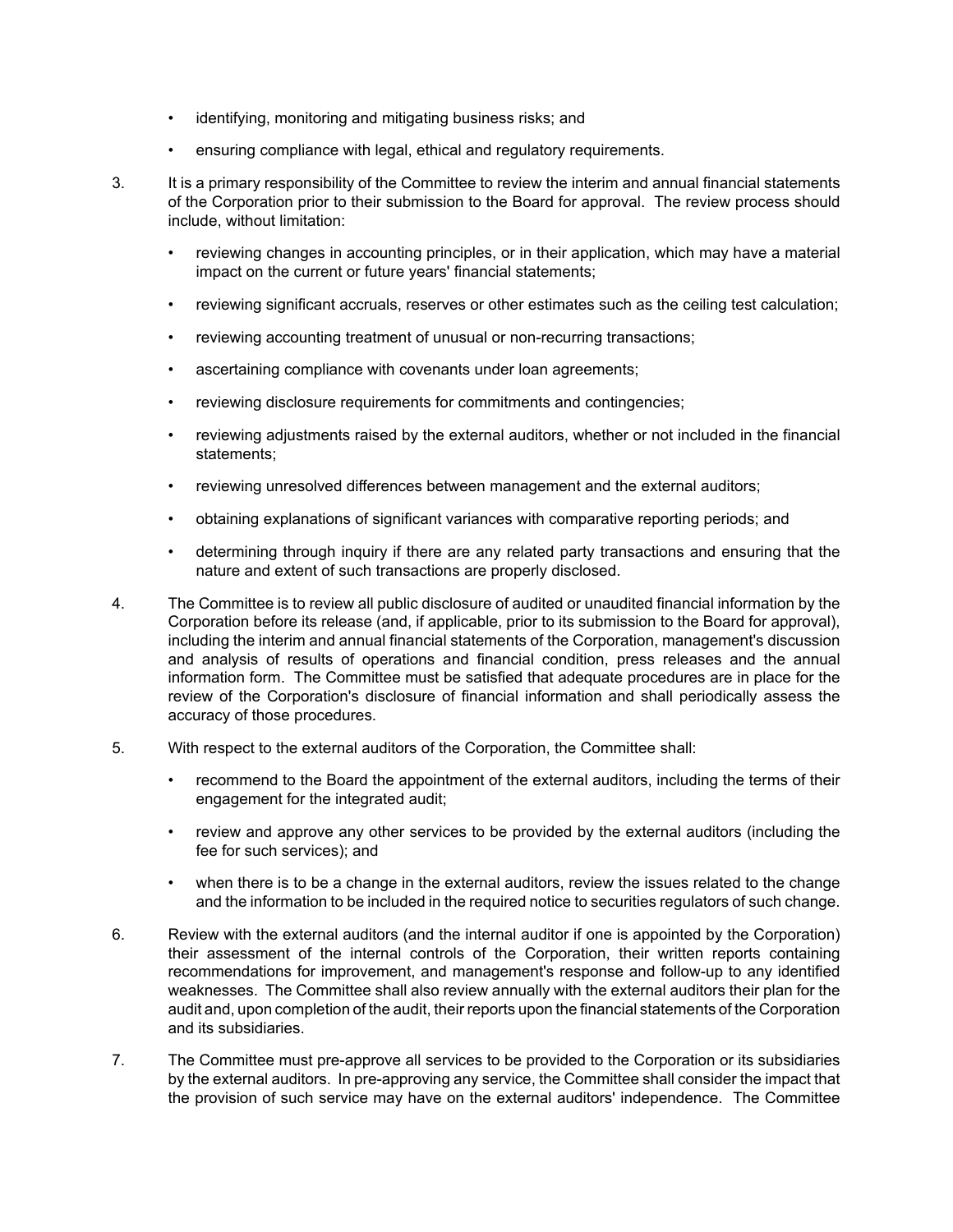may delegate to one or more of its members the authority to pre-approve services, provided that the member report to the Committee at the next scheduled meeting such pre-approval and the member comply with such other procedures as may be established by the Committee from time to time.

- 8. The Committee shall review the risk management policies and procedures of the Corporation (i.e., hedging, litigation and insurance).
- 9. The Committee shall establish procedures for the receipt, retention and treatment of complaints received by the Corporation regarding accounting, internal accounting controls or auditing matters and the confidential, anonymous submission by employees of the Corporation and its subsidiary entities of concerns regarding questionable accounting or auditing matters.
- 10. The Committee shall review and approve the Corporation's hiring policies regarding employees and former employees of the present and former external auditors of the Corporation.
- 11. The Committee shall have the authority to investigate any financial activity of the Corporation. All employees of the Corporation and its subsidiary entities are to cooperate as requested by the Committee.
- 12. The Committee shall forthwith report the results of meetings and reviews undertaken and any associated recommendations to the Board.
- 13. The Committee shall meet with the external auditors at least four times per year (in connection with their review of the interim and annual financial statements) and at such other times as the external auditors and the Committee consider appropriate.

# **MEETINGS AND ADMINISTRATIVE MATTERS**

- 1. At all meetings of the Committee every question shall be decided by a majority of the votes cast. In case of an equality of votes, the chairman of the meeting shall be entitled to a second or casting vote.
- 2. The Chair shall preside at all meetings of the Committee, unless the Chair is not present, in which case the members of the Committee present shall designate from among the members present a chairman for purposes of the meeting.
- 3. Aquorum for meetings of the Committee shall be a majority of its members, and the rules for calling, holding, conducting and adjourning meetings of the Committee shall be the same as those governing the Board unless otherwise determined by the Committee or the Board.
- 4. Meetings of the Committee should be scheduled to take place at least four times per year and at such other times as the Chair may determine.
- 5. Agendas, approved by the Chair, shall be circulated to Committee members along with background information on a timely basis prior to the Committee meetings.
- 6. The Committee may invite those officers, directors and employees of the Corporation and its subsidiary entities as it may see fit from time to time to attend at meetings of the Committee and assist thereat in the discussion and consideration of the matters being considered by the Committee, provided that the Chief Financial Officer of the Corporation shall attend all meetings of the Committee, unless otherwise excused from all or part of any such meeting by the chairman of the meeting.
- 7. Minutes of the Committee's meetings will be recorded and maintained and made available to any director who is not a member of the Committee upon request.